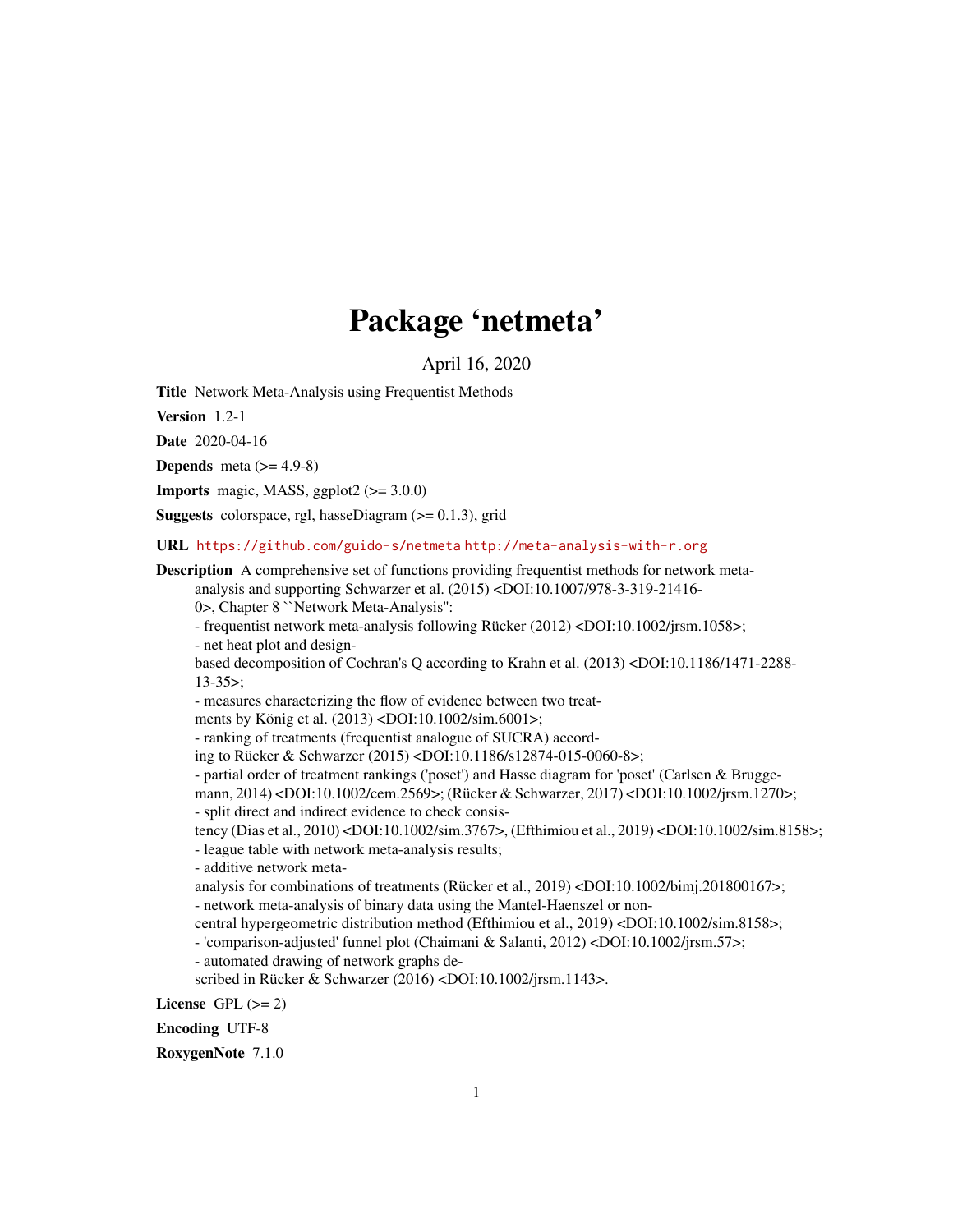### NeedsCompilation no

Author Gerta Rücker [aut] (<https://orcid.org/0000-0002-2192-2560>), Ulrike Krahn [aut], Jochem König [aut] (<https://orcid.org/0000-0003-4683-0360>), Orestis Efthimiou [aut] (<https://orcid.org/0000-0002-0955-7572>),

Guido Schwarzer [aut, cre] (<https://orcid.org/0000-0001-6214-9087>)

Maintainer Guido Schwarzer <sc@imbi.uni-freiburg.de>

Repository CRAN

Date/Publication 2020-04-16 11:50:02 UTC

# R topics documented:

|                                                                                                                  | 3  |
|------------------------------------------------------------------------------------------------------------------|----|
|                                                                                                                  | 5  |
| $decomp. design \dots \dots \dots \dots \dots \dots \dots \dots \dots \dots \dots \dots \dots \dots \dots \dots$ | 6  |
|                                                                                                                  | 8  |
|                                                                                                                  | 10 |
|                                                                                                                  | 17 |
|                                                                                                                  | 18 |
|                                                                                                                  | 20 |
|                                                                                                                  | 23 |
|                                                                                                                  | 27 |
|                                                                                                                  | 30 |
|                                                                                                                  | 34 |
|                                                                                                                  | 35 |
|                                                                                                                  | 37 |
|                                                                                                                  | 38 |
| netbind                                                                                                          | 39 |
|                                                                                                                  | 42 |
|                                                                                                                  | 48 |
|                                                                                                                  | 51 |
|                                                                                                                  | 52 |
|                                                                                                                  | 53 |
|                                                                                                                  | 54 |
|                                                                                                                  | 61 |
|                                                                                                                  | 63 |
|                                                                                                                  | 65 |
| netmatrix                                                                                                        | 69 |
|                                                                                                                  | 71 |
|                                                                                                                  | 73 |
|                                                                                                                  | 82 |
|                                                                                                                  | 89 |
|                                                                                                                  | 94 |
|                                                                                                                  | 97 |
|                                                                                                                  |    |
|                                                                                                                  |    |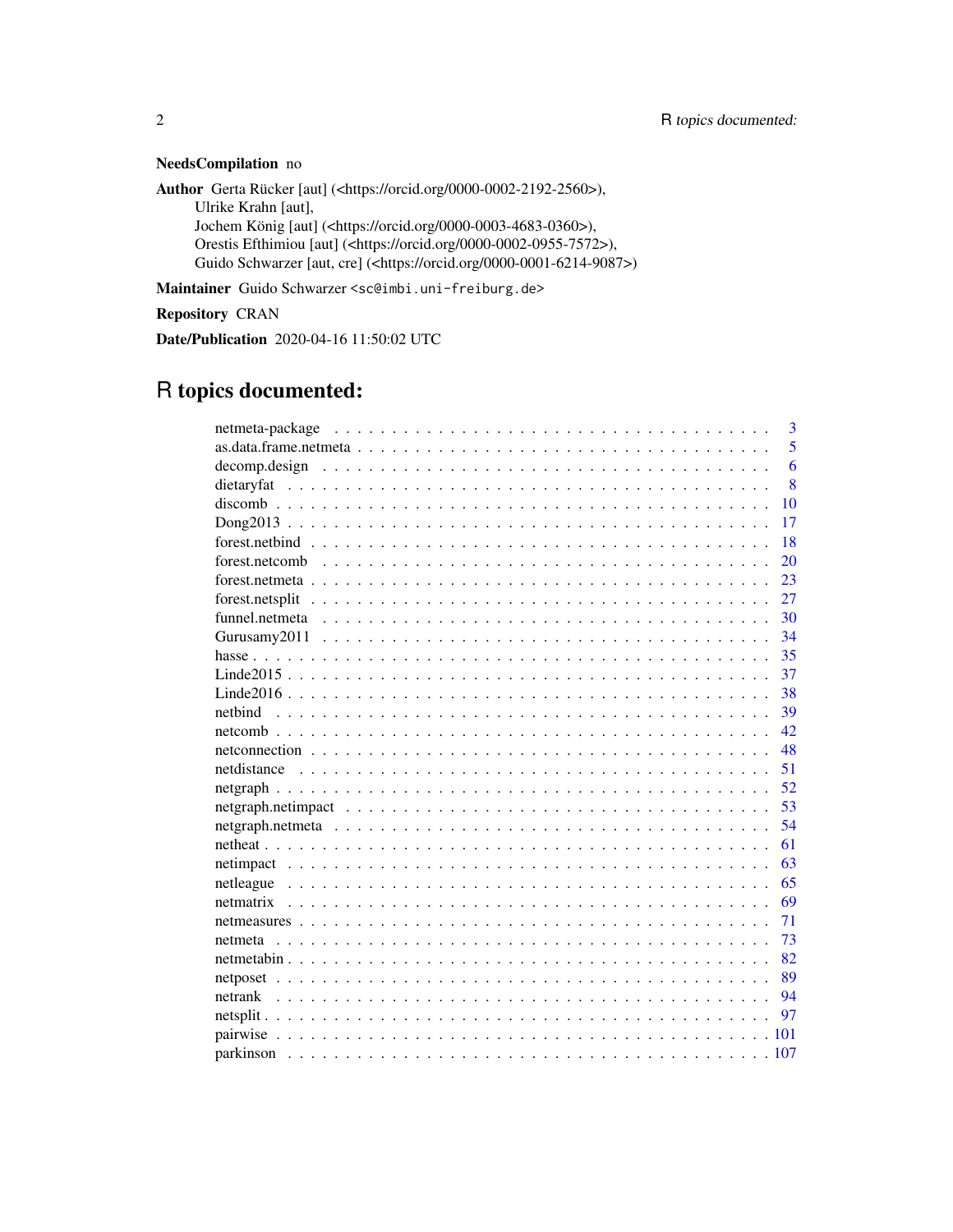<span id="page-2-0"></span>

netmeta-package *netmeta: Brief overview of methods and general hints*

#### **Description**

R package netmeta provides frequentist methods for network meta-analysis and supports Schwarzer et al. (2015), Chapter 8 on network meta-analysis <http://meta-analysis-with-r.org/>.

### Details

R package netmeta is an add-on package for meta providing the following meta-analysis methods:

- frequentist network meta-analysis (function [netmeta](#page-72-1)) based on Rücker (2012) and Rücker & Schwarzer (2014);
- net heat plot ([netheat](#page-60-1)) and design-based decomposition of Cochran's Q ([decomp.design](#page-5-1)) described in Krahn et al. (2013);
- measures characterizing the flow of evidence between two treatments ([netmeasures](#page-70-1)) described in König et al. (2013);
- ranking of treatments ([netrank](#page-93-1)) based on frequentist analogue of SUCRA (Rücker & Schwarzer, 2015);
- partial order of treatment rankings ([netposet](#page-88-1), [plot.netposet](#page-107-1)) and Hasse diagram ([hasse](#page-34-1)) according to Carlsen & Bruggemann (2014) and Rücker & Schwarzer (2017);
- split direct and indirect evidence ([netsplit](#page-96-1)) to check for consistency (Dias et al., 2010; Efthimiou et al., 2019);
- league table with network meta-analysis results ([netleague](#page-64-1));
- additive network meta-analysis for combinations of treatments ([netcomb](#page-41-1), [discomb](#page-9-1) for disconnected networks) (Rücker et al., 2019);
- network meta-analysis of binary data ([netmetabin](#page-81-1)) using the Mantel-Haenszel or non-central hypergeometric distribution method (Efthimiou et al., 2019);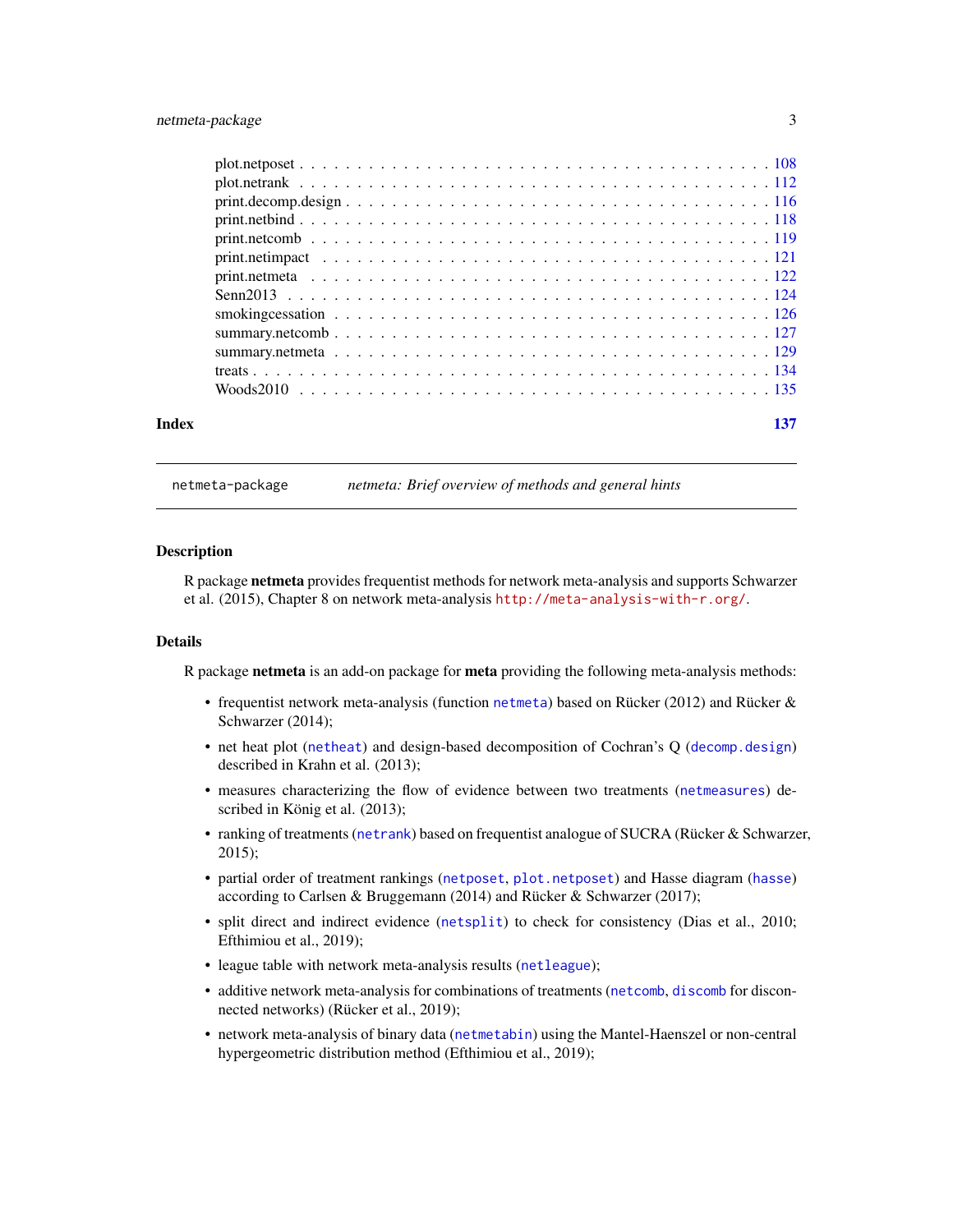- 'comparison-adjusted' funnel plot ([funnel.netmeta](#page-29-1)) to assess funnel plot asymmetry in network meta-analysis (Chaimani & Salanti, 2012)
- automated drawing of network graphs ([netgraph.netmeta](#page-53-1)) described in Rücker & Schwarzer (2016);
- results of several network meta-analyses can be combined with [netbind](#page-38-1) to show these results in a forest plot.

Furthermore, functions and datasets from netmeta are utilised in Schwarzer et al. (2015), Chapter 8 "Network Meta-Analysis", <http://meta-analysis-with-r.org/>.

Type help(package = "netmeta") for a listing of all R functions available in **netmeta**.

Type citation("netmeta") on how to cite **netmeta** in publications.

To report problems and bugs

- type bug.report(package = "netmeta") if you do not use RStudio,
- send an email to Guido Schwarzer <sc@imbi.uni-freiburg.de> if you use RStudio.

The development version of netmeta is available on GitHub [https://github.com/guido-s/](https://github.com/guido-s/netmeta) [netmeta](https://github.com/guido-s/netmeta).

### Author(s)

Guido Schwarzer <sc@imbi.uni-freiburg.de>, Gerta Rücker <ruecker@imbi.uni-freiburg.de>

### References

Carlsen L, Bruggemann R (2014): Partial order methodology: a valuable tool in chemometrics. *Journal of Chemometrics*, 28, 226–34

Chaimani A & Salanti G  $(2012)$ : Using network meta-analysis to evaluate the existence of smallstudy effects in a network of interventions. *Research Synthesis Methods*, 3, 161–76

Dias S, Welton NJ, Caldwell DM, Ades AE (2010): Checking consistency in mixed treatment comparison meta-analysis. *Statistics in Medicine*, 29, 932–44

Efthimiou O, Rücker G, Schwarzer G, Higgins J, Egger M, Salanti G (2019): A Mantel-Haenszel model for network meta-analysis of rare events. *Statistics in Medicine*, 1–21, https://doi.org/10.1002/sim.8158

König J, Krahn U, Binder H (2013): Visualizing the flow of evidence in network meta-analysis and characterizing mixed treatment comparisons. *Statistics in Medicine*, 32, 5414–29

Krahn U, Binder H, König J (2013): A graphical tool for locating inconsistency in network metaanalyses. *BMC Medical Research Methodology*, 13, 35

Rücker G (2012): Network meta-analysis, electrical networks and graph theory. *Research Synthesis Methods*, 3, 312–24

Rücker G, Schwarzer G (2014): Reduce dimension or reduce weights? Comparing two approaches to multi-arm studies in network meta-analysis. *Statistics in Medicine*, 33, 4353–69

Rücker G, Schwarzer G (2015): Ranking treatments in frequentist network meta-analysis works without resampling methods. *BMC Medical Research Methodology*, 15, 58

Rücker G, Schwarzer G (2016): Automated drawing of network plots in network meta-analysis. *Research Synthesis Methods*, 7, 94–107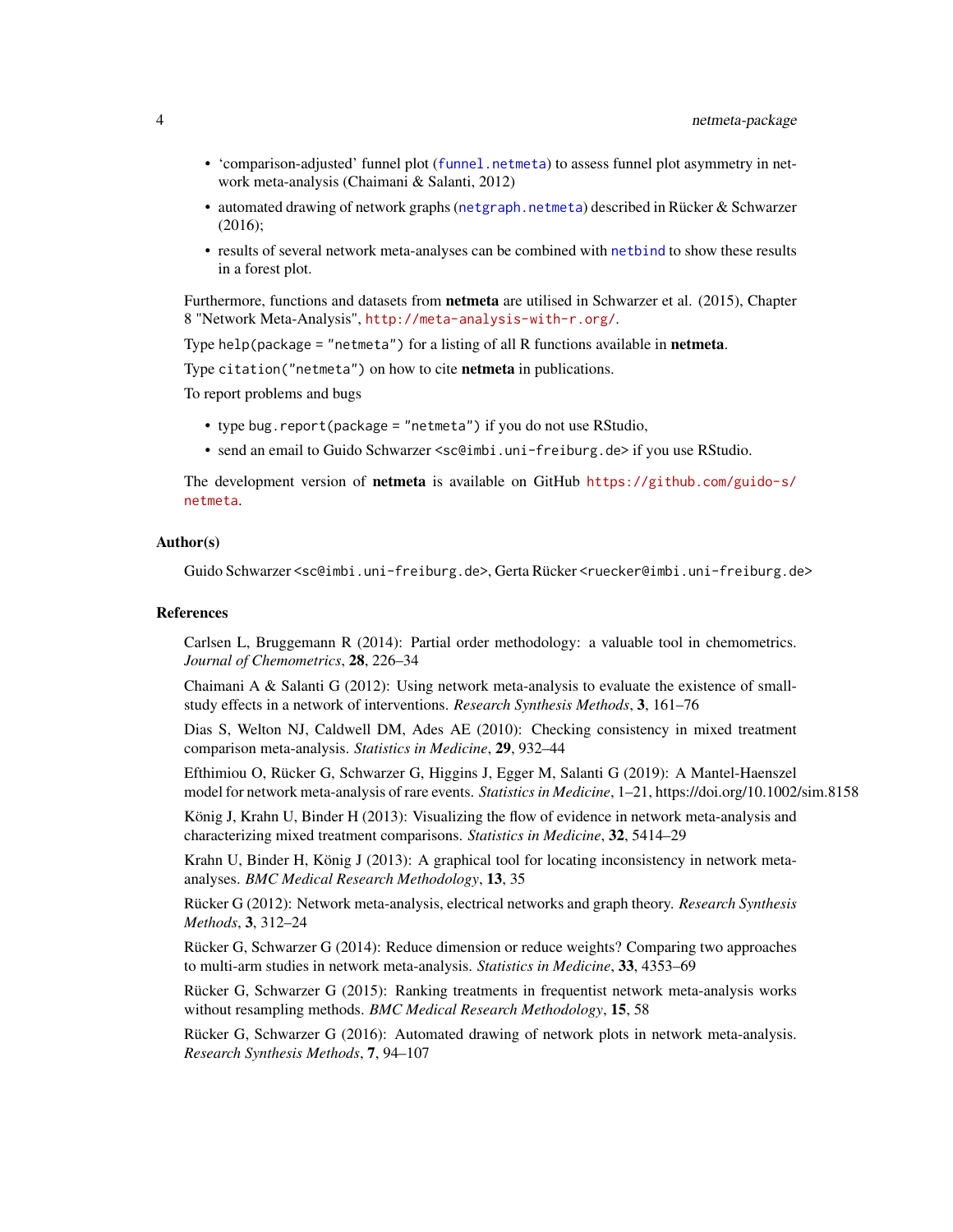<span id="page-4-0"></span>Rücker G, Schwarzer G (2017): Resolve conflicting rankings of outcomes in network meta-analysis: Partial ordering of treatments. *Research Synthesis Methods*, 8, 526–36

Rücker G, Petropoulou M, Schwarzer G (2019): Network meta-analysis of multicomponent interventions. *Biometrical Journal*, 1–14, https://doi.org/10.1002/bimj.201800167

Schwarzer G, Carpenter JR and Rücker G (2015): *Meta-Analysis with R (Use-R!)*. Springer International Publishing, Switzerland.

as.data.frame.netmeta *Additional functions for objects of class netmeta*

### Description

The as.data.frame method returns a data frame containing information on individual studies, e.g., estimated treatment effect and its standard error.

### Usage

```
## S3 method for class 'netmeta'
as.data.frame(x, row.names = NULL, optional = FALSE, details = FALSE, ...)
```
### Arguments

| $\mathsf{x}$ | An object of class netmeta.                                                                            |
|--------------|--------------------------------------------------------------------------------------------------------|
| row.names    | NULL or a character vector giving the row names for the data frame.                                    |
| optional     | A logical. If TRUE, setting row names and converting column names (to syntactic<br>names) is optional. |
| details      | A logical. If TRUE, additional variables of less interest are included in data frame.                  |
|              | Additional arguments.                                                                                  |

### Value

A data frame is returned by the function as.data.frame.

### Author(s)

Guido Schwarzer <sc@imbi.uni-freiburg.de>

### See Also

[netmeta](#page-72-1)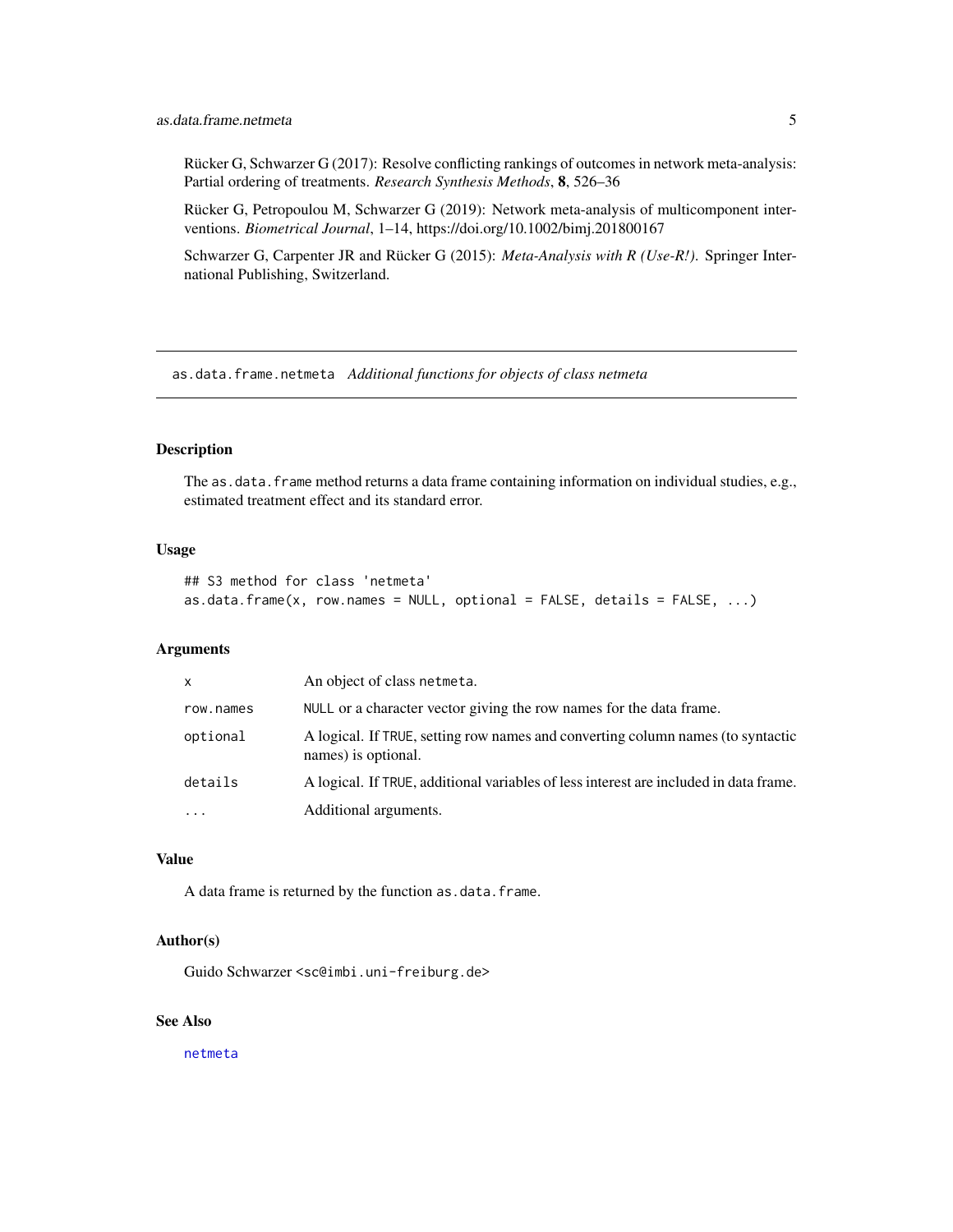#### Examples

```
data(Senn2013)
# Conduct network meta-analysis
#
net1 <- netmeta(TE, seTE, treat1, treat2, studlab, data = Senn2013, sm = "MD")
as.data.frame(net1)
as.data.frame(net1, details = TRUE)
```
<span id="page-5-1"></span>decomp.design *Design-based decomposition of Cochran's Q in network meta-analysis*

### Description

This function performs a design-based decomposition of Cochran's Q for assessing the homogeneity in the whole network, the homogeneity within designs, and the homogeneity/consistency between designs. It allows also an assessment of the consistency assumption after detaching the effect of single designs.

### Usage

```
decomp. design(x, tau.preset = x$tau.preset, warn = TRUE)
```
#### Arguments

|            | An object of class netmeta.                                                                    |
|------------|------------------------------------------------------------------------------------------------|
| tau.preset | An optional value for the square-root of the between-study variance $\tau^2$ (see<br>Details). |
| warn       | A logical indicating whether warnings should be printed.                                       |

#### Details

In the context of network meta-analysis and the assessment of the homogeneity and consistency assumption, a generalized Cochran's Q statistic for multivariate meta-analysis can be used as shown in Krahn et al. (2013). This Q statistic can be decomposed in a sum of within-design Q statistics and one between-designs Q statistic that incorporates the concept of design inconsistency, see Higgins et al. (2012).

For assessing the inconsistency in a random effects model, the between-designs Q statistic can be calculated based on a full design-by-treatment interaction random effects model (see Higgins et al., 2012). This Q statistic will be automatically given in the output ( $\tau^2$  estimated by the method of moments (see Jackson et al., 2012). Alternatively, the square-root of the between-study variance can be prespecified by argument tau.preset to obtain a between-designs Q statistic (in Q.inc.random), its design-specific contributions Q.inc.design.random.preset) as well as residuals after detaching of single designs (residuals.inc.detach.random.preset).

<span id="page-5-0"></span>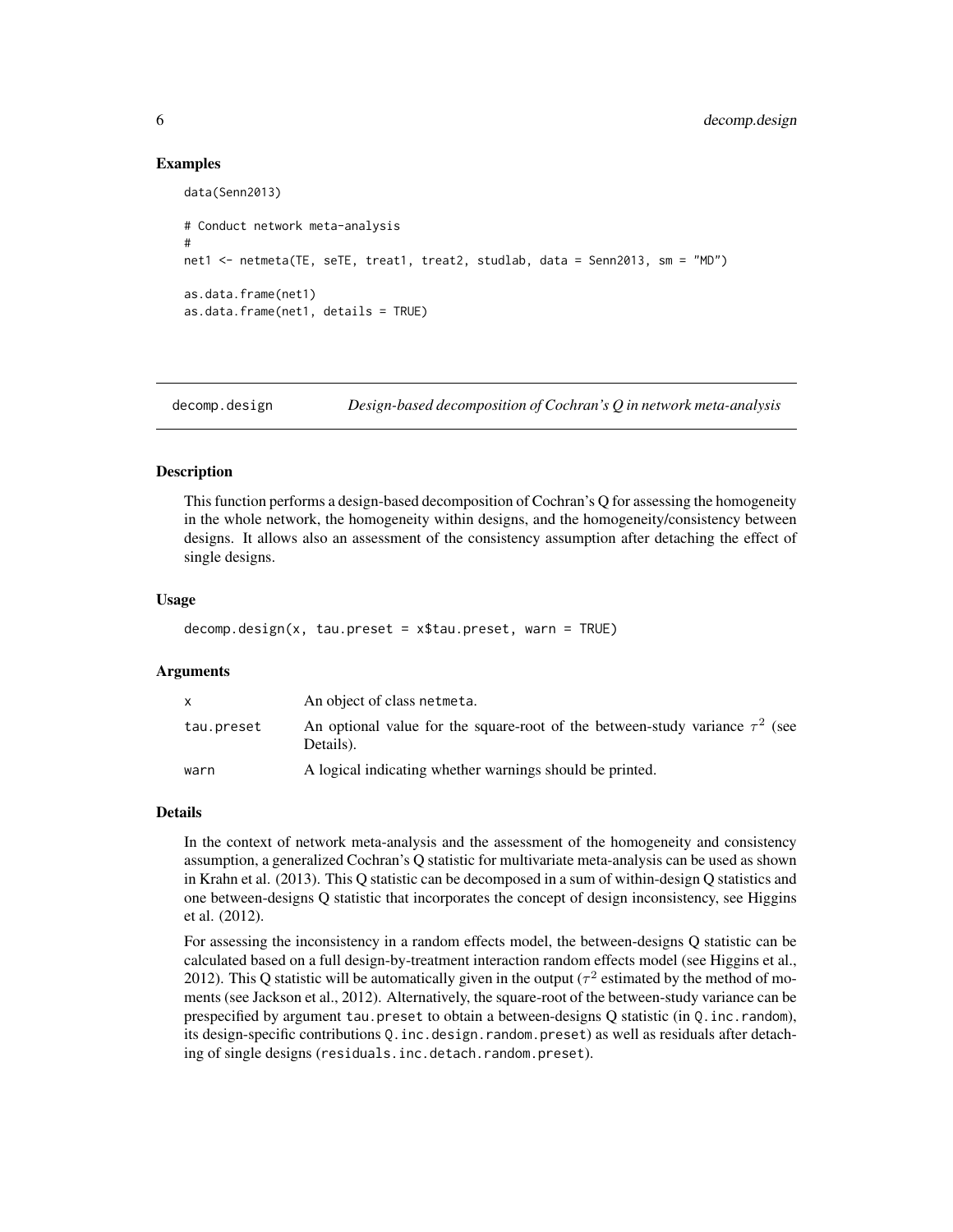### decomp.design 7

Since an inconsistent treatment effect of one design can simultaneously inflate several residuals, Krahn et al. (2013) suggest for locating the inconsistency in a network to fit a set of extended models allowing for example for a deviating effect of each study design in turn. The recalculated betweendesigns Q statistics are given in list component Q.inc.detach. The change of the inconsistency contribution of single designs can be investigated in more detail by a net heat plot (see function [netheat\)](#page-60-1). Designs where only one treatment is involved in other designs of the network or where the removal of corresponding studies would lead to a splitting of the network do not contribute to the inconsistency assessment. These designs are not included in Q.inc.detach.

### Value

A list containing the following components:

| Q.decomp                   | Data frame with Q statistics (variable Q) based on the fixed effects model to<br>assess the homogeneity/consistency in the whole network, within designs, and<br>between designs. Corresponding degrees of freedom (df) and p-values (p.val)<br>are also given.                  |
|----------------------------|----------------------------------------------------------------------------------------------------------------------------------------------------------------------------------------------------------------------------------------------------------------------------------|
| Q.het.design               | Data frame with design-specific decomposition of the within-designs Q statistic<br>(Q) of the fixed effects model, corresponding degrees of freedom (df) and p-<br>values (p. val) are given.                                                                                    |
| Q.inc.detach               | Data frame with between-designs Q statistics (Q) of the fixed effects model after<br>detaching of single designs, corresponding degrees of freedom (df) and p-values<br>(p. val) are given.                                                                                      |
| Q.inc.design               | A named vector with contributions of single designs to the between design Q<br>statistic given in Q. decomp.                                                                                                                                                                     |
| Q.inc.random               | Data frame with between-designs Q statistic (Q) based on a random effects<br>model with square-root of between-study variance tau.within estimated em-<br>bedded in a full design-by-treatment interaction model, corresponding degrees<br>of freedom (df) and p-value (p. val). |
| Q.inc.random.preset        |                                                                                                                                                                                                                                                                                  |
|                            | Data frame with between-designs Q statistic (Q) based on a random effects<br>model with prespecified square-root of between-study variance tau. preset in<br>the case if argument tau.preset is not NULL, corresponding degrees of free-<br>dom $(df)$ and p-value $(p.val).$    |
| Q.inc.design.random.preset |                                                                                                                                                                                                                                                                                  |
|                            | A named vector with contributions of single designs to the between design<br>Q statistic based on a random effects model with prespecified square-root of<br>between-study variance tau. preset in the case if argument tau. preset is<br>given.                                 |
| residuals.inc.detach       |                                                                                                                                                                                                                                                                                  |
|                            | Matrix with residuals, i.e. design-specific direct estimates minus the correspond-<br>ing network estimates after detaching the design of the column.                                                                                                                            |
|                            | residuals.inc.detach.random.preset                                                                                                                                                                                                                                               |
|                            | Matrix with residuals analogous to residuals.inc.detach but based on a<br>random effects model with prespecified square-root of between-study variance<br>tau.preset in the case if argument tau.preset is not NULL.                                                             |
| call                       | Function call.                                                                                                                                                                                                                                                                   |
| version                    | Version of R package netmeta used to create object.                                                                                                                                                                                                                              |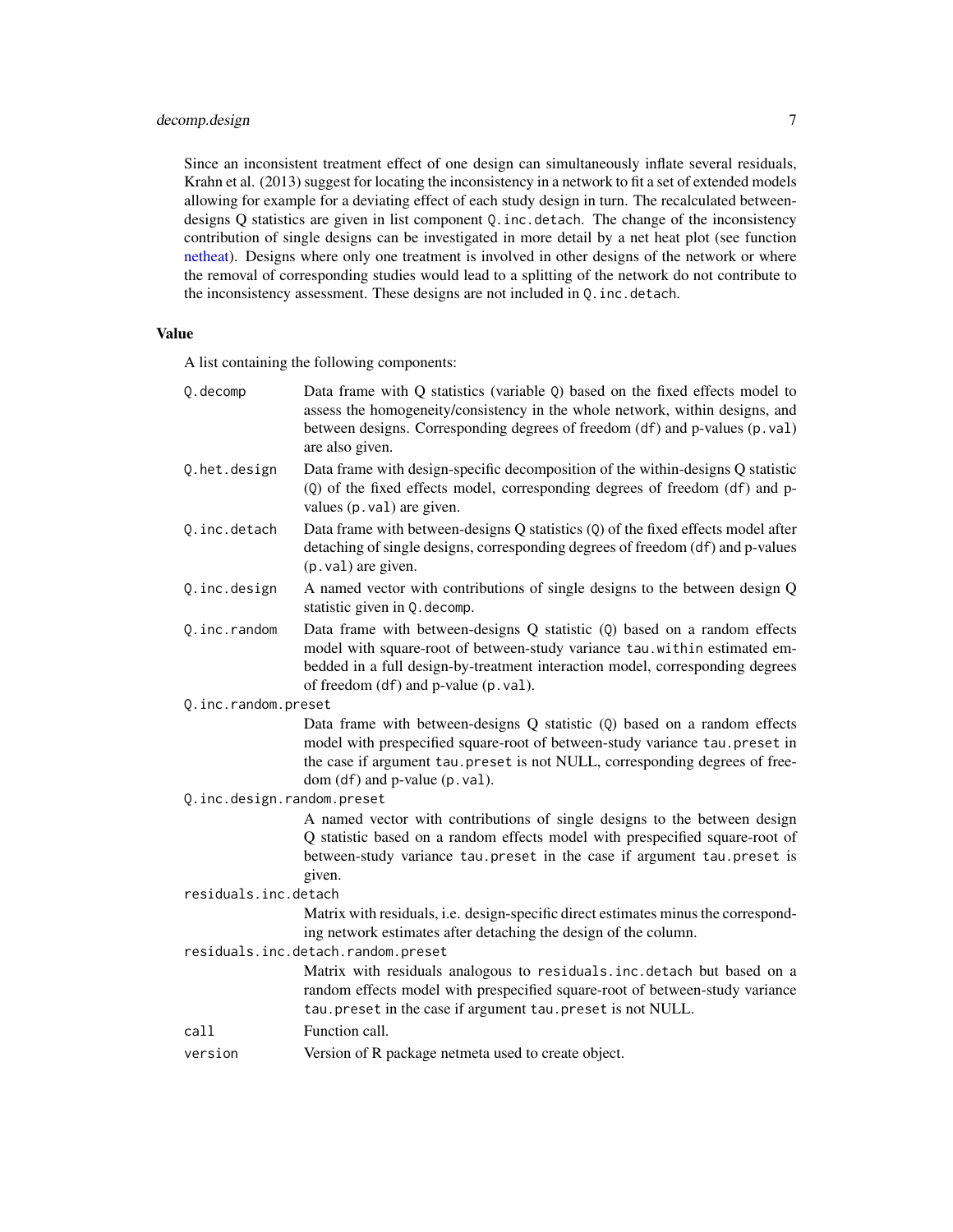### <span id="page-7-0"></span>Author(s)

Ulrike Krahn <ulrike.krahn@bayer.com>, Jochem König <koenigjo@uni-mainz.de>

### References

Higgins JPT, Jackson D, Barrett JK, Lu G, Ades AE, White IR (2012): Consistency and inconsistency in network meta-analysis: concepts and models for multi-arm studies. *Research Synthesis Methods*, 3, 98–110

Krahn U, Binder H, König J (2013): A graphical tool for locating inconsistency in network metaanalyses. *BMC Medical Research Methodology*, 13, 35

Jackson D, White IR and Riley RD (2012): Quantifying the impact of between-study heterogeneity in multivariate meta-analyses. *Statistics in Medicine*, 31, 3805–20

#### See Also

[netmeta,](#page-72-1) [netheat](#page-60-1)

### Examples

```
data(Senn2013)
# Generation of an object of class 'netmeta' with reference
# treatment 'plac', i.e. placebo
#
net1 <- netmeta(TE, seTE, treat1, treat2, studlab,
                data = Senn2013, sm = "MD", reference = "plac")
# Decomposition of Cochran's Q
#
decomp.design(net1)
```
dietaryfat *Network meta-analysis of dietary fat*

#### Description

Network meta-analysis comparing the effects of two diets to control on mortality.

The data are rates, given as the number of deaths and person-years. These data are used as an example in the supplemental material of Dias et al. (2013).

### Format

A data frame with the following columns:

| treat1 | treatment 1 |
|--------|-------------|
| treat2 | treatment 2 |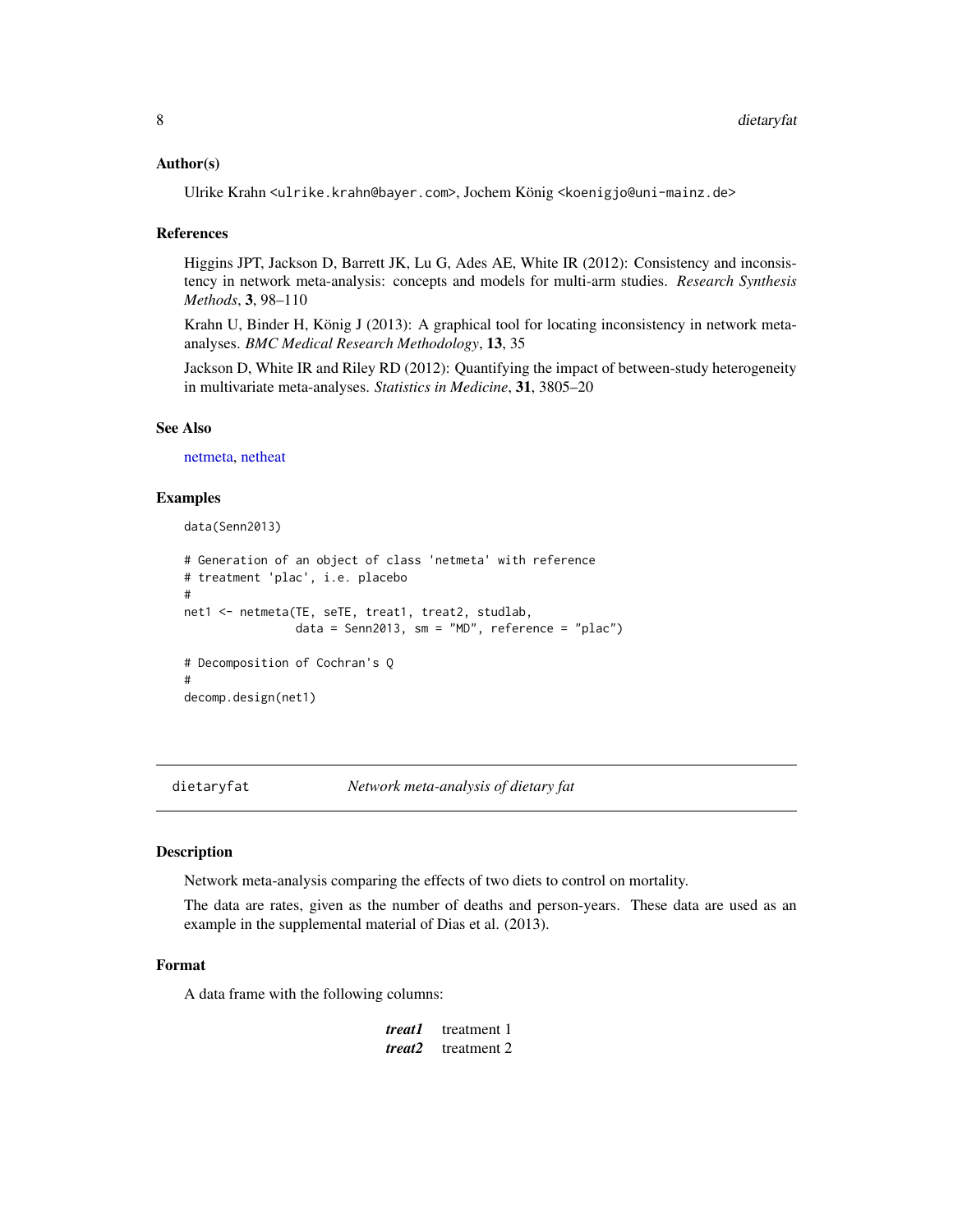| treat3        | treatment 3           |
|---------------|-----------------------|
| <i>vears1</i> | person years arm 1    |
| years2        | person years arm 2    |
| years3        | person years arm 3    |
| A1            | events (deaths) arm 1 |
| d2            | events (deaths) arm 2 |
| d3            | events (deaths) arm 3 |
|               | study ID              |

### Source

Dias S, Sutton AJ, Ades AE and Welton NJ (2013): Evidence synthesis for decision making 2: A generalized linear modeling framework for pairwise and network meta-analysis of randomized controlled trials. *Medical Decision Making*, 33, 607–17

### See Also

[pairwise](#page-100-1), [metainc](#page-0-0), [netmeta](#page-72-1), [netgraph.netmeta](#page-53-1)

### Examples

```
data(dietaryfat)
```

```
# Transform data from arm-based format to contrast-based format
# Using incidence rate ratios (sm = "IRR") as effect measure.
# Note, the argument 'sm' is not necessary as this is the default
# in R function metainc() called internally
#
p1 <- pairwise(list(treat1, treat2, treat3),
               list(d1, d2, d3),
               time = list(years1, years2, years3),
               studlab = ID,
               data = dietaryfat, sm = "IRR")
p1
# Conduct network meta-analysis
#
net1 <- netmeta(p1)
summary(net1)
# Conduct network meta-analysis using incidence rate differences
# (sm = "IRD")
#
p2 <- pairwise(list(treat1, treat2, treat3),
               list(d1, d2, d3),
               time = list(years1, years2, years3),
               studlab = ID,
               data = dietaryfat, sm = "IRD")
net2 <- netmeta(p2)
summary(net2)
```
# Draw network graph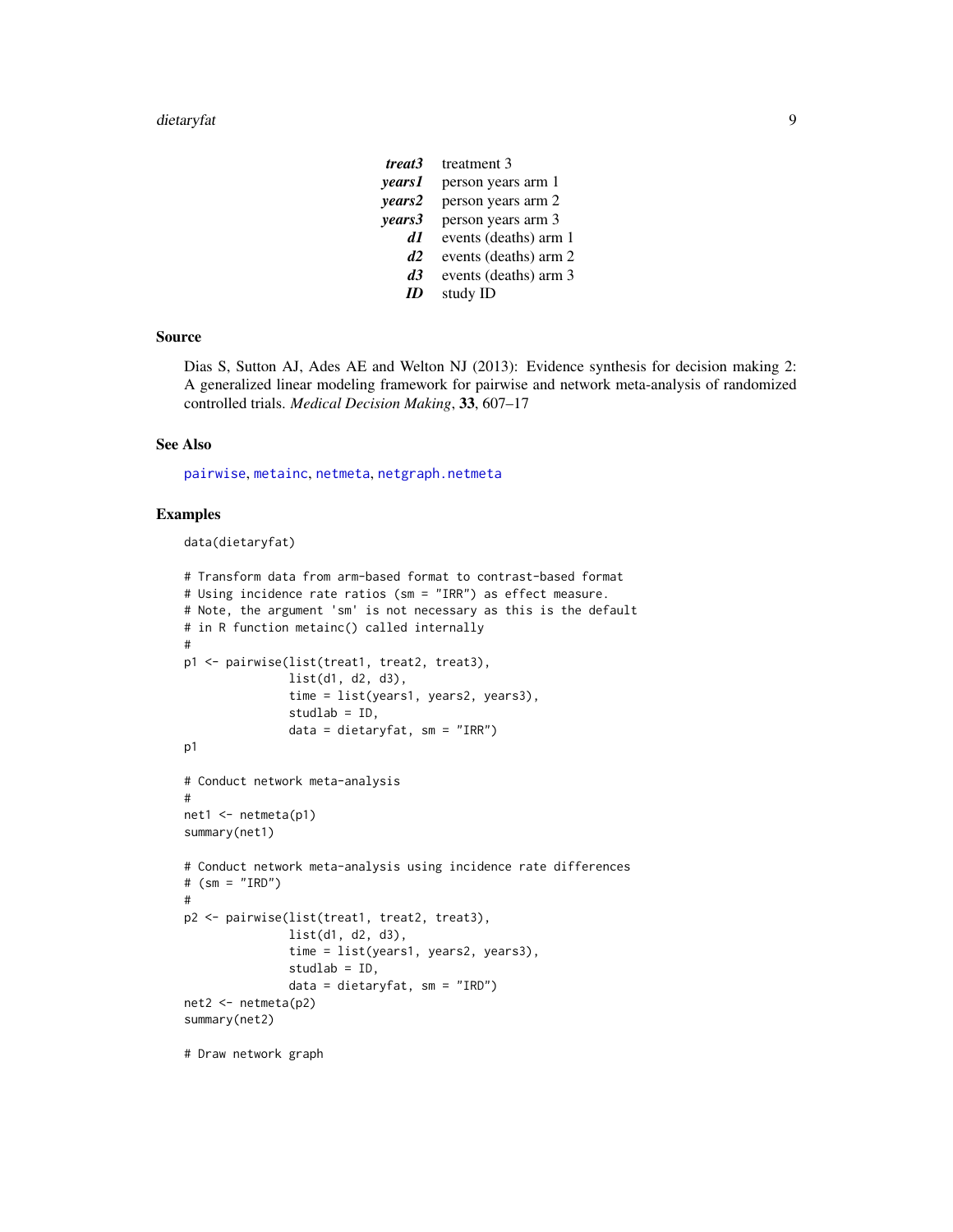10 discomb discomb discomb discomb discomb discomb discomb discomb discomb discomb discomb discomb discomb discomb discomb discomb discomb discomb discomb discomb discomb discomb discomb discomb discomb discomb discomb dis

```
#
netgraph(net1, points = TRUE, cex.points = 3, cex = 1.25)
tname <- c("Control","Diet", "Diet 2")
netgraph(net1, points = TRUE, cex.points = 3, cex = 1.25, labels = tname)
```
<span id="page-9-1"></span>discomb *Additive network meta-analysis for combinations of treatments (disconnected networks)*

### Description

Some treatments in a network meta-analysis may be combinations of other treatments or have common components. The influence of individual components can be evaluated in an additive network meta-analysis model assuming that the effect of treatment combinations is the sum of the effects of its components. This function implements this additive model in a frequentist way and is particularly intended for disconnected networks.

#### Usage

```
discomb(
  TE,
  seTE,
  treat1,
  treat2,
  studlab,
  data = NULL,subset = NULL,
  inactive = NULL,
  sep.comps = "+'',C.matrix,
  sm,
  level = gs("level"),level.comb = gs("level.comb"),
  comb.fixed = gs("comb.fixed"),
  comb.random = gs("comb.random") | !is.null(tau.preset),
  reference.group = "",
  baseline.reference = TRUE,
  seq = NULL,tau.preset = NULL,
  tol.multiarm = 0.001,tol.multiarm.se = tol.multiarm,
  details.chkmultiarm = FALSE,
  sep. trts = ":"nchar.trts = 666,
  backtransf = gs("backtransf"),title = "",
  warn = TRUE
)
```
<span id="page-9-0"></span>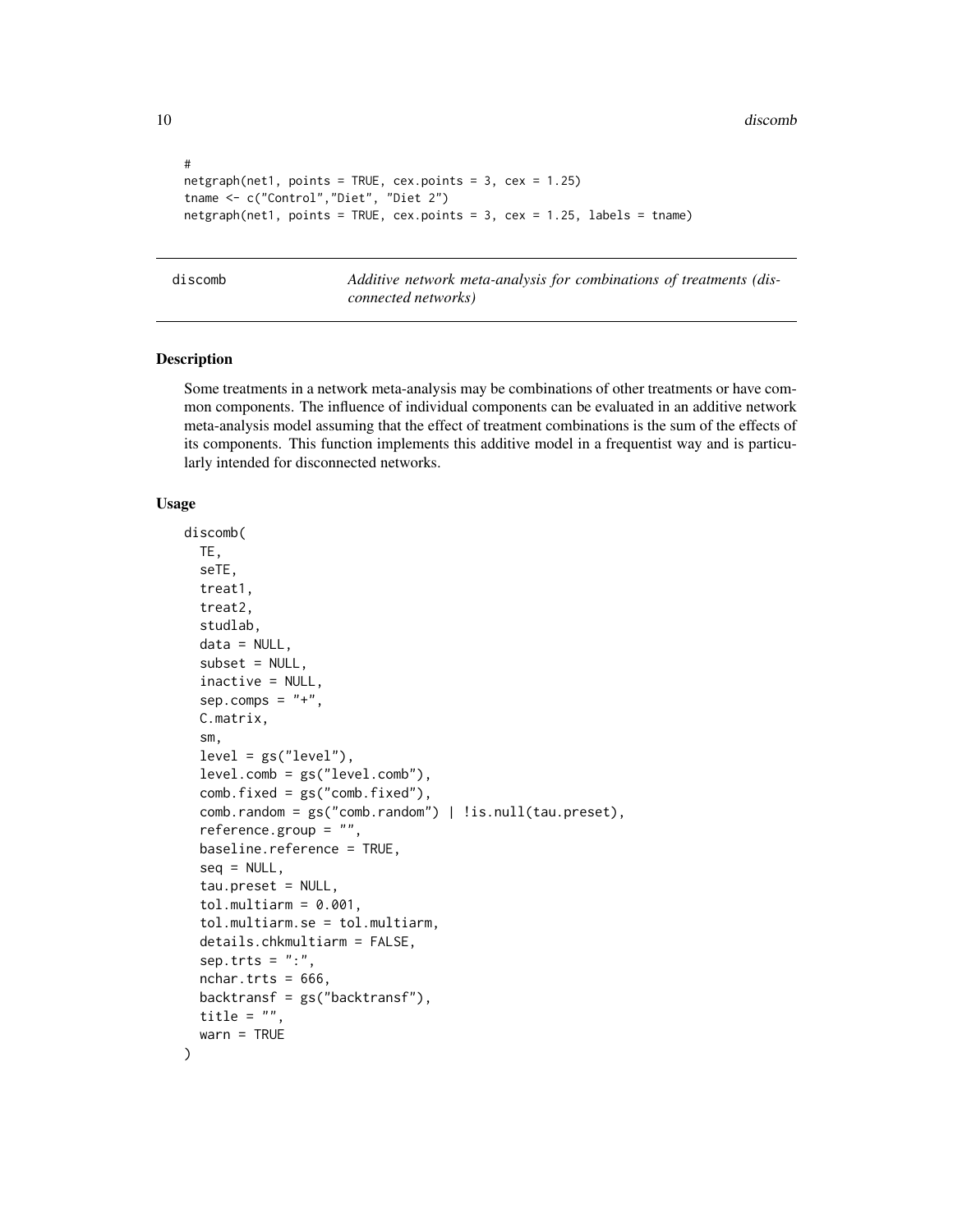#### discomb 11

### Arguments

| <b>TE</b>           | Estimate of treatment effect, i.e. difference between first and second treatment<br>(e.g. log odds ratio, mean difference, or log hazard ratio).                                                                                  |
|---------------------|-----------------------------------------------------------------------------------------------------------------------------------------------------------------------------------------------------------------------------------|
| seTE                | Standard error of treatment estimate.                                                                                                                                                                                             |
| treat1              | Label/Number for first treatment.                                                                                                                                                                                                 |
| treat2              | Label/Number for second treatment.                                                                                                                                                                                                |
| studlab             | An optional - but important! - vector with study labels (see netmeta).                                                                                                                                                            |
| data                | An optional data frame containing the study information.                                                                                                                                                                          |
| subset              | An optional vector specifying a subset of studies to be used.                                                                                                                                                                     |
| inactive            | A character string defining the inactive treatment (see Details).                                                                                                                                                                 |
| sep.comps           | A single character to define separator between treatment components.                                                                                                                                                              |
| C.matrix            | C matrix (see Details).                                                                                                                                                                                                           |
| sm                  | A character string indicating underlying summary measure, e.g., "RD", "RR",<br>"OR", "ASD", "HR", "MD", "SMD", or "ROM".                                                                                                          |
| level               | The level used to calculate confidence intervals for individual comparisons.                                                                                                                                                      |
| level.comb          | The level used to calculate confidence intervals for pooled estimates.                                                                                                                                                            |
| comb.fixed          | A logical indicating whether a fixed effects (common effects) network meta-<br>analysis should be conducted.                                                                                                                      |
| comb.random         | A logical indicating whether a random effects network meta-analysis should be<br>conducted.                                                                                                                                       |
| reference.group     |                                                                                                                                                                                                                                   |
| baseline.reference  | Reference treatment.                                                                                                                                                                                                              |
|                     | A logical indicating whether results should be expressed as comparisons of other<br>treatments versus the reference treatment (default) or vice versa. This argument<br>is only considered if reference.group has been specified. |
| seq                 | A character or numerical vector specifying the sequence of treatments in print-<br>outs.                                                                                                                                          |
| tau.preset          | An optional value for the square-root of the between-study variance $\tau^2$ .                                                                                                                                                    |
| tol.multiarm        | A numeric for the tolerance for consistency of treatment estimates in multi-arm<br>studies which are consistent by design.                                                                                                        |
| tol.multiarm.se     |                                                                                                                                                                                                                                   |
|                     | A numeric for the tolerance for consistency of standard errors in multi-arm stud-<br>ies which are consistent by design.                                                                                                          |
| details.chkmultiarm |                                                                                                                                                                                                                                   |
|                     | A logical indicating whether treatment estimates and / or variances of multi-<br>arm studies with inconsistent results or negative multi-arm variances should be<br>printed.                                                      |
| sep.trts            | A character used in comparison names as separator between treatment labels.                                                                                                                                                       |
| nchar.trts          | A numeric defining the minimum number of characters used to create unique<br>treatment names (see Details).                                                                                                                       |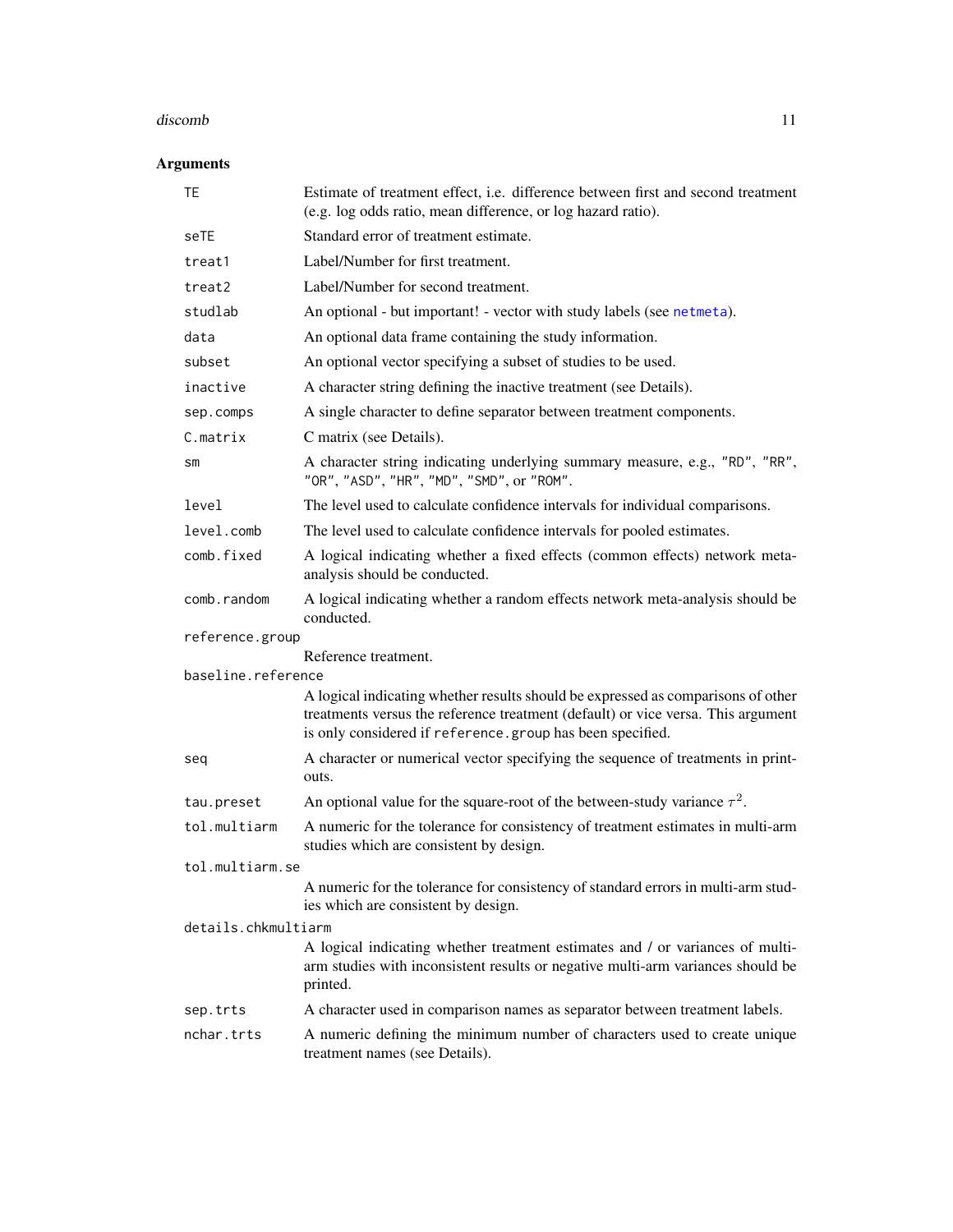| backtransf | A logical indicating whether results should be back transformed in printouts and<br>forest plots. If backtransf = TRUE, results for $sm = "OR"$ are presented as odds<br>ratios rather than log odds ratios, for example. |
|------------|---------------------------------------------------------------------------------------------------------------------------------------------------------------------------------------------------------------------------|
| title      | Title of meta-analysis / systematic review.                                                                                                                                                                               |
| warn       | A logical indicating whether warnings should be printed (e.g., if studies are<br>excluded from meta-analysis due to zero standard errors).                                                                                |

### Details

Treatments in network meta-analysis (NMA) can be complex interventions. Some treatments may be combinations of others or have common components. The standard analysis provided by [netmeta](#page-72-1) is a NMA where all existing (single or combined) treatments are considered as different nodes in the network. Exploiting the fact that some treatments are combinations of common components, an additive component network meta-analysis (CNMA) model can be used to evaluate the influence of individual components. This model assumes that the effect of a treatment combination is the sum of the effects of its components which implies that common components cancel out in comparisons.

This R function can be used for disconnected networks. Use [netmeta](#page-72-1) and [netcomb](#page-41-1) for connected networks.

The additive CNMA model has been implemented using Bayesian methods (Mills et al., 2012; Welton et al., 2013). This function implements the additive model in a frequentist way (Rücker et al., 2019).

The underlying multivariate model is given by

$$
\boldsymbol{\delta} = \boldsymbol{B\theta}, \boldsymbol{\theta} = \boldsymbol{C\beta}
$$

with

 $\delta$  vector of true treatment effects (differences) from individual studies,

 $B$  design matrix describing the structure of the network,

 $\theta$  parameter vector that represents the existing combined treatments,

 $C$  matrix describing how the treatments are composed,

 $\beta$  parameter vector representing the treatment components.

All parameters are estimated using weighted least squares regression.

Argument inactive can be used to specify a single component that does not have any therapeutic value. Accordingly, it is assumed that the treatment effect of the combination of this component with an additional treatment component is equal to the treatment effect of the additional component alone.

Argument sep.comps can be used to specify the separator between individual components. By default, the matrix  $C$  is calculated internally from treatment names. However, it is possible to specify a different matrix using argument C.matrix.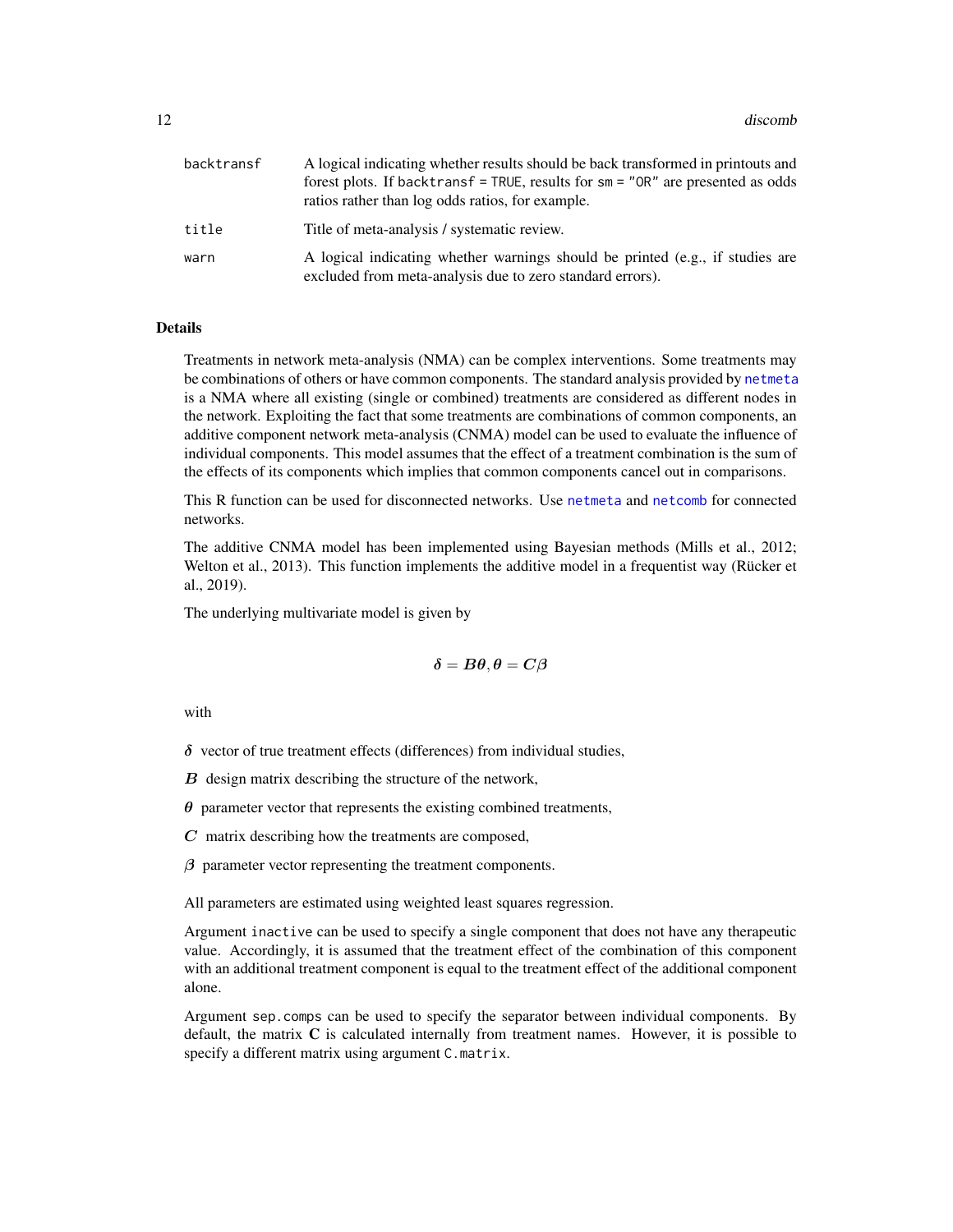### discomb 13

### Value

An object of classes discomb and netcomb with corresponding print, summary, and forest functions. The object is a list containing the following components:

| studlab                           | Study labels.                                                                                                                                              |
|-----------------------------------|------------------------------------------------------------------------------------------------------------------------------------------------------------|
| treat1                            | Label/Number for first treatment.                                                                                                                          |
| treat2                            | Label/Number for second treatment.                                                                                                                         |
| TE                                | Estimate of treatment effect, i.e. difference between first and second treatment.                                                                          |
| seTE                              | Standard error of treatment estimate.                                                                                                                      |
| seTE.adj                          | Standard error of treatment estimate, adjusted for multi-arm studies.                                                                                      |
| event1                            | Number of events in first treatment group.                                                                                                                 |
| event2                            | Number of events in second treatment group.                                                                                                                |
| n1                                | Number of observations in first treatment group.                                                                                                           |
| n2                                | Number of observations in second treatment group.                                                                                                          |
| k                                 | Total number of studies.                                                                                                                                   |
| m                                 | Total number of pairwise comparisons.                                                                                                                      |
| n                                 | Total number of treatments.                                                                                                                                |
| d                                 | Total number of designs (corresponding to the unique set of treatments com-<br>pared within studies).                                                      |
| C                                 | Total number of components.                                                                                                                                |
| trts                              | Treatments included in network meta-analysis.                                                                                                              |
| comps                             | Unique list of components present in the network.                                                                                                          |
| TE.cnma.fixed, TE.cnma.random     |                                                                                                                                                            |
|                                   | A vector of length $m$ of consistent treatment effects estimated by the additive<br>(fixed and random effects) model.                                      |
|                                   | seTE.cnma.fixed, seTE.cnma.random                                                                                                                          |
|                                   | A vector of length $m$ with standard errors estimated by the additive (fixed and<br>random effects) model.                                                 |
|                                   | lower.cnma.fixed, lower.cnma.random                                                                                                                        |
|                                   | A vector of length $m$ of lower confidence interval limits for consistent treatment<br>effects estimated by the additive (fixed and random effects) model. |
|                                   | upper.cnma.fixed, upper.cnma.random                                                                                                                        |
|                                   | A vector of length $m$ of upper confidence interval limits for consistent treatment<br>effects estimated by the additive (fixed and random effects) model. |
|                                   | zval.cnma.fixed, zval.cnma.random                                                                                                                          |
|                                   | A vector of length $m$ of z-values for the test of an overall effect estimated by the<br>additive (fixed and random effects) model.                        |
| pval.cnma.fixed, zval.cnma.random |                                                                                                                                                            |
|                                   | A vector of length $m$ of p-values for the test of an overall effect estimated by the<br>additive (fixed and random effects) model.                        |
| TE.fixed, TE.random               |                                                                                                                                                            |
|                                   | nxn matrix with overall treatment effects estimated by the additive (fixed and<br>random effects) model.                                                   |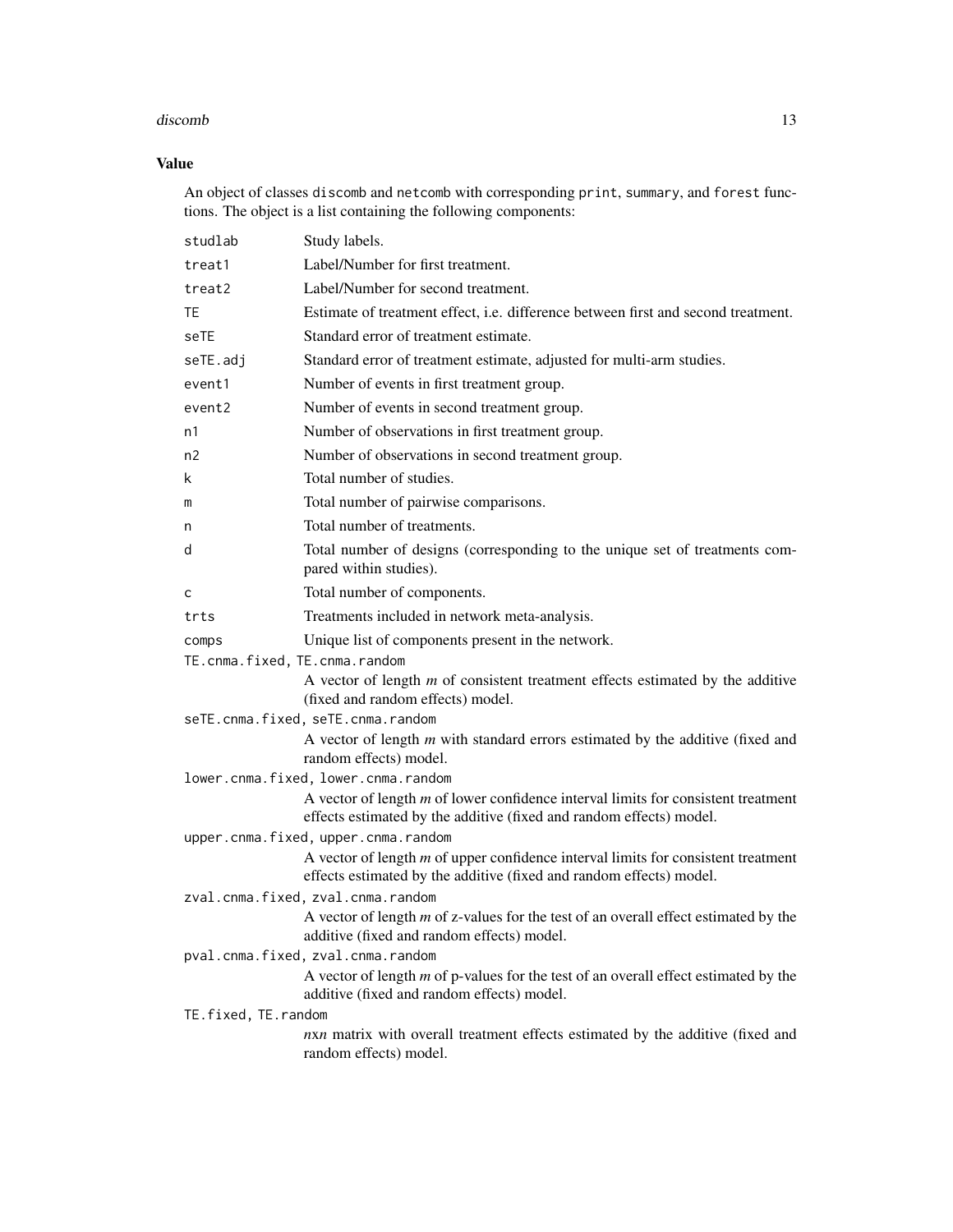| seTE.fixed, seTE.random          |                                                                                                                                   |
|----------------------------------|-----------------------------------------------------------------------------------------------------------------------------------|
|                                  | nxn matrix with standard errors estimated by the additive (fixed and random<br>effects) model.                                    |
|                                  | lower.fixed, upper.fixed, lower.random, upper.random                                                                              |
|                                  | nxn matrices with lower and upper confidence interval limits estimated by the<br>additive (fixed and random effects) model.       |
|                                  | zval.fixed, pval.fixed, zval.random, pval.random                                                                                  |
|                                  | nxn matrices with z-values and p-values for test of overall effect estimated by<br>the additive (fixed and random effects) model. |
| Comp.fixed, Comp.random          |                                                                                                                                   |
|                                  | A vector of component effects (fixed and random effects model).                                                                   |
| seComp.fixed, seComp.random      |                                                                                                                                   |
|                                  | A vector with corresponding standard errors (fixed and random effects model).                                                     |
|                                  | lower.Comp.fixed, lower.Comp.random                                                                                               |
|                                  | A vector with lower confidence limits for components (fixed and random effects<br>model).                                         |
|                                  | upper.Comp.fixed, upper.Comp.random                                                                                               |
|                                  | A vector with upper confidence limits for components (fixed and random effects<br>model).                                         |
|                                  | zval.Comp.fixed, zval.Comp.random                                                                                                 |
|                                  | A vector with z-values for the overall effect of components (fixed and random<br>effects model).                                  |
|                                  | pval.Comp.fixed, pval.Comp.random                                                                                                 |
|                                  | A vector with p-values for the overall effect of components (fixed and random<br>effects model).                                  |
| Comb.fixed, Comb.random          |                                                                                                                                   |
|                                  | A vector of combination effects (fixed and random effects model).                                                                 |
| seComb.fixed, seComb.random      |                                                                                                                                   |
|                                  | A vector with corresponding standard errors (fixed and random effects model).                                                     |
|                                  | lower.Comb.fixed, lower.Comb.random                                                                                               |
|                                  | A vector with lower confidence limits for combinations (fixed and random ef-<br>fects model).                                     |
|                                  | upper.Comb.fixed, upper.Comb.random                                                                                               |
|                                  | A vector with upper confidence limits for combinations (fixed and random ef-<br>fects model).                                     |
|                                  | zval.Comb.fixed, zval.Comb.random                                                                                                 |
|                                  | A vector with z-values for the overall effect of combinations (fixed and random<br>effects model).                                |
|                                  | pval.Comb.fixed, pval.Comb.random                                                                                                 |
|                                  | A vector with p-values for the overall effect of combinations (fixed and random<br>effects model).                                |
| Q.additive                       | Overall heterogeneity / inconsistency statistic (additive model).                                                                 |
| df.Q.additive<br>pval.Q.additive | Degrees of freedom for test of heterogeneity / inconsistency (additive model).                                                    |

P-value for test of heterogeneity / inconsistency (additive model).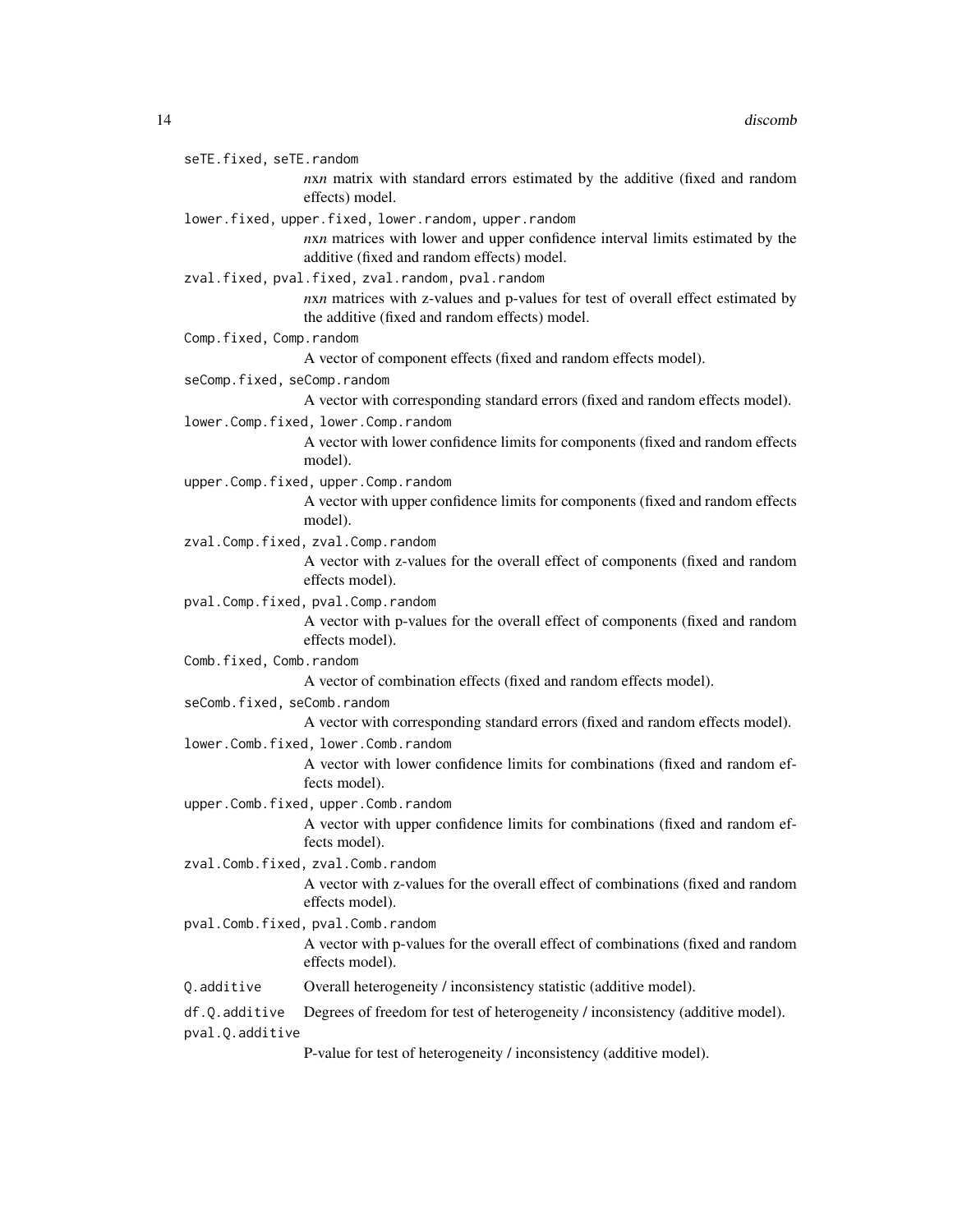#### discomb 15

| tau                              | Square-root of between-study variance (additive model).                                                     |
|----------------------------------|-------------------------------------------------------------------------------------------------------------|
| I <sub>2</sub>                   | I-squared (additive model).                                                                                 |
| Q.standard                       | Overall heterogeneity / inconsistency statistic (standard model).                                           |
| df.Q.standard<br>pval.Q.standard | Degrees of freedom for test of heterogeneity / inconsistency (standard model).                              |
|                                  | P-value for test of heterogeneity / inconsistency (standard model).                                         |
| Q.diff                           | Test statistic for difference in goodness of fit between standard and additive<br>model.                    |
| df.Q.diff                        | Degrees of freedom for difference in goodness of fit between standard and addi-<br>tive model.              |
| pval.Q.diff                      | P-value for difference in goodness of fit between standard and additive model.                              |
| X.matrix                         | Design matrix $(mxn)$ .                                                                                     |
| B.matrix                         | Edge-vertex incidence matrix $(mxn)$ .                                                                      |
| C.matrix                         | As defined above.                                                                                           |
| SM                               | Summary measure.                                                                                            |
| level.comb                       | Level for confidence intervals.<br>comb.fixed, comb.random, tau.preset<br>As defined above.                 |
| sep.trts                         | A character used in comparison names as separator between treatment labels.                                 |
| nchar.trts                       | A numeric defining the minimum number of characters used to create unique<br>treatment and component names. |
| inactive, sep.comps              | As defined above.                                                                                           |
| backtransf                       | A logical indicating whether results should be back transformed in printouts and<br>forest plots.           |
| title                            | Title of meta-analysis / systematic review.                                                                 |
| х                                | As defined above.                                                                                           |
| call                             | Function call.                                                                                              |
| version                          | Version of R package netmeta used to create object.                                                         |

### Author(s)

Gerta Rücker <ruecker@imbi.uni-freiburg.de>, Guido Schwarzer <sc@imbi.uni-freiburg.de>

### References

König J, Krahn U, Binder H (2013): Visualizing the flow of evidence in network meta-analysis and characterizing mixed treatment comparisons. *Statistics in Medicine*, 32, 5414–29

Mills EJ, Thorlund K, Ioannidis JP (2012): Calculating additive treatment effects from multiple randomized trials provides useful estimates of combination therapies. *Journal of Clinical Epidemiology*, 65, 1282–8

Rücker G, Petropoulou M, Schwarzer G (2019): Network meta-analysis of multicomponent interventions. *Biometrical Journal*, 1–14, https://doi.org/10.1002/bimj.201800167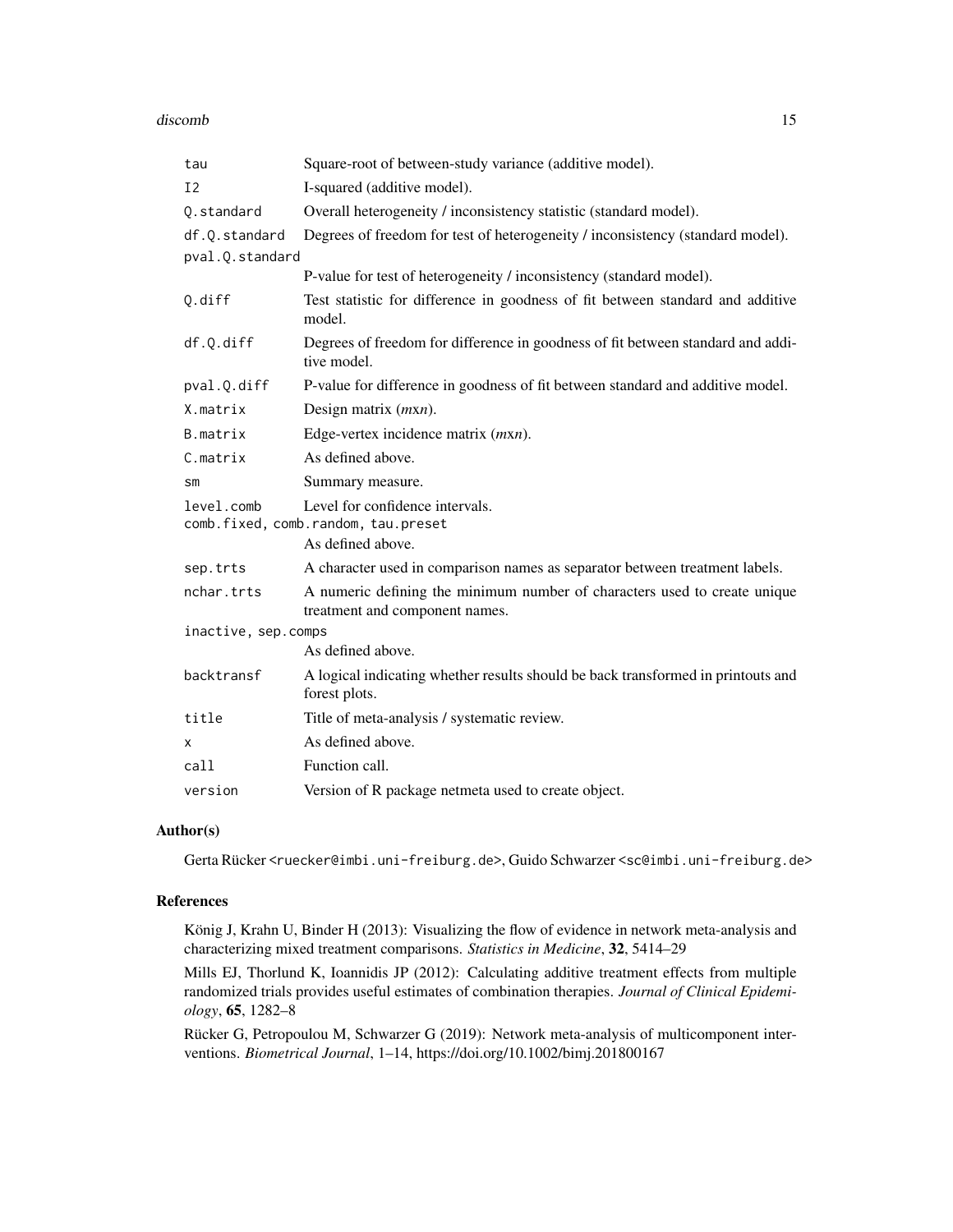Welton NJ, Caldwell DM, Adamopoulos E, Vedhara K (2009): Mixed treatment comparison metaanalysis of complex interventions: psychological interventions in coronary heart disease. *American Journal of Epidemiology*, 169: 1158–65

### See Also

[netcomb,](#page-41-1) [forest.netcomb,](#page-19-1) [summary.netcomb,](#page-126-1) [netmeta,](#page-72-1) [netconnection](#page-47-1)

### Examples

```
# Artificial dataset
#
t1 <- c("A + B", "A + C", "A" , "A" , "D", "D", "E")
t2 <- c("C" , "B" , "B + C", "A + D", "E", "F", "F")
#
mean <- c(4.1, 2.05, 0, 0, 0.1, 0.1, 0.05)
se.mean \leq rep(0.1, 7)
#
study <- paste("study", c(1:4, 5, 5, 5))
#
dat <- data.frame(mean, se.mean, t1, t2, study,
                 stringsAsFactors = FALSE)
#
trts <- c("A", "A + B", "A + C", "A + D",
          "B", "B + C", "C", "D", "E", "F")
#
comps <- LETTERS[1:6]
# Use netconnection() to display network information
#
netconnection(t1, t2, study)
dc1 <- discomb(mean, se.mean, t1, t2, study, seq = trts)
dc1
forest(dc1, ref = "F")
# Define C matrix manually (which will produce the same results)
#
C \leq - rbind(c(1, 0, 0, 0, 0, 0), # A
          c(1, 1, 0, 0, 0, 0), # A + Bc(1, 0, 1, 0, 0, 0), \# A + Cc(1, 0, 0, 1, 0, 0), \# A + Dc(0, 1, 0, 0, 0, 0), # B
           c(0, 1, 1, 0, 0, 0), # B + C
           c(0, 0, 1, 0, 0, 0), \# Cc(0, 0, 0, 1, 0, 0), \# Dc(0, 0, 0, 0, 1, 0), \# Ec(0, 0, 0, 0, 0, 1) # F
#
colnames(C) <- comps
rownames(C) <- trts
```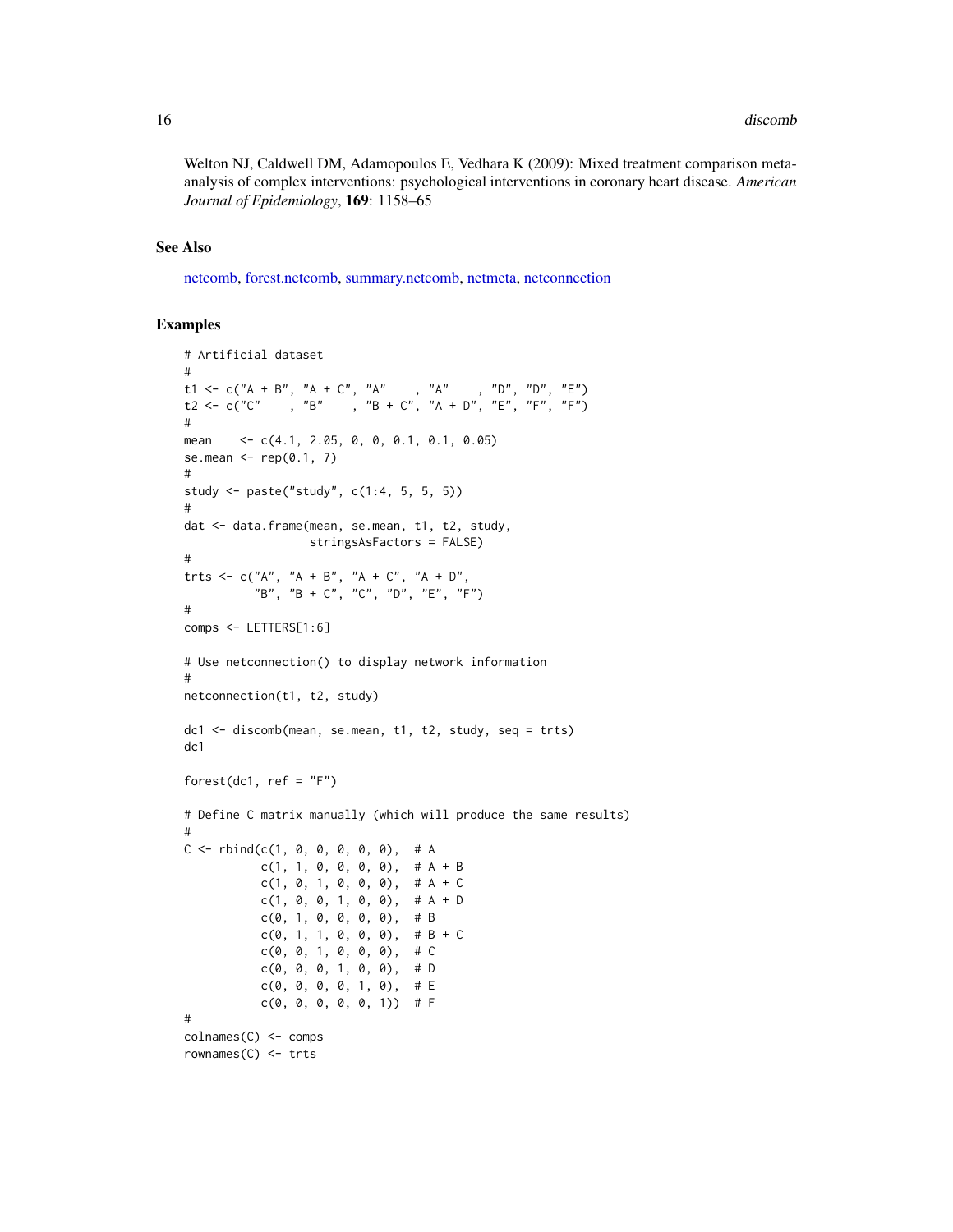### <span id="page-16-0"></span>Dong2013 17

```
#
dc2 <- discomb(mean, se.mean, t1, t2, study, seq = trts,
               C.matrix = C)#
# Compare C matrices
#
all.equal(dc1$C.matrix, dc2$C.matrix)
```
Dong2013 *Network meta-analysis for chronic obstructive pulmonary disease*

### Description

Network meta-analysis comparing inhaled medications in patients with chronic obstructive pulmonary disease.

### Format

A data frame with the following columns:

|                            | <i>id</i> study ID                                       |
|----------------------------|----------------------------------------------------------|
| <i>treatment</i> treatment |                                                          |
|                            | <i>death</i> mortality                                   |
|                            | <i>randomized</i> number of individuals in treatment arm |

### Source

Dong Y-H, Lin H-H, Shau W-Y, Wu Y-C, Chang C-H, Lai M-S (2013): Comparative safety of inhaled medications in patients with chronic obstructive pulmonary disease: systematic review and mixed treatment comparison meta-analysis of randomised controlled trials. *Thorax*, 68, 48–56

### See Also

[pairwise](#page-100-1), [metabin](#page-0-0), [netmetabin](#page-81-1)

### Examples

```
data(Dong2013)
```

```
# Only consider first ten studies (to reduce runtime of example)
#
first10 <- subset(Dong2013, id <= 10)
# Transform data from long arm-based format to contrast-based
# format. Argument 'sm' has to be used for odds ratio as summary
# measure; by default the risk ratio is used in the metabin
# function called internally.
```
#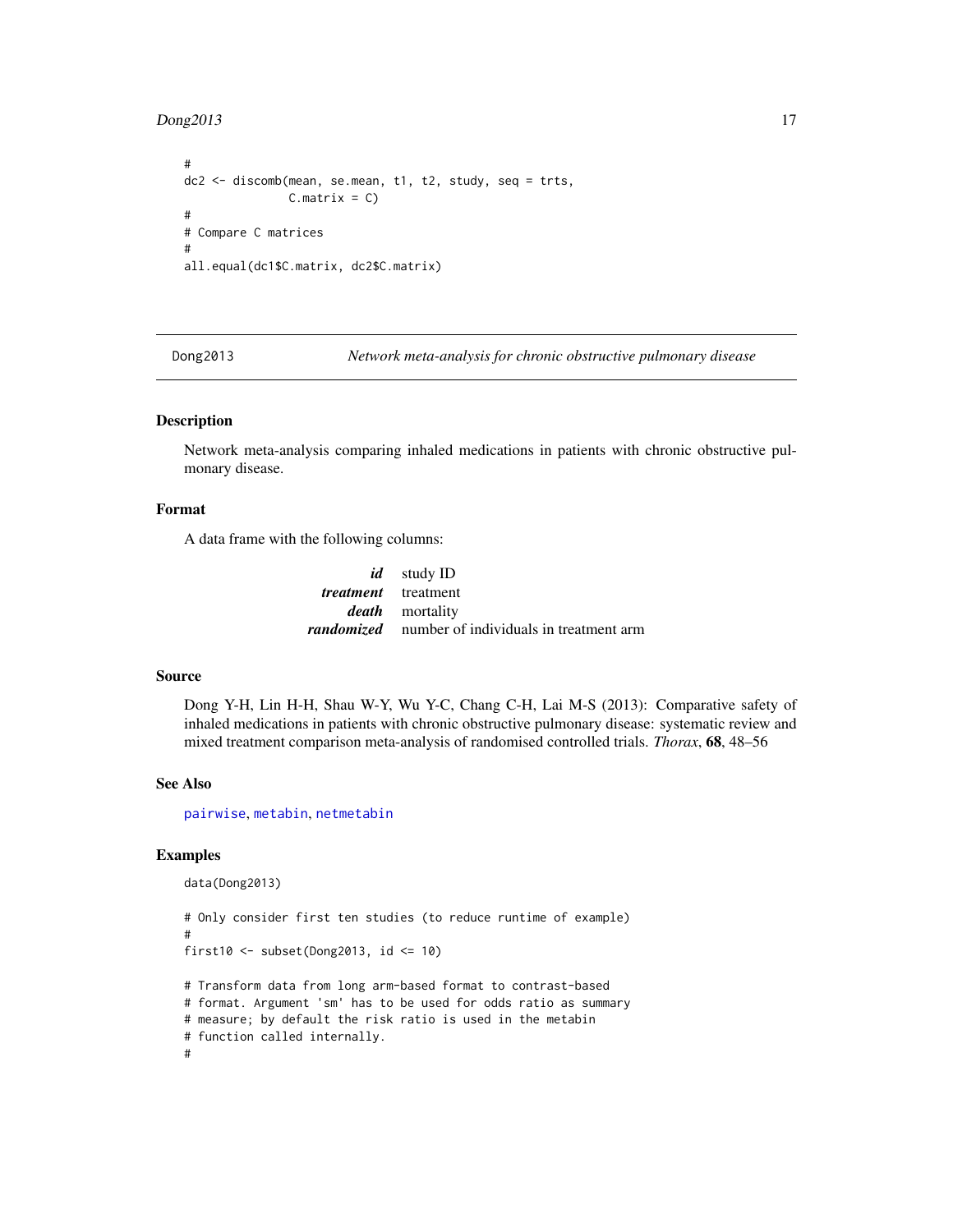```
p1 <- pairwise(treatment, death, randomized, studlab = id,
               data = first10, sm = "OR")# Conduct Mantel-Haenszel network meta-analysis
#
netmetabin(p1, ref = "plac")
## Not run:
# Conduct Mantel-Haenszel network meta-analysis for the whole
# dataset
#
p2 <- pairwise(treatment, death, randomized, studlab = id,
               data = Dong2013, sm = "OR")
netmetabin(p2, ref = "plac")
## End(Not run)
```
forest.netbind *Forest plot showing results of two or more network meta-analyses*

### Description

Forest plot to show network estimates of two or more network meta-analyses.

#### Usage

```
## S3 method for class 'netbind'
forest(
  x,
 pooled = ifelse(x$comb.random, "random", "fixed"),
 equal.size = FALSE,
  leftcols = "studlab",
 leftlabs = "Treatment",
  rightcols = c("effect", "ci"),
  rightlabs = NULL,
 digits = gs("digits.forest"),
  digits.prop = max(gs("digits.pval") - 2, 2),
 backtransf = x$backtransf,
 lab.NA = "",smlab,
  ...
)
```
### Arguments

| $\mathsf{x}$ | An object of class netbind.                                                     |
|--------------|---------------------------------------------------------------------------------|
| pooled       | A character string indicating whether results for the fixed ("fixed") or random |
|              | effects model ("random") should be plotted. Can be abbreviated.                 |

<span id="page-17-0"></span>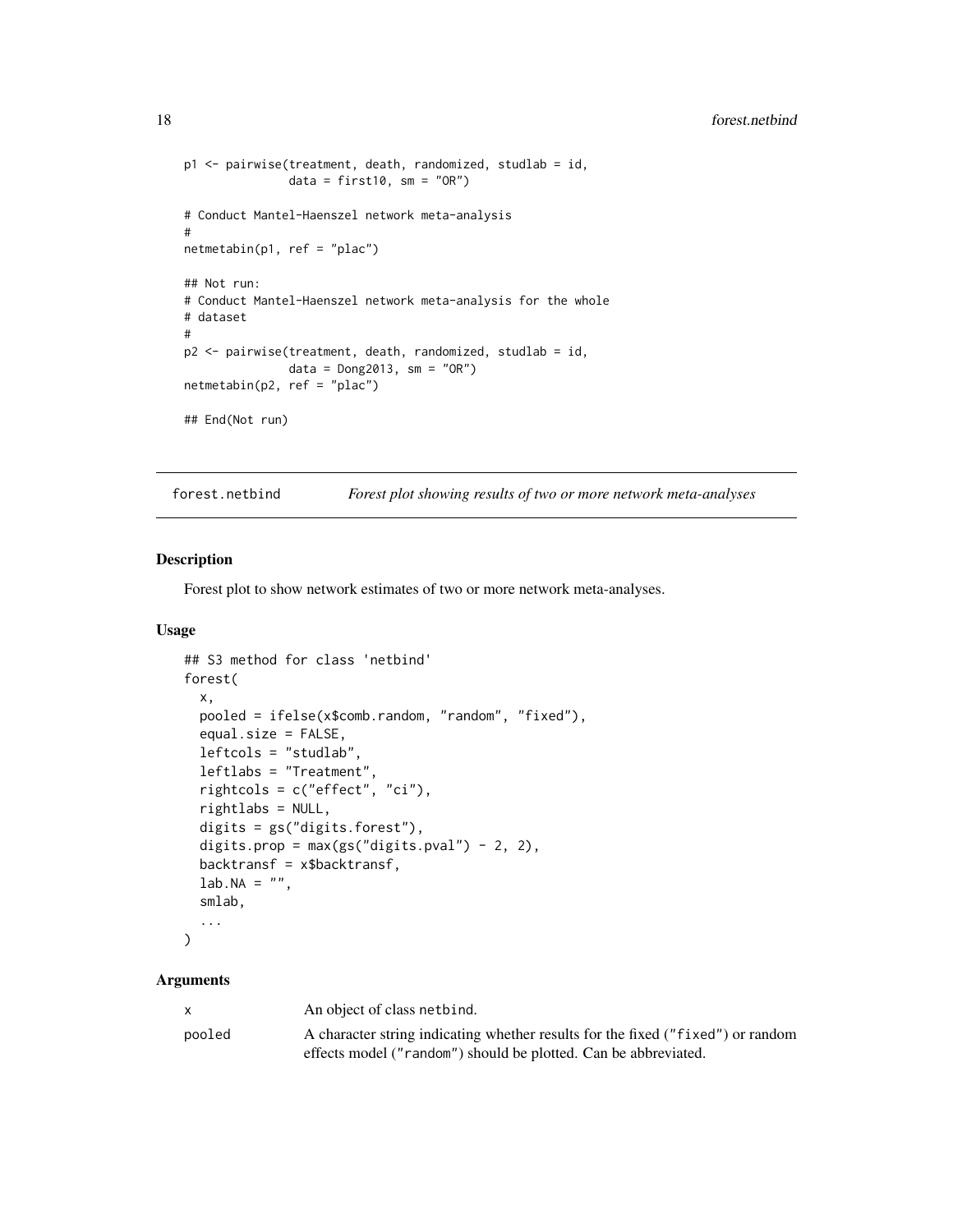forest.netbind 19

| equal.size  | A logical indicating whether all squares should be of equal size. Otherwise, the<br>square size is proportional to the precision of estimates.                                                              |
|-------------|-------------------------------------------------------------------------------------------------------------------------------------------------------------------------------------------------------------|
| leftcols    | A character vector specifying columns to be plotted on the left side of the forest<br>plot (see Details).                                                                                                   |
| leftlabs    | A character vector specifying labels for columns on left side of the forest plot.                                                                                                                           |
| rightcols   | A character vector specifying columns to be plotted on the right side of the forest<br>plot (see Details).                                                                                                  |
| rightlabs   | A character vector specifying labels for columns on right side of the forest plot.                                                                                                                          |
| digits      | Minimal number of significant digits for treatment effects and confidence inter-<br>vals, see print.default.                                                                                                |
| digits.prop | Minimal number of significant digits for the direct evidence proportion.                                                                                                                                    |
| backtransf  | A logical indicating whether results should be back transformed in forest plots.<br>If backtransf = TRUE, results for $sm = "OR"$ are presented as odds ratios rather<br>than log odds ratios, for example. |
| lab.NA      | A character string to label missing values.                                                                                                                                                                 |
| smlab       | A label printed at top of figure. By default, text indicating either fixed or random<br>effects model is printed.                                                                                           |
| $\cdots$    | Additional arguments for forest. meta function.                                                                                                                                                             |

### Details

A forest plot, also called confidence interval plot, is drawn in the active graphics window.

The arguments leftcols and rightcols can be used to specify columns which are plotted on the left and right side of the forest plot, respectively. If argument rightcols is FALSE, no columns will be plotted on the right side.

For more information see help page of [forest.meta](#page-0-0) function.

#### Author(s)

Guido Schwarzer <sc@imbi.uni-freiburg.de>

### See Also

[netbind](#page-38-1), [netcomb](#page-41-1), [forest.meta](#page-0-0)

### Examples

```
data(Linde2016)
```

```
# Only consider studies including Face-to-face PST (to reduce
# runtime of example)
#
face <- subset(Linde2016, id %in% c(16, 24, 49, 118))
# Standard random effects NMA model (with placebo as reference
# treatment)
```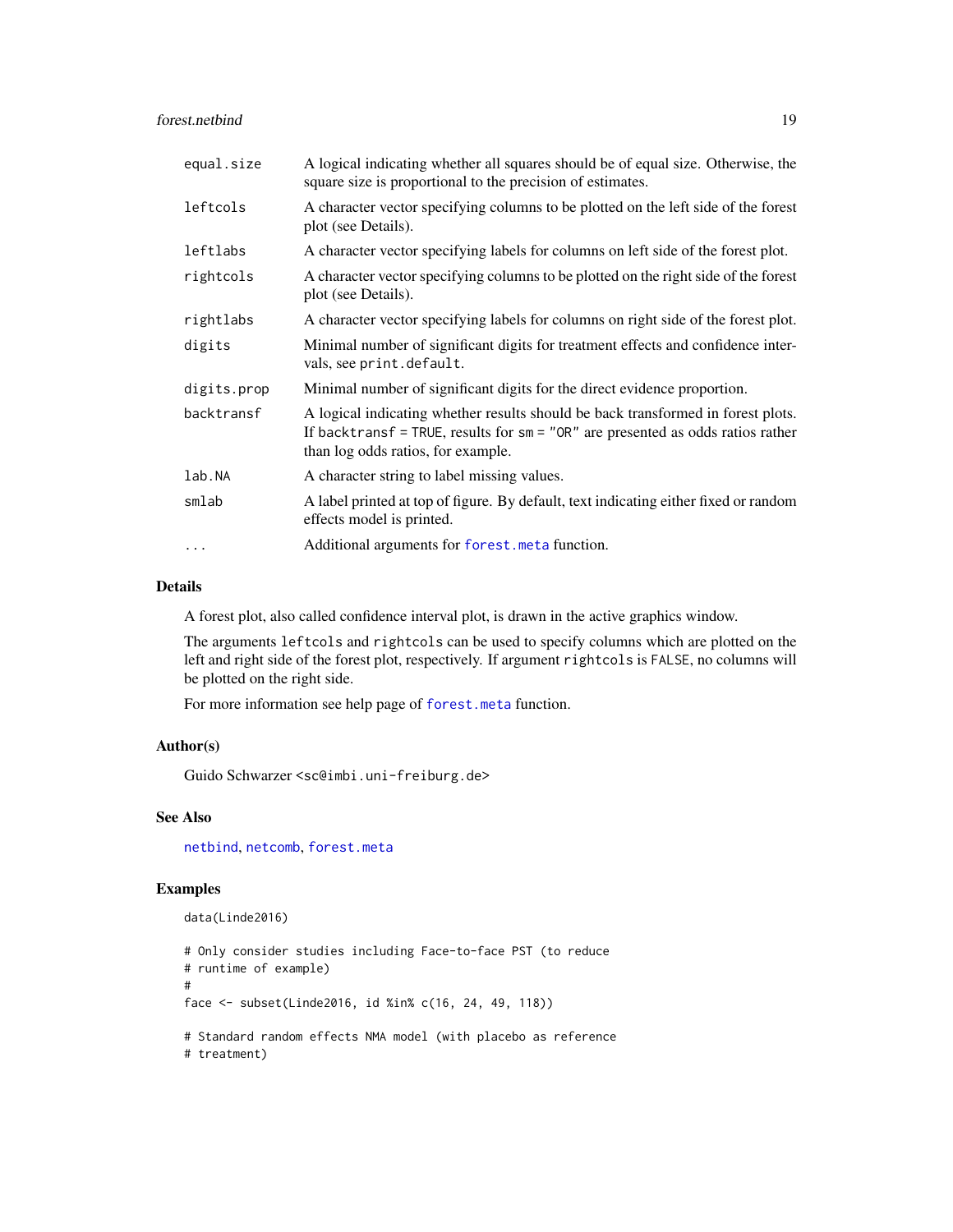```
#
net1 <- netmeta(lnOR, selnOR, treat1, treat2, id,
                data = face, reference.group = "placebo",
                sm = "OR", comb.fixed = FALSE)# Additive CNMA model with placebo as inactive component and
# reference
#
nc1 <- netcomb(net1, inactive = "placebo")
# Combine results of standard NMA and CNMA
#
nb1 <- netbind(nc1, net1,
               name = c("Additive CNMA", "Standard NMA"),
               col.study = c("red", "black"),
               col.square = c("red", "black"))
forest(nb1,
       col.by = "black", addrow.subgroups = FALSE,
       fontsize = 10, spacing = 0.7, squaresize = 0.9,
       label.left = "Favours Placebo",
       label.right = "Favours other")
```
<span id="page-19-1"></span>forest.netcomb *Forest plot for additive network meta-analysis*

### Description

Draws a forest plot in the active graphics window (using grid graphics system).

### Usage

```
## S3 method for class 'netcomb'
forest(
  x,
 pooled = ifelse(x$comb.random, "random", "fixed"),
  reference.group = x$reference.group,
 baseline.reference = x$baseline.reference,
  leftcols = "studlab",
  leftlabs = "Treatment",
  rightcols = c("effect", "ci"),
  rightlabs = NULL,
  digits = gs("digits.forest"),
  small.values = "good",
  smlab = NULL,sortvar = x$seq,
  backtransf = x$backtransf,
  lab.NA = "."add.data,
```
<span id="page-19-0"></span>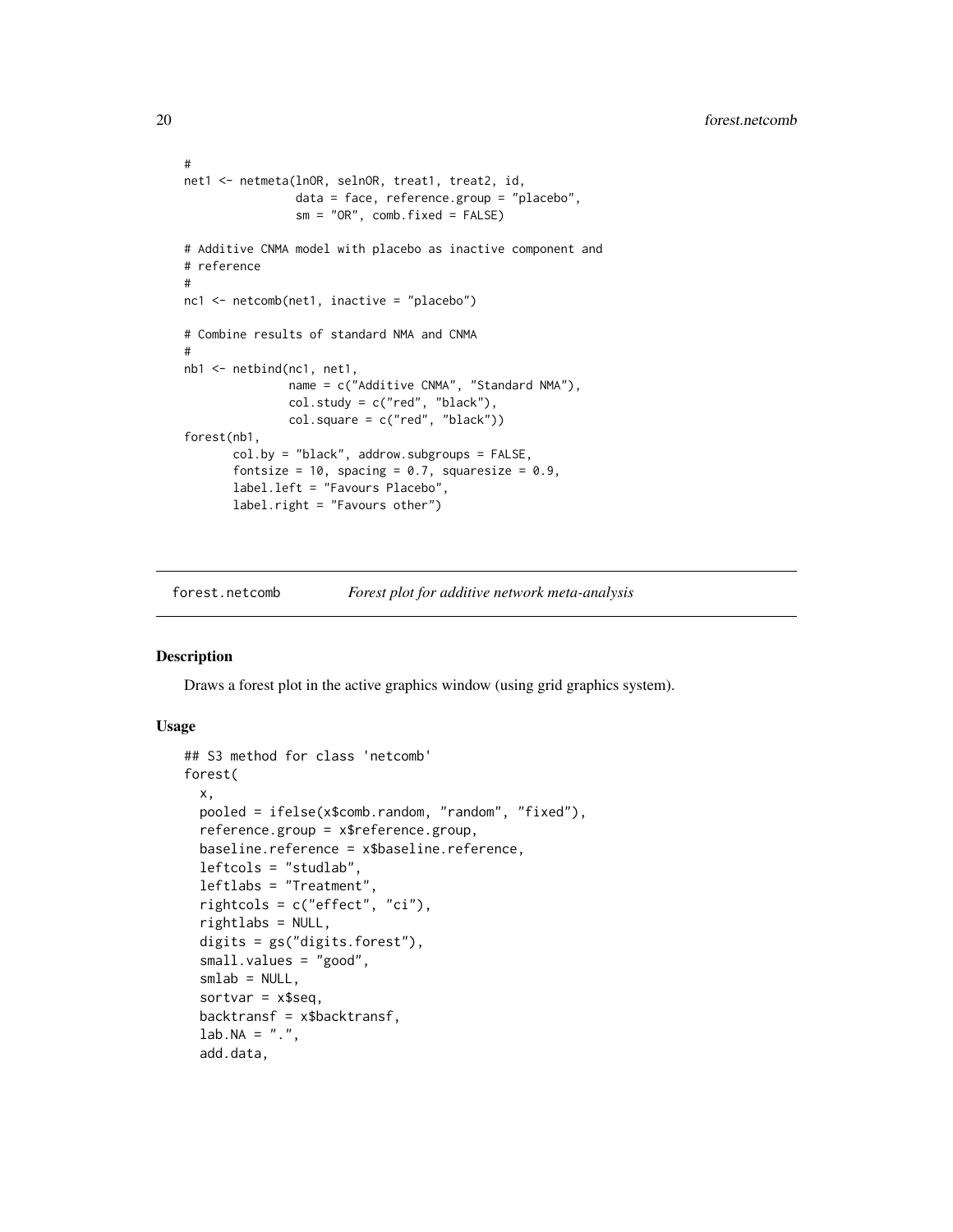## forest.netcomb 21

```
drop.reference.group = FALSE,
  ...
)
```
## Arguments

| х                                                                                                                 | An object of class netcomb.                                                                                                                                                                                 |
|-------------------------------------------------------------------------------------------------------------------|-------------------------------------------------------------------------------------------------------------------------------------------------------------------------------------------------------------|
| pooled                                                                                                            | A character string indicating whether results for the fixed effect ("fixed") or<br>random effects model ("random") should be plotted. Can be abbreviated.                                                   |
| reference.group                                                                                                   |                                                                                                                                                                                                             |
|                                                                                                                   | Reference treatment(s).                                                                                                                                                                                     |
| baseline.reference                                                                                                |                                                                                                                                                                                                             |
|                                                                                                                   | A logical indicating whether results should be expressed as comparisons of other<br>treatments versus the reference treatment (default) or vice versa.                                                      |
| leftcols                                                                                                          | A character vector specifying (additional) columns to be plotted on the left side<br>of the forest plot or a logical value (see forest. meta help page for details).                                        |
| leftlabs                                                                                                          | A character vector specifying labels for (additional) columns on left side of the<br>forest plot (see forest. meta help page for details).                                                                  |
| rightcols                                                                                                         | A character vector specifying (additional) columns to be plotted on the right side<br>of the forest plot or a logical value (see forest. meta help page for details).                                       |
| rightlabs                                                                                                         | A character vector specifying labels for (additional) columns on right side of the<br>forest plot (see forest. meta help page for details).                                                                 |
| digits                                                                                                            | Minimal number of significant digits for treatment effects and confidence inter-<br>vals, see print.default.                                                                                                |
| small.values                                                                                                      | A character string specifying whether small treatment effects indicate a benefi-<br>cial ("good") or harmful ("bad") effect, can be abbreviated; see netrank.                                               |
| smlab                                                                                                             | A label printed at top of figure. By default, text indicating either fixed effect or<br>random effects model is printed.                                                                                    |
| sortvar                                                                                                           | An optional vector used to sort the individual studies (must be of same length as<br>the total number of treatments).                                                                                       |
| backtransf                                                                                                        | A logical indicating whether results should be back transformed in forest plots.<br>If backtransf = TRUE, results for $sm = "OR"$ are presented as odds ratios rather<br>than log odds ratios, for example. |
| lab.NA                                                                                                            | A character string to label missing values.                                                                                                                                                                 |
| add.data                                                                                                          | An optional data frame with additional columns to print in forest plot (see De-<br>tails).                                                                                                                  |
| drop.reference.group<br>A logical indicating whether the reference group should be printed in the forest<br>plot. |                                                                                                                                                                                                             |
| $\ddotsc$                                                                                                         | Additional arguments for forest.meta function.                                                                                                                                                              |
|                                                                                                                   |                                                                                                                                                                                                             |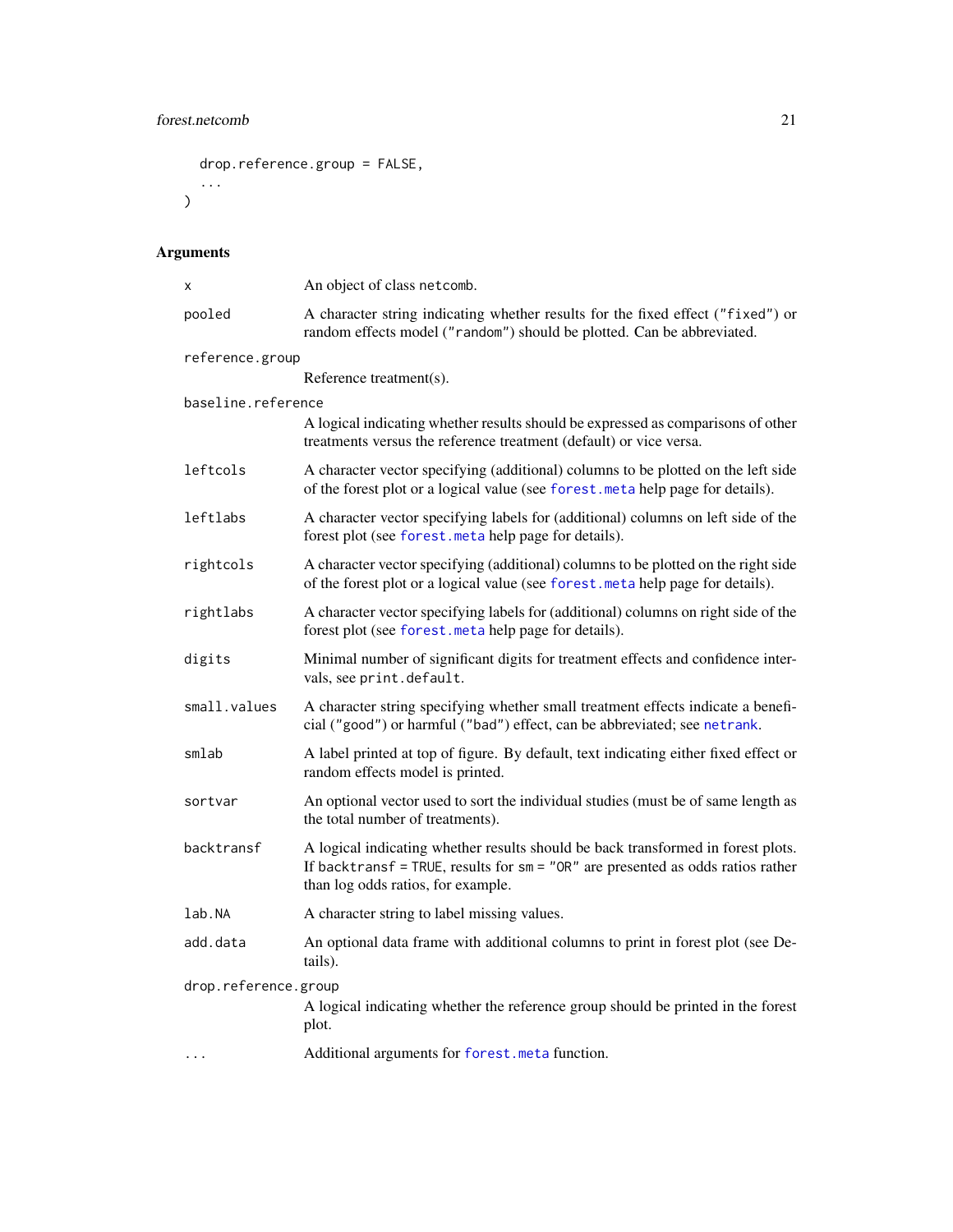A forest plot, also called confidence interval plot, is drawn in the active graphics window.

Argument sortvar can be either a numeric or character vector with length of number of treatments. If sortvar is numeric the [order](#page-0-0) function is utilised internally to determine the order of values. If sortvar is character it must be a permutation of the treatment names. It is also possible to to sort by treatment comparisons (sortvar = TE, etc.), standard error (sortvar = seTE), and number of studies with direct treatment comparisons (sortvar  $= k$ ).

Argument add.data can be used to add additional columns to the forest plot. This argument must be a data frame with the same row names as the treatment effects matrices in R object x, i.e., x\$TE.fixed or x\$TE.random.

For more information see help page of [forest.meta](#page-0-0) function.

#### Author(s)

Guido Schwarzer <sc@imbi.uni-freiburg.de>

#### See Also

[netcomb](#page-41-1), [discomb](#page-9-1), [forest.meta](#page-0-0)

#### Examples

```
data(Linde2016)
```

```
# Only consider studies including Face-to-face PST (to reduce
# runtime of example)
#
face <- subset(Linde2016, id %in% c(16, 24, 49, 118))
# Conduct random effects network meta-analysis
#
net1 <- netmeta(lnOR, selnOR, treat1, treat2, id,
                data = face, ref = "place",
                sm = "OR", comb.fixed = FALSE)# Additive model for treatment components (with placebo as inactive
# treatment)
#
nc1 <- netcomb(net1, inactive = "placebo")
#
forest(nc1)
## Not run:
# Specify, order of treatments
#
trts <- c("TCA", "SSRI", "SNRI", "NRI", "Low-dose SARI", "NaSSa",
          "rMAO-A", "Ind drug", "Hypericum", "Face-to-face CBT",
          "Face-to-face PST", "Face-to-face interpsy", "Face-to-face psychodyn",
          "Other face-to-face", "Remote CBT", "Self-help CBT", "No contact CBT",
          "Face-to-face CBT + SSRI", "Face-to-face interpsy + SSRI",
```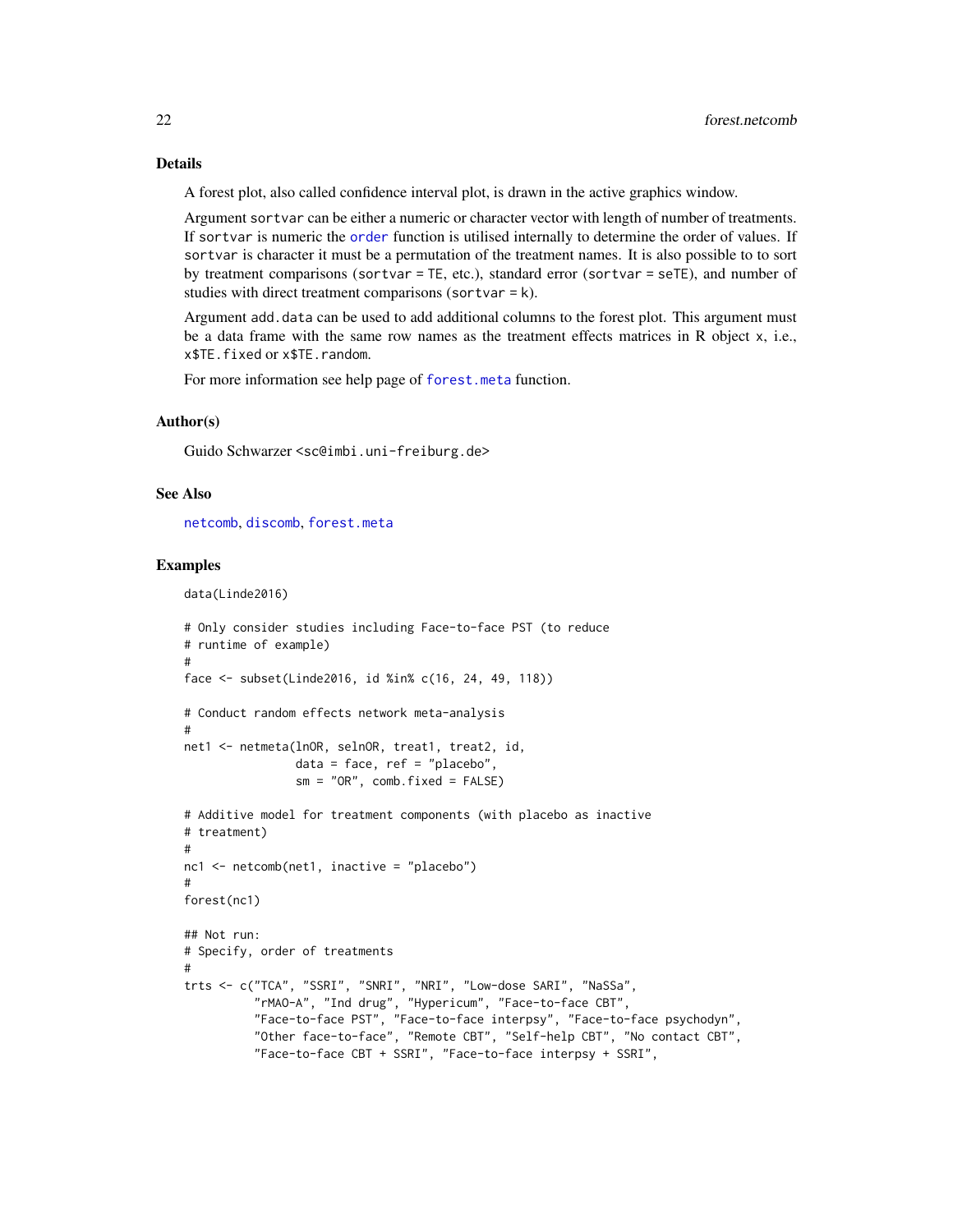### <span id="page-22-0"></span>forest.netmeta 23

```
"Face-to-face PST + SSRI", "UC", "Placebo")
#
# Note, three treatments are actually combinations of 'SSRI' with
# other components:
# "Face-to-face CBT + SSRI",
# "Face-to-face interpsy + SSRI",
# "Face-to-face PST + SSRI"
# Conduct random effects network meta-analysis
#
net2 <- netmeta(lnOR, selnOR, treat1, treat2, id,
                data = Linde2016, ref = "placebo",
                seq = trts,sm = "OR", comb.fixed = FALSE)#
summary(net2)
# Additive model for treatment components (with placebo as inactive
# treatment)
#
nc2 <- netcomb(net2, inactive = "placebo")
#
forest(nc2)
## End(Not run)
```
forest.netmeta *Forest plot for network meta-analysis*

### Description

Draws a forest plot in the active graphics window (using grid graphics system).

### Usage

```
## S3 method for class 'netmeta'
forest(
 x,
 pooled = ifelse(x$comb.random, "random", "fixed"),
  reference.group = x$reference.group,
 baseline.reference = x$baseline.reference,
 labels = x$trts,leftcols = "studlab",
  leftlabs,
  rightcols = c("effect", "ci"),
  rightlabs,
  digits = gs("digits.forest"),
  small.values = "good",
```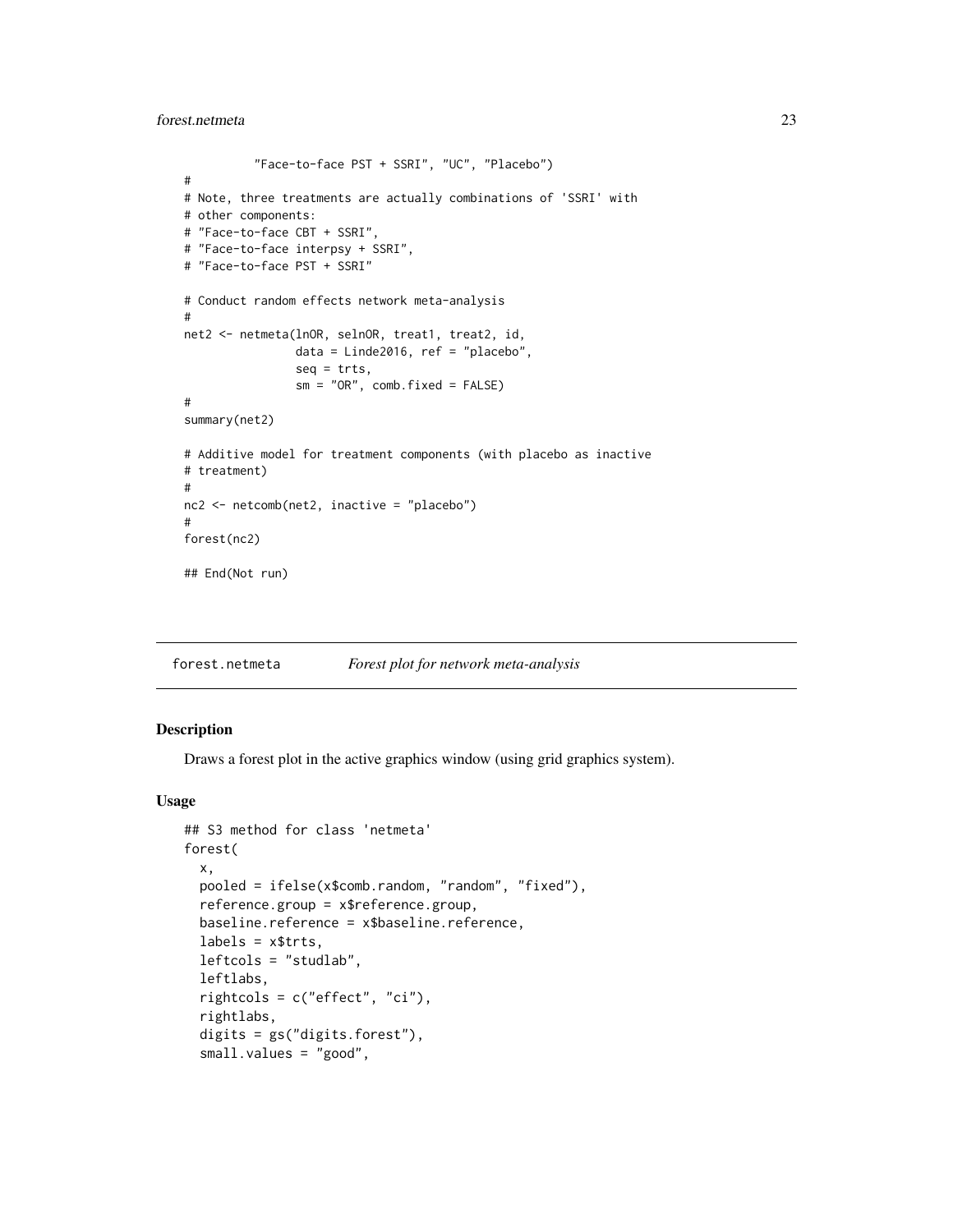```
digits.Pscore = 2,
 smlab = NULL,sortvar = x$seq,
 backtransf = x$backtransf,
 lab.NA = "."add.data,
 drop.reference.group = FALSE,
 col.by = "black",
 print.byvar = FALSE,
  ...
)
```
## Arguments

| x                  | An object of class netmeta.                                                                                                                                                                                 |
|--------------------|-------------------------------------------------------------------------------------------------------------------------------------------------------------------------------------------------------------|
| pooled             | A character string indicating whether results for the fixed effect ("fixed") or<br>random effects model ("random") should be plotted. Can be abbreviated.                                                   |
| reference.group    |                                                                                                                                                                                                             |
|                    | Reference treatment(s).                                                                                                                                                                                     |
| baseline.reference |                                                                                                                                                                                                             |
|                    | A logical indicating whether results should be expressed as comparisons of other<br>treatments versus the reference treatment (default) or vice versa.                                                      |
| labels             | An optional vector with treatment labels.                                                                                                                                                                   |
| leftcols           | A character vector specifying columns to be plotted on the left side of the forest<br>plot or a logical value (see Details).                                                                                |
| leftlabs           | A character vector specifying labels for (additional) columns on left side of the<br>forest plot (see Details).                                                                                             |
| rightcols          | A character vector specifying columns to be plotted on the right side of the forest<br>plot or a logical value (see Details).                                                                               |
| rightlabs          | A character vector specifying labels for (additional) columns on right side of the<br>forest plot (see Details).                                                                                            |
| digits             | Minimal number of significant digits for treatment effects and confidence inter-<br>vals, see print.default.                                                                                                |
| small.values       | A character string specifying whether small treatment effects indicate a benefi-<br>cial ("good") or harmful ("bad") effect, can be abbreviated; see netrank.                                               |
| digits.Pscore      | Minimal number of significant digits for P-score, see print. default and netrank.                                                                                                                           |
| smlab              | A label printed at top of figure. By default, text indicating either fixed effect or<br>random effects model is printed.                                                                                    |
| sortvar            | An optional vector used to sort the individual studies (must be of same length as<br>the total number of treatments).                                                                                       |
| backtransf         | A logical indicating whether results should be back transformed in forest plots.<br>If backtransf = TRUE, results for $sm = "OR"$ are presented as odds ratios rather<br>than log odds ratios, for example. |
| lab.NA             | A character string to label missing values.                                                                                                                                                                 |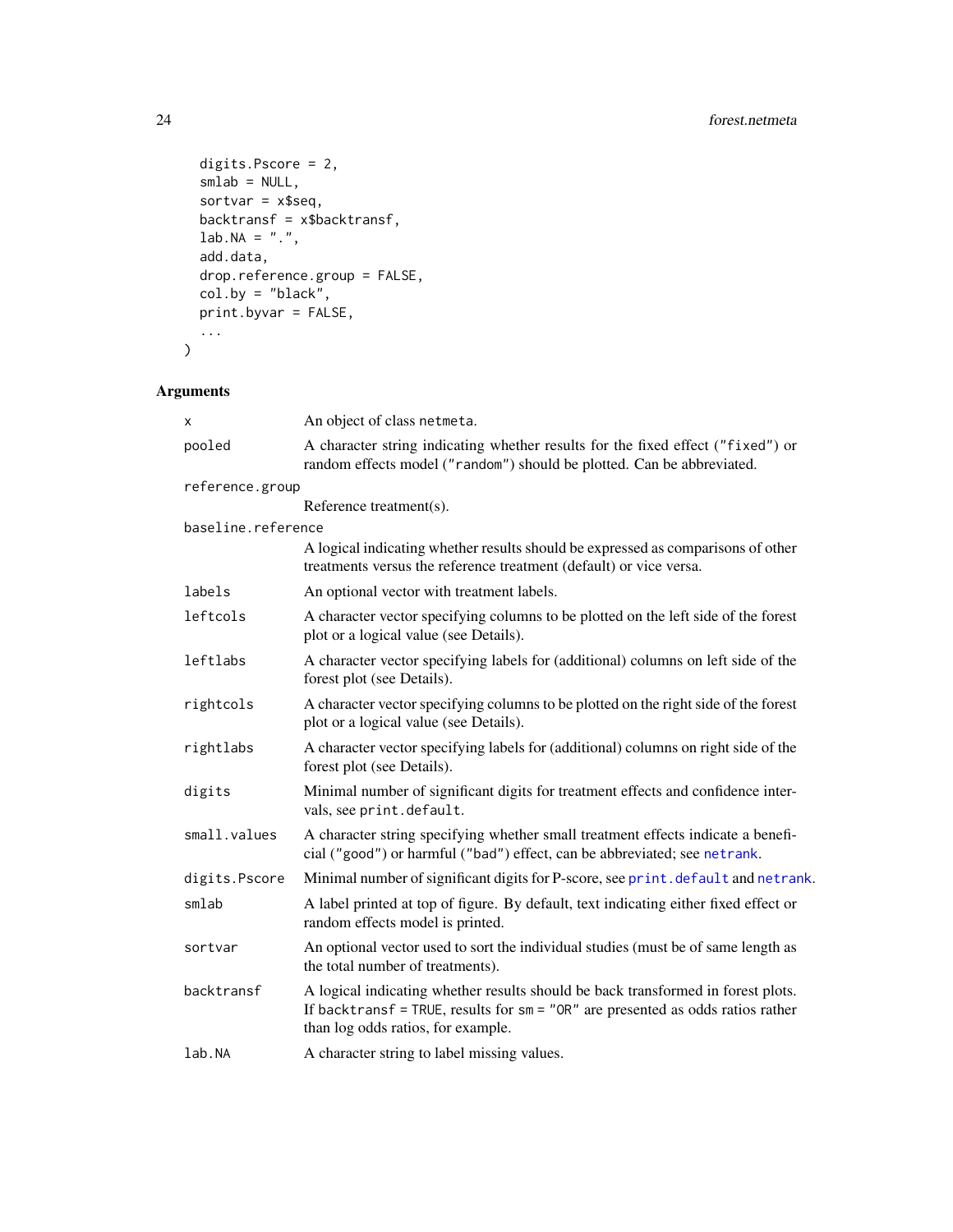### forest.netmeta 25

| add.data             | An optional data frame with additional columns to print in forest plot (see De-<br>tails).                        |
|----------------------|-------------------------------------------------------------------------------------------------------------------|
| drop.reference.group |                                                                                                                   |
|                      | A logical indicating whether the reference group should be printed in the forest<br>plot.                         |
| col.by               | The colour to print information on subgroups.                                                                     |
| print.byvar          | A logical indicating whether the name of the grouping variable should be printed<br>in front of the group labels. |
| $\ddotsc$            | Additional arguments for forest. meta function.                                                                   |

### Details

A forest plot, also called confidence interval plot, is drawn in the active graphics window.

Argument sortvar can be either a numeric or character vector with length of number of treatments. If sortvar is numeric the [order](#page-0-0) function is utilised internally to determine the order of values. If sortvar is character it must be a permutation of the treatment names. It is also possible to provide either sortvar = Pscore, sortvar = "Pscore", sortvar = -Pscore, or sortvar = "-Pscore" in order to sort treatments according to the ranking generated by [netrank](#page-93-1) which is called internally. Similar expressions are possible to sort by treatment comparisons (sortvar = TE, etc.), standard error (sortvar = seTE), number of studies with direct treatment comparisons (sortvar = k), and direct evidence proportion (sortvar = prop.direct, see also [netmeasures](#page-70-1)).

The arguments leftcols and rightcols can be used to specify columns which are plotted on the left and right side of the forest plot, respectively. The following columns are available:

| <b>Name</b>   | <b>Definition</b>                                             |
|---------------|---------------------------------------------------------------|
| "studlab"     | <b>Treatments</b>                                             |
| "TF"          | Network estimates (either from fixed or random effects model) |
| "set"         | Corresponding standard errors                                 |
| "Pscore"      | P-scores (see netrank)                                        |
| "k"           | Number of studies in pairwise comparisons                     |
| "prop.direct" | Direct evidence proportions (see netmeasures)                 |
| "effect"      | (Back-transformed) network estimates                          |
| $"$ ci"       | Confidence intervals                                          |
| "effect.ci"   | (Back-transformed) network estimates and confidence intervals |

As a sidenote, the rather odd column name "studlab" to describe the treatment comparisons comes from internally calling [forest.meta](#page-0-0) which uses study labels as the essential information.

Argument add.data can be used to add additional columns to the forest plot. This argument must be a data frame with row names equal to the treatment names in R object  $x$ , i.e.,  $x$ \$trts.

See help page of [forest.meta](#page-0-0) for more information on the generation of forest plots and additional arguments.

### Author(s)

Guido Schwarzer <sc@imbi.uni-freiburg.de>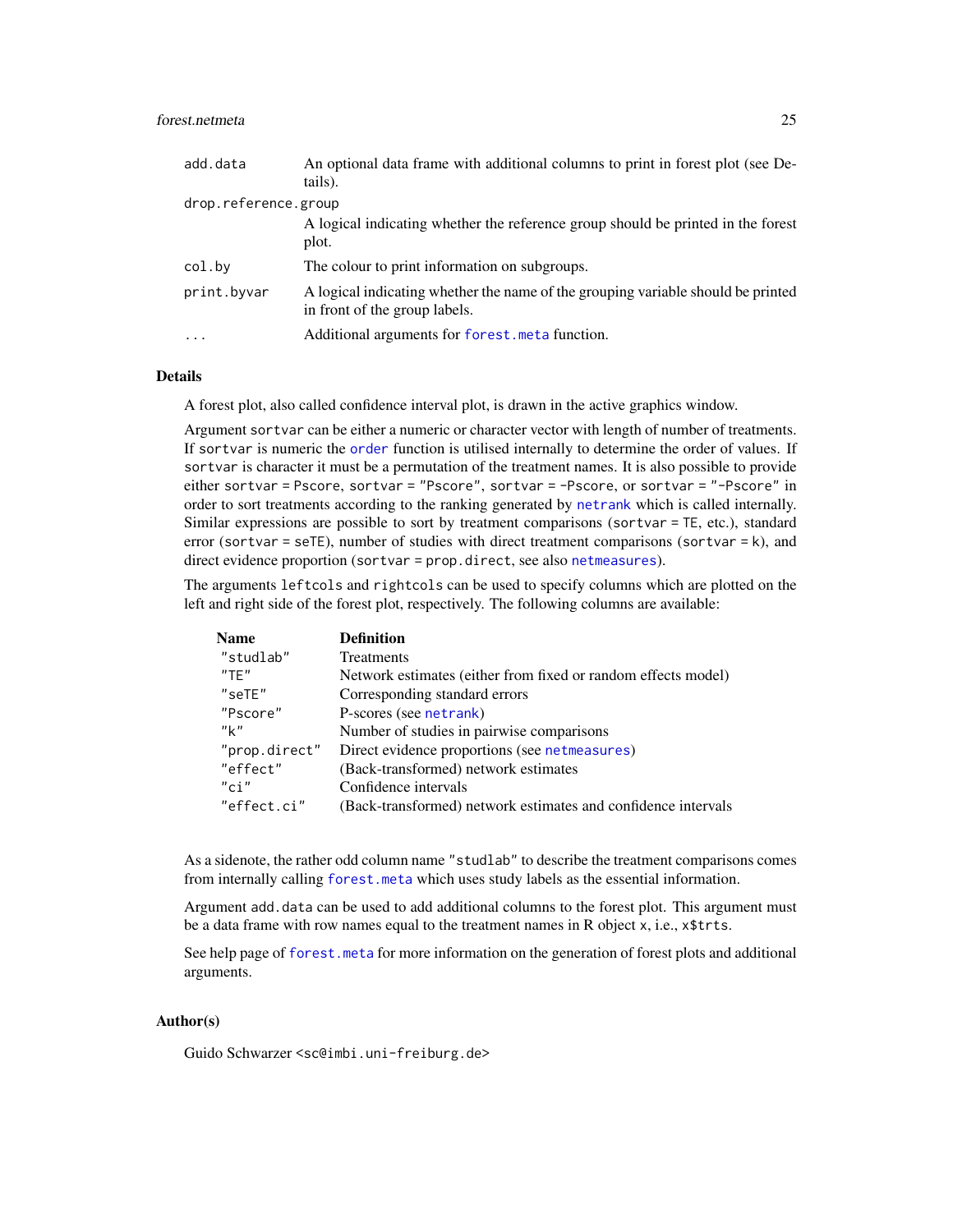#### See Also

[forest.meta](#page-0-0)

### Examples

```
data(Senn2013)
## Not run:
# Conduct network meta-analysis
#
net1 <- netmeta(TE, seTE, treat1, treat2, studlab,
                data = Senn2013, sm = "MD")forest(net1, ref = "plac")forest(net1, xlim = c(-1.5, 1), ref = "plac",
       xlab = "HbA1c difference", rightcols = FALSE)
## End(Not run)
# Random effects effect model
#
net2 <- netmeta(TE, seTE, treat1, treat2, studlab,
                data = Senn2013, sm = "MD", comb.fixed = FALSE)forest(net2, xlim = c(-1.5, 1), ref = "plac",
       xlab = "HbA1c difference")
## Not run:
# Add column with P-Scores on right side of forest plot
#
forest(net2, xlim = c(-1.5, 1), ref = "plac",
       xlab = "HbA1c difference",
       rightcols = c("effect", "ci", "Pscore"),
       just.addcols = "right")
# Add column with P-Scores on left side of forest plot
#
forest(net2, xlim = c(-1.5, 1), ref = "plac",
       xlab = "HbA1c difference",
       leftcols = c("studlab", "Pscore"),
       just.addcols = "right")
# Sort forest plot by descending P-Score
#
forest(net2, xlim = c(-1.5, 1), ref = "plac",
       xlab = "HbA1c difference",
       rightcols = c("effect", "ci", "Pscore"),
       just.addcols = "right",
       sortvar = -Pscore)
# Drop reference group and sort by and print number of studies with
# direct treatment comparisons
```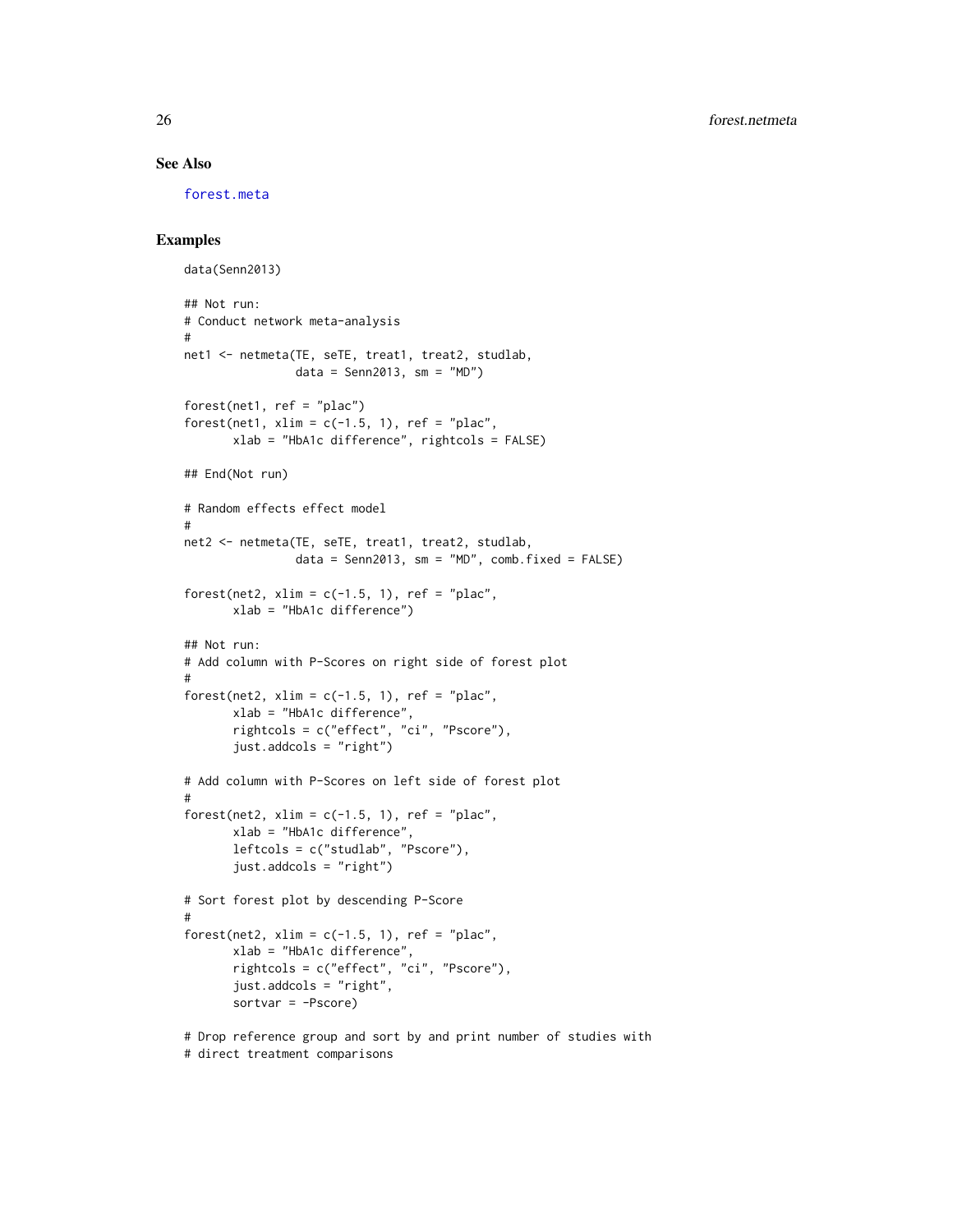### <span id="page-26-0"></span>forest.netsplit 27

```
#
forest(net2, xlim = c(-1.5, 1), ref = "plac",
       xlab = "HbA1c difference",
       leftcols = c("studlab", "k"),
       leftlabs = c("Contrast\nto Placebo", "Direct\nComparisons"),
       sortvar = -k,
       drop = TRUE,smlab = "Random Effects Model")
## End(Not run)
```
forest.netsplit *Forest plot for direct and indirect evidence*

### Description

Forest plot to show direct and indirect evidence in network meta-analysis. Furthermore, estimates from network meta-analysis as well as prediction intervals can be printed.

#### Usage

```
## S3 method for class 'netsplit'
forest(
  x,
 pooled = ifelse(x$comb.random, "random", "fixed"),
  show = "both",
  subgroup = "comparison",
  overall = TRUE,direct = TRUE,indirect = TRUE,prediction = x$prediction,
  text.overall = "Network estimate",
  text.direct = "Direct estimate",
  text.indirect = "Indirect estimate",
  text.predict = "Prediction interval",
  type.overall,
  type.direct,
  type.indirect,
  col.square = "gray",
  col.square.lines = col.square,
  col.inside = "white",
  col.diamond = "gray",col.diamond.lines = "black",
  col.predict = "red",
  col.predict.lines = "black",
  equal.size = FALSE,
  leftcols,
```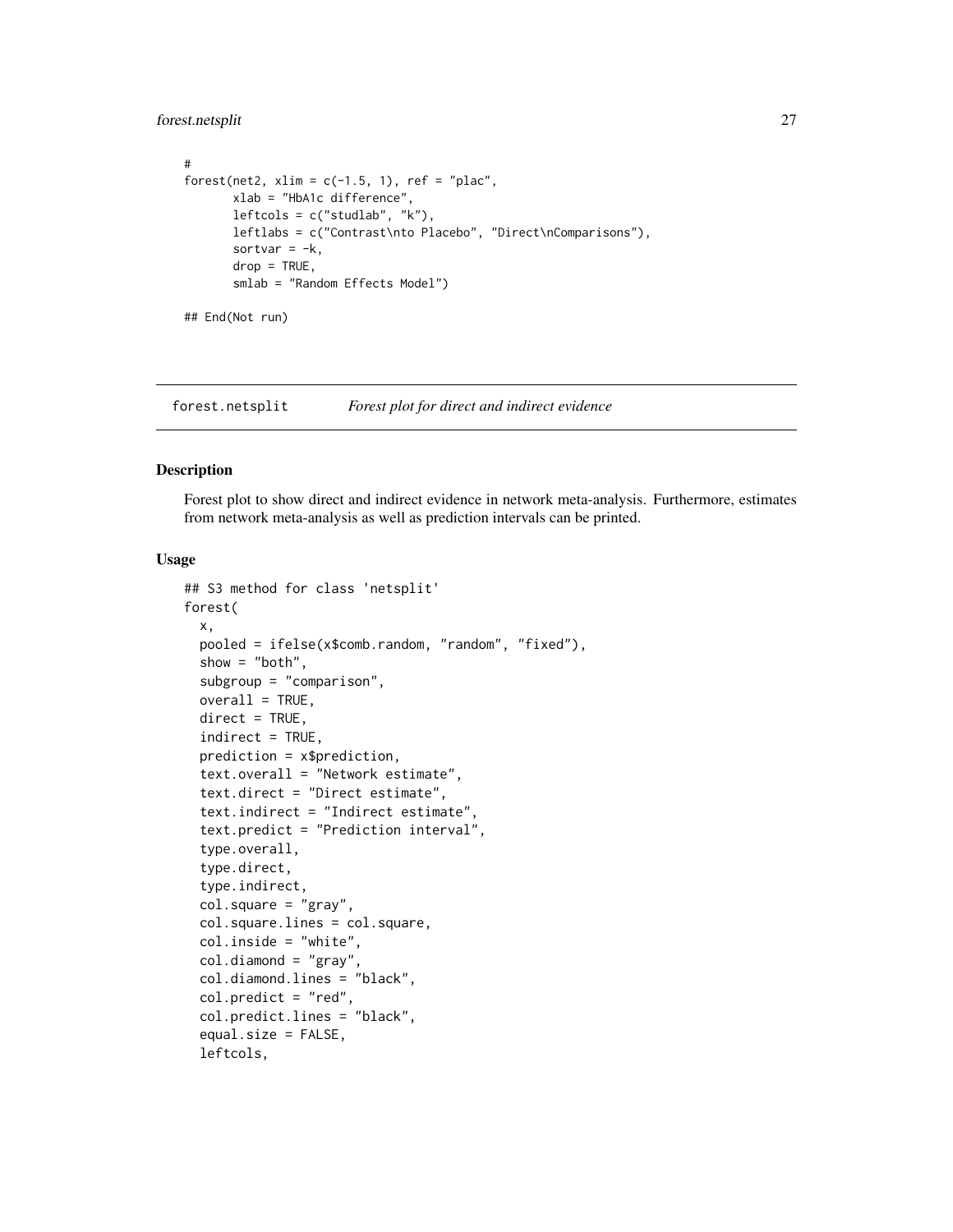```
leftlabs,
  rightcols = c("effect", "ci"),
 rightlabs = NULL,
  digits = gs("digits.forest"),
  digits.prop = max(gs("digits.pval") - 2, 2),
  backtransf = x$backtransf,
 lab.NA = "",smlab,
  ...
\overline{)}
```
## Arguments

| X                                | An object of class netsplit.                                                                                                                                                          |
|----------------------------------|---------------------------------------------------------------------------------------------------------------------------------------------------------------------------------------|
| pooled                           | A character string indicating whether results for the fixed effect ("fixed") or<br>random effects model ("random") should be plotted. Can be abbreviated.                             |
| show                             | A character string indicating which comparisons should be printed (see Details).                                                                                                      |
| subgroup                         | A character string indicating which layout should be used in forest plot: sub-<br>groups by comparisons ("comparison") or subgroups by estimates ("estimate").<br>Can be abbreviated. |
| overall                          | A logical indicating whether network meta-analysis estimates should be printed.                                                                                                       |
| direct                           | A logical indicating whether direct estimates should be printed.                                                                                                                      |
| indirect                         | A logical indicating whether indirect estimates should be printed.                                                                                                                    |
| prediction                       | A logical indicating whether prediction intervals should be printed.                                                                                                                  |
| text.overall                     | A character string used in the plot to label the network estimates.                                                                                                                   |
| text.direct                      | A character string used in the plot to label the direct estimates.                                                                                                                    |
| text.indirect                    | A character string used in the plot to label the indirect estimates.                                                                                                                  |
| text.predict                     | A character string used in the plot to label the prediction interval.                                                                                                                 |
| type.overall                     | A character string specifying how to plot treatment effects and confidence inter-<br>vals for the overall network evidence.                                                           |
| type.direct                      | A character string specifying how to plot treatment effects and confidence inter-<br>vals for the direct evidence.                                                                    |
| type.indirect                    | A character string specifying how to plot treatment effects and confidence inter-<br>vals for the indirect evidence.                                                                  |
| col.square                       | The colour for squares.                                                                                                                                                               |
| col.square.lines                 |                                                                                                                                                                                       |
|                                  | The colour for the outer lines of squares.                                                                                                                                            |
| col.inside                       | The colour for results and confidence limits if confidence limits are completely<br>within squares squares.                                                                           |
| col.diamond<br>col.diamond.lines | The colour of diamonds.                                                                                                                                                               |
|                                  | The colour of the outer lines of diamonds.                                                                                                                                            |
| col.predict                      | Background colour of prediction intervals.                                                                                                                                            |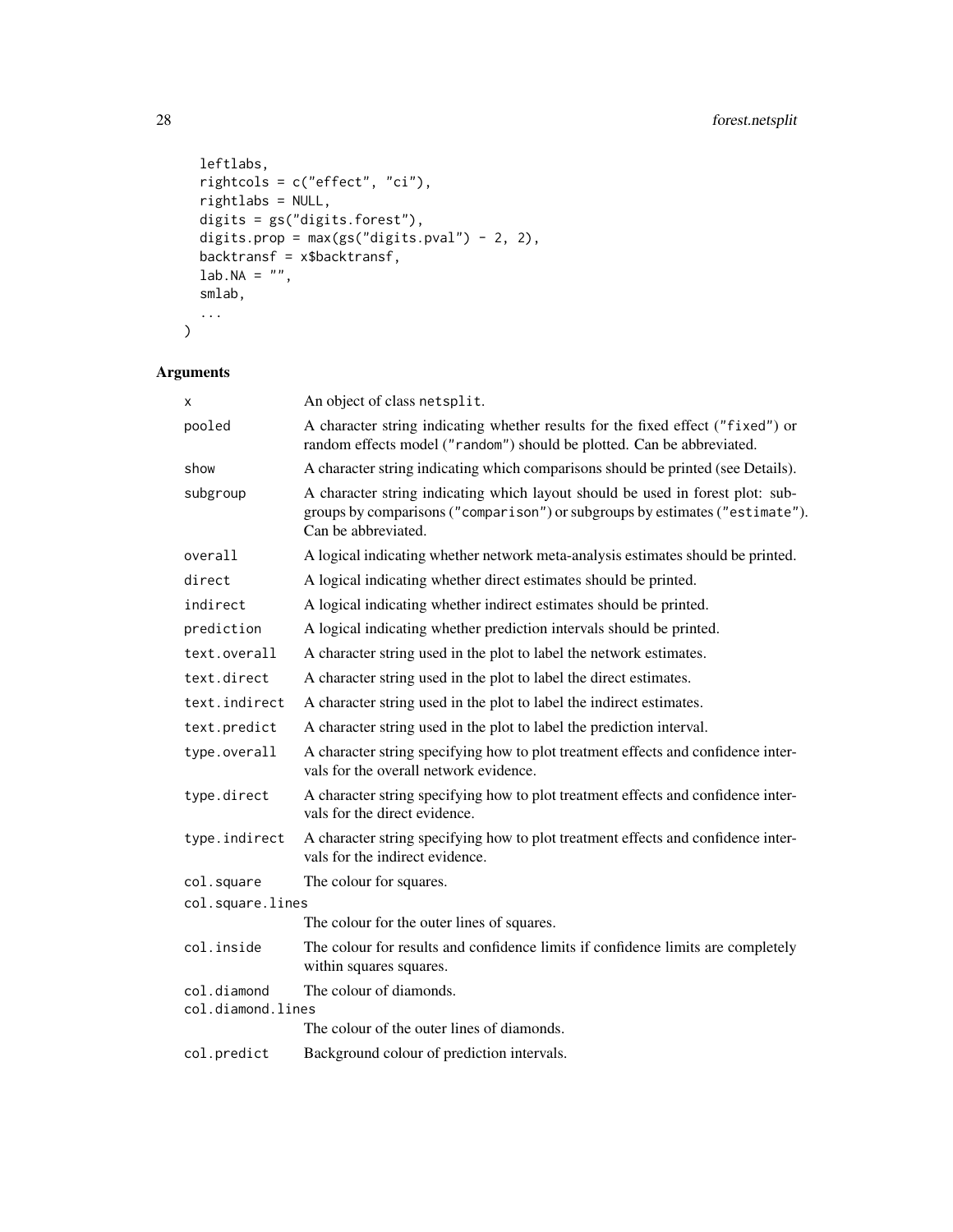### forest.netsplit 29

| col.predict.lines |                                                                                                                                                                                                             |  |
|-------------------|-------------------------------------------------------------------------------------------------------------------------------------------------------------------------------------------------------------|--|
|                   | Colour of outer lines of prediction intervals.                                                                                                                                                              |  |
| equal.size        | A logical indicating whether all squares should be of equal size. Otherwise, the<br>square size is proportional to the precision of estimates.                                                              |  |
| leftcols          | A character vector specifying columns to be plotted on the left side of the forest<br>plot (see Details).                                                                                                   |  |
| leftlabs          | A character vector specifying labels for columns on left side of the forest plot.                                                                                                                           |  |
| rightcols         | A character vector specifying columns to be plotted on the right side of the forest<br>plot (see Details).                                                                                                  |  |
| rightlabs         | A character vector specifying labels for columns on right side of the forest plot.                                                                                                                          |  |
| digits            | Minimal number of significant digits for treatment effects and confidence inter-<br>vals, see print.default.                                                                                                |  |
| digits.prop       | Minimal number of significant digits for the direct evidence proportion.                                                                                                                                    |  |
| backtransf        | A logical indicating whether results should be back transformed in forest plots.<br>If backtransf = TRUE, results for $sm = "OR"$ are presented as odds ratios rather<br>than log odds ratios, for example. |  |
| lab.NA            | A character string to label missing values.                                                                                                                                                                 |  |
| smlab             | A label printed at top of figure. By default, text indicating either fixed effect or<br>random effects model is printed.                                                                                    |  |
| .                 | Additional arguments for forest. meta function.                                                                                                                                                             |  |

### Details

A forest plot, also called confidence interval plot, is drawn in the active graphics window.

The arguments leftcols and rightcols can be used to specify columns which are plotted on the left and right side of the forest plot, respectively. If argument rightcols is FALSE, no columns will be plotted on the right side.

If direct estimates are included in the forest plot (direct = TRUE, default), the following columns will be printed on the left side of the forest plot: the comparisons (column "studlab" in [forest.meta](#page-0-0)), number of pairwise comparisons ("k"), and direct evidence proportion ("k").

If direct estimates are not included in the forest plot (direct = FALSE), only the comparisons ("studlab") are printed on the left side of the forest plot.

For more information see help page of [forest.meta](#page-0-0) function.

Argument show determines which comparisons are printed:

| "all"           | All comparisons                                                 |
|-----------------|-----------------------------------------------------------------|
| "both"          | Only comparisons contributing both direct and indirect evidence |
| "with.direct"   | Comparisons providing direct evidence                           |
| "direct.only"   | Comparisons providing only direct evidence                      |
| "indirect.only" | Comparisons providing only indirect evidence                    |

### Author(s)

Guido Schwarzer <sc@imbi.uni-freiburg.de>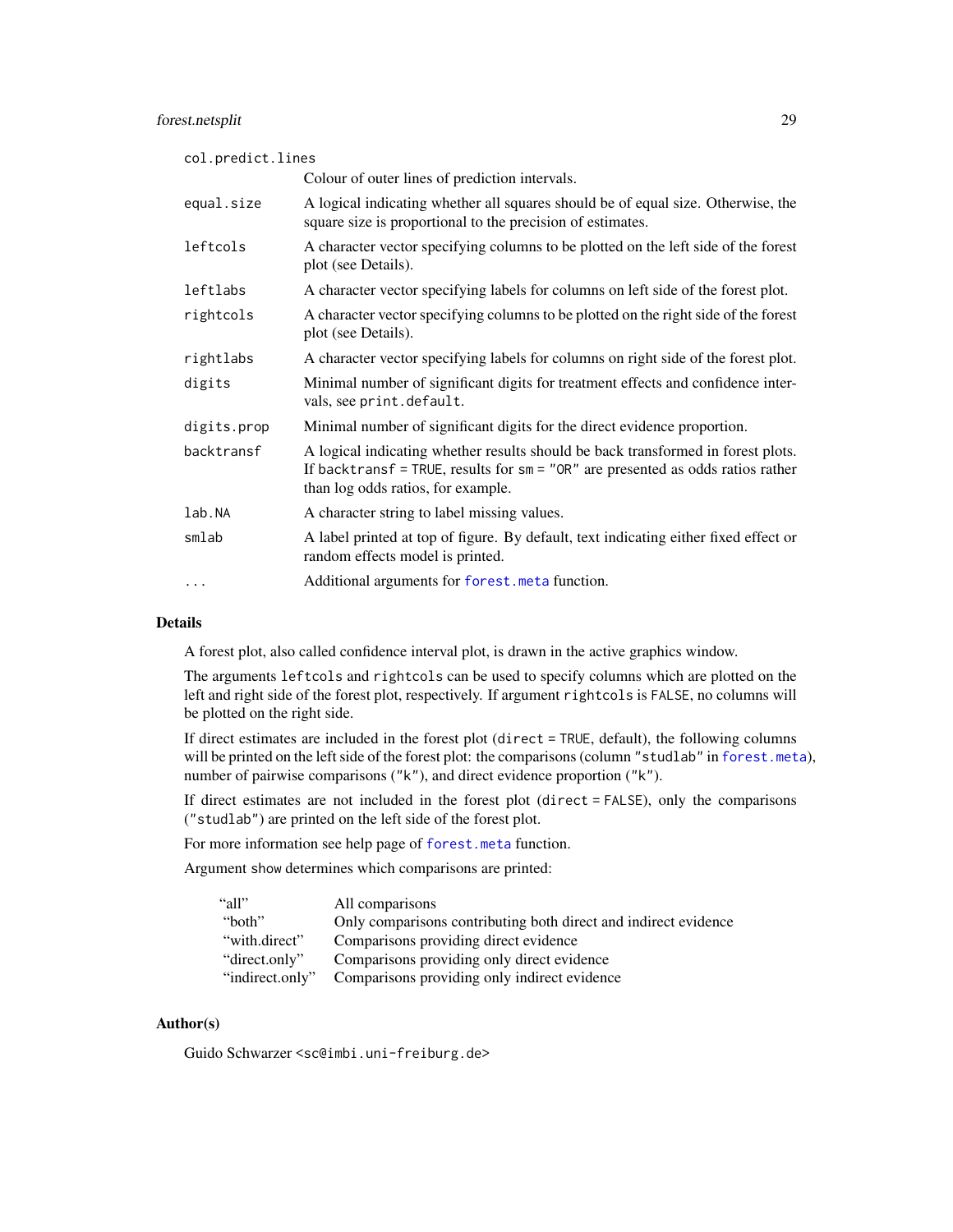### See Also

[forest.meta](#page-0-0)

### Examples

```
data(Senn2013)
#
net1 <- netmeta(TE, seTE, treat1.long, treat2.long,
                studlab, data = Senn2013,
                comb.fixed = FALSE)
#
ns1 <- netsplit(net1)
# Forest plot showing comparisons contributing both direct and
# indirect evidence
#
forest(ns1, fontsize = 6, spacing = 0.5, addrow.subgroups = FALSE)
## Not run:
# Forest plot showing comparisons contributing direct evidence
#
forest(ns1, fontsize = 6, spacing = 0.5, addrow.subgroups = FALSE,
       show = "with.direct")
## End(Not run)
```
<span id="page-29-1"></span>funnel.netmeta *'Comparison-adjusted' funnel plot*

### Description

Draw a 'comparison-adjusted' funnel plot to assess funnel plot asymmetry in network meta-analysis.

### Usage

```
## S3 method for class 'netmeta'
funnel(
 x,
 order,
 pooled = ifelse(x$comb.random, "random", "fixed"),
 xlab,
 level = x$level,pch,
 col = "black",legend = TRUE,linreg = FALSE,
 rank = FALSE,
```
<span id="page-29-0"></span>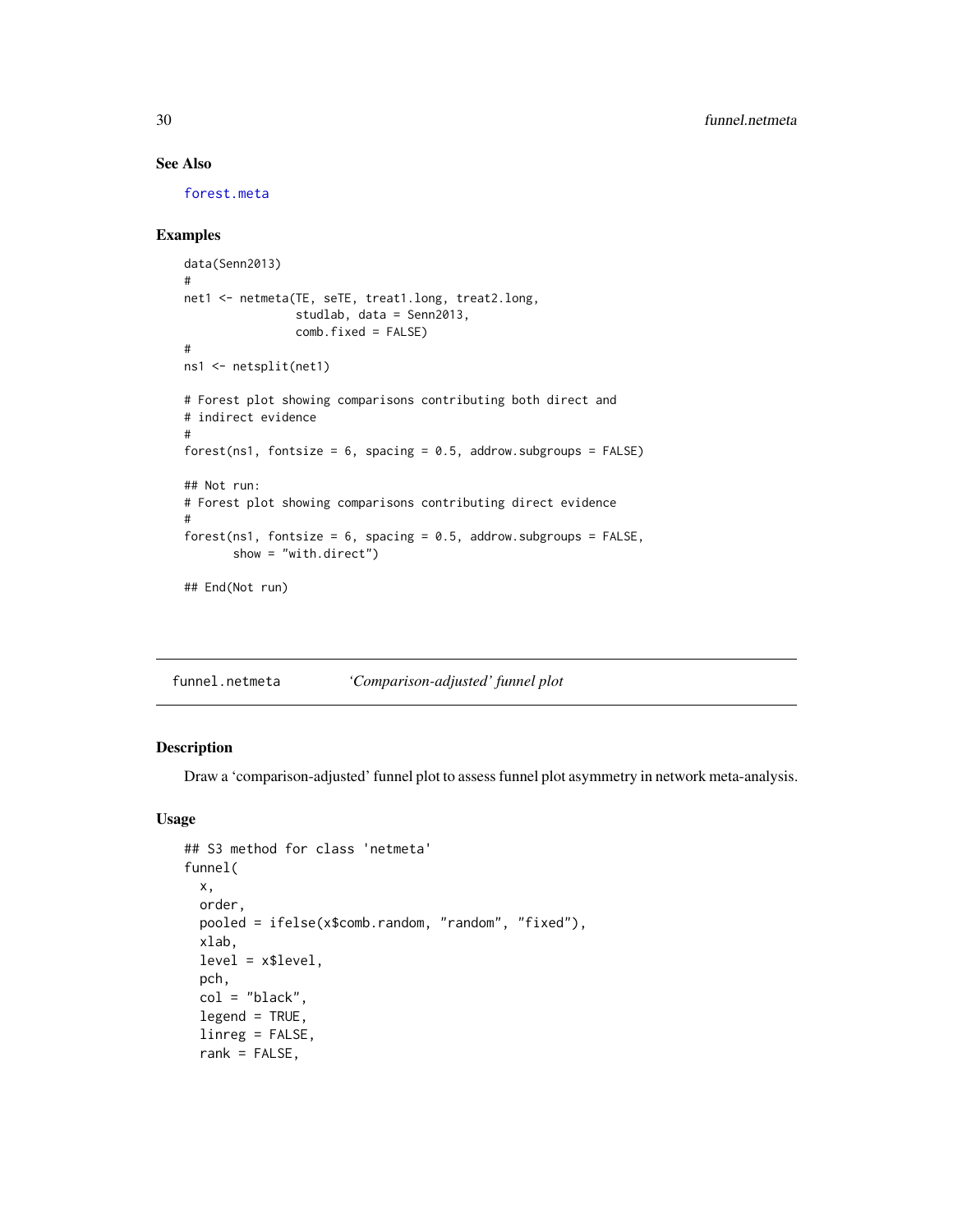### funnel.netmeta 31

```
mm = FALSE,pos.legend = "topright",
 pos.tests = "topleft",
 text.linreg = "(Egger)",
  text.rank = "(Begg-Mazumdar)",
  text.mm = "(Thompson-Sharp)",
 sep.trts = x$sep.trts,
 nchar.trts = x$nchar.trts,
 backtransf = x$backtransf,
 digits.pval = gs("digits.pval"),
  ...
\mathcal{L}
```
## Arguments

| x           | An object of class netmeta.                                                                                                                                    |
|-------------|----------------------------------------------------------------------------------------------------------------------------------------------------------------|
| order       | A mandatory character or numerical vector specifying the order of treatments<br>(see Details).                                                                 |
| pooled      | A character string indicating whether results for the fixed effect ("fixed") or<br>random effects model ("random") should be plotted. Can be abbreviated.      |
| xlab        | A label for the x-axis.                                                                                                                                        |
| level       | The confidence level utilised in the plot. For the funnel plot, confidence limits<br>are not drawn if $yaxis = "size".$                                        |
| pch         | The plotting symbol(s) used for individual studies within direct comparisons.                                                                                  |
| col         | The colour(s) used for individual studies within direct comparisons.                                                                                           |
| legend      | A logical indicating whether a legend with information on direct comparisons<br>should be added to the plot.                                                   |
| linreg      | A logical indicating whether result of linear regression test for funnel plot asym-<br>metry should be added to plot.                                          |
| rank        | A logical indicating whether result of rank test for funnel plot asymmetry should<br>be added to plot.                                                         |
| mm          | A logical indicating whether result of linear regression test for funnel plot asym-<br>metry allowing for between-study heterogeneity should be added to plot. |
| pos.legend  | The position of the legend describing plotting symbols and colours for direct<br>comparisons.                                                                  |
| pos.tests   | The position of results for test(s) of funnel plot asymmetry.                                                                                                  |
| text.linreg | A character string used in the plot to label the linear regression test for funnel<br>plot asymmetry.                                                          |
| text.rank   | A character string used in the plot to label the rank test for funnel plot asymme-<br>try.                                                                     |
| text.mm     | A character string used in the plot to label the linear regression test for funnel<br>plot asymmetry allowing for between-study heterogeneity.                 |
| sep.trts    | A character used in comparison names as separator between treatment labels.                                                                                    |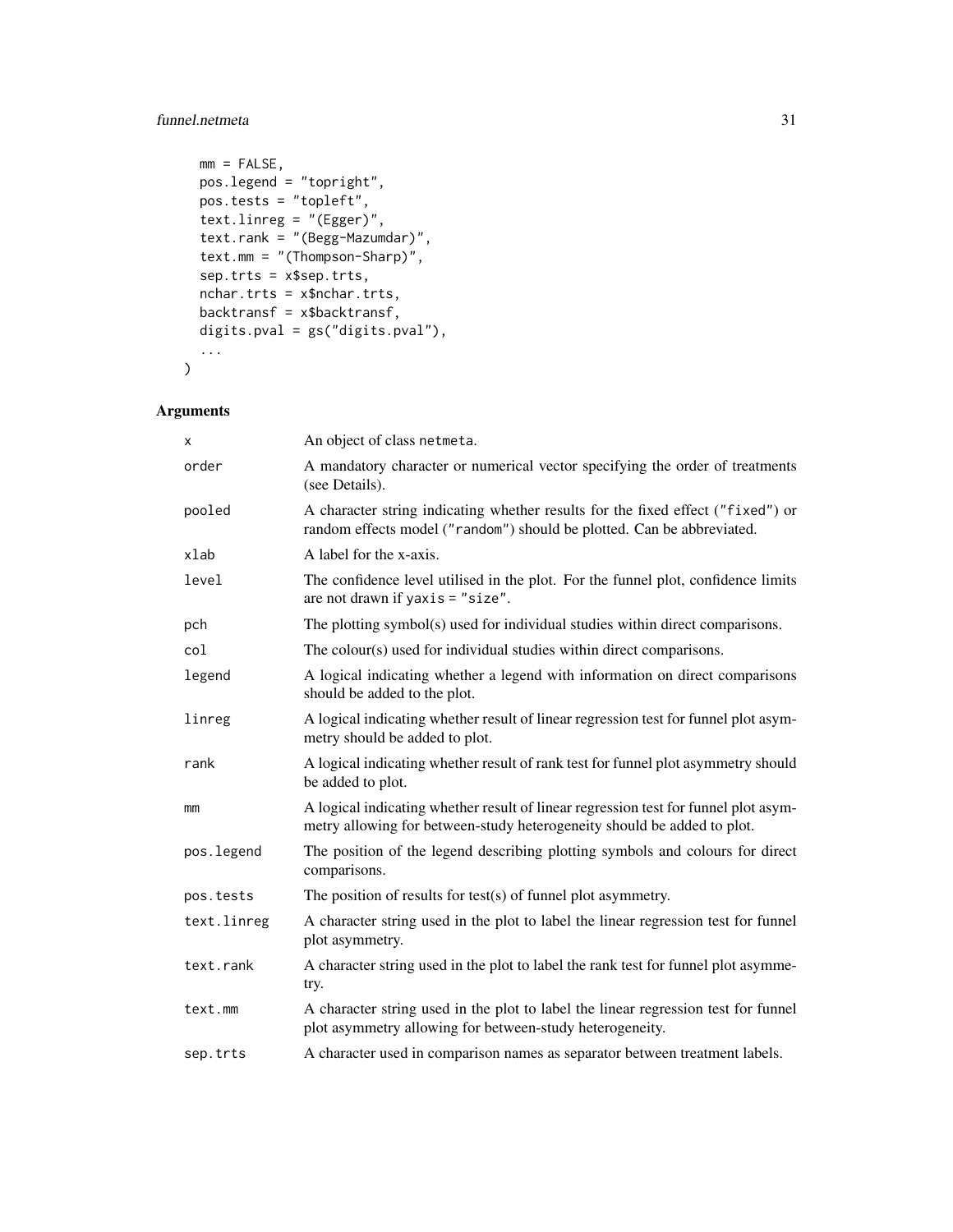| nchar.trts  | A numeric defining the minimum number of characters used to create unique<br>treatment names (see netmeta).                                                                                                                                                                                  |
|-------------|----------------------------------------------------------------------------------------------------------------------------------------------------------------------------------------------------------------------------------------------------------------------------------------------|
| backtransf  | A logical indicating whether results for relative summary measures (argument<br>sm equal to "OR", "RR", "HR", or "IRR") should be back transformed in funnel<br>plots. If backtransf = TRUE, results for $sm = "OR"$ are printed as odds ratios<br>rather than log odds ratios, for example. |
| digits.pval | Minimal number of significant digits for p-value of test(s) for funnel plot asym-<br>metry.                                                                                                                                                                                                  |
| $\cdot$     | Additional graphical arguments passed as arguments to funnel.meta.                                                                                                                                                                                                                           |

### Details

A 'comparison-adjusted' funnel plot (Chaimani & Salanti, 2012) is drawn in the active graphics window.

Argument order is mandatory to determine the order of treatments (Chaimani et al., 2013):

*"Before using this plot, investigators should order the treatments in a meaningful way and make assumptions about how small studies differ from large ones. For example, if they anticipate that newer treatments are favored in small trials, then they could name the treatments from oldest to newest so that all comparisons refer to 'old versus new intervention'. Other possibilities include defining the comparisons so that all refer to an active treatment versus placebo or sponsored versus non-sponsored intervention."*

The treatments can be either in increasing or decreasing order.

In the funnel plot, if yaxis is "se", the standard error of the treatment estimates is plotted on the y-axis which is likely to be the best choice (Sterne & Egger, 2001). Other possible choices for yaxis are "invvar" (inverse of the variance), "invse" (inverse of the standard error), and "size" (study size).

#### Value

A data frame with the following columns:

| studlab    | Study label.                                             |
|------------|----------------------------------------------------------|
| treat1     | Label/Number for first treatment.                        |
| treat2     | Label/Number for second treatment.                       |
| comparison | Treatment comparison.                                    |
| <b>TE</b>  | Estimate of treatment effect, e.g., log odds ratio.      |
| TE.direct  | Pooled estimate from direct evidence.                    |
| TE.addj    | 'Comparison-adjusted' treatment effect (TE - TE.direct). |
| seTE       | Standard error of treatment estimate.                    |
| pch        | Plotting symbol(s).                                      |
| col        | Colour of plotting symbol(s).                            |

### Author(s)

Guido Schwarzer <sc@imbi.uni-freiburg.de>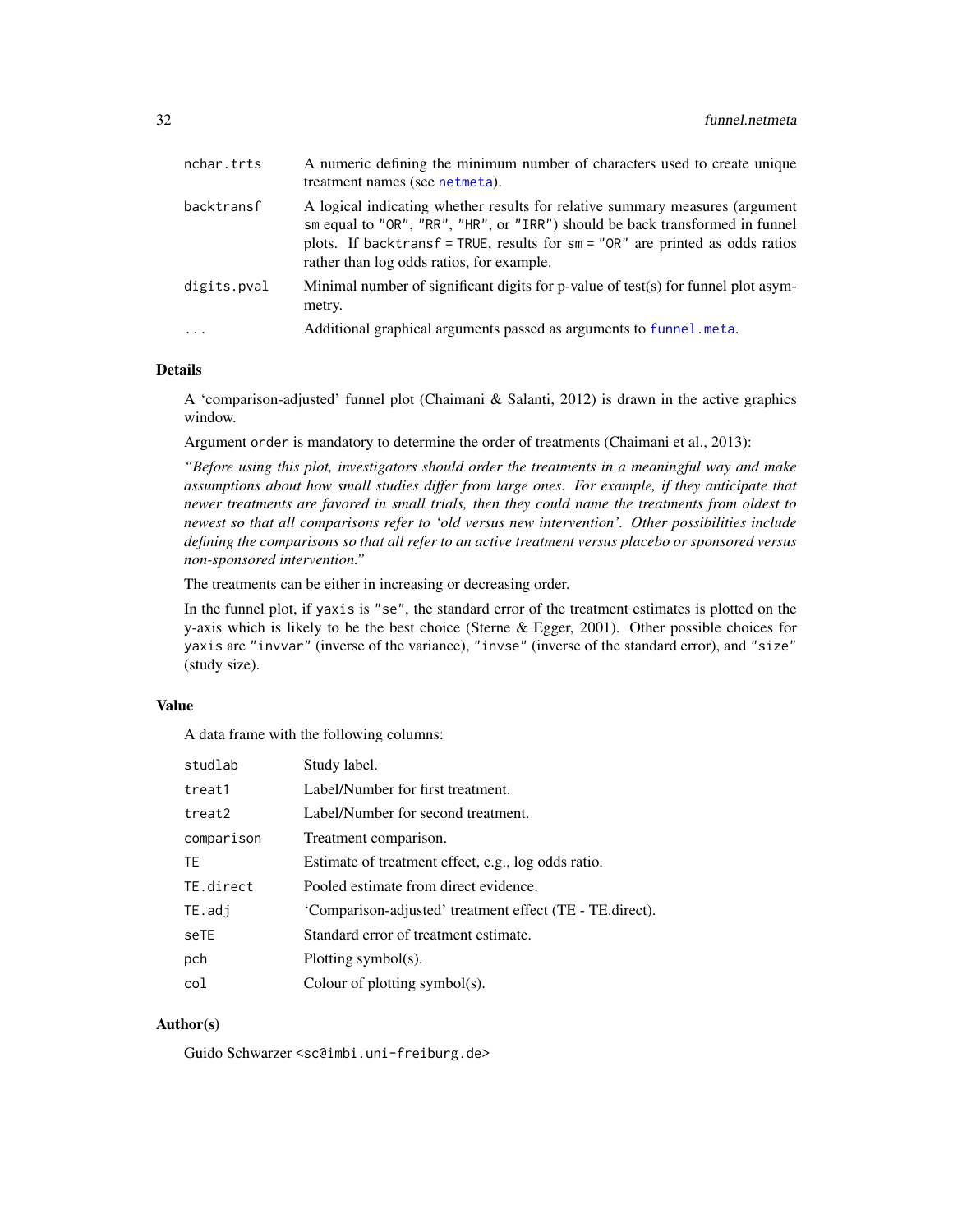### funnel.netmeta 33

#### References

Chaimani A & Salanti G  $(2012)$ : Using network meta-analysis to evaluate the existence of smallstudy effects in a network of interventions. *Research Synthesis Methods*, 3, 161–76

Chaimani A, Higgins JP, Mavridis D, Spyridonos P, Salanti G (2013): Graphical tools for network meta-analysis in STATA. PLOS ONE, 8, e76654

Sterne JAC & Egger M (2001): Funnel plots for detecting bias in meta-analysis: Guidelines on choice of axis. *Journal of Clinical Epidemiology*, 54, 1046–55

#### See Also

[netmeta](#page-72-1), [funnel.meta](#page-0-0), [metabias](#page-0-0)

#### Examples

```
data(Senn2013)
net1 <- netmeta(TE, seTE, treat1, treat2, studlab,
                data = Senn2013, sm = "MD")# 'Comparison-adjusted' funnel plot not created as argument 'order'
# is missing
#
funnel(net1)
# (Non-sensical) alphabetic order of treatments with placebo as
# last treatment
#
ord <- c("a", "b", "me", "mi", "pi", "r", "si", "su", "v", "pl")
funnel(net1, order = ord)
# Add results for tests of funnel plot asymmetry and use different
# plotting symbols and colours
#
funnel(net1, order = ord,
       pch = rep(c(15:18, 1), 3), col = 1:3,
       linner = TRUE, rank = TRUE, mm = TRUE, digits.pval = 2)
# Same results for tests of funnel plot asymmetry using reversed
# order of treatments
#
funnel(net1, order = rev(ord),
       pch = rep(c(15:18, 1), 3), col = 1:3,
       linreg = TRUE, rank = TRUE, mm = TRUE, digits.pval = 2)
# Calculate tests for funnel plot asymmetry
#
f1 \leftarrow funnel(net1, order = ord,pch = rep(c(15:18, 1), 3), col = 1:3,
             linreg = TRUE, rank = TRUE, mm = TRUE)
#
metabias(metagen(TE.adj, seTE, data = f1))
```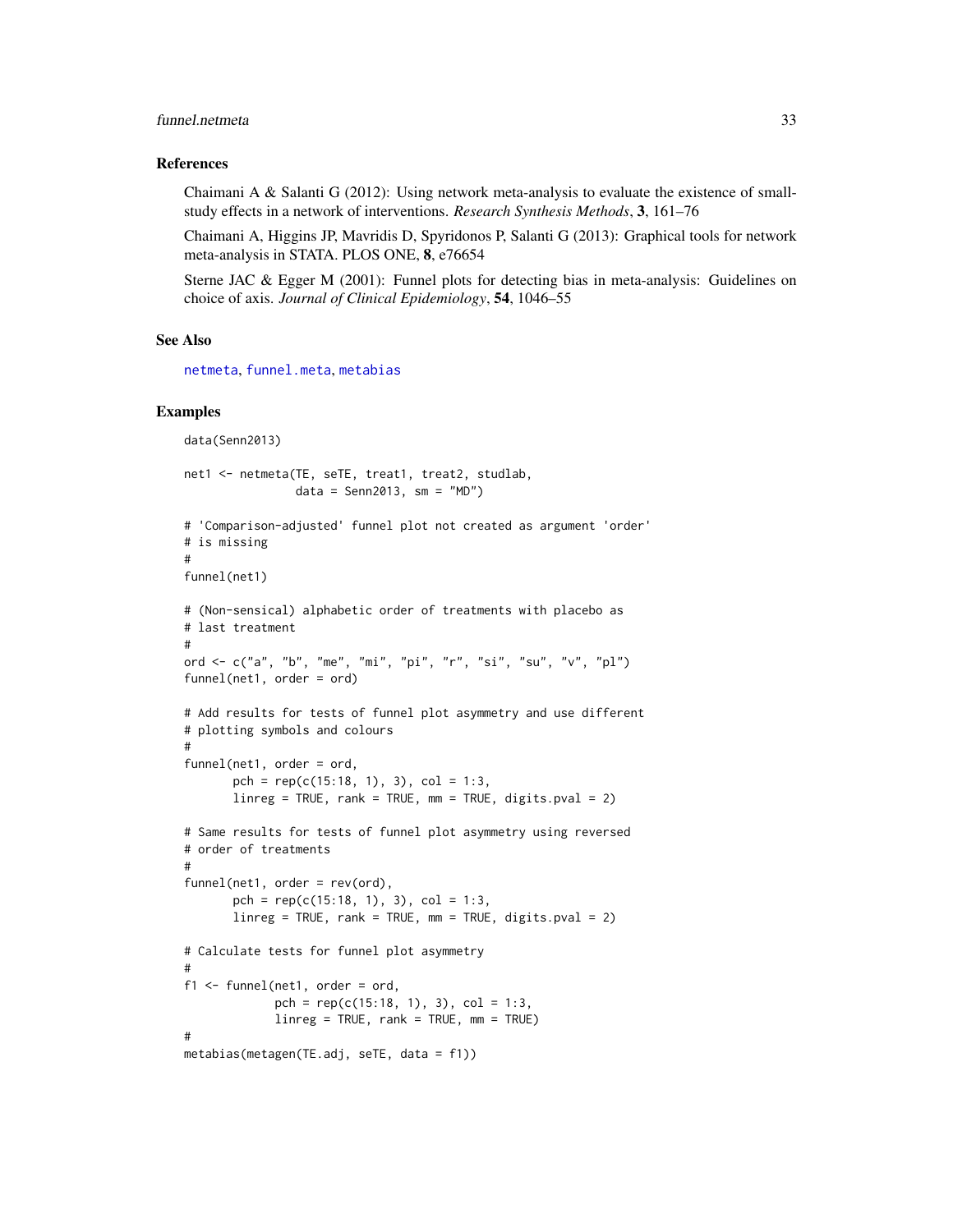```
metabias(metagen(TE.adj, seTE, data = f1), method = "rank")
metabias(metagen(TE.adj, seTE, data = f1), method = "mm")
```
Gurusamy2011 *Network meta-analysis on blood loss during liver transplantation*

#### Description

Network meta-analysis comparing the effects of a number of interventions for decreasing blood loss and blood transfusion requirements during liver transplantation.

#### Format

A data frame with the following columns:

| study | study information (first author, year)    |
|-------|-------------------------------------------|
|       | <i>treatment</i> treatment                |
| death | mortality at 60 days post-transplantation |
|       | number of individuals in treatment arm    |

#### Source

Gurusamy KS, Pissanou T, Pikhart H, Vaughan J, Burroughs AK, Davidson BR (2011): Methods to decrease blood loss and transfusion requirements for liver transplantation. *Cochrane Database of Systematic Reviews*, CD009052

### See Also

[pairwise](#page-100-1), [metabin](#page-0-0), [netmetabin](#page-81-1)

#### Examples

```
data(Gurusamy2011)
```

```
# Only consider three studies (to reduce runtime of example)
#
studies <- c("Findlay 2001", "Garcia-Huete 1997", "Dalmau 2000")
three <- subset(Gurusamy2011, study %in% studies)
# Transform data from long arm-based format to contrast-based
# format. Argument 'sm' has to be used for odds ratio as summary
# measure; by default the risk ratio is used in the metabin
# function called internally.
#
p1 <- pairwise(treatment, death, n, studlab = study,
               data = three, sm = "OR")# Conduct Mantel-Haenszel network meta-analysis
```
<span id="page-33-0"></span>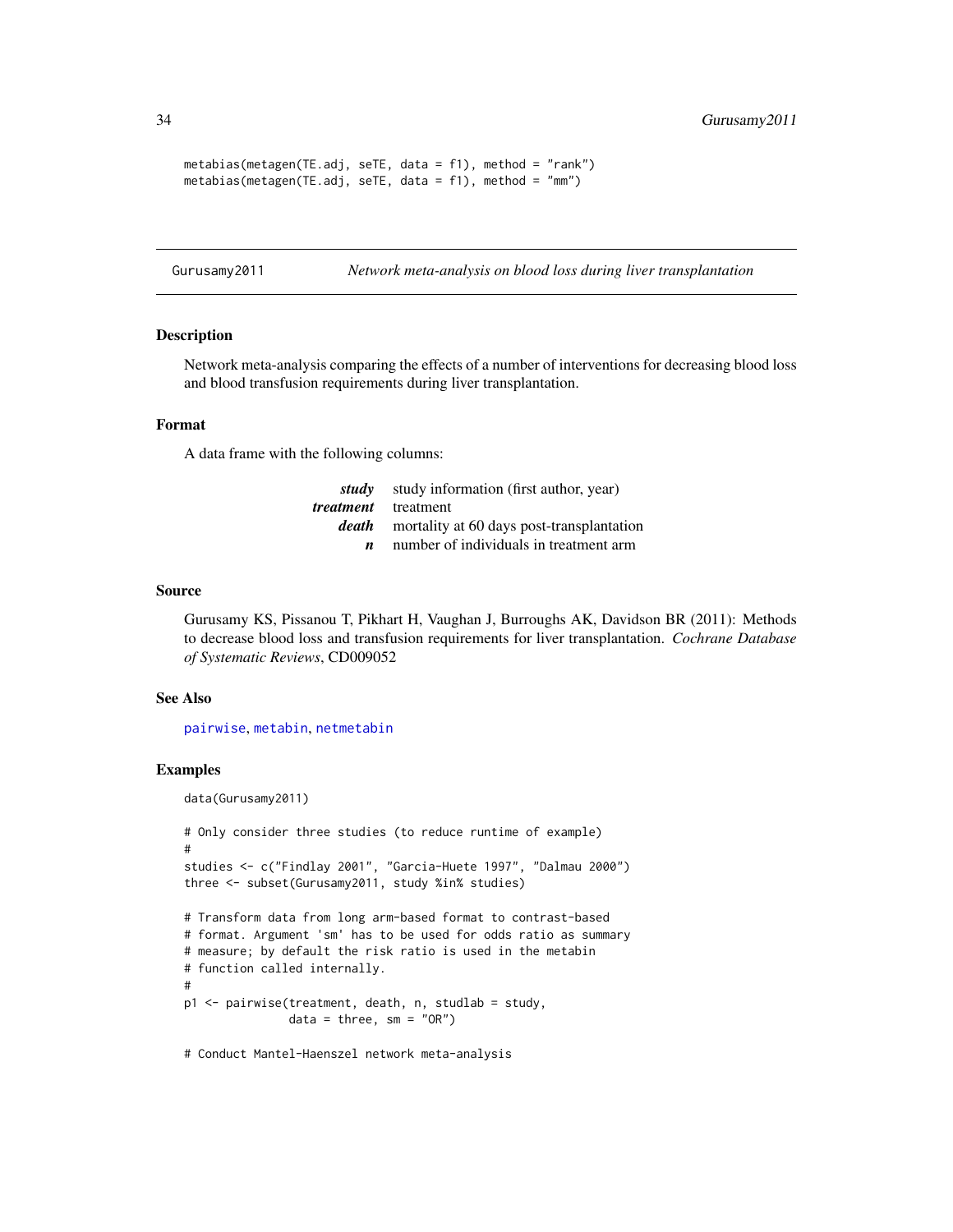#### <span id="page-34-0"></span>hasse 35

```
#
netmetabin(p1, ref = "cont")## Not run:
p2 <- pairwise(treatment, death, n, studlab = study,
               data = Gurusamy2011, sm = "OR")# Conduct Mantel-Haenszel network meta-analysis
netmetabin(p2, ref = "cont")## End(Not run)
```
<span id="page-34-1"></span>

hasse *Hasse diagram*

### Description

This function generates a Hasse diagram for a partial order of treatment ranks in a network metaanalysis.

### Usage

```
hasse(x, pooled = ifelse(x$comb.random, "random", "fixed"), newpage = TRUE)
```
### Arguments

| X.      | An object of class net poset (mandatory).                                                                                                                          |
|---------|--------------------------------------------------------------------------------------------------------------------------------------------------------------------|
| pooled  | A character string indicating whether Hasse diagram show be drawn for fixed<br>effect ("fixed") or random effects model ("random"). Can be abbreviated.            |
| newpage | A logical value indicating whether a new figure should be printed in an existing<br>graphics window. Otherwise, the Hasse diagram is added to the existing figure. |

#### Details

Generate a Hasse diagram (Carlsen & Bruggemann, 2014) for a partial order of treatment ranks in a network meta-analysis (Rücker & Schwarzer, 2017).

This R function is a wrapper function for R function [hasse](#page-34-1) in R package hasseDiagram (Krzysztof Ciomek, <https://github.com/kciomek/hasseDiagram>), i.e., function hasse can only be used if R package hasseDiagram is installed.

### Author(s)

Gerta Rücker <ruecker@imbi.uni-freiburg.de>, Guido Schwarzer <sc@imbi.uni-freiburg.de>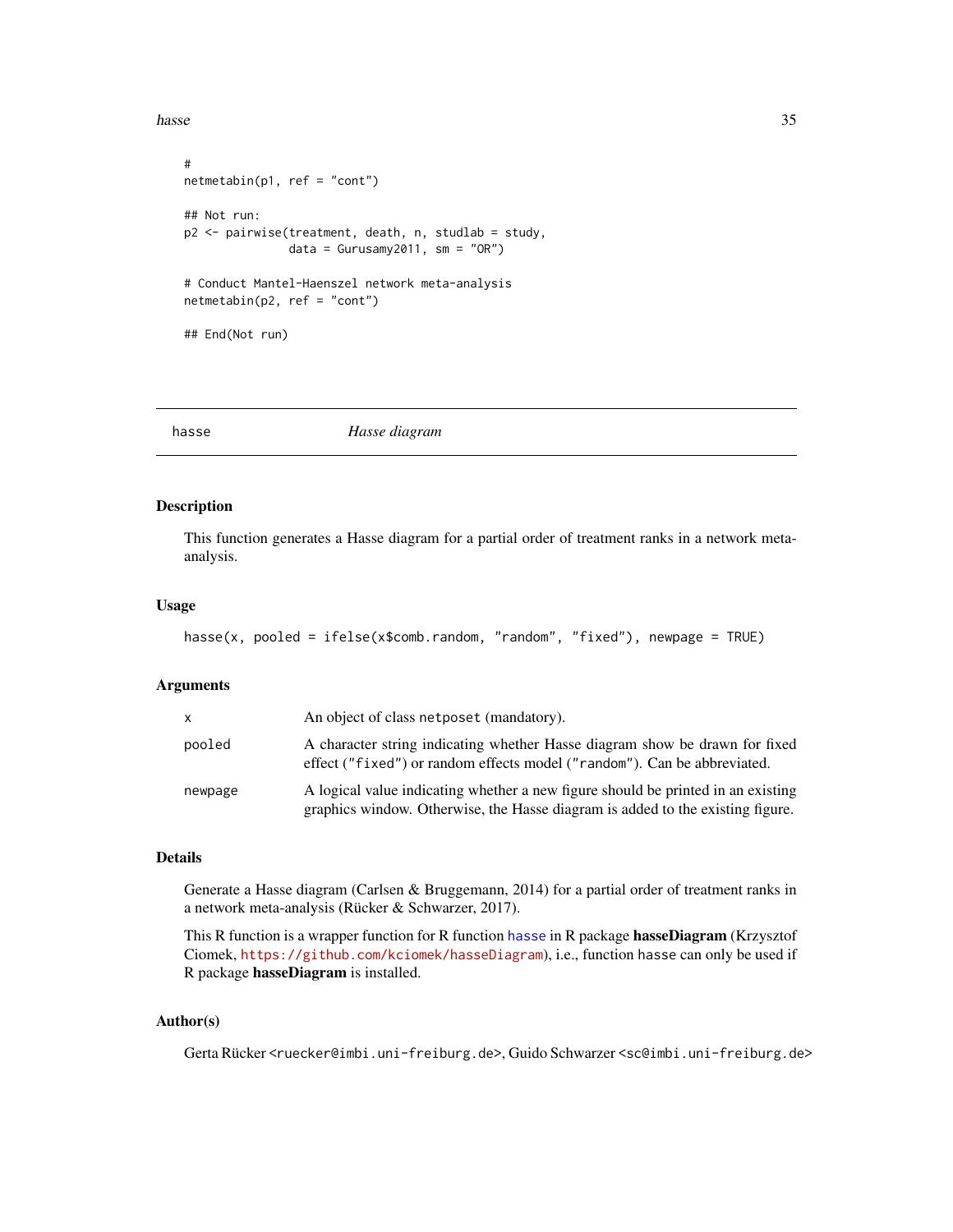### References

Carlsen L, Bruggemann R (2014): Partial order methodology: a valuable tool in chemometrics. *Journal of Chemometrics*, 28, 226–34

Rücker G, Schwarzer G (2017): Resolve conflicting rankings of outcomes in network meta-analysis: Partial ordering of treatments. *Research Synthesis Methods*, 8, 526–36

### See Also

[netmeta](#page-72-1), [netposet](#page-88-1), [netrank](#page-93-1), [plot.netrank](#page-111-1)

### Examples

```
## Not run:
# Use depression dataset
#
data(Linde2015)
# Define order of treatments
#
trts <- c("TCA", "SSRI", "SNRI", "NRI",
          "Low-dose SARI", "NaSSa", "rMAO-A", "Hypericum",
          "Placebo")
# Outcome labels
#
outcomes <- c("Early response", "Early remission")
# (1) Early response
#
p1 <- pairwise(treat = list(treatment1, treatment2, treatment3),
               event = list(resp1, resp2, resp3),
               n = list(n1, n2, n3),
               studlab = id, data = Linde2015, sm = "OR")
#
net1 <- netmeta(p1, comb.fixed = FALSE,
                seq = trts, ref = "Placebo")
# (2) Early remission
#
p2 <- pairwise(treat = list(treatment1, treatment2, treatment3),
               event = list(remi1, remi2, remi3),
               n = list(n1, n2, n3),
               studlab = id, data = Linde2015, sm = "OR")
#
net2 <- netmeta(p2, comb.fixed = FALSE,
                seq = trts, ref = "Placebo")
# Partial order of treatment rankings
#
po <- netposet(netrank(net1, small.values = "bad"),
               netrank(net2, small.values = "bad"),
```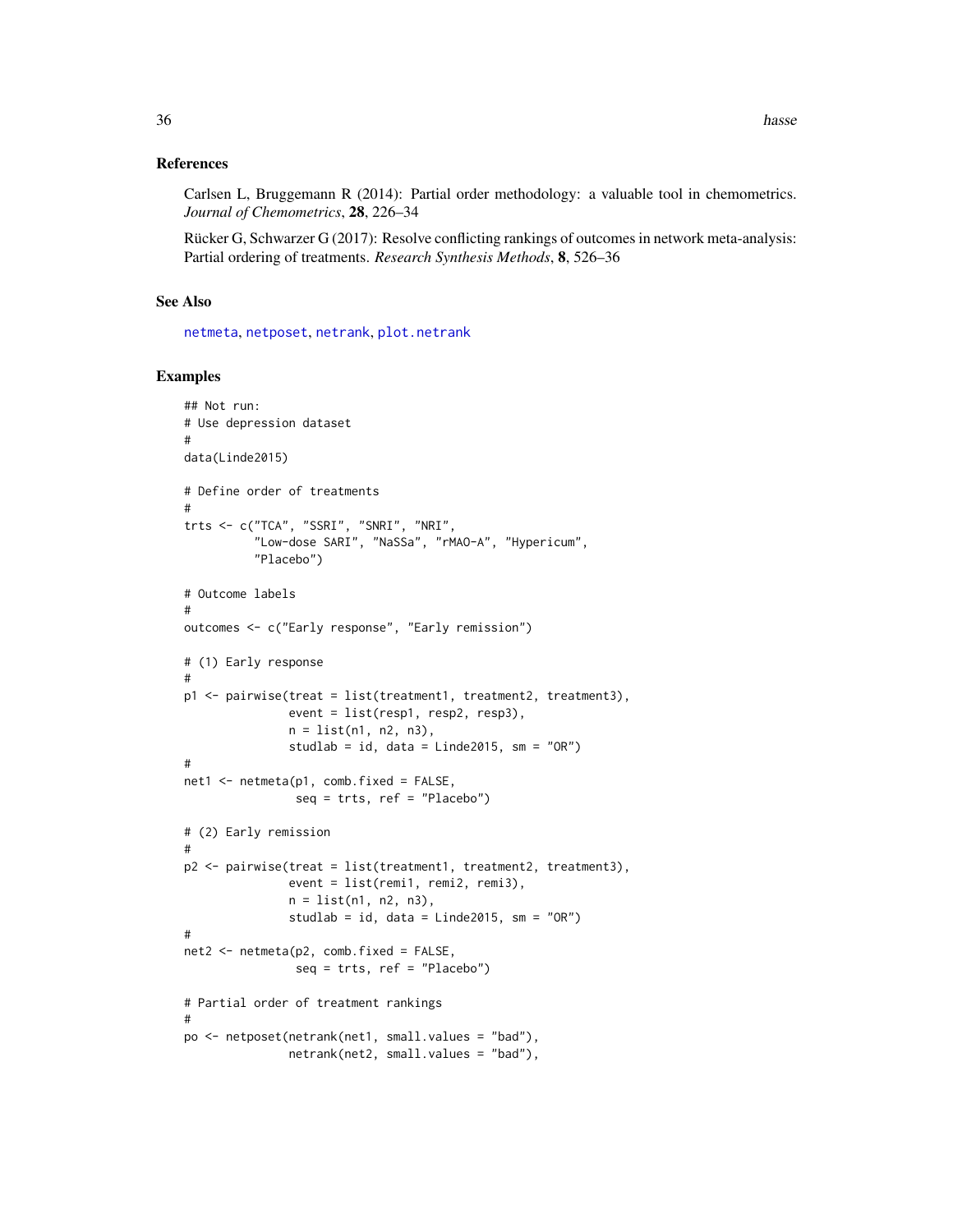#### $Line 2015$  37

outcomes = outcomes)

```
# Hasse diagram
#
hasse(po)
## End(Not run)
```
Linde2015 *Network meta-analysis of treatments for depression*

# Description

Network meta-analysis of nine classes of antidepressants including placebo for the primary care setting; partly shown in Linde et al. (2015), supplementary Table 2.

# Format

A data frame with the following columns:

| id             | Study ID                                                                 |
|----------------|--------------------------------------------------------------------------|
| <i>author</i>  | First author                                                             |
| year           | Publication year                                                         |
| treatment 1    | First treatment                                                          |
| treatment2     | Second treatment                                                         |
| treatment3     | Third treatment                                                          |
| n1             | Number of patients receiving first treatment                             |
| resp1          | Number of early responder (treatment 1)                                  |
| remi1          | Number of early remissions (treatment 1)                                 |
| loss1          | Number of patients loss to follow-up (treatment 1)                       |
| loss.ae1       | Number of patients loss to follow-up due to adverse events (treatment 1) |
| ae1            | Number of patients with adverse events (treatment 1)                     |
| n2             | Number of patients receiving second treatment                            |
| resp2          | Number of early responder (treatment 2)                                  |
| remi2          | Number of early remissions (treatment 2)                                 |
| loss2          | Number of patients loss to follow-up (treatment 2)                       |
| loss.ae2       | Number of patients loss to follow-up due to adverse events (treatment 2) |
| ae2            | Number of patients with adverse events (treatment 2)                     |
| n <sub>3</sub> | Number of patients receiving third treatment                             |
| resp3          | Number of early responder (treatment 3)                                  |
| remi3          | Number of early remissions (treatment 3)                                 |
| loss3          | Number of patients loss to follow-up (treatment 3)                       |
| loss.ae3       | Number of patients loss to follow-up due to adverse events (treatment 3) |
| ae3            | Number of patients with adverse events (treatment 3)                     |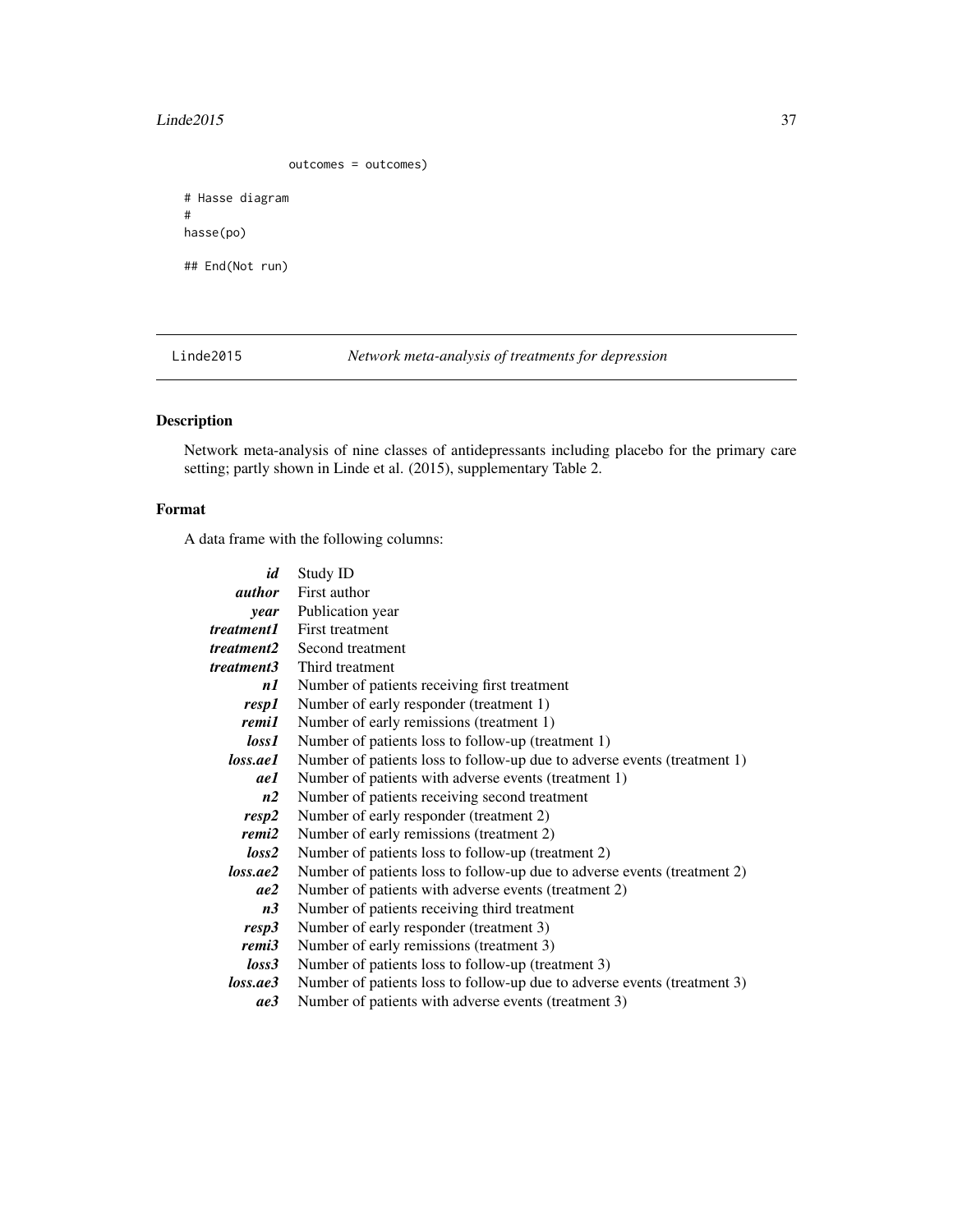## Source

Linde K, Kriston L, Rücker G, et al. (2015): Efficacy and acceptability of pharmacological treatments for depressive disorders in primary care: Systematic review and network meta-analysis. *Annals of Family Medicine*, 13, 69–79

## See Also

[pairwise](#page-100-0), [metabin](#page-0-0), [netmeta](#page-72-0), [netposet](#page-88-0)

# Examples

```
data(Linde2015)
```

```
# Transform data from arm-based format to contrast-based format
# Outcome: early response
p1 <- pairwise(list(treatment1, treatment2, treatment3),
               event = list(resp1, resp2, resp3),
       n = list(n1, n2, n3),studlab = id, data = Linde2015, sm = "OR")
# Define order of treatments
trts <- c("TCA", "SSRI", "SNRI", "NRI",
          "Low-dose SARI", "NaSSa", "rMAO-A", "Hypericum",
          "Placebo")
# Conduct random effects network meta-analysis
net1 <- netmeta(p1, comb.fixed = FALSE,
               reference = "Placebo",
seq = trts)print(summary(net1), digits = 2)
```
Linde2016 *Network meta-analysis of primary care depression treatments*

## Description

Network meta-analysis of 22 treatments (including placebo and usual care) for the primary care of depression.

## Format

A data frame with the following columns:

| <i>id</i> Study ID                               |
|--------------------------------------------------|
| $lnOR$ Response after treatment (log odds ratio) |
| selnOR Standard error of log odds ratio          |
| <i>treat1</i> First treatment                    |
| <i>treat2</i> Second treatment                   |
|                                                  |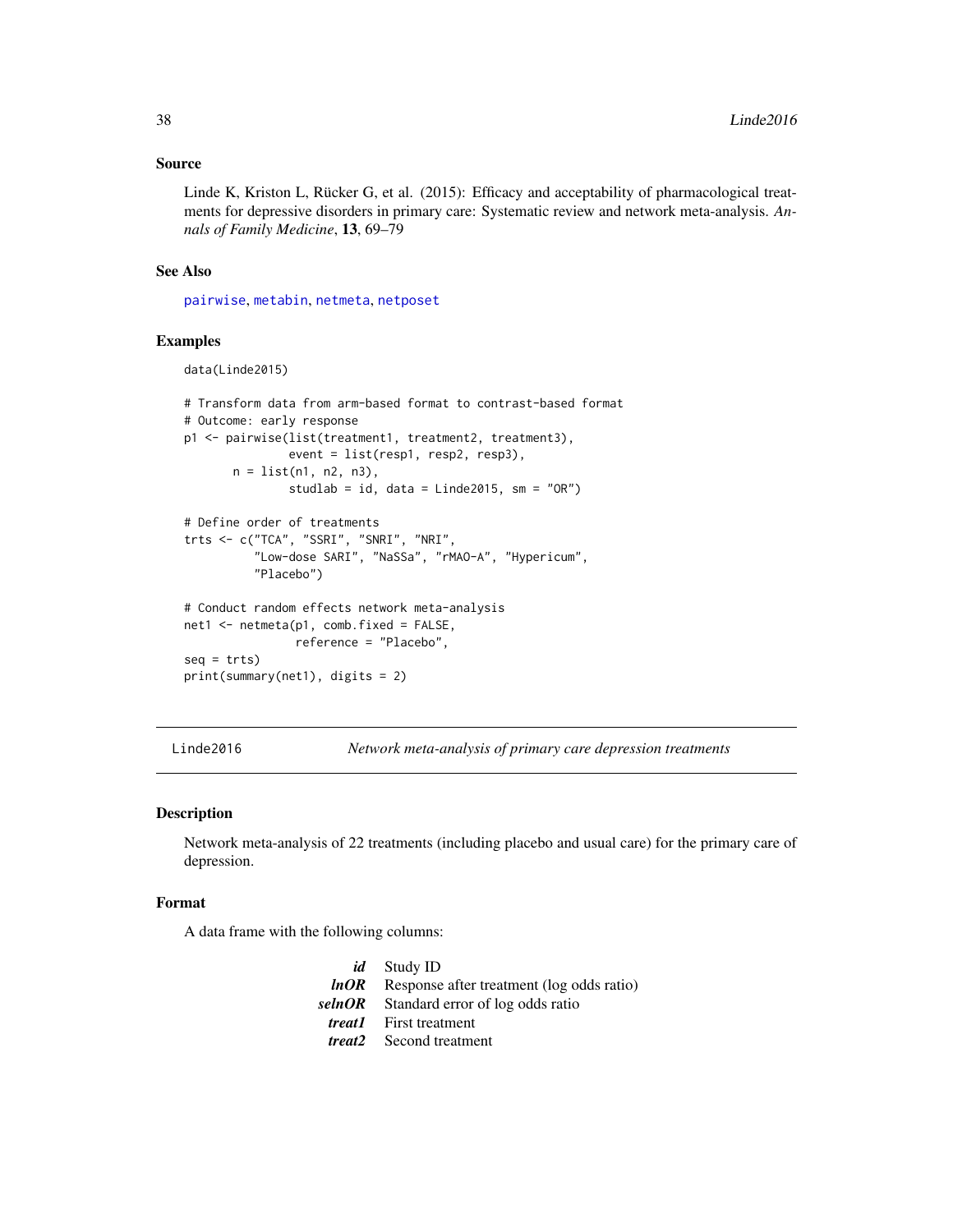## netbind 39

## Source

Linde K, Rücker G, Schneider A et al. (2016): Questionable assumptions hampered interpretation of a network meta-analysis of primary care depression treatments. *Journal of Clinical Epidemiology*, 71, 86–96

# See Also

[netmeta](#page-72-0), [netcomb](#page-41-0)

data(Linde2016)

#### Examples

```
# Only consider studies including Face-to-face PST (to reduce
# runtime of example)
#
face <- subset(Linde2016, id %in% c(16, 24, 49, 118))
# Conduct random effects network meta-analysis
#
net1 <- netmeta(lnOR, selnOR, treat1, treat2, id,
                data = face, reference.group = "placebo",
                sm = "OR", comb.fixed = FALSE,nchar = 6)
#
summary(net1)
## Not run:
# Conduct random effects network meta-analysis
#
net2 <- netmeta(lnOR, selnOR, treat1, treat2, id,
                data = Linde2016, reference.group = "placebo",
                sm = "OR", comb.fixed = FALSE,
                nchar = 6)
#
summary(net2)
## End(Not run)
```
netbind *Combine network meta-analysis objects*

# Description

This function can be used to combine network meta-analysis objects which is especially useful to generate a forest plot with results of several network meta-analyses.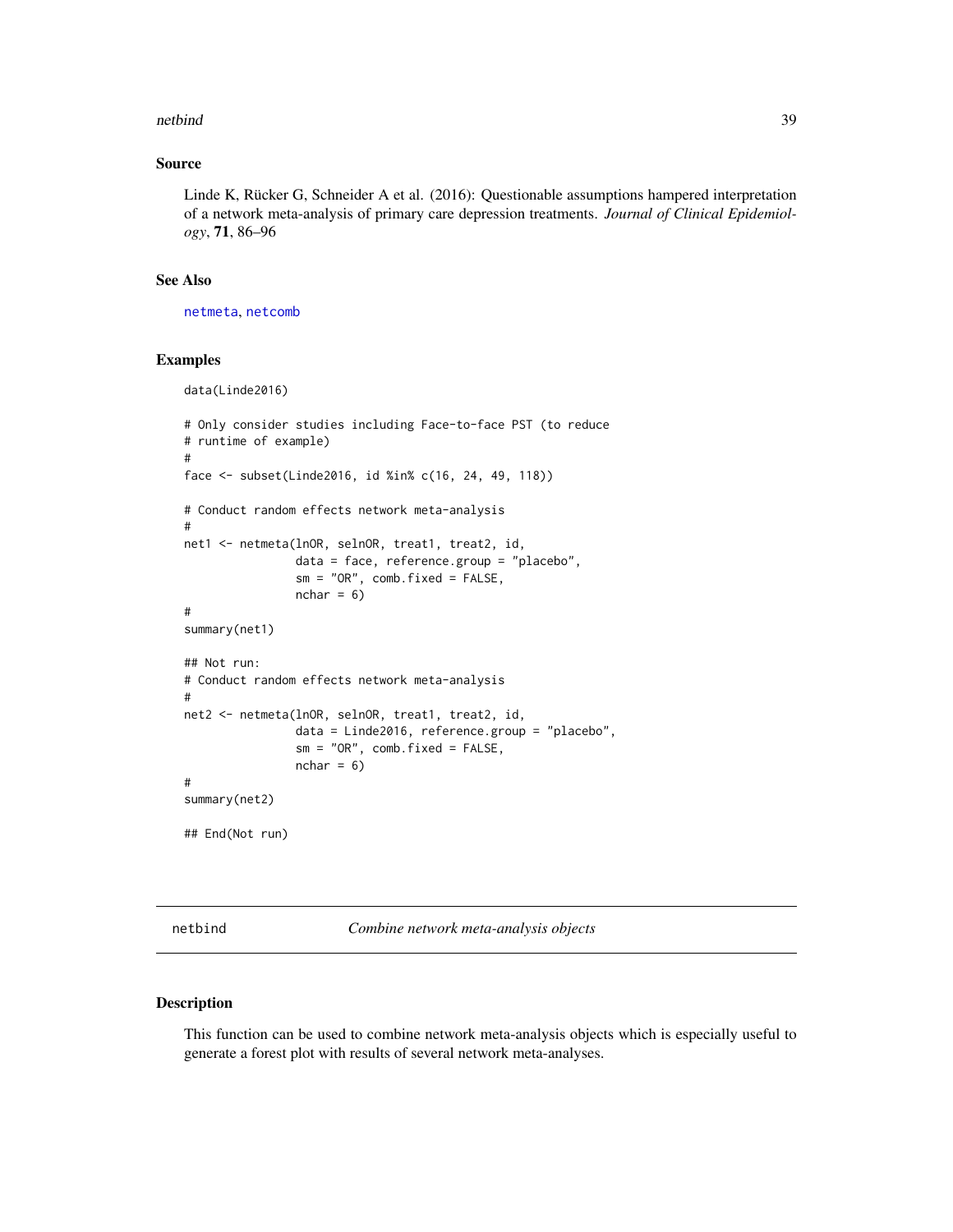#### 40 https://www.facebook.com/intervalue.com/intervalue.com/intervalue.com/intervalue.com/intervalue.com/intervalue.com/intervalue.com/intervalue.com/intervalue.com/intervalue.com/intervalue.com/intervalue.com/intervalue.com

# Usage

```
netbind(
  ...,
  name,
  comb.fixed,
  comb.random,
  col.study = "black",
  col.inside = "white",
  col.\squaresquare = "gray",
  col.square.lines = col.square,
  backtransf,
  reference.group,
  baseline.reference
\mathcal{L}
```
# Arguments

| $\cdots$           | Any number of meta-analysis objects (see Details).                                                                                                                                                                                |
|--------------------|-----------------------------------------------------------------------------------------------------------------------------------------------------------------------------------------------------------------------------------|
| name               | An optional character vector providing descriptive names for the network meta-<br>analysis objects.                                                                                                                               |
| comb.fixed         | A logical indicating whether results for the fixed effects (common effects) model<br>should be reported.                                                                                                                          |
| comb.random        | A logical indicating whether results for the random effects model should be<br>reported.                                                                                                                                          |
| col.study          | The colour for network estimates and confidence limits.                                                                                                                                                                           |
| col.inside         | The colour for network estimates and confidence limits if confidence limits are<br>completely within squares.                                                                                                                     |
| col.square         | The colour for squares.                                                                                                                                                                                                           |
| col.square.lines   |                                                                                                                                                                                                                                   |
|                    | The colour for the outer lines of squares.                                                                                                                                                                                        |
| backtransf         | A logical indicating whether results should be back transformed. If backtransf<br>$=$ TRUE (default), results for sm = "OR" are printed as odds ratios rather than log<br>odds ratios, for example.                               |
| reference.group    |                                                                                                                                                                                                                                   |
|                    | Reference treatment.                                                                                                                                                                                                              |
| baseline.reference |                                                                                                                                                                                                                                   |
|                    | A logical indicating whether results should be expressed as comparisons of other<br>treatments versus the reference treatment (default) or vice versa. This argument<br>is only considered if reference.group has been specified. |
|                    |                                                                                                                                                                                                                                   |

# Value

An object of class "netbind" with corresponding forest function. The object is a list containing the following components:

fixed A data frame with results for the fixed effects model.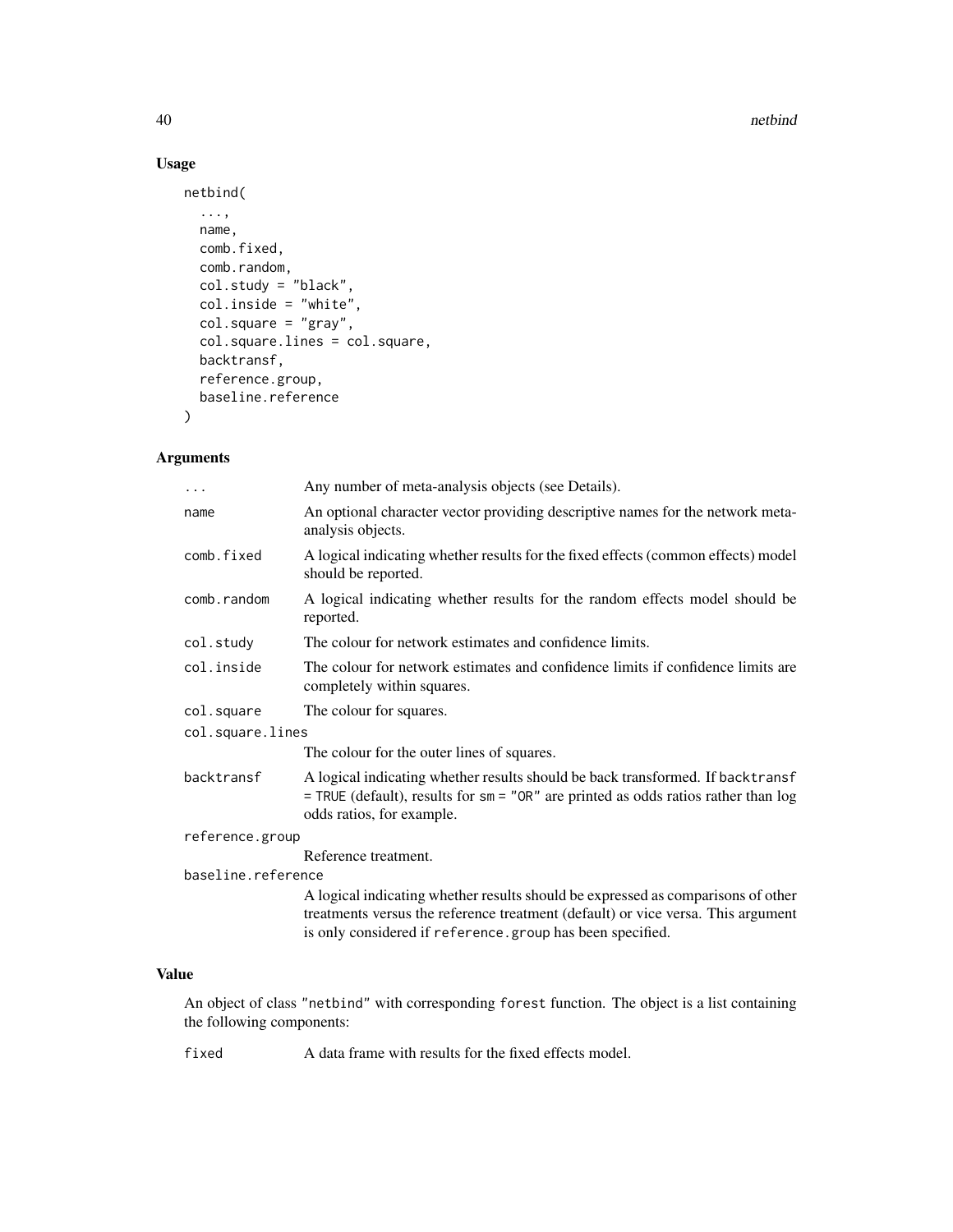#### netbind 41

| random                              | A data frame with results for the random effects model. |  |
|-------------------------------------|---------------------------------------------------------|--|
| sm                                  | Summary measure used in network meta-analyses.          |  |
| level.comb                          | Level for confidence intervals.                         |  |
| comb.fixed, comb.random, backtransf |                                                         |  |
|                                     | As defined above.                                       |  |
| reference.group, baseline.reference |                                                         |  |
|                                     | As defined above.                                       |  |

# Author(s)

Guido Schwarzer <sc@imbi.uni-freiburg.de>

## See Also

[netmeta](#page-72-0), [netcomb](#page-41-0), [discomb](#page-9-0), [forest.netbind](#page-17-0)

```
data(Linde2016)
```

```
# Only consider studies including Face-to-face PST (to reduce
# runtime of example)
#
face <- subset(Linde2016, id %in% c(16, 24, 49, 118))
# Standard random effects NMA model (with placebo as reference
# treatment)
#
net1 <- netmeta(lnOR, selnOR, treat1, treat2, id,
                data = face, reference.group = "placebo",
                sm = "OR", comb.fixed = FALSE)# Additive CNMA model with placebo as inactive component and
# reference
#
nc1 <- netcomb(net1, inactive = "placebo")
# Combine results of standard NMA and CNMA
#
nb1 <- netbind(nc1, net1,
               name = c("Additive CNMA", "Standard NMA"),
               col.study = c("red", "black"),
               col.\squaresquare = c("red", "black")forest(nb1,
       col.by = "black", addrow.subgroups = FALSE,
       fontsize = 10, spacing = 0.7, squaresize = 0.9,
       label.left = "Favours Placebo",
       label.right = "Favours other")
```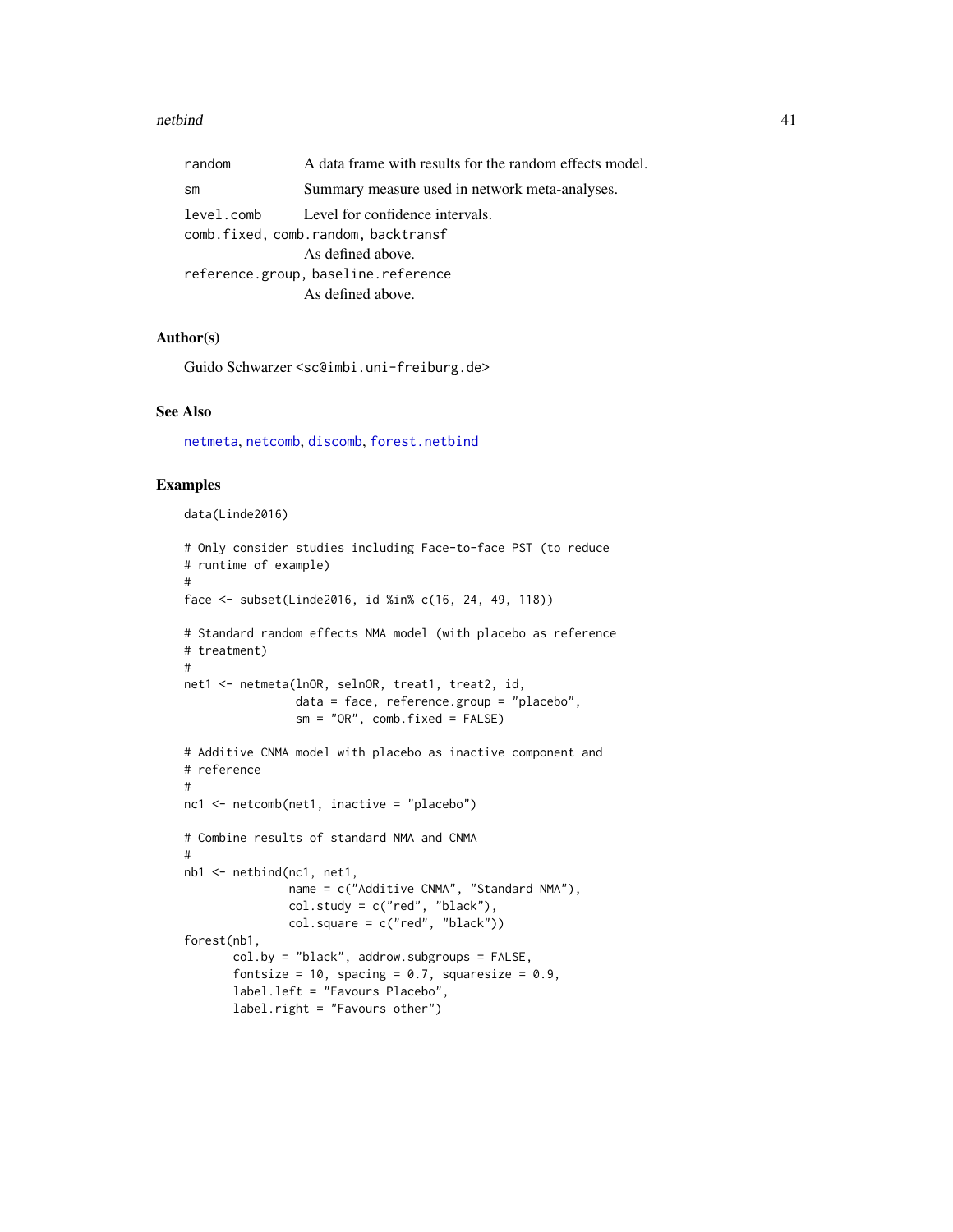#### <span id="page-41-0"></span>Description

Some treatments in a network meta-analysis may be combinations of other treatments or have common components. The influence of individual components can be evaluated in an additive network meta-analysis model assuming that the effect of treatment combinations is the sum of the effects of its components. This function implements this additive model in a frequentist way.

#### Usage

```
netcomb(
  x,
  inactive = NULL,
  sep.comps = "+'',C.matrix,
  comb.fixed = x$comb.fixed,
  comb.random = x$comb.random | !is.null(tau.preset),
  tau.preset = NULL
\mathcal{E}
```
## Arguments

| $\mathsf{x}$ | An object of class netmeta.                                                                                  |
|--------------|--------------------------------------------------------------------------------------------------------------|
| inactive     | A character string defining the inactive treatment (see Details).                                            |
| sep.comps    | A single character to define separator between treatment components.                                         |
| C.matrix     | C matrix (see Details).                                                                                      |
| comb.fixed   | A logical indicating whether a fixed effects (common effects) network meta-<br>analysis should be conducted. |
| comb.random  | A logical indicating whether a random effects network meta-analysis should be<br>conducted.                  |
| tau.preset   | An optional value for the square-root of the between-study variance $\tau^2$ .                               |

## Details

Treatments in network meta-analysis (NMA) can be complex interventions. Some treatments may be combinations of others or have common components. The standard analysis provided by [netmeta](#page-72-0) is a NMA where all existing (single or combined) treatments are considered as different nodes in the network. Exploiting the fact that some treatments are combinations of common components, an additive component network meta-analysis (CNMA) model can be used to evaluate the influence of individual components. This model assumes that the effect of a treatment combination is the sum of the effects of its components which implies that common components cancel out in comparisons.

The additive CNMA model has been implemented using Bayesian methods (Mills et al., 2012; Welton et al., 2013). This function implements the additive model in a frequentist way (Rücker et al., 2019).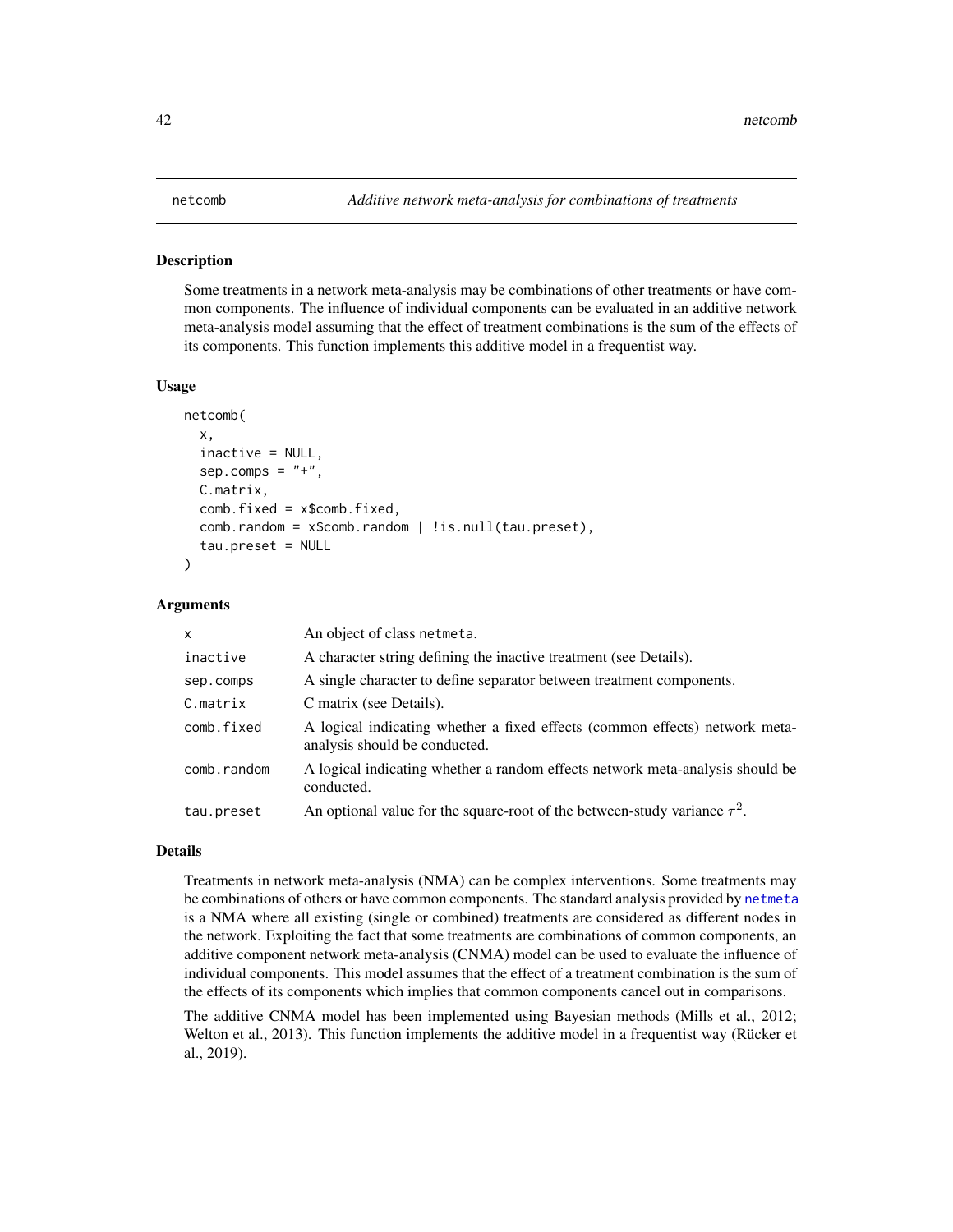#### netcomb and the set of the set of the set of the set of the set of the set of the set of the set of the set of the set of the set of the set of the set of the set of the set of the set of the set of the set of the set of t

The underlying multivariate model is given by

$$
\boldsymbol{\delta} = \boldsymbol{B\theta}, \boldsymbol{\theta} = \boldsymbol{C\beta}
$$

with

 $\delta$  vector of true treatment effects (differences) from individual studies,

 $B$  design matrix describing the structure of the network,

 $\theta$  parameter vector that represents the existing combined treatments,

 $C$  matrix describing how the treatments are composed,

 $\beta$  parameter vector representing the treatment components.

All parameters are estimated using weighted least squares regression.

Argument inactive can be used to specify a single component that does not have any therapeutic value. Accordingly, it is assumed that the treatment effect of the combination of this component with an additional treatment component is equal to the treatment effect of the additional component alone.

Argument sep.comps can be used to specify the separator between individual components. By default, the matrix  $C$  is calculated internally from treatment names. However, it is possible to specify a different matrix using argument C.matrix.

## Value

An object of class netcomb with corresponding print, summary, and forest functions. The object is a list containing the following components:

| studlab   | Study labels.                                                                                         |
|-----------|-------------------------------------------------------------------------------------------------------|
| treat1    | Label/Number for first treatment.                                                                     |
| treat2    | Label/Number for second treatment.                                                                    |
| <b>TE</b> | Estimate of treatment effect, i.e. difference between first and second treatment.                     |
| seTE      | Standard error of treatment estimate.                                                                 |
| seTE.adj  | Standard error of treatment estimate, adjusted for multi-arm studies.                                 |
| event1    | Number of events in first treatment group.                                                            |
| event2    | Number of events in second treatment group.                                                           |
| n1        | Number of observations in first treatment group.                                                      |
| n2        | Number of observations in second treatment group.                                                     |
| k         | Total number of studies.                                                                              |
| m         | Total number of pairwise comparisons.                                                                 |
| n         | Total number of treatments.                                                                           |
| d         | Total number of designs (corresponding to the unique set of treatments com-<br>pared within studies). |
| C         | Total number of components.                                                                           |
| trts      | Treatments included in network meta-analysis.                                                         |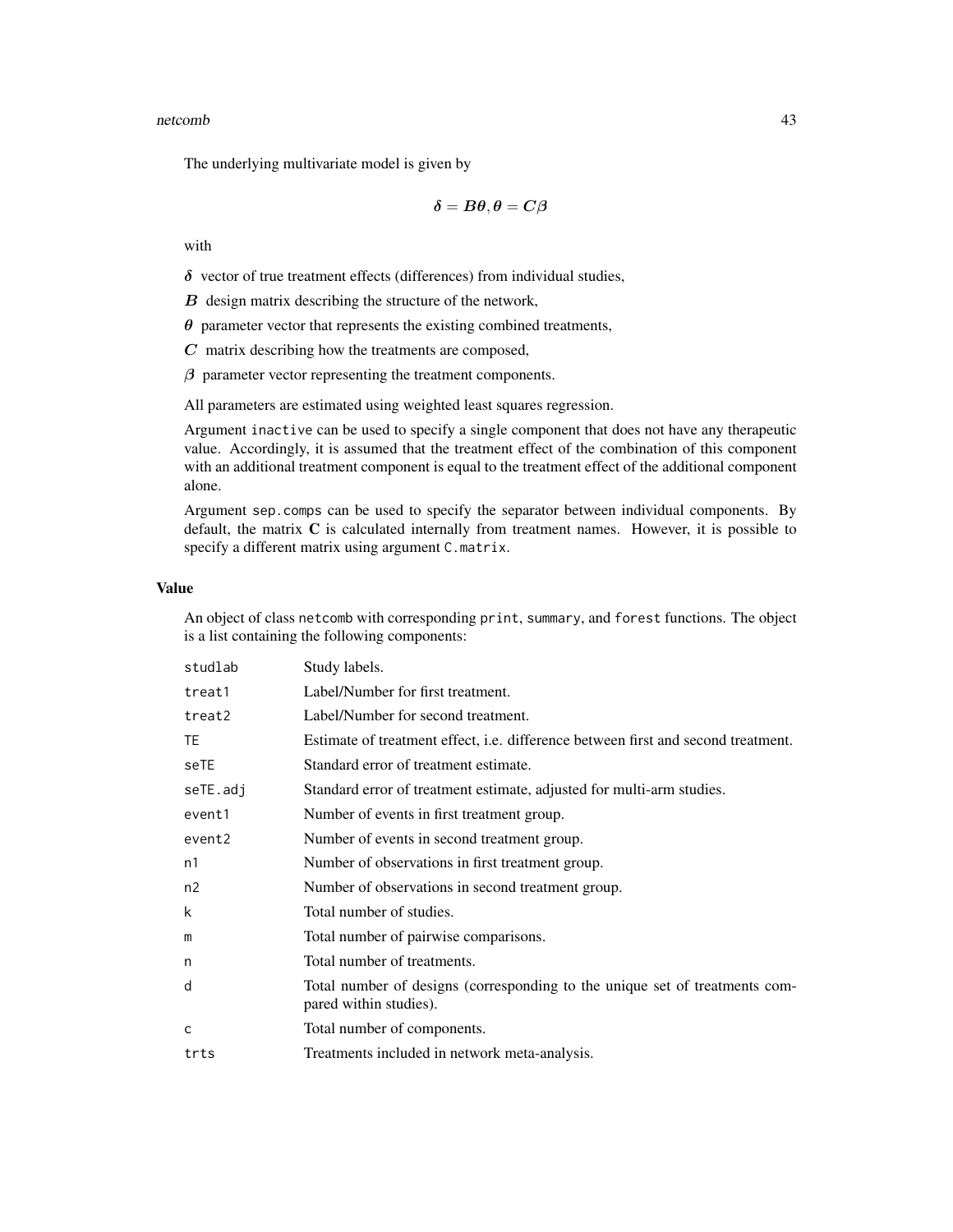| k.trts                        | Number of studies evaluating a treatment.                                                                                                                                                                |
|-------------------------------|----------------------------------------------------------------------------------------------------------------------------------------------------------------------------------------------------------|
| n.trts                        | Number of observations receiving a treatment (if arguments n1 and n2 are pro-<br>vided).                                                                                                                 |
| events.trts                   | Number of events observed for a treatment (if arguments event1 and event2<br>are provided).                                                                                                              |
| studies                       | Study labels coerced into a factor with its levels sorted alphabetically.                                                                                                                                |
| narms                         | Number of arms for each study.                                                                                                                                                                           |
| designs                       | Unique list of designs present in the network. A design corresponds to the set of<br>treatments compared within a study.                                                                                 |
| comps                         | Unique list of components present in the network.                                                                                                                                                        |
| TE.nma.fixed, TE.nma.random   |                                                                                                                                                                                                          |
|                               | A vector of length $m$ of consistent treatment effects estimated by network meta-<br>analysis (nma) (fixed and random effects model).                                                                    |
|                               | seTE.nma.fixed, seTE.nma.random<br>A vector of length $m$ of effective standard errors estimated by network meta-<br>analysis (fixed and random effects model).                                          |
|                               | lower.nma.fixed, lower.nma.random<br>A vector of length $m$ of lower confidence interval limits for consistent treatment<br>effects estimated by network meta-analysis (fixed and random effects model). |
|                               | upper.nma.fixed, upper.nma.random                                                                                                                                                                        |
|                               | A vector of length $m$ of upper confidence interval limits for the consistent treat-<br>ment effects estimated by network meta-analysis (fixed and random effects model).                                |
|                               | zval.nma.fixed, zval.nma.random                                                                                                                                                                          |
|                               | A vector of length $m$ of z-values for test of treatment effect for individual com-<br>parisons (fixed and random effects model).                                                                        |
|                               | pval.nma.fixed, pval.nma.random<br>A vector of length $m$ of p-values for test of treatment effect for individual com-<br>parisons (fixed and random effects model).                                     |
| TE.cnma.fixed, TE.cnma.random |                                                                                                                                                                                                          |
|                               | A vector of length $m$ of consistent treatment effects estimated by the additive<br>(fixed and random effects) model.                                                                                    |
|                               | seTE.cnma.fixed, seTE.cnma.random                                                                                                                                                                        |
|                               | A vector of length $m$ with standard errors estimated by the additive (fixed and<br>random effects) model.                                                                                               |
|                               | lower.cnma.fixed, lower.cnma.random                                                                                                                                                                      |
|                               | A vector of length $m$ of lower confidence interval limits for consistent treatment<br>effects estimated by the additive (fixed and random effects) model.                                               |
|                               | upper.cnma.fixed, upper.cnma.random                                                                                                                                                                      |
|                               | A vector of length $m$ of upper confidence interval limits for consistent treatment<br>effects estimated by the additive (fixed and random effects) model.                                               |
|                               | zval.cnma.fixed, zval.cnma.random                                                                                                                                                                        |
|                               | A vector of length $m$ of z-values for the test of an overall effect estimated by the<br>additive (fixed and random effects) model.                                                                      |
|                               |                                                                                                                                                                                                          |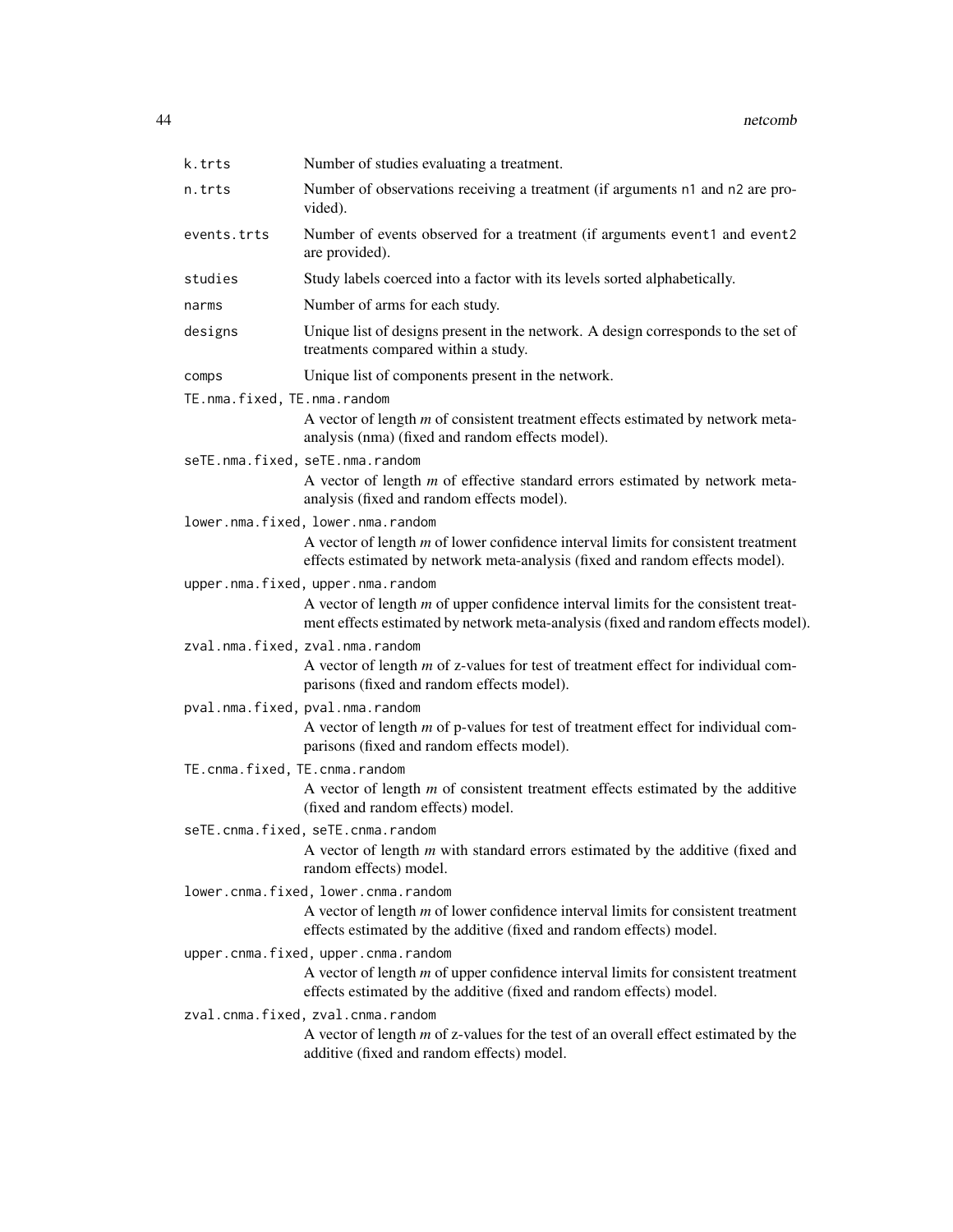#### netcomb and the set of the set of the set of the set of the set of the set of the set of the set of the set of the set of the set of the set of the set of the set of the set of the set of the set of the set of the set of t

pval.cnma.fixed, zval.cnma.random A vector of length *m* of p-values for the test of an overall effect estimated by the additive (fixed and random effects) model. TE.fixed, TE.random *n*x*n* matrix with overall treatment effects estimated by the additive (fixed and random effects) model. seTE.fixed, seTE.random *n*x*n* matrix with standard errors estimated by the additive (fixed and random effects) model. lower.fixed, upper.fixed, lower.random, upper.random *n*x*n* matrices with lower and upper confidence interval limits estimated by the additive (fixed and random effects) model. zval.fixed, pval.fixed, zval.random, pval.random *nxn* matrices with z-values and p-values for test of overall effect estimated by the additive (fixed and random effects) model. Comp.fixed, Comp.random A vector of component effects (fixed and random effects model). seComp.fixed, seComp.random A vector with corresponding standard errors (fixed and random effects model). lower.Comp.fixed, lower.Comp.random A vector with lower confidence limits for components (fixed and random effects model). upper.Comp.fixed, upper.Comp.random A vector with upper confidence limits for components (fixed and random effects model). zval.Comp.fixed, zval.Comp.random A vector with z-values for the overall effect of components (fixed and random effects model). pval.Comp.fixed, pval.Comp.random A vector with p-values for the overall effect of components (fixed and random effects model). Comb.fixed, Comb.random A vector of combination effects (fixed and random effects model). seComb.fixed, seComb.random A vector with corresponding standard errors (fixed and random effects model). lower.Comb.fixed, lower.Comb.random A vector with lower confidence limits for combinations (fixed and random effects model). upper.Comb.fixed, upper.Comb.random A vector with upper confidence limits for combinations (fixed and random effects model). zval.Comb.fixed, zval.Comb.random A vector with z-values for the overall effect of combinations (fixed and random effects model). pval.Comb.fixed, pval.Comb.random

A vector with p-values for the overall effect of combinations (fixed and random effects model).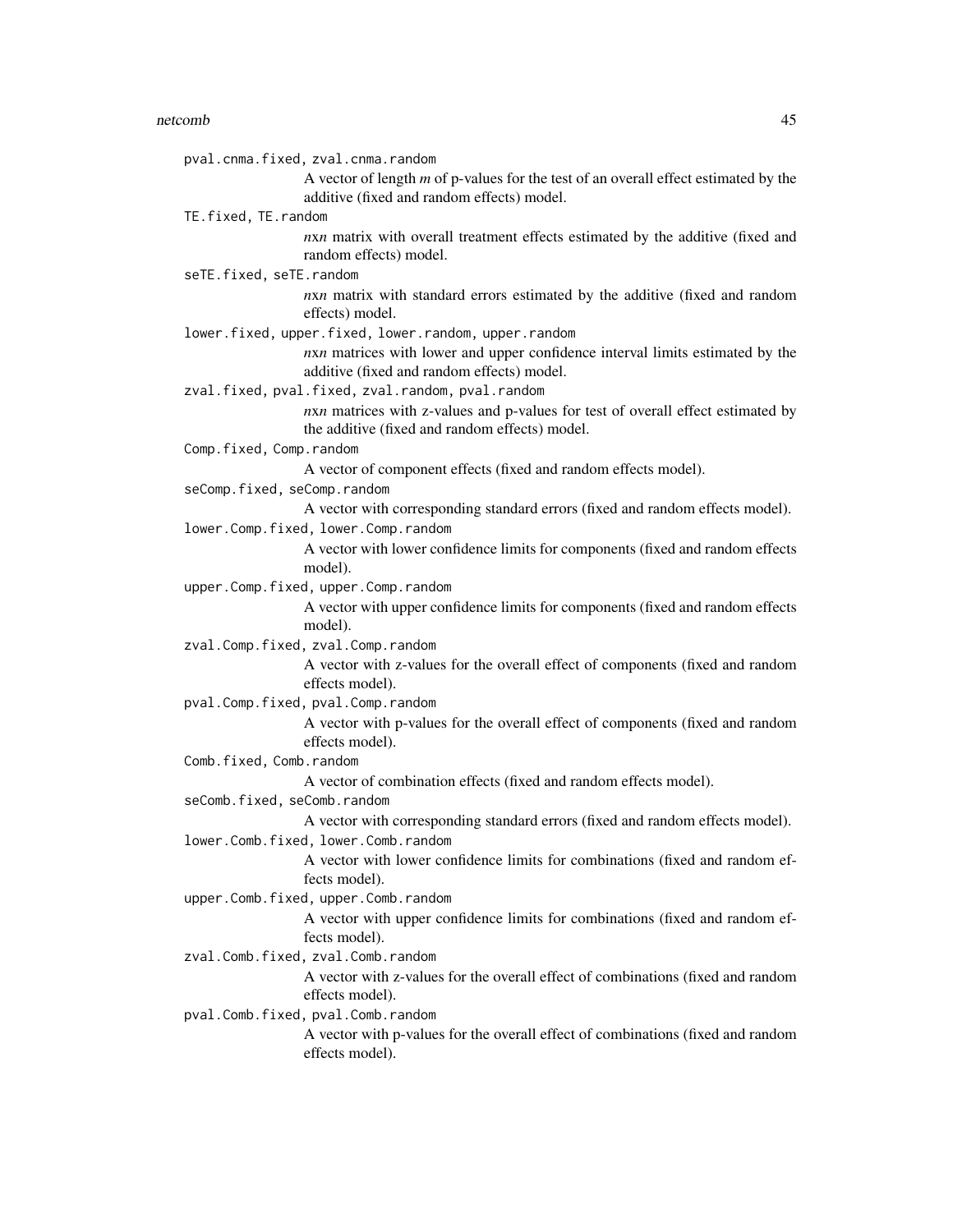| Q.additive               | Overall heterogeneity / inconsistency statistic (additive model).                                           |
|--------------------------|-------------------------------------------------------------------------------------------------------------|
| df.Q.additive            | Degrees of freedom for test of heterogeneity / inconsistency (additive model).                              |
| pval.Q.additive          |                                                                                                             |
|                          | P-value for test of heterogeneity / inconsistency (additive model).                                         |
| tau                      | Square-root of between-study variance (additive model).                                                     |
| I2, lower. I2, upper. I2 |                                                                                                             |
|                          | I-squared, lower and upper confidence limits.                                                               |
| Q.standard               | Overall heterogeneity / inconsistency statistic (standard model).                                           |
| df.Q.standard            | Degrees of freedom for test of heterogeneity / inconsistency (standard model).                              |
| pval.Q.standard          | P-value for test of heterogeneity / inconsistency (standard model).                                         |
| Q.diff                   | Test statistic for difference in goodness of fit between standard and additive                              |
|                          | model.                                                                                                      |
| df.Q.diff                | Degrees of freedom for difference in goodness of fit between standard and addi-<br>tive model.              |
| pval.Q.diff              | P-value for difference in goodness of fit between standard and additive model.                              |
| A.matrix                 | Adjacency matrix $(nxn)$ .                                                                                  |
| B.matrix                 | Edge-vertex incidence matrix ( <i>mxn</i> ).                                                                |
| C.matrix                 | As defined above.                                                                                           |
| sm                       | Summary measure.                                                                                            |
| level.comb               | Level for confidence intervals.                                                                             |
|                          | comb.fixed, comb.random, tau.preset<br>As defined above.                                                    |
| sep.trts                 | A character used in comparison names as separator between treatment labels.                                 |
| nchar.trts               | A numeric defining the minimum number of characters used to create unique<br>treatment and component names. |
| inactive, sep.comps      |                                                                                                             |
|                          | As defined above.                                                                                           |
| backtransf               | A logical indicating whether results should be back transformed in printouts and<br>forest plots.           |
| title                    | Title of meta-analysis / systematic review.                                                                 |
| Χ                        | As defined above.                                                                                           |
| call                     | Function call.                                                                                              |
| version                  | Version of R package netmeta used to create object.                                                         |

# Author(s)

Gerta Rücker <ruecker@imbi.uni-freiburg.de>, Guido Schwarzer <sc@imbi.uni-freiburg.de>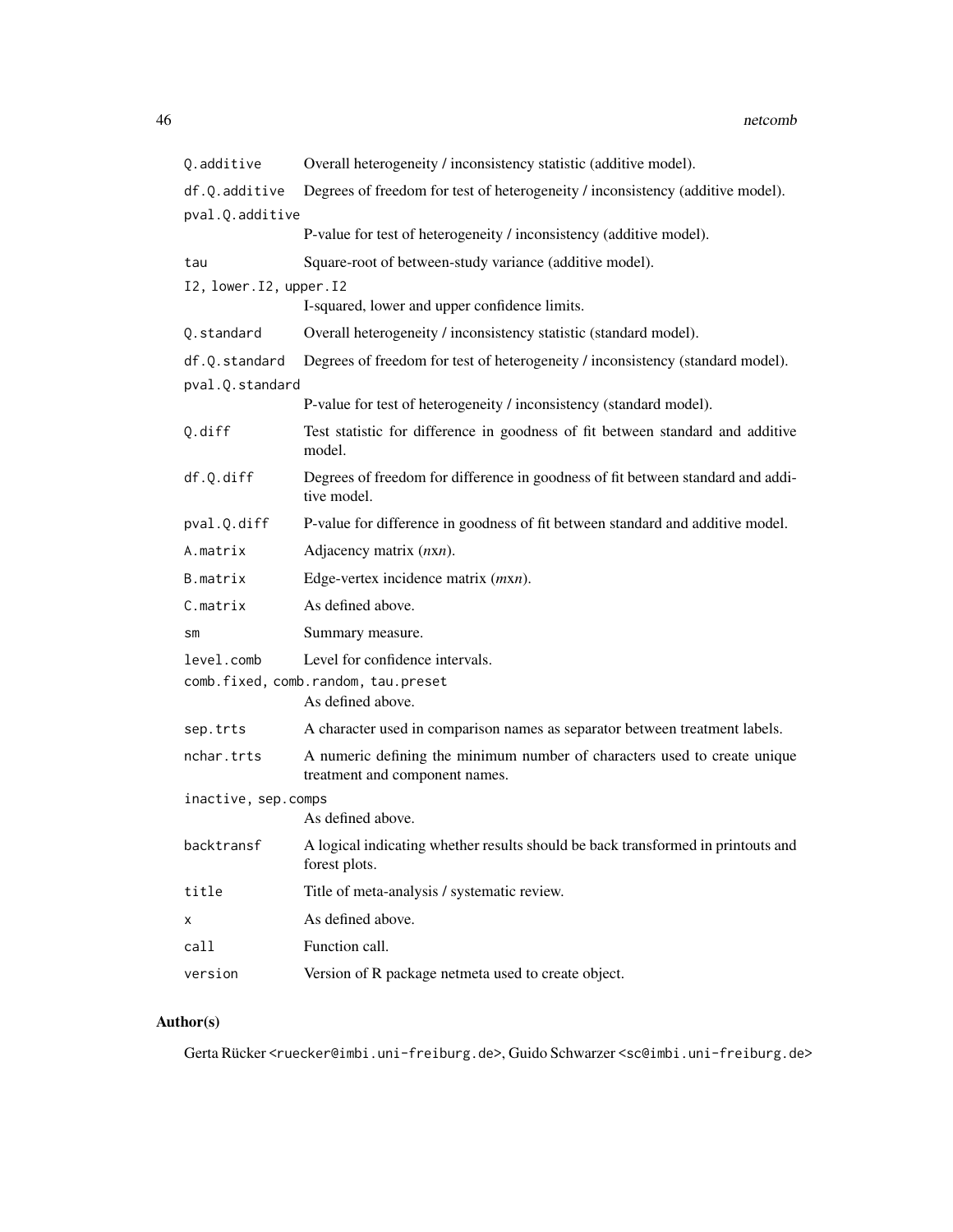#### netcomb and the contract of the contract of the contract of the contract of the contract of the contract of the contract of the contract of the contract of the contract of the contract of the contract of the contract of th

#### References

König J, Krahn U, Binder H (2013): Visualizing the flow of evidence in network meta-analysis and characterizing mixed treatment comparisons. *Statistics in Medicine*, 32, 5414–29

Mills EJ, Thorlund K, Ioannidis JP (2012): Calculating additive treatment effects from multiple randomized trials provides useful estimates of combination therapies. *Journal of Clinical Epidemiology*, 65, 1282–8

Rücker G, Petropoulou M, Schwarzer G (2019): Network meta-analysis of multicomponent interventions. *Biometrical Journal*, 1–14, https://doi.org/10.1002/bimj.201800167

Welton NJ, Caldwell DM, Adamopoulos E, Vedhara K (2009): Mixed treatment comparison metaanalysis of complex interventions: psychological interventions in coronary heart disease. *American Journal of Epidemiology*, 169: 1158–65

## See Also

[discomb,](#page-9-0) [netmeta,](#page-72-0) [forest.netcomb,](#page-19-0) [print.netcomb](#page-118-0)

```
data(Linde2016)
```

```
# Only consider studies including Face-to-face PST (to reduce
# runtime of example)
#
face <- subset(Linde2016, id %in% c(16, 24, 49, 118))
# Conduct random effects network meta-analysis
#
net1 <- netmeta(lnOR, selnOR, treat1, treat2, id,
                data = face, ref = "placebo",sm = "OR", comb.fixed = FALSE)summary(net1)
forest(net1, xlim = c(0.2, 50))
# Additive model for treatment components (with placebo as inactive
# treatment)
#
nc1 \leq netcomb(net1, inactive = "placebo")
summary(nc1)
forest(nc1, xlim = c(0.2, 50))
## Not run:
# Specify, order of treatments
#
trts <- c("TCA", "SSRI", "SNRI", "NRI", "Low-dose SARI", "NaSSa",
          "rMAO-A", "Ind drug", "Hypericum", "Face-to-face CBT",
          "Face-to-face PST", "Face-to-face interpsy", "Face-to-face psychodyn",
          "Other face-to-face", "Remote CBT", "Self-help CBT", "No contact CBT",
          "Face-to-face CBT + SSRI", "Face-to-face interpsy + SSRI",
          "Face-to-face PST + SSRI", "UC", "Placebo")
#
```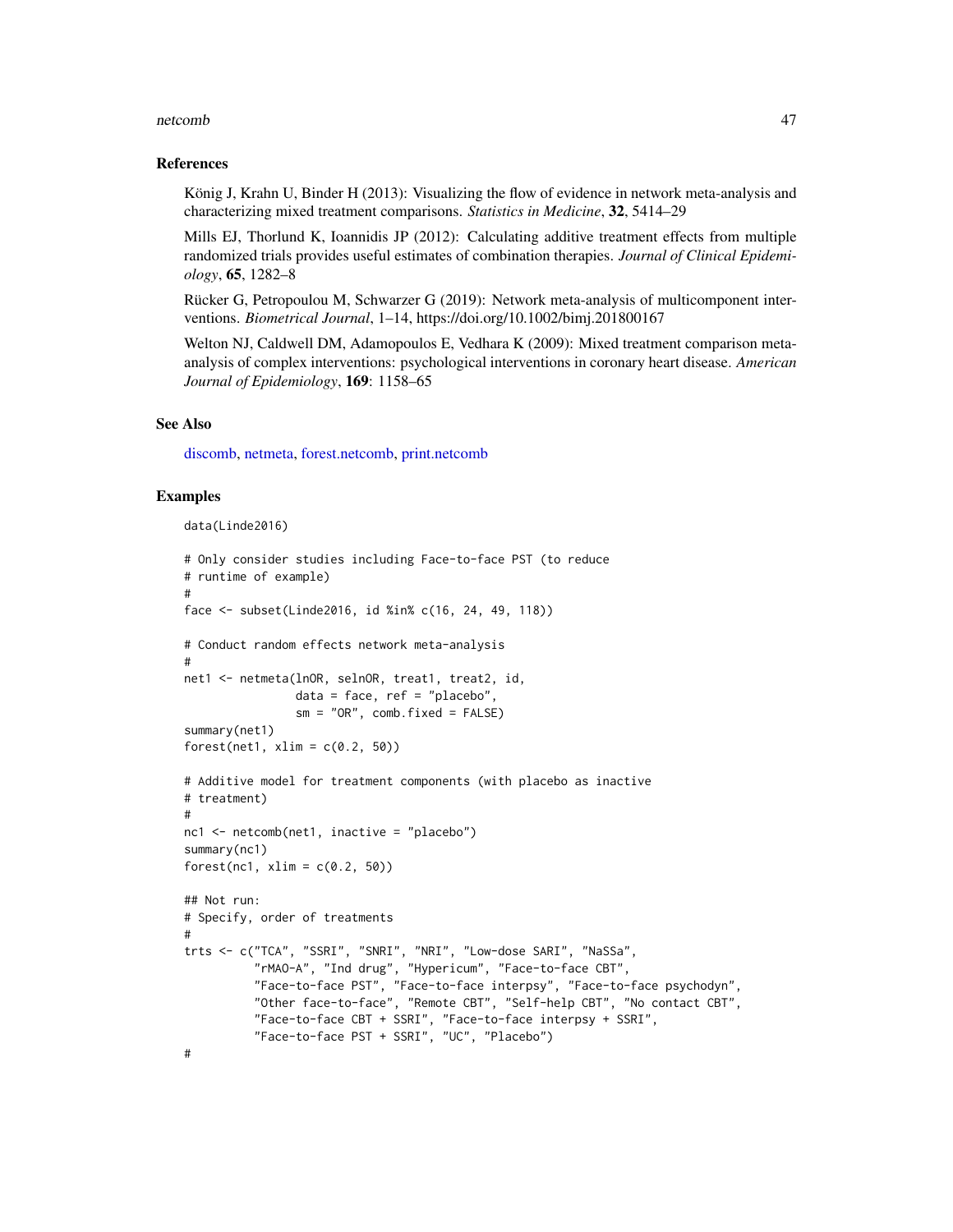```
# Note, three treatments are actually combinations of 'SSRI' with
# other components:
# "Face-to-face CBT + SSRI",
# "Face-to-face interpsy + SSRI",
# "Face-to-face PST + SSRI"
# Conduct random effects network meta-analysis
#
net1 <- netmeta(lnOR, selnOR, treat1, treat2, id,
                data = Linde2016, ref = "placebo",
                seq = trts,sm = "OR", comb.fixed = FALSE)summary(net1)
forest(net1, xlim = c(0.2, 50))
# Additive model for treatment components (with placebo as inactive
# treatment)
#
nc1 <- netcomb(net1, inactive = "placebo")
summary(nc1)
forest(nc1, xlim = c(0.2, 50))
## End(Not run)
```
<span id="page-47-0"></span>

| netconnection |  |
|---------------|--|
|               |  |

Get information on network connectivity (number of subnetworks, dis*tance matrix)*

#### Description

To determine the network structure and to test whether a given network is fully connected. Network information is provided as a triple of vectors treat1, treat2, and studlab where each row corresponds to an existing pairwise treatment comparison (treat1, treat2) in a study (studlab). The function calculates the number of subnetworks (connectivity components; value of 1 corresponds to a fully connected network) and the distance matrix (in block-diagonal form in the case of subnetworks). If some treatments are combinations of other treatments or have common components, an analysis based on the additive network meta-analysis model might be possible, see [discomb](#page-9-0) function.

#### Usage

```
netconnection(
  treat1,
  treat2,
  studlab,
  data = NULL,subset = NULL,nchar.trts = 666,
```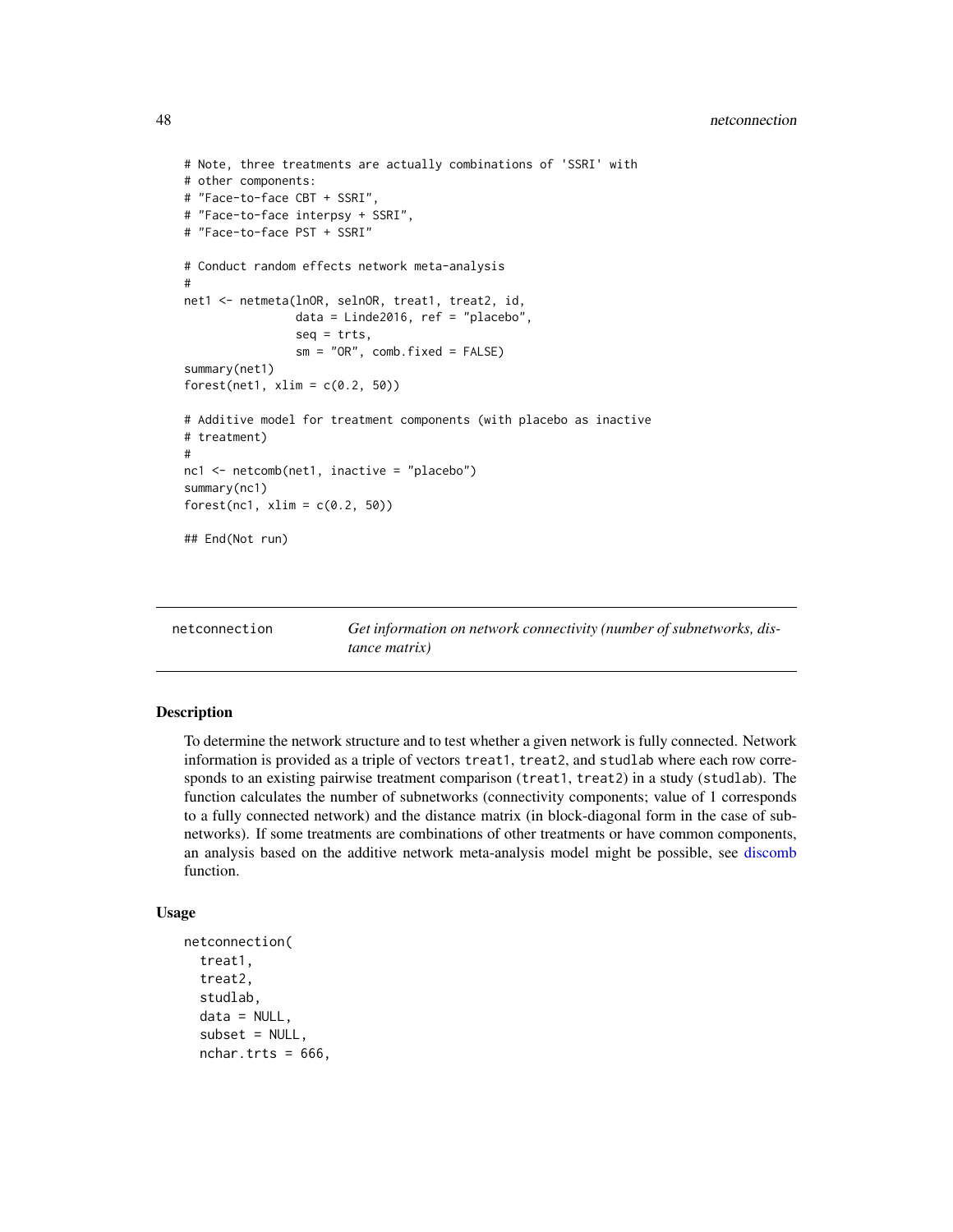# netconnection and the set of the set of the set of the set of the set of the set of the set of the set of the set of the set of the set of the set of the set of the set of the set of the set of the set of the set of the se

```
title = ",
 warn = FALSE
)
```

```
## S3 method for class 'netconnection'
print(x, \text{ digits} = \text{max}(4, \text{ .Options} \text{5 digits} - 3), \text{ nchar.} \text{ trts} = x \text{5nchar.} \text{ trts}, \dots)
```
# Arguments

| treat1     | Label / number for first treatment.                                                           |
|------------|-----------------------------------------------------------------------------------------------|
| treat2     | Label / number for second treatment.                                                          |
| studlab    | An optional - but important! - vector with study labels (see Details).                        |
| data       | An optional data frame containing the study information.                                      |
| subset     | An optional vector specifying a subset of studies to be used.                                 |
| nchar.trts | A numeric defining the minimum number of characters used to create unique<br>treatment names. |
| title      | Title of meta-analysis / systematic review.                                                   |
| warn       | A logical indicating whether warnings should be printed.                                      |
| x          | An object of class netconnection.                                                             |
| digits     | Minimal number of significant digits, see print.default.                                      |
| $\cdots$   | Additional arguments (ignored at the moment)                                                  |
|            |                                                                                               |

# Value

An object of class netconnection with corresponding print function. The object is a list containing the following components:

|           | treat1, treat2, studlab, title, warn, nchar.trts<br>As defined above. |
|-----------|-----------------------------------------------------------------------|
|           |                                                                       |
| k         | Total number of studies.                                              |
| m         | Total number of pairwise comparisons.                                 |
| n         | Total number of treatments.                                           |
| n.subnets | Number of subnetworks; equal to 1 for a fully connected network.      |
| D.matrix  | Distance matrix.                                                      |
| A.matrix  | Adjacency matrix.                                                     |
| L.matrix  | Laplace matrix.                                                       |
| call      | Function call.                                                        |
| version   | Version of R package netmeta used to create object.                   |

# Author(s)

Gerta Rücker <ruecker@imbi.uni-freiburg.de>, Guido Schwarzer <sc@imbi.uni-freiburg.de>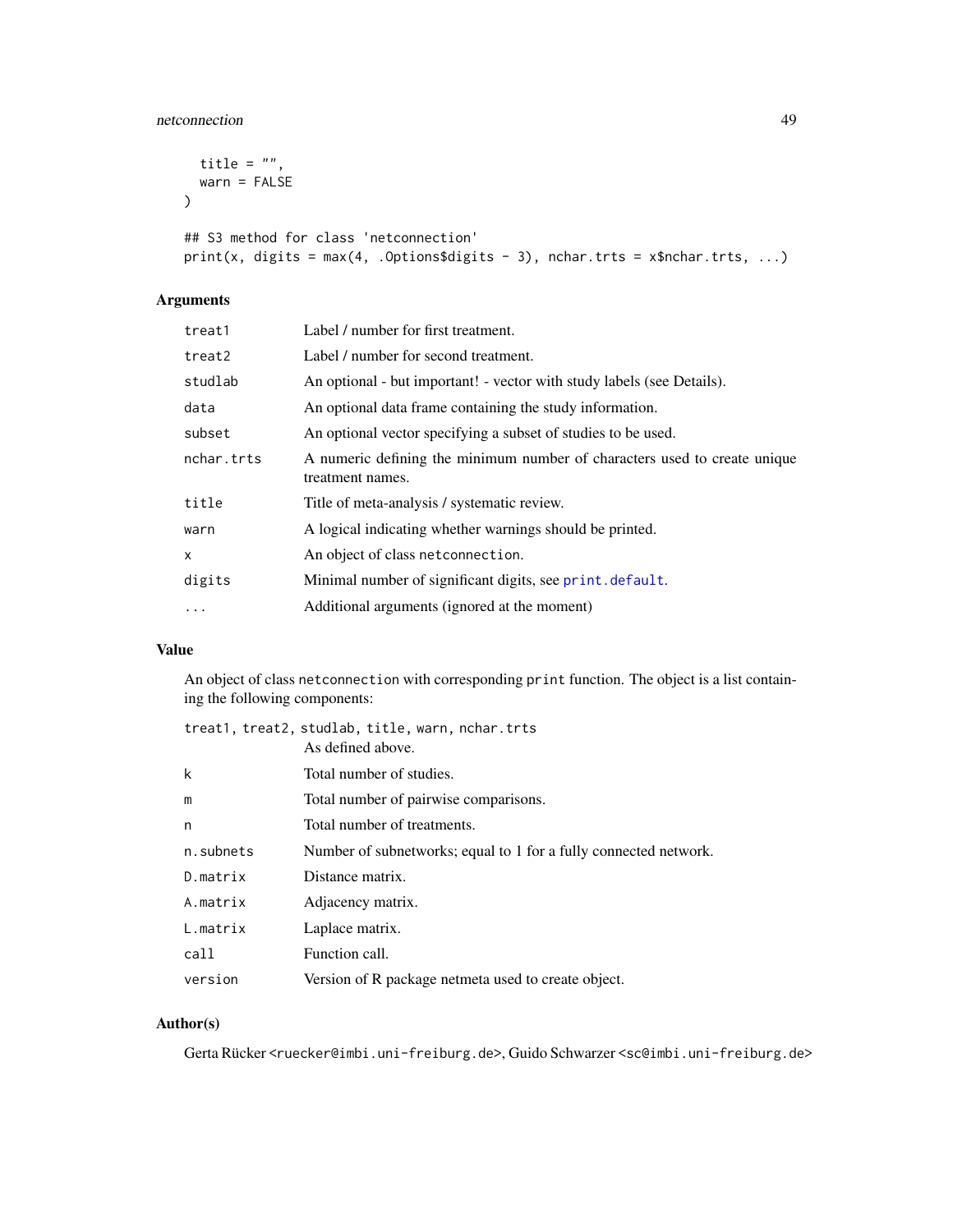#### See Also

[netmeta](#page-72-0), [netdistance](#page-50-0), [discomb](#page-9-0)

```
data(Senn2013)
nc1 <- netconnection(treat1, treat2, studlab, data = Senn2013)
nc1
# Extract number of (sub)networks
#
nc1$n.subnets
# Extract distance matrix
#
nc1$D.matrix
# Conduct network meta-analysis (results not shown)
#
net1 <- netmeta(TE, seTE, treat1, treat2, studlab, data = Senn2013)
# Artificial example with two subnetworks
#
t1 <- c("G", "B", "B", "D", "A", "F")
t2 <- c("B", "C", "E", "E", "H", "A")
#
nc2 <- netconnection(t1, t2)
nc2
# Number of subnetworks
#
nc2$n.subnets
# Extract distance matrix
#
nc2$D.matrix
# Conduct network meta-analysis (results in an error message due to
# unconnected network)
try(net2 <- netmeta(1:6, 1:6, t1, t2, 1:6))
# Conduct network meta-analysis on first subnetwork
#
net2.1 <- netmeta(1:6, 1:6, t1, t2, 1:6,
                  subset = (t1 %in% c("A", "F", "H") & t2 %in% c("A", "F", "H")))
# Conduct network meta-analysis on second subnetwork
#
net2.2 <- netmeta(1:6, 1:6, t1, t2, 1:6,
                  subset = !(t1 %in% c("A", "F", "H") & t2 %in% c("A", "F", "H")))
```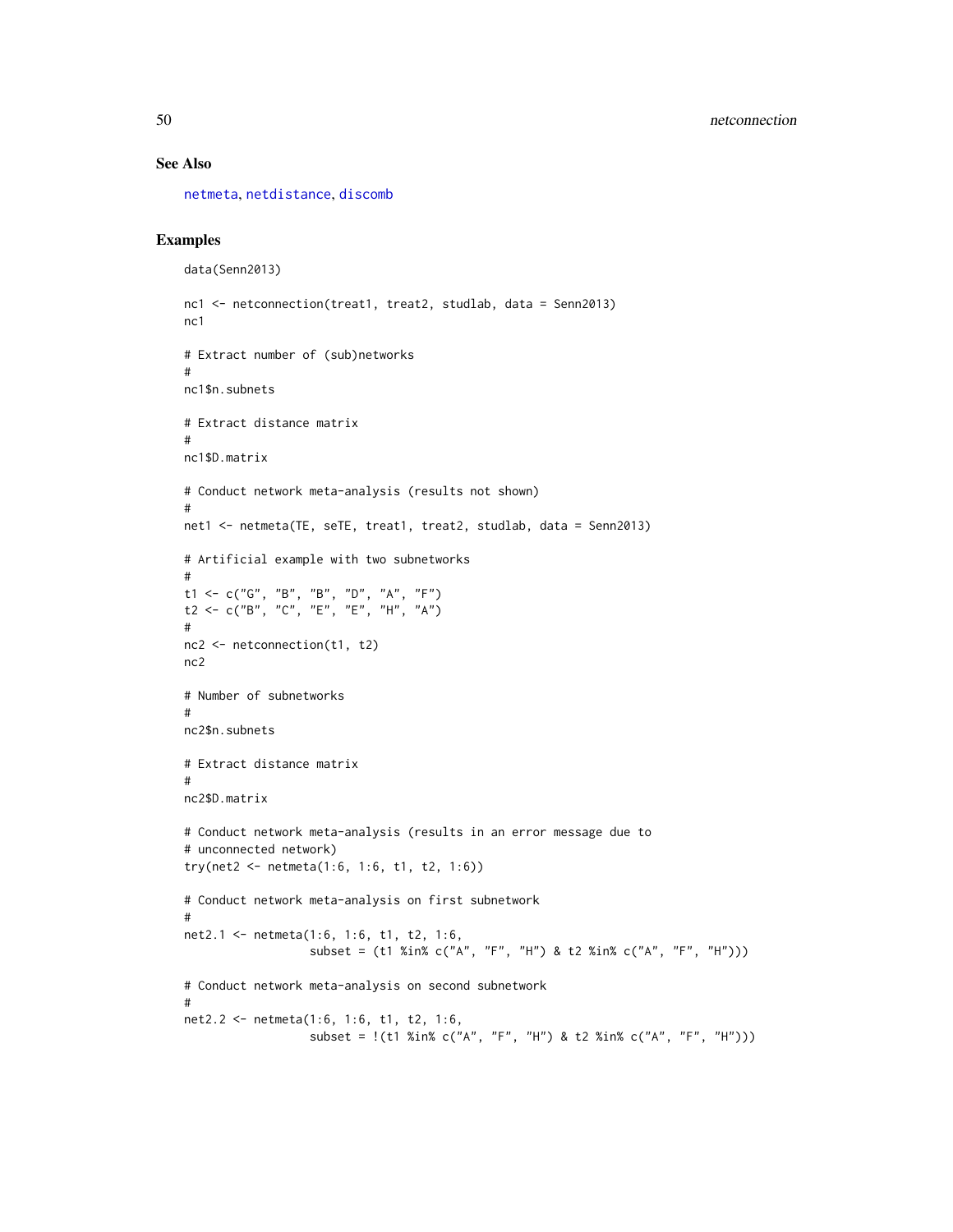#### netdistance 51

summary(net2.1) summary(net2.2)

## <span id="page-50-0"></span>netdistance *Calculate distance matrix for an adjacency matrix*

## Description

Calculate distance matrix for an adjacency matrix based on distance algorithm by Müller et al. (1987).

#### Usage

netdistance(x)

## Arguments

x Either a netmeta object or an adjacency matrix.

## Author(s)

Gerta Rücker <ruecker@imbi.uni-freiburg.de>

## References

Müller WR, Szymanski K, Knop JV, and Trinajstic N (1987): An algorithm for construction of the molecular distance matrix. *Journal of Computational Chemistry*, 8, 170–73

# See Also

[netmeta](#page-72-0), [netconnection](#page-47-0)

data(Senn2013)

```
net1 <- netmeta(TE, seTE, treat1, treat2, studlab,
                data = Senn2013, sm = "MD")
netdistance(net1)
netdistance(net1$A.matrix)
```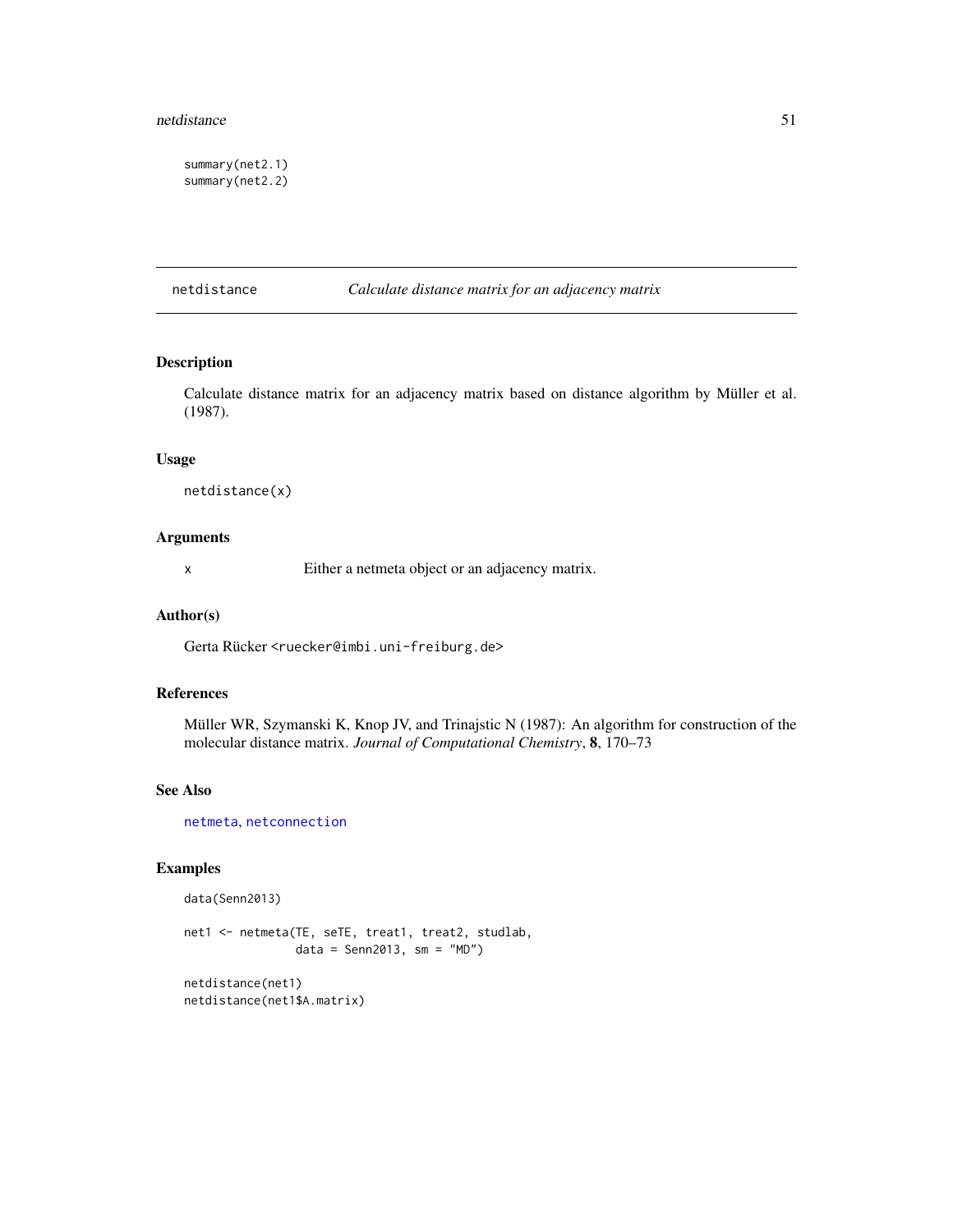# Description

Generic function for network graphs

#### Usage

netgraph(x, ...)

## Arguments

| x        | An R object.          |
|----------|-----------------------|
| $\cdots$ | Additional arguments. |

# Details

For more details, look at the following functions to generate network graphs:

- [netgraph.netmeta](#page-53-0)
- [netgraph.netimpact](#page-52-0)

# Author(s)

Guido Schwarzer <sc@imbi.uni-freiburg.de >

# See Also

[netgraph.netmeta](#page-53-0), [netgraph.netimpact](#page-52-0)

# Examples

data(Senn2013)

```
# Generation of an object of class 'netmeta' with reference
# treatment 'plac'
#
net1 <- netmeta(TE, seTE, treat1, treat2, studlab,
                data = Senn2013, sm = "MD", reference = "plac")
# Network graph with default settings
#
netgraph(net1)
```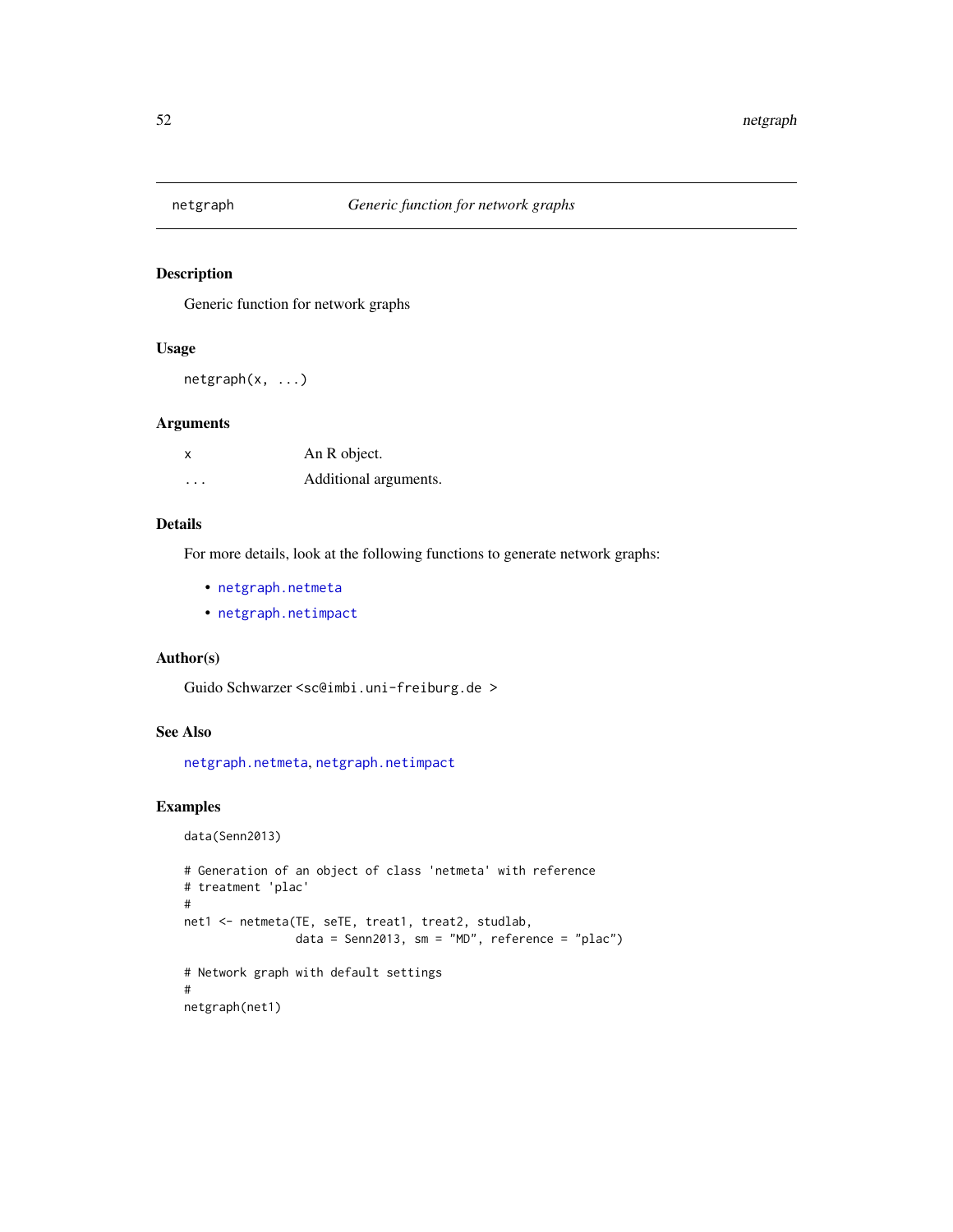<span id="page-52-0"></span>netgraph.netimpact *Network graph for objects of class netimpact*

# Description

This function generates a graph of the evidence network.

# Usage

```
## S3 method for class 'netimpact'
netgraph(
 x,
  col.ignore = "red",
 number.of.studies = TRUE,
 main,
  sub,
 multiarm = any(x$x$narms > 2),
 col.multiarm = NULL,
  alpha.transparency = 0.5,
 col.ignore.multiarm = "transparent",
 col = "slateblue",
  ...
\mathcal{L}
```
# Arguments

| An object of class netimpact.                                                                                                                                            |  |  |  |
|--------------------------------------------------------------------------------------------------------------------------------------------------------------------------|--|--|--|
| A character string indicating color for comparisons removed from network, ei-<br>ther "transparent" or any color defined in colours.                                     |  |  |  |
| number.of.studies                                                                                                                                                        |  |  |  |
| A logical indicating whether number of studies should be added to network<br>graph.                                                                                      |  |  |  |
| Main title.                                                                                                                                                              |  |  |  |
| Subtitle.                                                                                                                                                                |  |  |  |
| A logical indicating whether multi-arm studies should be marked in plot.                                                                                                 |  |  |  |
| Either a function from R library colorspace or grDevice to define colors for<br>multi-arm studies or a character vector with colors to highlight multi-arm stud-<br>ies. |  |  |  |
| alpha.transparency                                                                                                                                                       |  |  |  |
| The alpha transparency of colors used to highlight multi-arm studies (0 means<br>transparent and 1 means opaque).                                                        |  |  |  |
| col.ignore.multiarm                                                                                                                                                      |  |  |  |
| A character string indicating color to mark multi-arm studies removed from net-<br>work, either "transparent" or any color defined in colours.                           |  |  |  |
|                                                                                                                                                                          |  |  |  |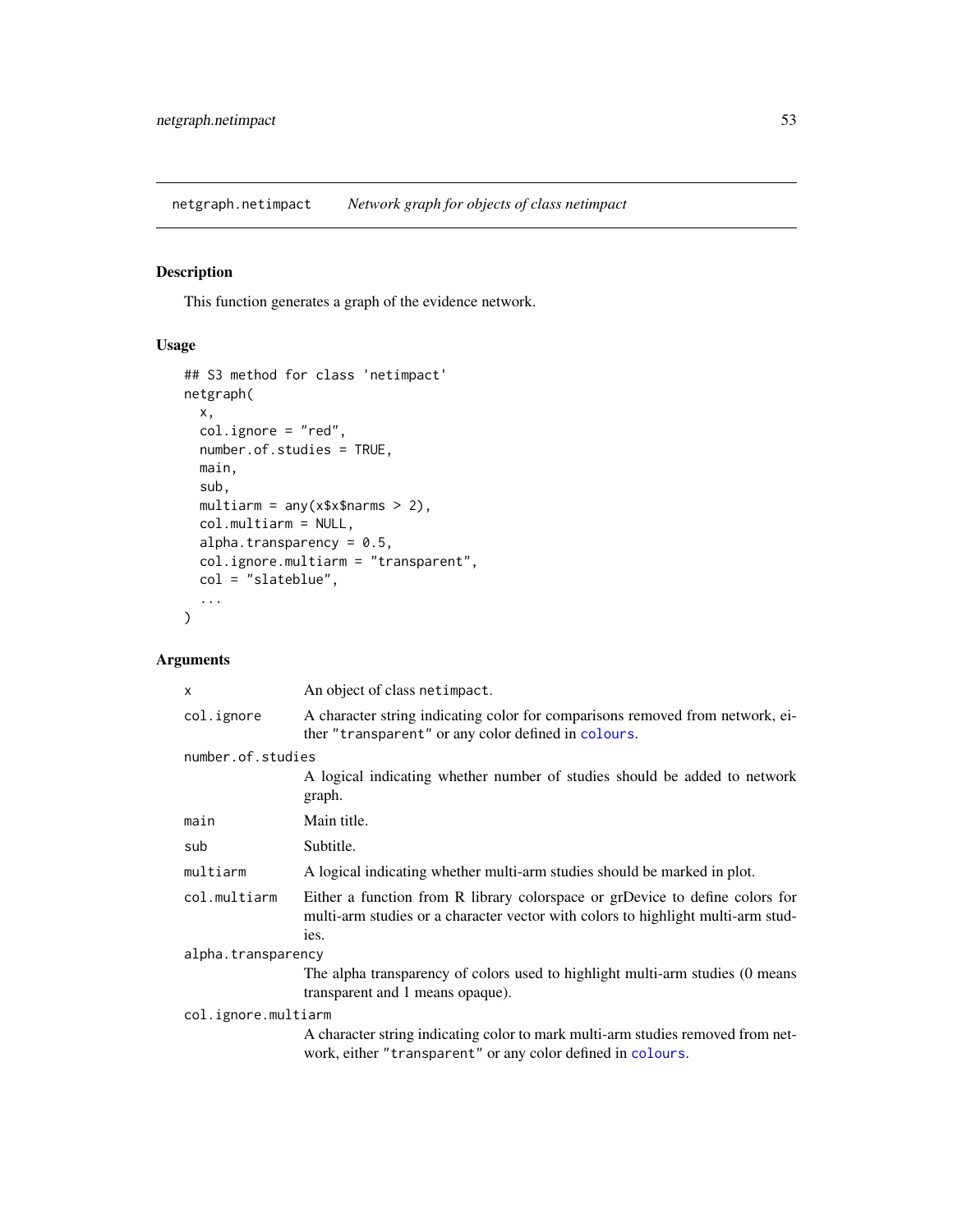| col      | A single color (or vector of colors) for lines connecting treatments (edges) if |
|----------|---------------------------------------------------------------------------------|
|          | argument plastic = FALSE. Length of the vector must be equal to the number      |
|          | of edges.                                                                       |
| $\cdots$ | Additional arguments passed on to netgraph, netmeta.                            |

# Author(s)

Guido Schwarzer <sc@imbi.uni-freiburg.de>, Gerta Rücker <ruecker@imbi.uni-freiburg.de>

## See Also

[netimpact](#page-62-0), [netgraph.netmeta](#page-53-0)

# Examples

```
data(parkinson)
```

```
# Only consider first four studies (to reduce runtime of example)
#
p1 <- pairwise(list(Treatment1, Treatment2, Treatment3),
               n = list(n1, n2, n3),mean = list(y1, y2, y3),
               sd = list(sd1, sd2, sd3),
               data = subset(parkinson, Study < 5),
               studlab = Study)
net1 <- netmeta(p1)
ni <- netimpact(net1, verbose = TRUE)
netgraph(ni, plastic = FALSE)
```
<span id="page-53-0"></span>netgraph.netmeta *Network graph*

# Description

This function generates a graph of the evidence network.

# Usage

```
## S3 method for class 'netmeta'
netgraph(
 x,
 seq = x$seq,
 labels = x$trts,cex = 1,
 adj = NULL,offset = if (!is.null(adj) && all(unique(adj) == 0.5)) 0 else 0.0175,
```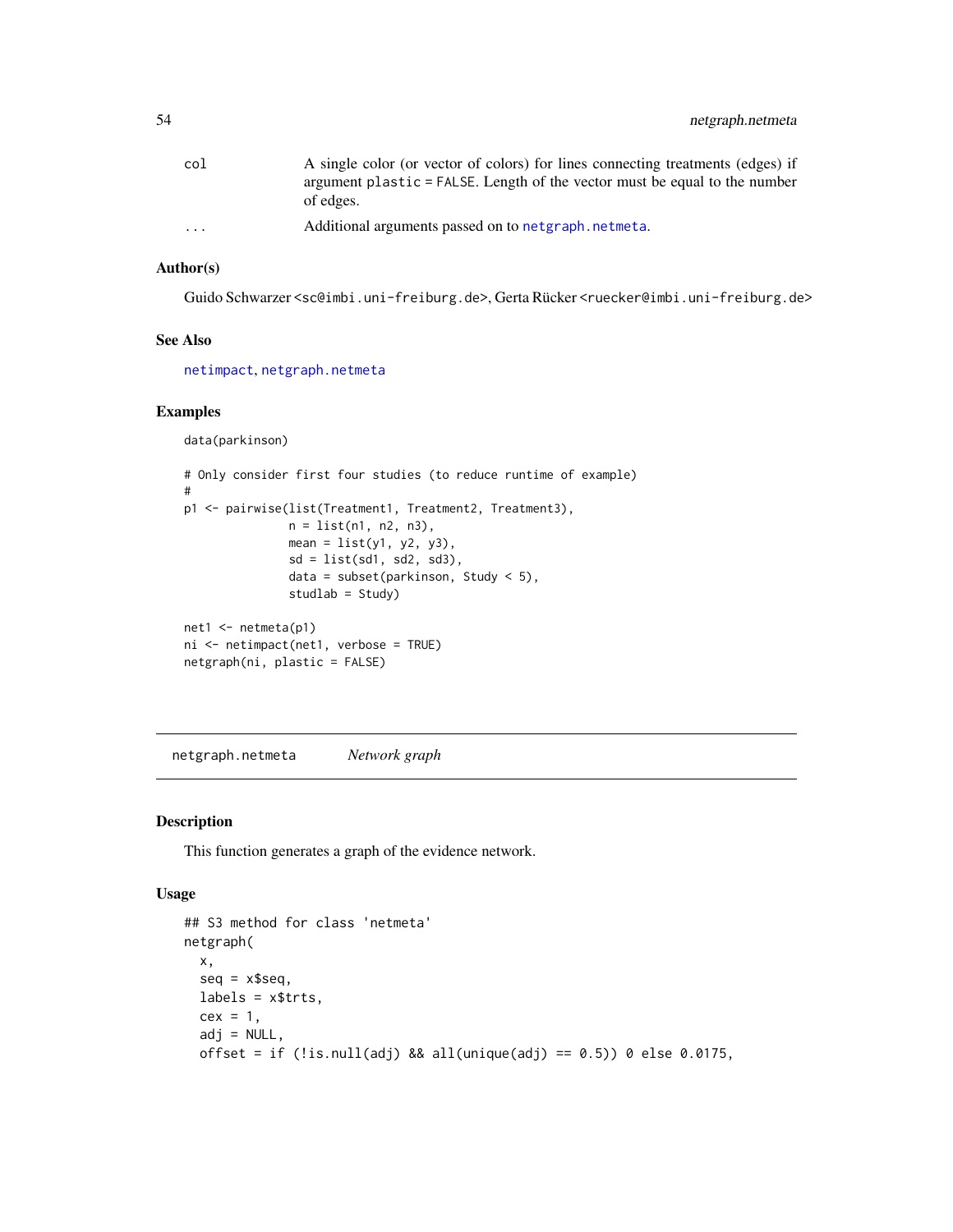```
scale = 1.1,
 col = "slateblue",
 plastic,
  thickness,
  1wd = 5,
  lwd.min = lwd/2.5,lwd.max = lwd * 4,dim = "2d",highlight = NULL,
  col.highlight = "red2",
  scale.highlight = 1,
 multiarm = any(x$narms > 2),
  col.multiarm = NULL,
  alpha.transparency = 0.5,
 points = FALSE,
  col.points = "red",
  cex.points = 1,
  pch.points = 20,
 bg.points = "gray",number.of.studies = FALSE,
  cex.number.of.studies = cex,
  col.number.of.studies = "white",
  bg.number.of.studies = "black",
  pos.number.of.studies = 0.5,
  start.layout = ifelse(dim == "2d", "circle", "eigen"),
 eig1 = 2,
 eig2 = 3,
 eig3 = 4,
  iterate,
  tol = 1e-04,maxit = 500,
 allfigures = FALSE,
 A.matrix = x$A.matrix,
 N.matrix = sign(A.matrix),
 D.matrix = netdistance(N.matrix),
 xpos = NULL,ypos = NULL,
 zpos = NULL,
  figure = TRUE,...
\mathcal{L}
```
## Arguments

|        | An object of class netmeta (mandatory).                                                                                             |
|--------|-------------------------------------------------------------------------------------------------------------------------------------|
| sea    | A character or numerical vector specifying the sequence of treatments arrange-<br>ment (anticlockwise if start. layout = "circle"). |
| labels | An optional vector with treatment labels.                                                                                           |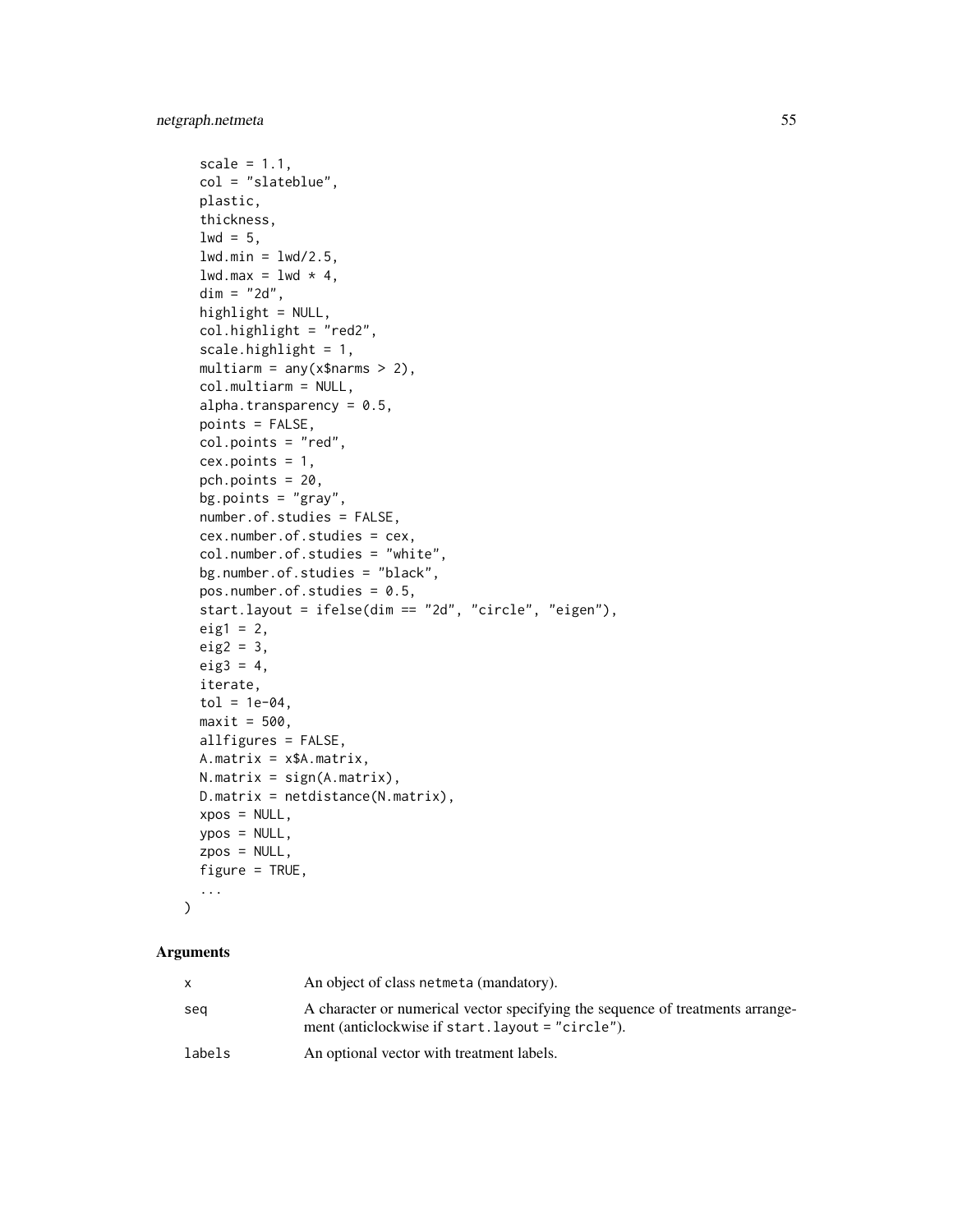| cex                | The magnification to be used for treatment labels.                                                                                                                                                             |  |  |  |  |  |
|--------------------|----------------------------------------------------------------------------------------------------------------------------------------------------------------------------------------------------------------|--|--|--|--|--|
| adj                | One, two, or three values in $[0, 1]$ (or a vector / matrix with length / number of<br>rows equal to the number of treatments) specifying the x (and optionally y and<br>z) adjustment for treatment labels.   |  |  |  |  |  |
| offset             | Distance between edges (i.e. treatments) in graph and treatment labels for 2-D<br>plots (value of 0.0175 corresponds to a difference of 1.75% of the range on x-<br>and y-axis).                               |  |  |  |  |  |
| scale              | Additional space added outside of edges (i.e. treatments). Increase this value<br>for larger treatment labels (value of 1.10 corresponds to an additional space of<br>10% around the network graph).           |  |  |  |  |  |
| col                | A single color (or vector of colors) for lines connecting treatments (edges) if<br>argument plastic = FALSE. Length of the vector must be equal to the number<br>of edges.                                     |  |  |  |  |  |
| plastic            | A logical indicating whether the appearance of the comparisons should be in<br>'3D look' (not to be confused with argument dim).                                                                               |  |  |  |  |  |
| thickness          | Either a character variable to determine the method to plot line widths (see De-<br>tails) or a matrix of the same dimension and row and column names as argument<br>A. matrix with information on line width. |  |  |  |  |  |
| lwd                | A numeric for scaling the line width of comparisons.                                                                                                                                                           |  |  |  |  |  |
| lwd.min            | Minimum line width in network graph. All connections with line widths below<br>this values will be set to lwd.min.                                                                                             |  |  |  |  |  |
| 1wd.max            | Maximum line width in network graph. The connection with the largest value<br>according to argument thickness will be set to this value.                                                                       |  |  |  |  |  |
| dim                | A character string indicating whether a 2- or 3-dimensional plot should be pro-<br>duced, either "2d" or "3d".                                                                                                 |  |  |  |  |  |
| highlight          | A character vector identifying comparisons that should be marked in the network<br>graph, e.g. highlight = "treat1: treat2".                                                                                   |  |  |  |  |  |
| col.highlight      | Color(s) to highlight the comparisons given by highlight.                                                                                                                                                      |  |  |  |  |  |
| scale.highlight    |                                                                                                                                                                                                                |  |  |  |  |  |
|                    | Scaling factor(s) for the line width(s) to highlight the comparisons given by<br>highlight.                                                                                                                    |  |  |  |  |  |
| multiarm           | A logical indicating whether multi-arm studies should be marked in plot.                                                                                                                                       |  |  |  |  |  |
| col.multiarm       | Either a function from R library colorspace or grDevice to define colors for<br>multi-arm studies or a character vector with colors to highlight multi-arm stud-<br>ies.                                       |  |  |  |  |  |
| alpha.transparency |                                                                                                                                                                                                                |  |  |  |  |  |
|                    | The alpha transparency of colors used to highlight multi-arm studies (0 means<br>transparent and 1 means opaque).                                                                                              |  |  |  |  |  |
| points             | A logical indicating whether points should be printed at nodes (i.e. treatments)<br>of the network graph.                                                                                                      |  |  |  |  |  |
|                    | col.points, cex.points, pch.points, bg.points<br>Corresponding color, size, type, and background color for points. Can be a<br>vector with length equal to the number of treatments.                           |  |  |  |  |  |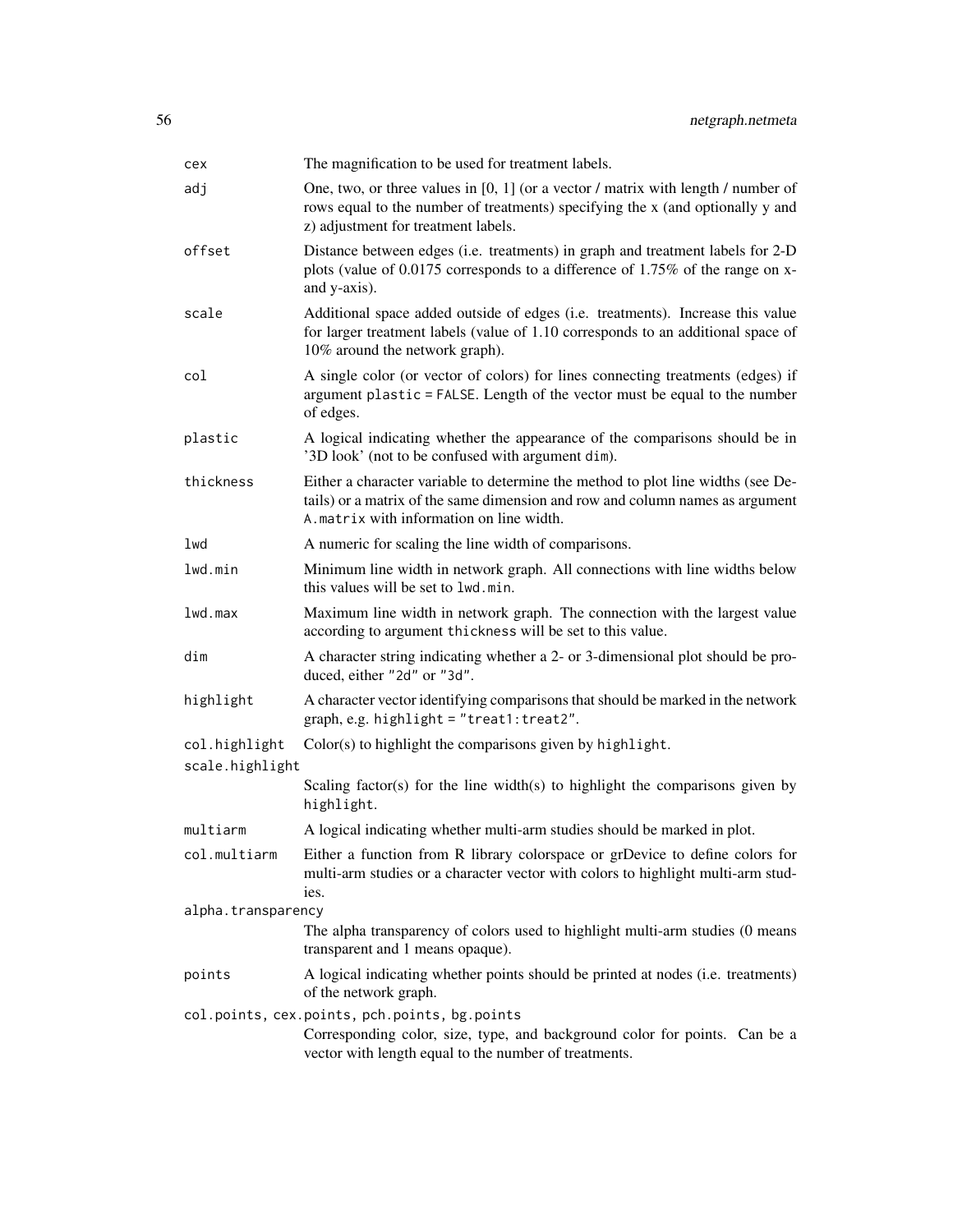| number.of.studies     |                                                                                                                                                                                                                                                                                                                                                                                                                                                                                                                    |
|-----------------------|--------------------------------------------------------------------------------------------------------------------------------------------------------------------------------------------------------------------------------------------------------------------------------------------------------------------------------------------------------------------------------------------------------------------------------------------------------------------------------------------------------------------|
|                       | A logical indicating whether number of studies should be added to network<br>graph.                                                                                                                                                                                                                                                                                                                                                                                                                                |
| cex.number.of.studies |                                                                                                                                                                                                                                                                                                                                                                                                                                                                                                                    |
|                       | The magnification to be used for number of studies.                                                                                                                                                                                                                                                                                                                                                                                                                                                                |
| col.number.of.studies |                                                                                                                                                                                                                                                                                                                                                                                                                                                                                                                    |
|                       | Color for number of studies.                                                                                                                                                                                                                                                                                                                                                                                                                                                                                       |
| bg.number.of.studies  |                                                                                                                                                                                                                                                                                                                                                                                                                                                                                                                    |
| pos.number.of.studies | Color for shadow around number of studies.                                                                                                                                                                                                                                                                                                                                                                                                                                                                         |
|                       | A single value (or vector of values) in [0, 1] specifying the position of the num-<br>ber of studies on the lines connecting treatments (edges). Length of the vector<br>must be equal to the number of edges.                                                                                                                                                                                                                                                                                                     |
| start.layout          | A character string indicating which starting layout is used if iterate = TRUE.<br>If "circle" (default), the iteration starts with a circular ordering of the vertices;<br>if "eigen", eigenvectors of the Laplacian matrix are used, calculated via generic<br>function eigen (spectral decomposition); if "prcomp", eigenvectors of the Lapla-<br>cian matrix are calculated via generic function prcomp (principal component<br>analysis); if "random", a random layout is used, drawn from a bivariate normal. |
| eig1                  | A numeric indicating which eigenvector is used as x coordinate if start =<br>"eigen" or "prcomp" and iterate = TRUE. Default is 2, the eigenvector to the<br>second-smallest eigenvalue of the Laplacian matrix.                                                                                                                                                                                                                                                                                                   |
| eig2                  | A numeric indicating which eigenvector is used as y-coordinate if start = "eigen"<br>or "prcomp" and iterate = TRUE. Default is 3, the eigenvector to the third-<br>smallest eigenvalue of the Laplacian matrix.                                                                                                                                                                                                                                                                                                   |
| eig3                  | A numeric indicating which eigenvector is used as z-coordinate if start = "eigen"<br>or "prcomp" and iterate = TRUE. Default is 4, the eigenvector to the fourth-<br>smallest eigenvalue of the Laplacian matrix.                                                                                                                                                                                                                                                                                                  |
| iterate               | A logical indicating whether the stress majorization algorithm is carried out for<br>optimization of the layout.                                                                                                                                                                                                                                                                                                                                                                                                   |
| tol                   | A numeric for the tolerance for convergence if iterate = TRUE.                                                                                                                                                                                                                                                                                                                                                                                                                                                     |
| maxit                 | An integer defining the maximum number of iteration steps if iterate = TRUE.                                                                                                                                                                                                                                                                                                                                                                                                                                       |
| allfigures            | A logical indicating whether all iteration steps are shown if iterate = TRUE.<br>May slow down calculations if set to TRUE (especially if plastic = TRUE).                                                                                                                                                                                                                                                                                                                                                         |
| A.matrix              | Adjacency matrix $(nxn)$ characterizing the structure of the network graph. Row<br>and column names must be the same set of values as provided by argument seq.                                                                                                                                                                                                                                                                                                                                                    |
| N.matrix              | Neighborhood matrix $(nxn)$ replacing A.matrix if neighborhood is to be speci-<br>fied differently from node adjacency in the network graph, for example content-<br>based. Row and column names must be the same set of values as provided by<br>argument seq.                                                                                                                                                                                                                                                    |
| D.matrix              | Distance matrix $(nxn)$ replacing A.matrix and N.matrix if distances should be<br>provided directly. Row and column names must be the same set of values as<br>provided by argument seq.                                                                                                                                                                                                                                                                                                                           |
| xpos                  | Vector $(n)$ of x coordinates.                                                                                                                                                                                                                                                                                                                                                                                                                                                                                     |
|                       |                                                                                                                                                                                                                                                                                                                                                                                                                                                                                                                    |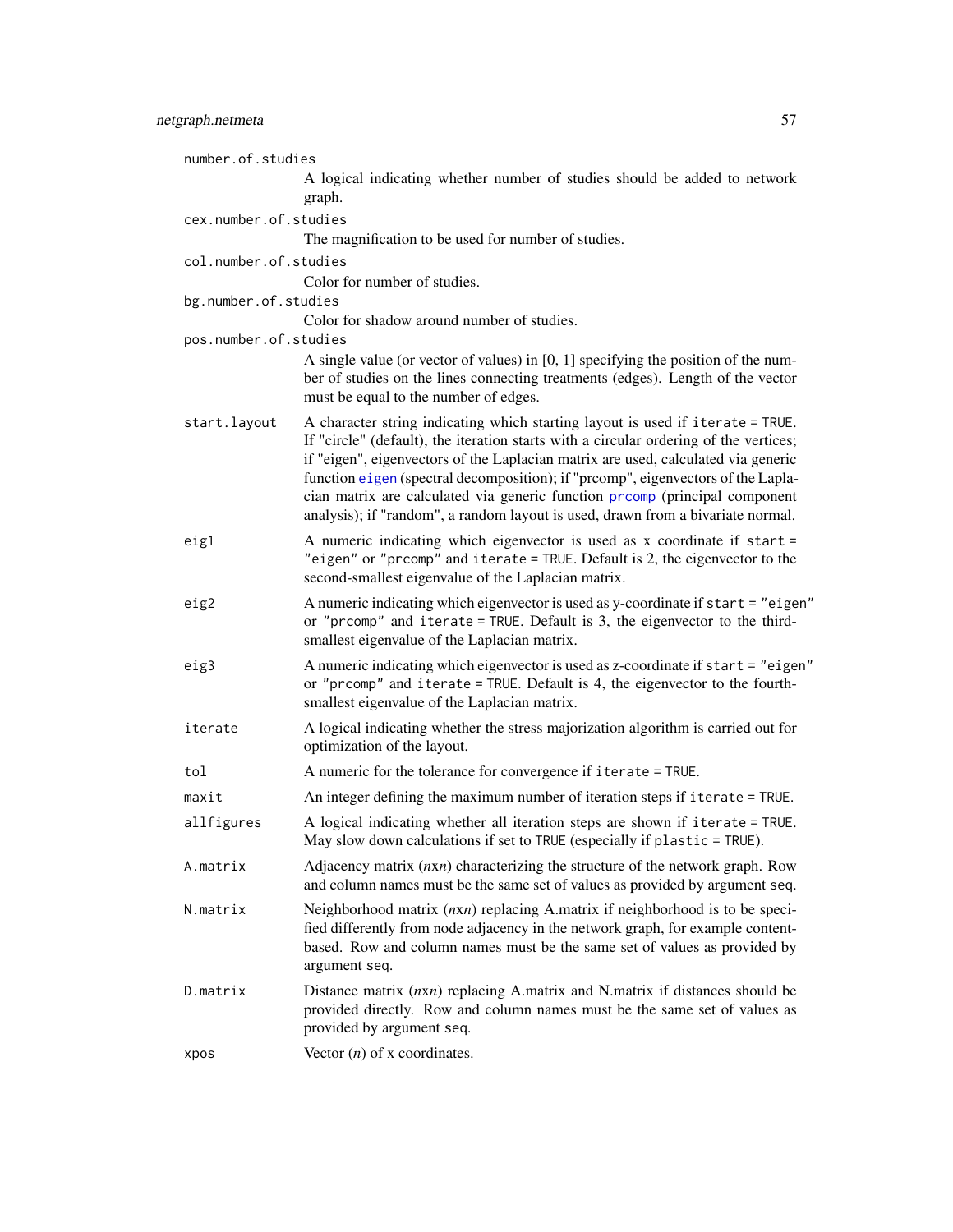| ypos      | Vector $(n)$ of y coordinates.                              |
|-----------|-------------------------------------------------------------|
| zpos      | Vector $(n)$ of z coordinates.                              |
| figure    | A logical indicating whether network graph should be shown. |
| $\ddotsc$ | Additional graphical arguments.                             |

## Details

The network is laid out in the plane, where the nodes in the graph layout correspond to the treatments and edges display the observed treatment comparisons. For the default setting, nodes are placed on a circle. Other starting layouts are "eigen", "prcomp", and "random" (Rücker & Schwarzer 2015). If iterate = TRUE, the layout is further optimized using the stress majorization algorithm. This algorithm specifies an 'ideal' distance (e.g., the graph distance) between two nodes in the plane. In the optimal layout, these distances are best approximated in the sense of least squares. Starting from an initial layout, the optimum is approximated in an iterative process called stress majorization (Kamada and Kawai 1989, Michailidis and de Leeuw 2001, Hu 2012). The starting layout can be chosen as a circle or coming from eigenvectors of the Laplacian matrix (corresponding to Hall's algorithm, Hall 1970), calculated in different ways, or random. Moreover, it can be chosen whether the iteration steps are shown (argument allfigures = TRUE).

An optimized circular presentation which typically has a reduced (sometimes minimal) number of crossings can be achieved by using argument seq = "optimal" in combination with argument start.layout. Note, is is not possible of prespecify the best value for argument start.layout for any situation as the result depends on the network structure.

Argument thickness providing the line width of the nodes (comparisons) can be a matrix of the same dimension as argument A.matrix or any of the following character variables:

- Same line width (argument lwd) for all comparisons (thickness = "equal")
- Proportional to number of studies comparing two treatments (thickness = "number.of.studies")
- Proportional to inverse standard error of fixed effects model comparing two treatments (thickness  $=$  "se.fixed")
- Proportional to inverse standard error of random effects model comparing two treatments (thickness = "se.random")
- Weight from fixed effects model comparing two treatments (thickness = "w.fixed")
- Weight from random effects model comparing two treatments (thickness = "w.random")

Only evidence from direct treatment comparisons is considered to determine the line width if argument thickness is equal to any but the first method. By default, thickness = "se.fixed" is used if start.layout = "circle", iterate = FALSE, and plastic = TRUE. Otherwise, the same line width is used.

Further, a couple of graphical parameters can be specified, such as color and appearance of the edges (treatments) and the nodes (comparisons), whether special comparisons should be highlighted and whether multi-arm studies should be indicated as colored polygons. By default, if R package colorspace is available the [sequential\\_hcl](#page-0-0) function is used to highlight multi-arm studies; otherwise the [rainbow](#page-0-0) is used.

In order to generate 3-D plots (argument dim = "3d"), R package rgl is necessary. Note, under macOS the X.Org X Window System must be available (see <https://www.xquartz.org>).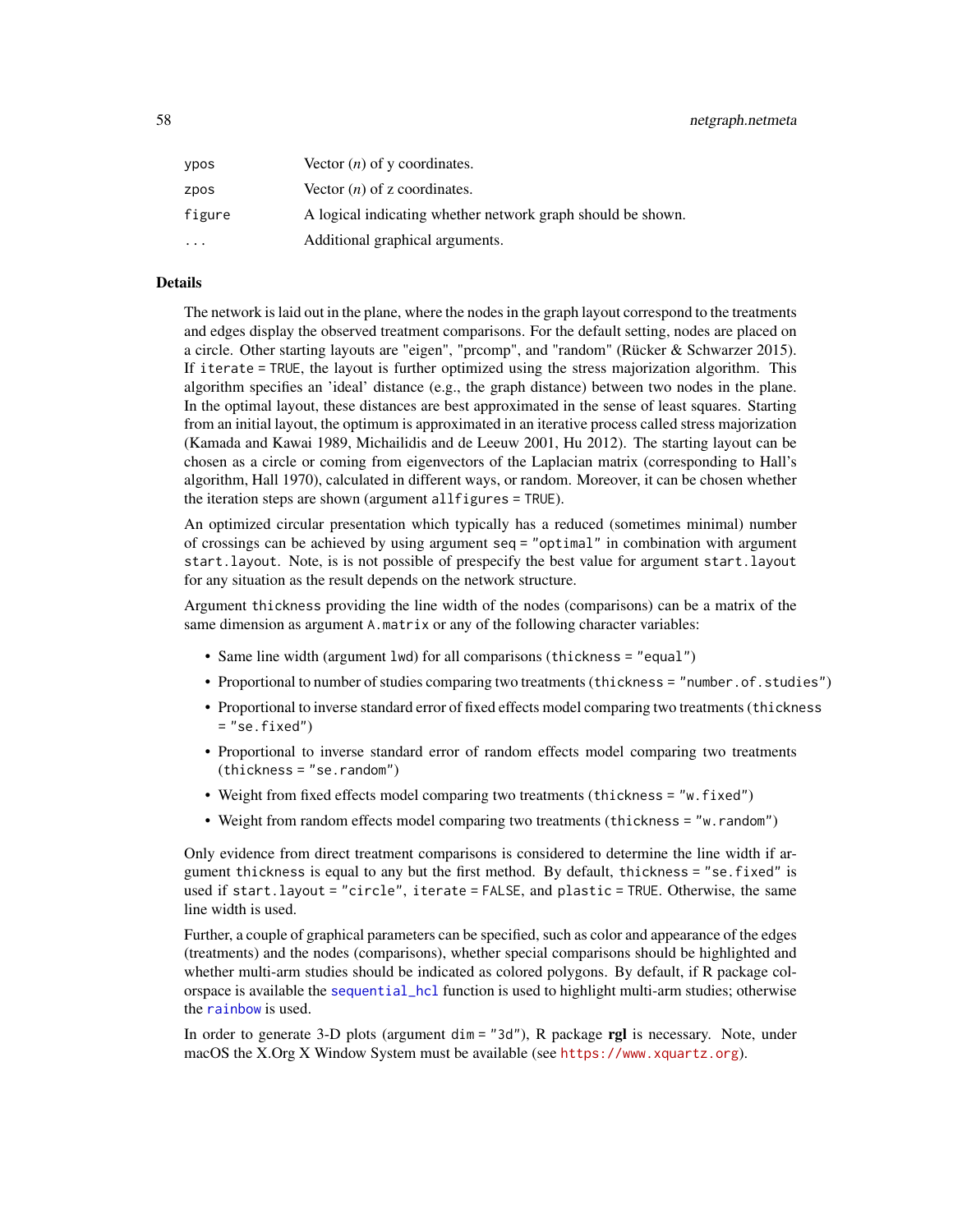# netgraph.netmeta 59

## Value

A data frame containing the following columns:

| labels      | Treatment labels.                                         |
|-------------|-----------------------------------------------------------|
| seg         | Sequence of treatment labels.                             |
| xpos        | Position of treatment / edge on x-axis.                   |
| ypos        | Position of treatment / edge on y-axis.                   |
| zpos        | Position of treatment / edge on z-axis (for 3-D plots).   |
| xpos.labels | Position of treatment labels on x-axis (for 2-D plots).   |
| ypos.labels | Position of treatment labels on y-axis (for 2-D plots).   |
| adj.x       | Adjustment for treatment label on x-axis.                 |
| adj.y       | Adjustment for treatment label on y-axis.                 |
| adj.z       | Adjustment for treatment label on z-axis (for 3-D plots). |

# Author(s)

Gerta Rücker <ruecker@imbi.uni-freiburg.de>, Ulrike Krahn <ulrike.krahn@bayer.com>, Jochem König <koenigjo@uni-mainz.de>, Guido Schwarzer <sc@imbi.uni-freiburg.de>

#### References

Hall KM (1970): An r-dimensional quadratic placement algorithm. *Management Science*, 17, 219– 29

Hu Y (2012): *Combinatorial Scientific Computing*, Chapter Algorithms for Visualizing Large Networks, pages 525–49. Chapman and Hall / CRC, Computational Science.

Kamada T, Kawai S (1989): An algorithm for drawing general undirected graphs. *Information Processing Letters*, 31, 7–15

Krahn U, Binder H, König J (2013): A graphical tool for locating inconsistency in network metaanalyses. *BMC Medical Research Methodology*, 13, 35

Michailidis G, de Leeuw J (2001): Data visualization through graph drawing. *Computational Statistics*, 16, 435–50

Rücker G, Schwarzer G (2016): Automated drawing of network plots in network meta-analysis. *Research Synthesis Methods*, 7, 94–107

#### See Also

[netmeta](#page-72-0)

```
data(Senn2013)
```

```
# Generation of an object of class 'netmeta' with reference
# treatment 'plac'
```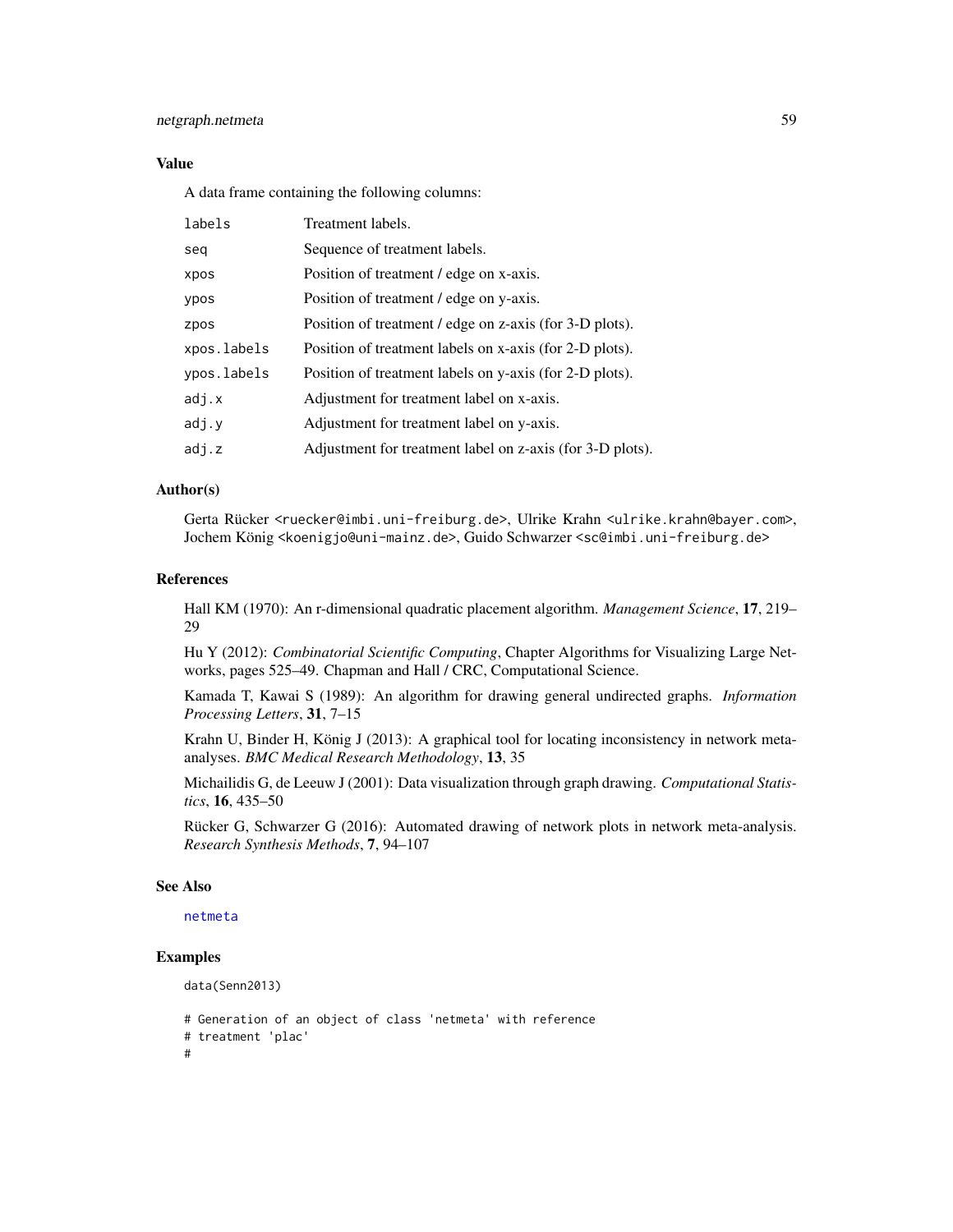60 netgraph.netmeta

```
net1 <- netmeta(TE, seTE, treat1, treat2, studlab,
                data = Senn2013, sm = "MD", reference = "plac")
# Network graph with default settings
#
netgraph(net1)
## Not run:
# Network graph with specified order of the treatments and one
# highlighted comparison
#
trts <- c("plac", "benf", "migl", "acar", "sulf",
          "metf", "rosi", "piog", "sita", "vild")
netgraph(net1, highlight = "rosi: plac", seq = trts)# Same network graph using argument 'seq' in netmeta function
#
net2 <- netmeta(TE, seTE, treat1, treat2, studlab,
                data = Senn2013, sm = "MD", reference = "plac",seq = trts)netgraph(net2, highlight = "rosi:plac")
# Network graph optimized, starting from a circle, with multi-arm
# study colored
#
netgraph(net1, start = "circle", iterate = TRUE, col.multiarm = "purple")
# Network graph optimized, starting from a circle, with multi-arm
# study colored and all intermediate iteration steps visible
#
netgraph(net1, start = "circle", iterate = TRUE, col.multiarm = "purple",
         allfigures = TRUE)
# Network graph optimized, starting from Laplacian eigenvectors,
# with multi-arm study colored
#
netgraph(net1, start = "eigen", col.multiarm = "purple")
# Network graph optimized, starting from different Laplacian
# eigenvectors, with multi-arm study colored
#
netgraph(net1, start = "prcomp", col.multiarm = "purple")
# Network graph optimized, starting from random initial layout,
# with multi-arm study colored
#
netgraph(net1, start = "random", col.multiarm = "purple")
# Network graph without plastic look and one highlighted comparison
#
netgraph(net1, plastic = FALSE, highlight = "rosi:plac")
# Network graph without plastic look and comparisons with same
```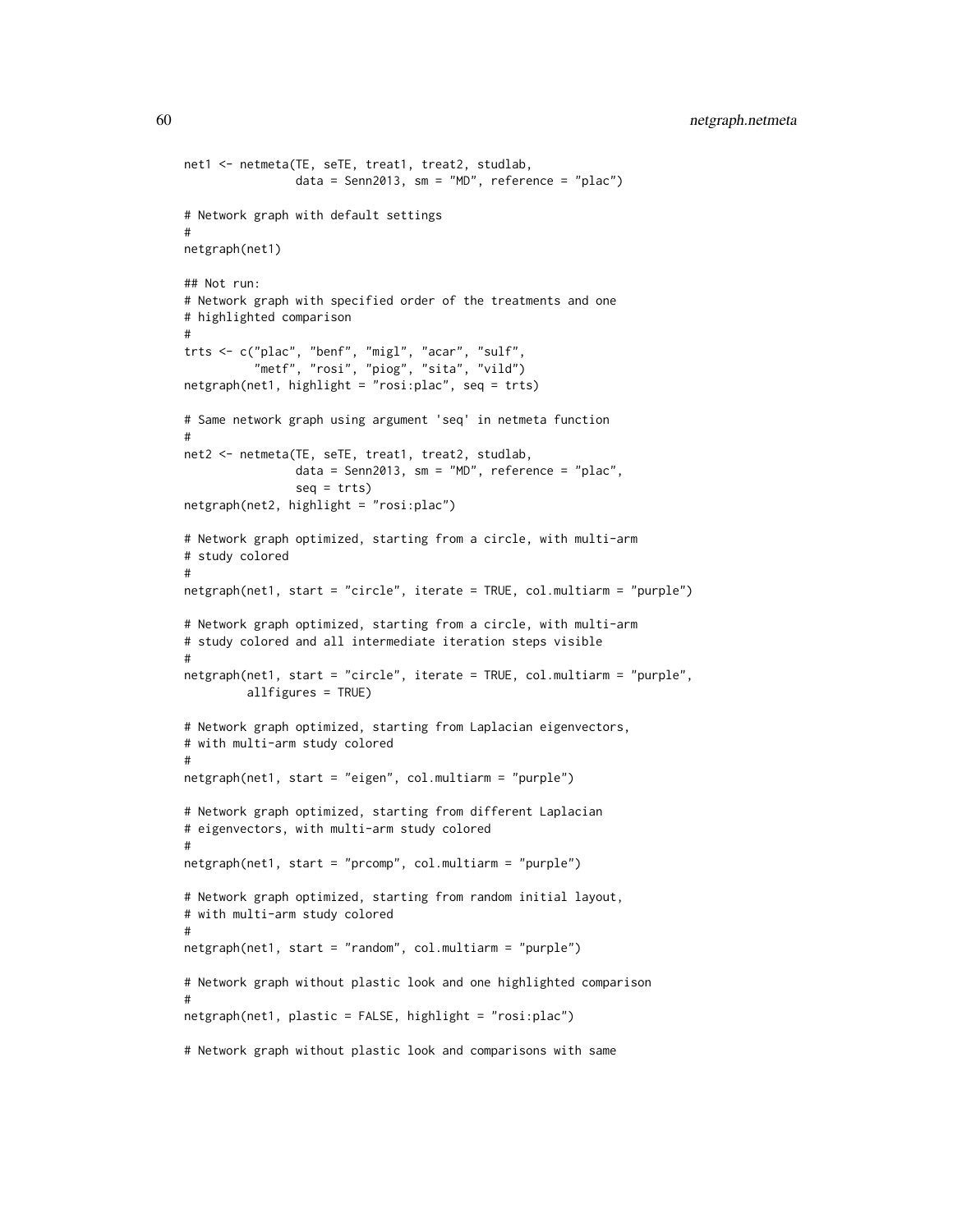#### netheat 61

```
# thickness
#
netgraph(net1, plastic = FALSE, thickness = FALSE)
# Network graph with changed labels and specified order of the
# treatments
#
netgraph(net1, seq = c(1, 3, 5, 2, 9, 4, 7, 6, 8, 10),
        labels = LETTERS[1:10])# Network graph in 3-D (opens a new device, where you may rotate and
# zoom the plot using the mouse / the mouse wheel).
# The rgl package must be installed for 3-D plots.
#
netgraph(net1, dim = "3d")
## End(Not run)
```
netheat *Net heat plot*

# Description

This function creates a net heat plot, a graphical tool for locating inconsistency in network metaanalyses.

## Usage

```
netheat(
  x,
  random = FALSE,
  tau.preset = NULL,
  showall = FALSE,nchar.trts = x$nchar.trts,
  ...
\mathcal{L}
```
## Arguments

| x          | An object of class netmeta.                                                                                                                          |
|------------|------------------------------------------------------------------------------------------------------------------------------------------------------|
| random     | A logical indicating whether the net heat plot should be based on a random<br>effects model.                                                         |
| tau.preset | An optional value for the square-root of the between-study variance $\tau^2$ for a<br>random effects model on which the net heat plot will be based. |
| showall    | A logical indicating whether results should be shown for all designs or only a<br>sensible subset, see Details.                                      |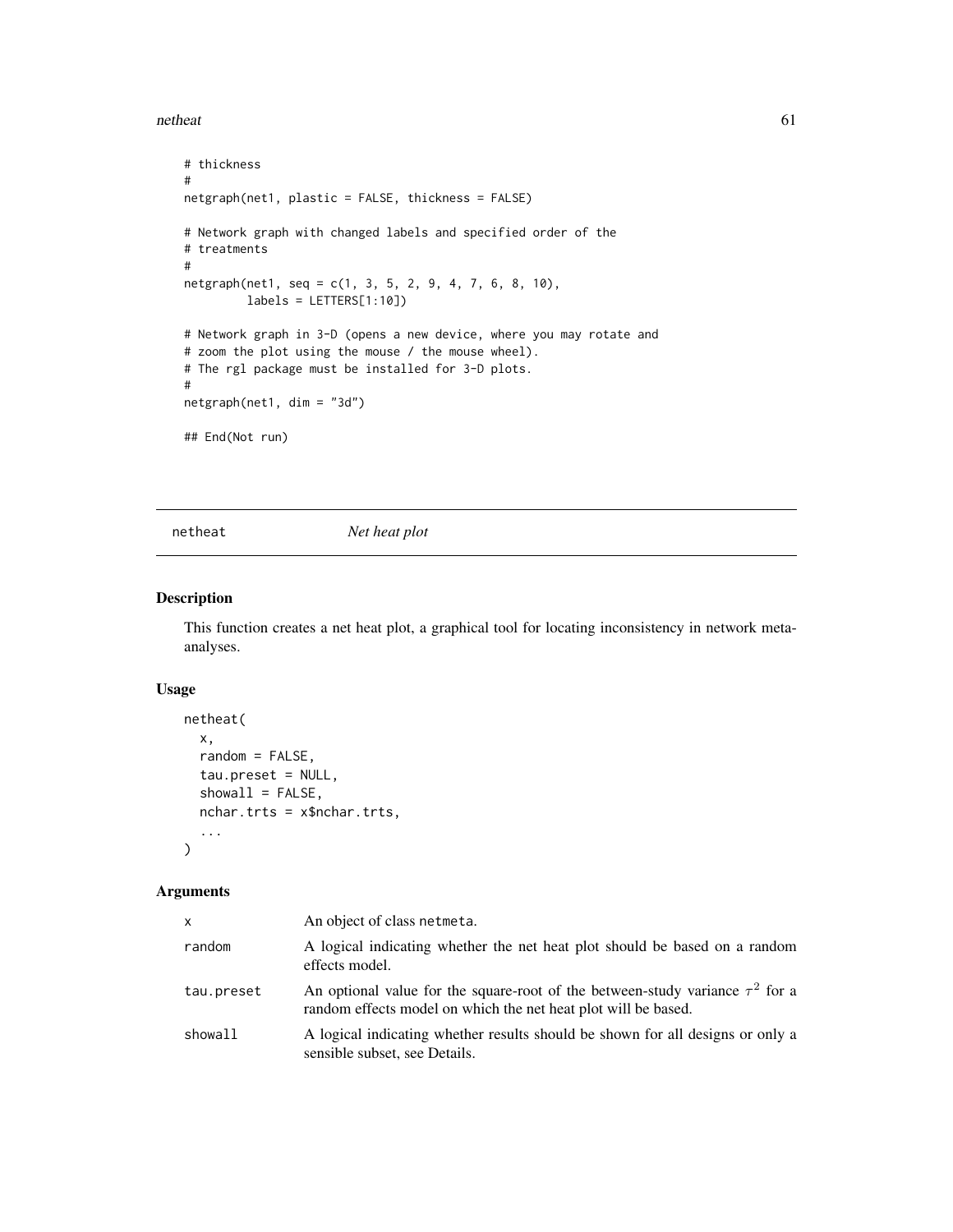62 netheat **62** netheat **62** netheat **62** netheat **62** netheat **63** netheat **63** netheat

| nchar.trts | A numeric defining the minimum number of characters used to create unique |
|------------|---------------------------------------------------------------------------|
|            | treatment names.                                                          |
| $\cdot$    | Additional arguments.                                                     |

# Details

The net heat plot is a matrix visualization proposed by Krahn et al. (2013) that highlights hot spots of inconsistency between specific direct evidence in the whole network and renders transparent possible drivers.

In this plot, the area of a gray square displays the contribution of the direct estimate of one design in the column to a network estimate in a row. In combination, the colors show the detailed change in inconsistency when relaxing the assumption of consistency for the effects of single designs. The colors on the diagonal represent the inconsistency contribution of the corresponding design. The colors on the off-diagonal are associated with the change in inconsistency between direct and indirect evidence in a network estimate in the row after relaxing the consistency assumption for the effect of one design in the column. Cool colors indicate an increase and warm colors a decrease: the stronger the intensity of the color, the greater the difference between the inconsistency before and after the detachment. So, a blue colored element indicates that the evidence of the design in the column supports the evidence in the row. A clustering procedure is applied to the heat matrix in order to find warm colored hot spots of inconsistency. In the case that the colors of a column corresponding to design  $d$  are identical to the colors on the diagonal, the detaching of the effect of design d dissolves the total inconsistency in the network.

The pairwise contrasts corresponding to designs of three- or multi-arm studies are marked by '\_' following the treatments of the design.

By default (showall = FALSE), designs where only one treatment is involved in other designs of the network or where the removal of corresponding studies would lead to a splitting of the network do not contribute to the inconsistency assessment and are not incorporated into the net heat plot.

In the case of random = TRUE, the net heat plot is based on a random effects model generalised for multivariate meta-analysis in which the between-study variance  $\tau^2$  is estimated by the method of moments (see Jackson et al., 2012) and embedded in a full design-by-treatment interaction model (see Higgins et al., 2012).

#### Author(s)

Ulrike Krahn <ulrike.krahn@bayer.com>

#### References

Krahn U, Binder H, König J (2013): A graphical tool for locating inconsistency in network metaanalyses. *BMC Medical Research Methodology*, 13, 35

Jackson D, White IR and Riley RD (2012): Quantifying the impact of between-study heterogeneity in multivariate meta-analyses. *Statistics in Medicine*, 31, 3805–20

Higgins JPT, Jackson D, Barrett JK, Lu G, Ades AE, White IR (2012): Consistency and inconsistency in network meta-analysis: concepts and models for multi-arm studies. *Research Synthesis Methods*, 3, 98–110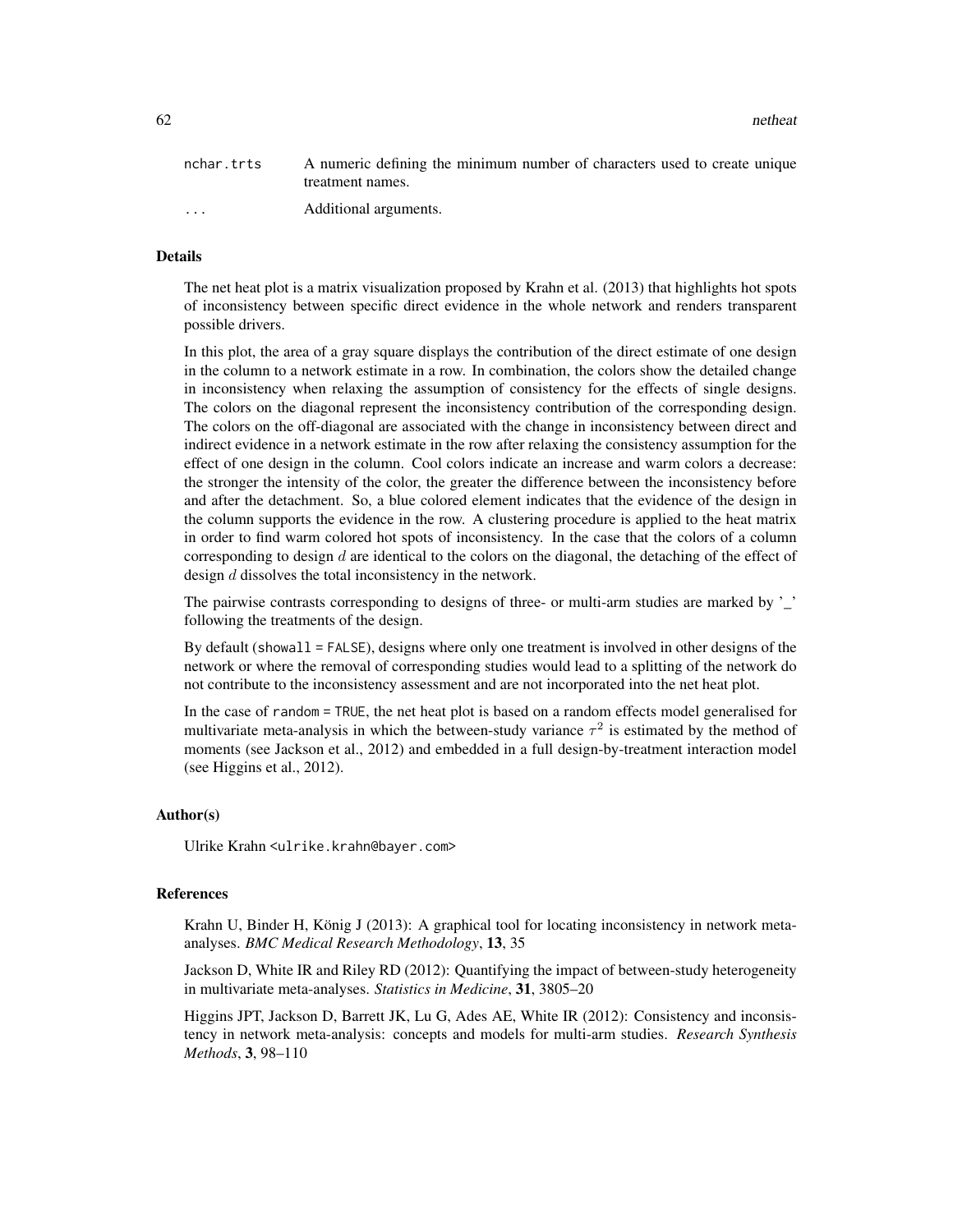#### netimpact 63

# See Also

[netmeta](#page-72-0)

# Examples

```
data(Senn2013)
# Generation of an object of class 'netmeta' with reference
# treatment 'plac', i.e. placebo
#
net1 <- netmeta(TE, seTE, treat1, treat2, studlab,
                data = Senn2013, sm = "MD", reference = "plac")
# Generate a net heat plot based on a fixed effects model
#
netheat(net1)
## Not run:
# Generate a net heat plot based on a random effects model
#
netheat(net1, random = TRUE)
## End(Not run)
```
<span id="page-62-0"></span>

| netimpact |          | Determine the importance of individual studies in network meta- |  |  |  |
|-----------|----------|-----------------------------------------------------------------|--|--|--|
|           | analysis |                                                                 |  |  |  |

# Description

This function measures the importance of individual studies in network meta-analysis by the reduction of the precision if the study is removed / ignored from the network.

# Usage

```
netimpact(x, seTE.jpg = 10000, event.ignore = 0.01, verbose = FALSE)
```
## Arguments

| $\mathsf{x}$ | An object of class netmeta.                                                                                                                                |
|--------------|------------------------------------------------------------------------------------------------------------------------------------------------------------|
| seTE.ignore  | Assumed (large) standard error in order to mimicking the removal of individual<br>studies from the network meta-analysis (ignored for netmetabin objects). |
| event.ignore | Assumed event number mimicking the removal of individual studies from the<br>network meta-analysis (considered for net metabin objects).                   |
| verbose      | A logical indicating whether information on the estimation progress should be<br>printed.                                                                  |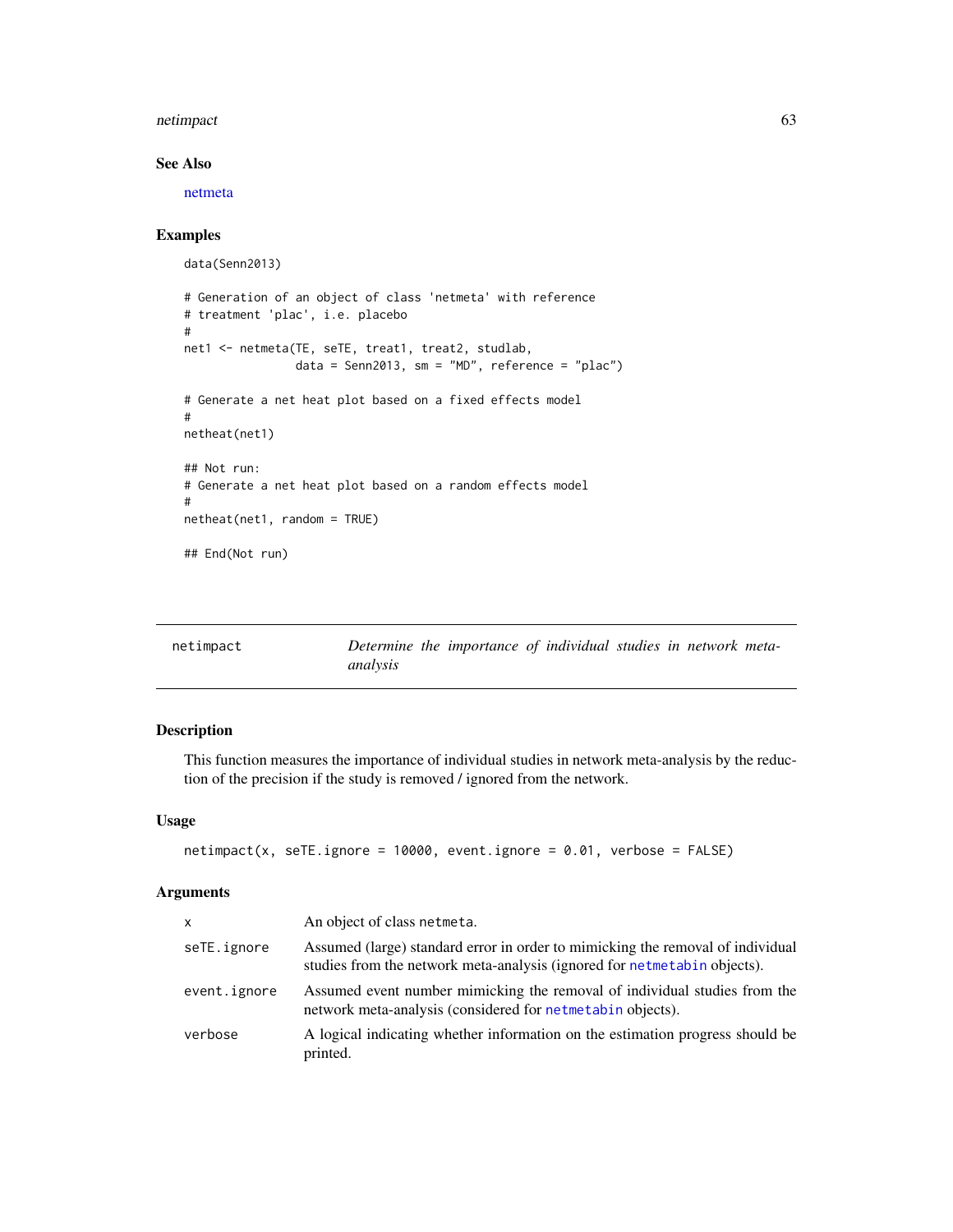An object of class "netimpact" with corresponding netgraph and print function. The object is a list containing the following components:

| impact.fixed                 | A matrix with contributions of individual studies (columns) to comparisons<br>(rows) under the fixed effects model.  |  |  |  |  |  |  |
|------------------------------|----------------------------------------------------------------------------------------------------------------------|--|--|--|--|--|--|
| impact.random                | A matrix with contributions of individual studies (columns) to comparisons<br>(rows) under the random effects model. |  |  |  |  |  |  |
| ignored.comparisons          |                                                                                                                      |  |  |  |  |  |  |
|                              | List with comparisons of ignored study.                                                                              |  |  |  |  |  |  |
| seTE.ignore, event.ignore, x |                                                                                                                      |  |  |  |  |  |  |
|                              | As defined above.                                                                                                    |  |  |  |  |  |  |
| nets                         | List of all network meta-analyses (removing a single study).                                                         |  |  |  |  |  |  |
| version                      | Version of R package netmeta used to create object.                                                                  |  |  |  |  |  |  |

## Author(s)

Guido Schwarzer <sc@imbi.uni-freiburg.de>, Gerta Rücker <ruecker@imbi.uni-freiburg.de>

# See Also

[netmeta](#page-72-0), [netmetabin](#page-81-0), [netgraph.netimpact](#page-52-0), [print.netimpact](#page-120-0)

```
data(parkinson)
# Only consider first four studies (to reduce runtime of example)
#
p1 <- pairwise(list(Treatment1, Treatment2, Treatment3),
               n = list(n1, n2, n3),
              mean = list(y1, y2, y3),
               sd = list(sd1, sd2, sd3),data = subset(parkinson, Study < 5),
               studlab = Study)
net1 <- netmeta(p1)
ni1 <- netimpact(net1, verbose = TRUE)
ni1
netgraph(ni1)
```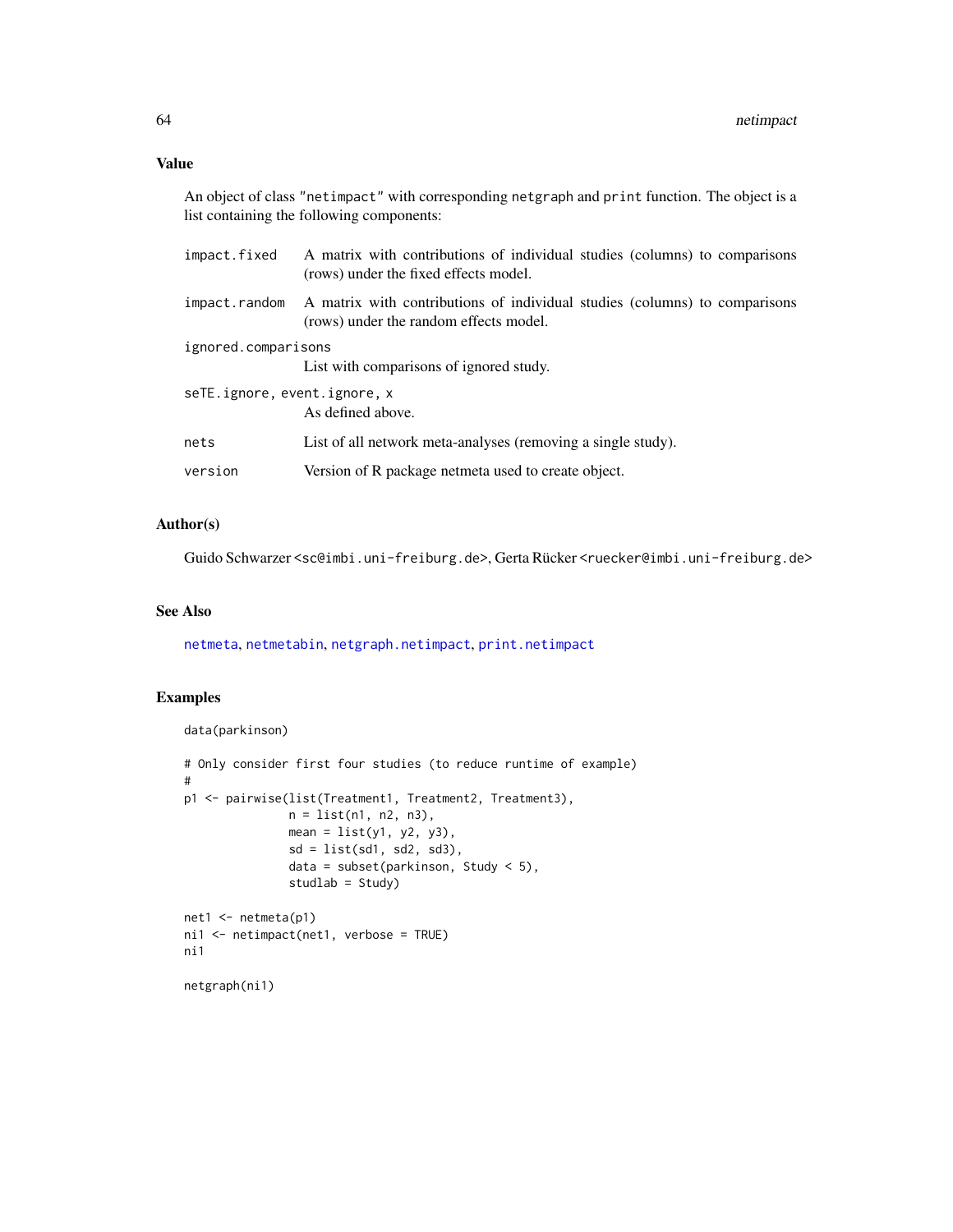## Description

A league table is a square matrix showing all pairwise comparisons in a network meta-analysis. Typically, both treatment estimates and confidence intervals are shown.

## Usage

```
netleague(
 x,
 y,
 comb.fixed = x$comb.fixed,
  comb.random = x$comb.random,seq = x$seq,
 ci = TRUE,backtransf = TRUE,
 direct = FALSE,digits = gs("digits"),
 bracket = gs("CIbracket"),
  separator = gs("CIseparator"),
  text. NA = "."big.mark = gs("big.max"))
```

```
## S3 method for class 'netleague'
print(x, comb.fixed = x$comb.fixed, comb.random = x$comb.random, ...)
```
# Arguments

| X           | An object of class netmeta or netleague (mandatory).                                                                                                                                              |
|-------------|---------------------------------------------------------------------------------------------------------------------------------------------------------------------------------------------------|
| у           | An object of class netmeta (optional).                                                                                                                                                            |
| comb.fixed  | A logical indicating whether a league table should be printed for the fixed effects<br>(common effects) network meta-analysis.                                                                    |
| comb.random | A logical indicating whether a league table should be printed for the random<br>effects network meta-analysis.                                                                                    |
| seq         | A character or numerical vector specifying the sequence of treatments in rows<br>and columns of a league table.                                                                                   |
| сi          | A logical indicating whether confidence intervals should be shown.                                                                                                                                |
| backtransf  | A logical indicating whether printed results should be back transformed. If<br>backtransf = TRUE, results for $sm = "OR"$ are printed as odds ratios rather than<br>log odds ratios, for example. |
| direct      | A logical indicating whether league table with network estimates (default) or es-<br>timates from direct comparisons should be generated if argument y is not miss-<br>ing.                       |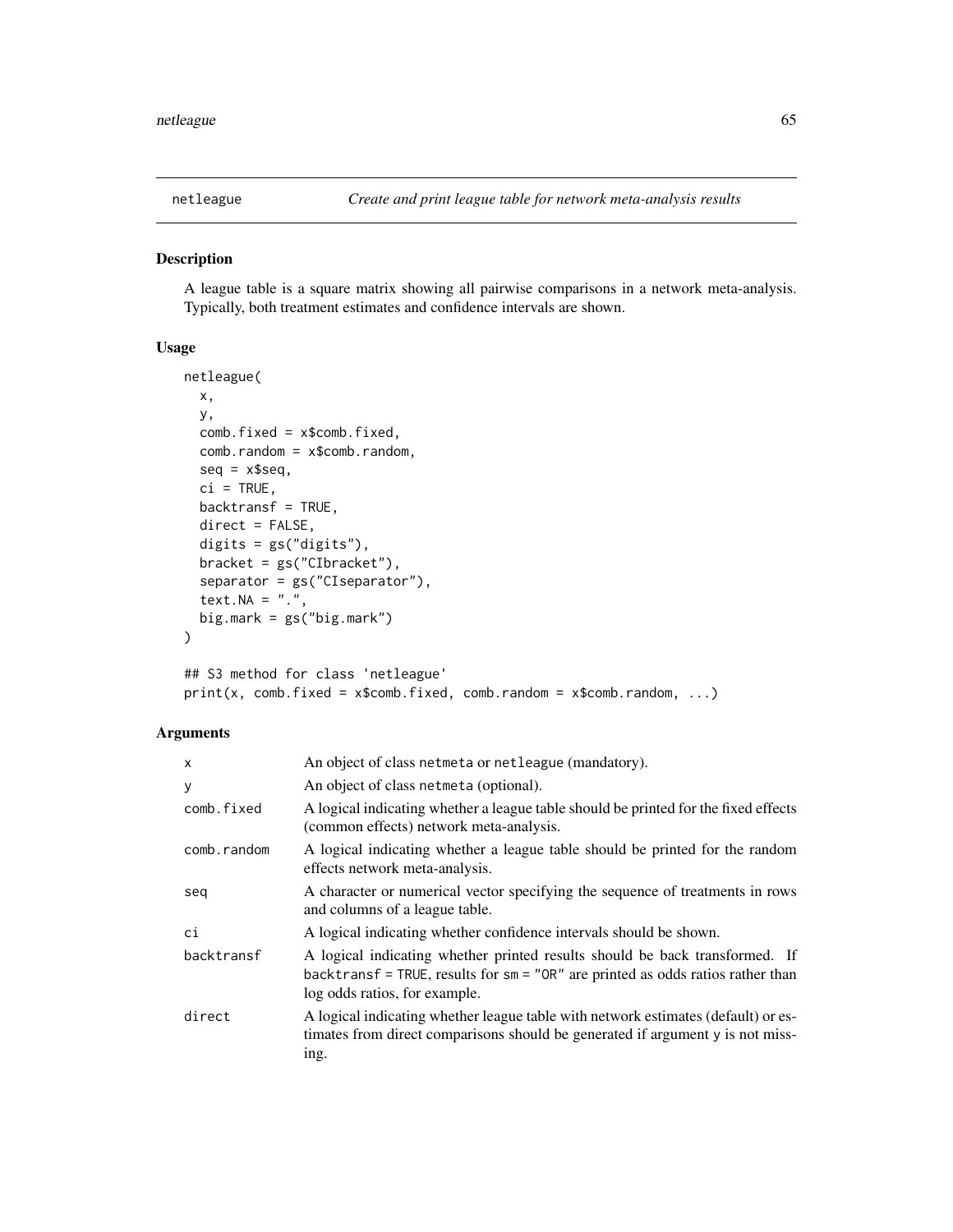#### 66 netleague

| digits    | Minimal number of significant digits, see print.default.                                           |
|-----------|----------------------------------------------------------------------------------------------------|
| bracket   | A character with bracket symbol to print lower confidence interval: "[", "(", "{",<br>,,,,         |
| separator | A character string with information on separator between lower and upper con-<br>fidence interval. |
| text.NA   | A character string to label missing values.                                                        |
| big.mark  | A character used as thousands separator.                                                           |
| $\cdot$   | Additional arguments (ignored at the moment).                                                      |

## Details

A league table is a square matrix showing all pairwise comparisons in a network meta-analysis. Typically, both treatment estimates and confidence intervals are shown.

If argument y is not provided, the league table contains the network estimates from network metaanalysis object x in the lower triangle and the direct treatment estimates from pairwise comparisons in the upper triangle. Note, for the random-effects model, the direct treatment estimates are based on the common between-study variance  $\tau^2$  from the network meta-analysis, i.e. the square of list element x\$tau.

If argument y is provided, the league table contains information on treatment comparisons from network meta-analysis object x in the lower triangle and from network meta-analysis object y in the upper triangle. This is, for example, useful to print information on efficacy and safety in the same league table.

This implementation reports pairwise comparisons of the treatment in the row versus the treatment in the column in the lower triangle and column versus row in the upper triangle. This is a common presentation for network meta-analyses which allows to easily compare direction and magnitude of treatment effects. For example, given treatments A, B, and C, the results reported in the first row and second column as well as second row and first column are from the pairwise comparison A versus B. Note, this presentation is different from the printout of a network meta-analysis object which reports opposite pairwise comparisons in the lower and upper triangle, e.g., A versus B in the first row and second column and B versus A in the second row and first column.

If the same network meta-analysis object is used for arguments x and y, reciprocal treatment estimates will be shown in the upper triangle (see examples), e.g., the comparison B versus A.

R function [netrank](#page-93-0) can be used to change the order of rows and columns in the league table (see examples).

#### Author(s)

Guido Schwarzer <sc@imbi.uni-freiburg.de>, Gerta Rücker <ruecker@imbi.uni-freiburg.de>

# See Also

[netmeta](#page-72-0), [netposet](#page-88-0), [netrank](#page-93-0)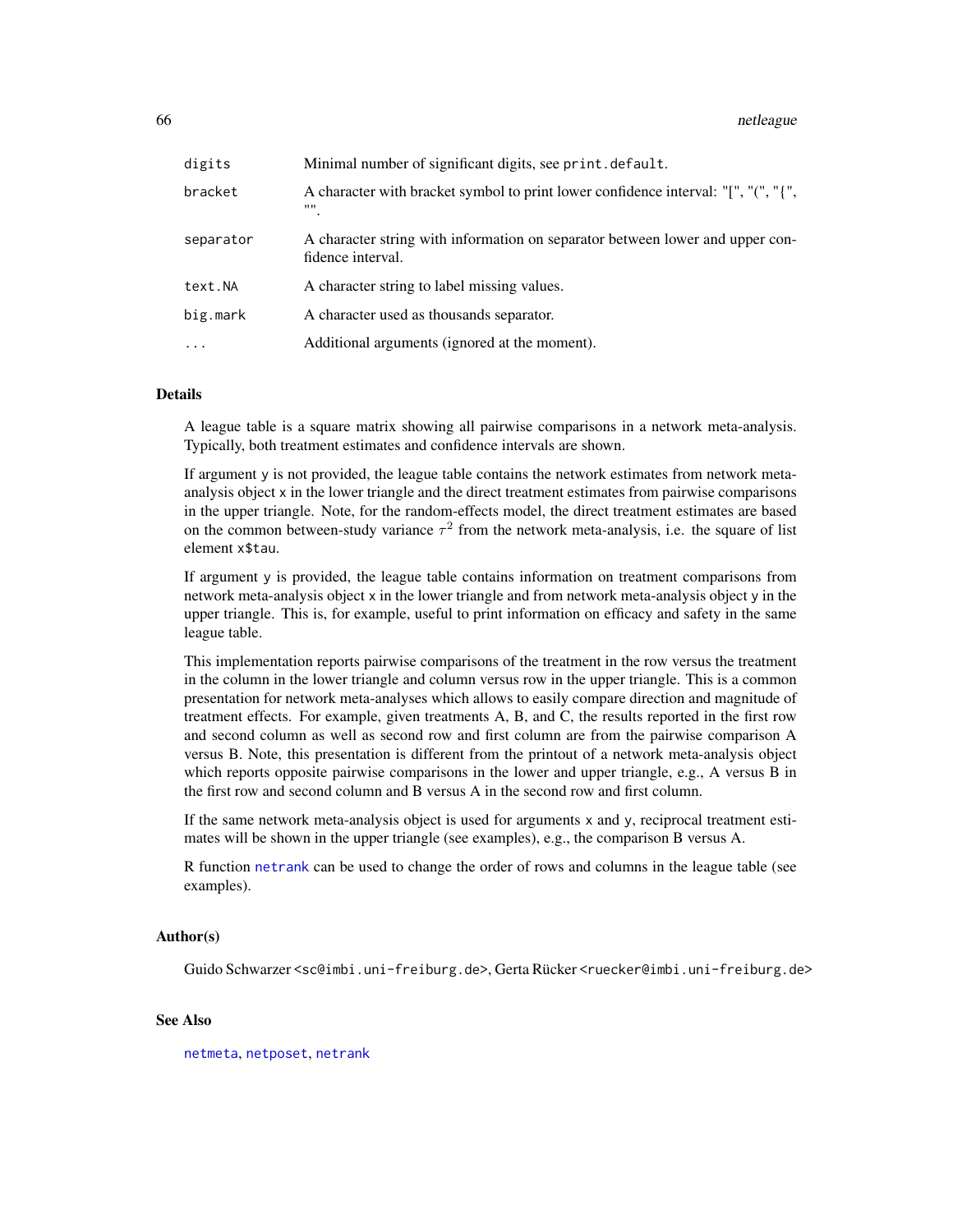#### netleague 67 ann an Company and the company of the company of the company of the company of the company of the company of the company of the company of the company of the company of the company of the company of the compan

```
# Network meta-analysis of count mortality statistics
#
data(Woods2010)
p0 \leq - pairwise(treatment, event = r, n = N,
               studlab = author, data = Woods2010, sm = "OR")
net0 <- netmeta(p0)
oldopts <- options(width = 100)
# League table for fixed and random effects model with
# - network estimates in lower triangle
# - direct estimates in upper triangle
#
netleague(net0, digits = 2, bracket = "(", separator = " - "")# League table for fixed effects model
#
netleague(net0, comb.random = FALSE, digits = 2)# Change order of treatments according to treatment ranking (random
# effects model)
#
netleague(net0, comb.fixed = FALSE, digits = 2,
          seq = netrank(net0)#
print(netrank(net0), comb.fixed = FALSE)
## Not run:
# Create a CSV file with league table for random effects model
#
league0 <- netleague(net0, digits = 2, bracket = "(", separator = " to ")
#
write.table(league0$random, file = "league0-random.csv",
            row.names = FALSE, col.names = FALSE,
            sep = ","')#
# Create Excel files with league tables (using R package WriteXLS
# which requires Perl https://www.perl.org/)
#
library(WriteXLS)
#
# League table from random effects model
#
WriteXLS(league0$random, ExcelFileName = "league0-random.xls",
         SheetNames = "leaguetable (random)", col.names = FALSE)
#
# League tables from fixed and random effects models
#
WriteXLS(list(league0$fixed, league0$random),
         ExcelFileName = "league0-both.xls",
```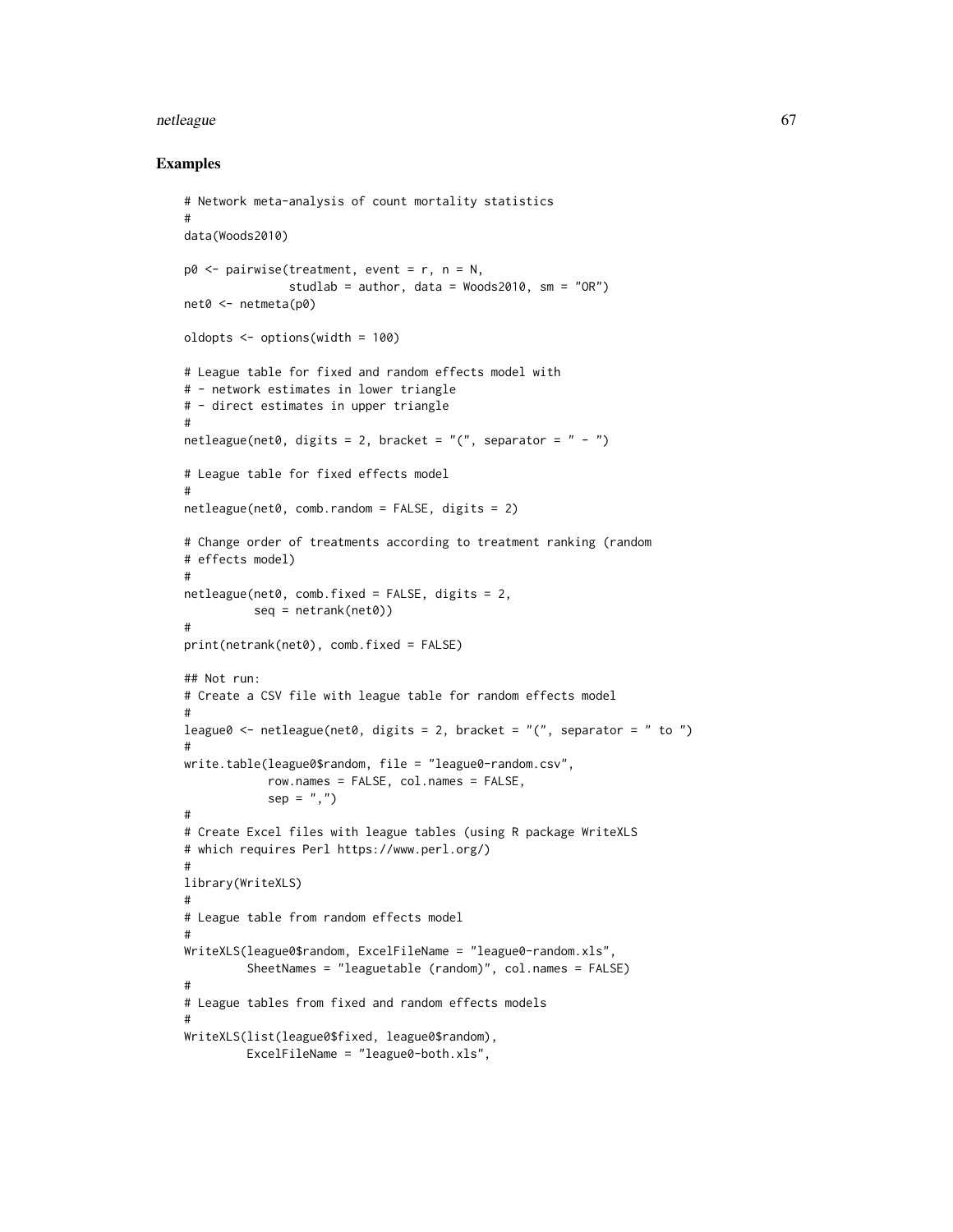```
SheetNames = c("leaguetable (fixed)", "leaguetable (random)"),
         col.names = FALSE)
# Use depression dataset
#
data(Linde2015)
# Define order of treatments
#
trts <- c("TCA", "SSRI", "SNRI", "NRI",
          "Low-dose SARI", "NaSSa", "rMAO-A", "Hypericum",
          "Placebo")
# Outcome labels
#
outcomes <- c("Early response", "Early remission")
# (1) Early response
#
p1 <- pairwise(treat = list(treatment1, treatment2, treatment3),
               event = list(resp1, resp2, resp3),
               n = list(n1, n2, n3),
               studlab = id, data = Linde2015, sm = "OR")
#
net1 <- netmeta(p1, comb.fixed = FALSE,
                seq = trts, ref = "Placebo")
# (2) Early remission
#
p2 <- pairwise(treat = list(treatment1, treatment2, treatment3),
               event = list(remi1, remi2, remi3),
               n = list(n1, n2, n3),
               studlab = id, data = Linde2015, sm = "OR")#
net2 <- netmeta(p2, comb.fixed = FALSE,
                seq = trts, ref = "Placebo")
options(width = 200)
netleague(net1, digits = 2)
netleague(net1, digits = 2, ci = FALSE)
netleague(net2, digits = 2, ci = FALSE)
# League table for two outcomes with
# - network estimates of first outcome in lower triangle
# - network estimates of second outcome in upper triangle
#
netleague(net1, net2, digits = 2, ci = FALSE)
netleague(net1, net2, seq = netrank(net1, small = "bad"), ci = FALSE)
netleague(net1, net2, seq = netrank(net2, small = "bad"), ci = FALSE)
print(netrank(net1, small = "bad"))
```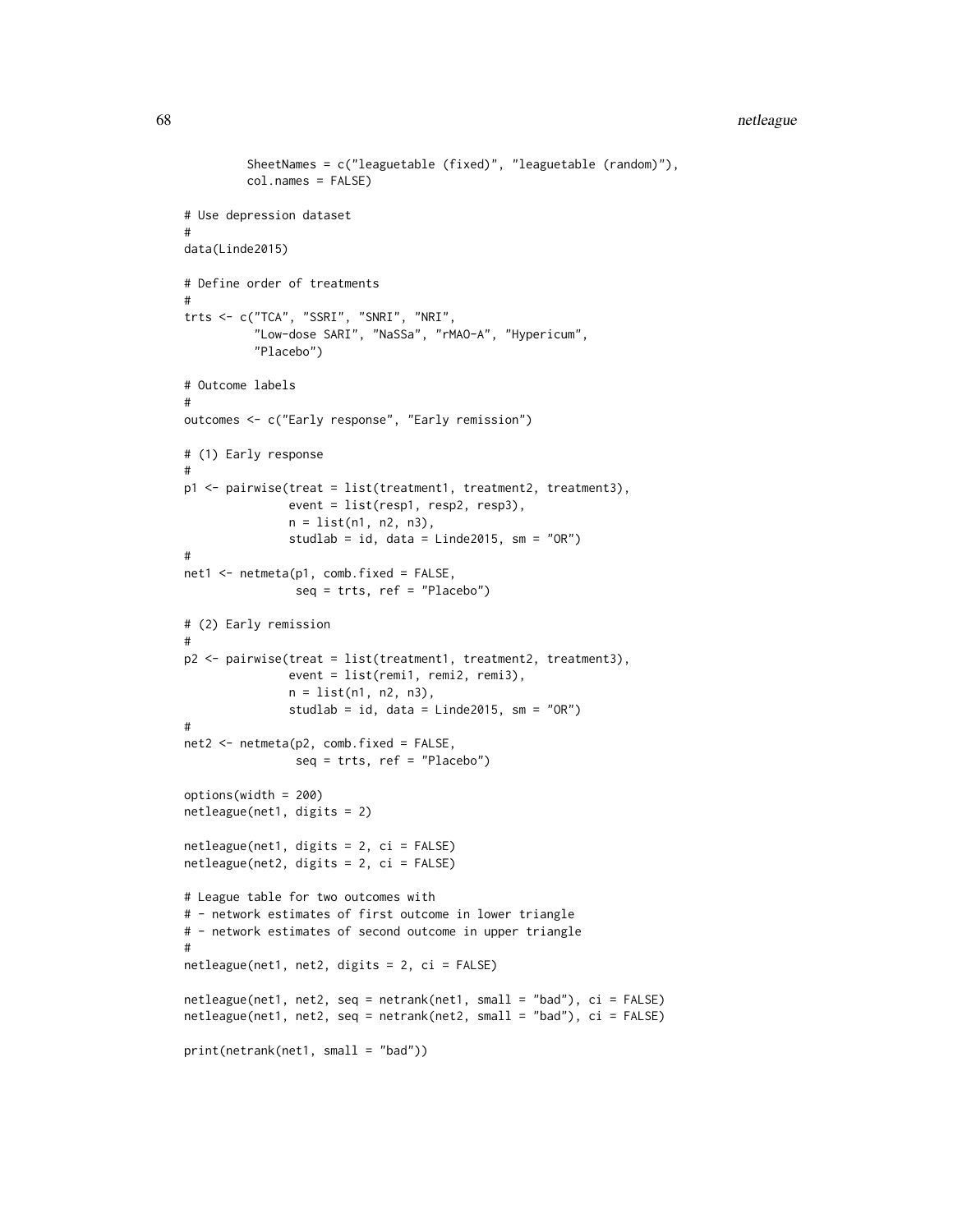#### netmatrix 69

```
print(netrank(net2, small = "bad"))
# Report results for network meta-analysis twice
#
netleague(net1, net1, seq = netrank(net1, small = "bad"), ci = FALSE,
          backtransf = FALSE)
netleague(net1, net1, seq = netrank(net1, small = "bad"), ci = FALSE,
          backtransf = FALSE, direct = TRUE)
## End(Not run)
options(oldopts)
## Not run:
# Generate a partial order of treatment rankings
#
np <- netposet(net1, net2, outcomes = outcomes, small.values = rep("bad",2))
hasse(np)
plot(np)
## End(Not run)
```

```
netmatrix Create a matrix with additional information for pairwise comparisons
```
# Description

Auxiliary function to create a matrix with additional information for pairwise comparisons

## Usage

```
netmatrix(
  x,
  var,
  levels,
  labels = levels,
  func = "mode",
  ties.method = "random"
\mathcal{L}
```
# Arguments

|        | A netmeta object.                                                        |
|--------|--------------------------------------------------------------------------|
| var    | Variable with additional information.                                    |
| levels | An optional vector of the values that var might have taken (see factor). |
| labels | An optional vector with labels for var (see factor).                     |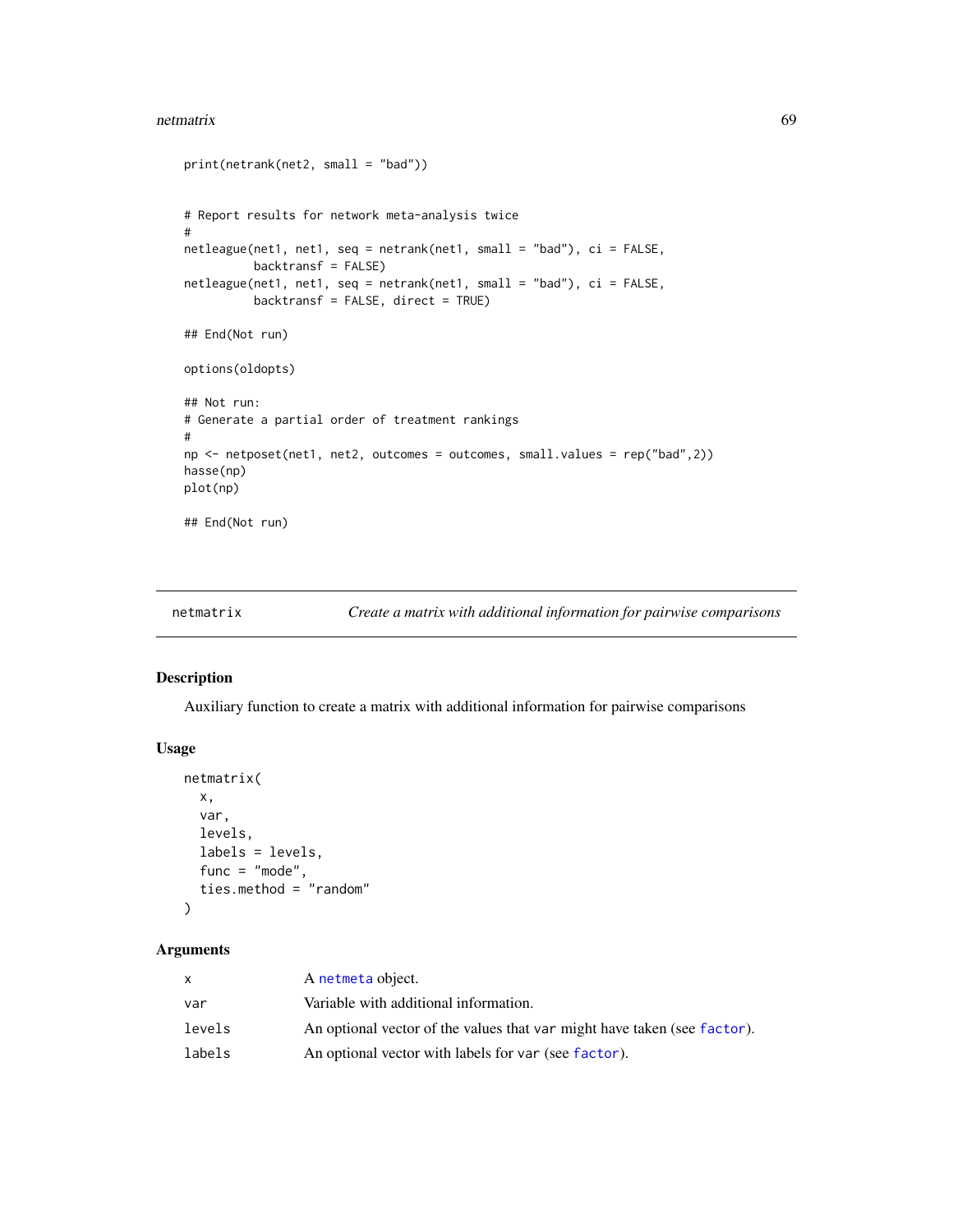| func        | A character string with the function name to summarize values within pairwise     |
|-------------|-----------------------------------------------------------------------------------|
|             | comparisons; see Details.                                                         |
| ties.method | A character string describing how ties are handled if func = "mode"; see Details. |

#### Details

For each pairwise comparison, unique values will be calculated for the variable var based on the argument func: "mode" (most common value), "min" (minimum value), "max", "mean", "median", and "sum". In order to determine the most common value, the argument ties.method can be used in the case of ties with "first" meaning that the first / smallest value will be selected; similar for "last" (last / largest value) and "random" (random selection).

#### Value

A matrix with the same row and column names as the adjacency matrix x\$A.matrix.

## Author(s)

Guido Schwarzer <sc@imbi.uni-freiburg.de>

## See Also

[netmeta](#page-72-0), [netgraph.netmeta](#page-53-0)

```
data(smokingcessation)
# Add variable with (fictious) risk of bias values
# with 1 = "low risk" and 2 = "high risk"
#
smokingcessation$rob <- rep(1:2, 12)
p1 <- pairwise(list(treat1, treat2, treat3),
               event = list(event1, event2, event3),
               n = list(n1, n2, n3),
               data = smokingcessation,
               sm = "OR")net1 < - netmeta(p1, comb.fixed = FALSE, ref = "A")
# Generate network graph with information on risk of bias
#
col.rob <- netmatrix(net1, rob, ties.method = "last",
                     levels = 1:2,
                     labels = c("green", "yellow"))
#
netgraph(net1, col = col.rob,
         plastic = FALSE, thickness = "number.of.studies", multi = FALSE)
n.trts <- net1$n.trts
labs \leq paste(net1$trts, " (n=", n.trts, ")", sep = "")
#
```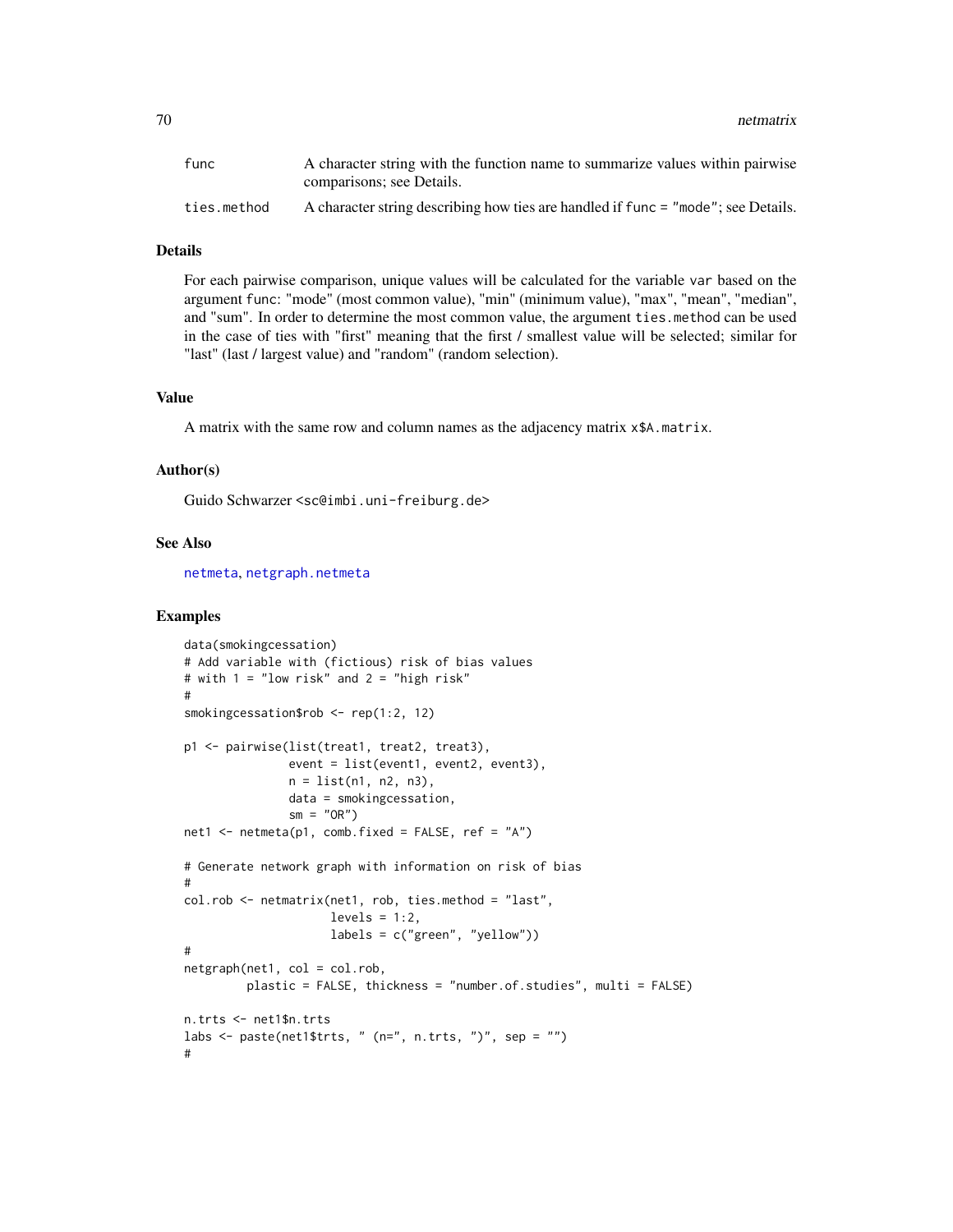```
netgraph(net1, col = col.rob,
        plastic = FALSE, thickness = "number.of.studies", multi = FALSE,
        points = TRUE, col.points = "blue",
        cex.points = 6 * sqrt(n.trts / max(n.trts)),labels = labs)
```
netmeasures *Measures for characterizing a network meta-analysis*

## Description

This function provides measures for quantifying the direct evidence proportion, the mean path length and the minimal parallelism (the latter on aggregated and study level) of mixed treatment comparisons (network estimates) as well as the evidence flow per design, see König et al. (2013). These measures support the critical evaluation of the network meta-analysis results by rendering transparent the process of data pooling.

#### Usage

```
netmeasures(
  x,
  random = x$comb.random | !missing(tau.preset),
  tau.preset = x$tau.preset,
  warn = TRUE
)
```
## Arguments

| x          | An object of class netmeta.                                                                        |
|------------|----------------------------------------------------------------------------------------------------|
| random     | A logical indicating whether random effects model should be used to calculate<br>network measures. |
| tau.preset | An optional value for the square-root of the between-study variance $\tau^2$ .                     |
| warn       | A logical indicating whether warnings should be printed.                                           |

#### Details

The direct evidence proportion gives the absolute contribution of direct effect estimates combined for two-arm and multi-arm studies to one network estimate.

Concerning indirectness, comparisons with a mean path length beyond two should be interpreted with particular caution, as more than two direct comparisons have to be combined serially on average.

Large indices of parallelism, either on study-level or on aggregated level, can be considered as supporting the validity of a network meta-analysis if there is only a small amount of heterogeneity.

The network estimates for two treatments are linear combinations of direct effect estimates comparing these or other treatments. The linear coefficients can be seen as the generalization of weights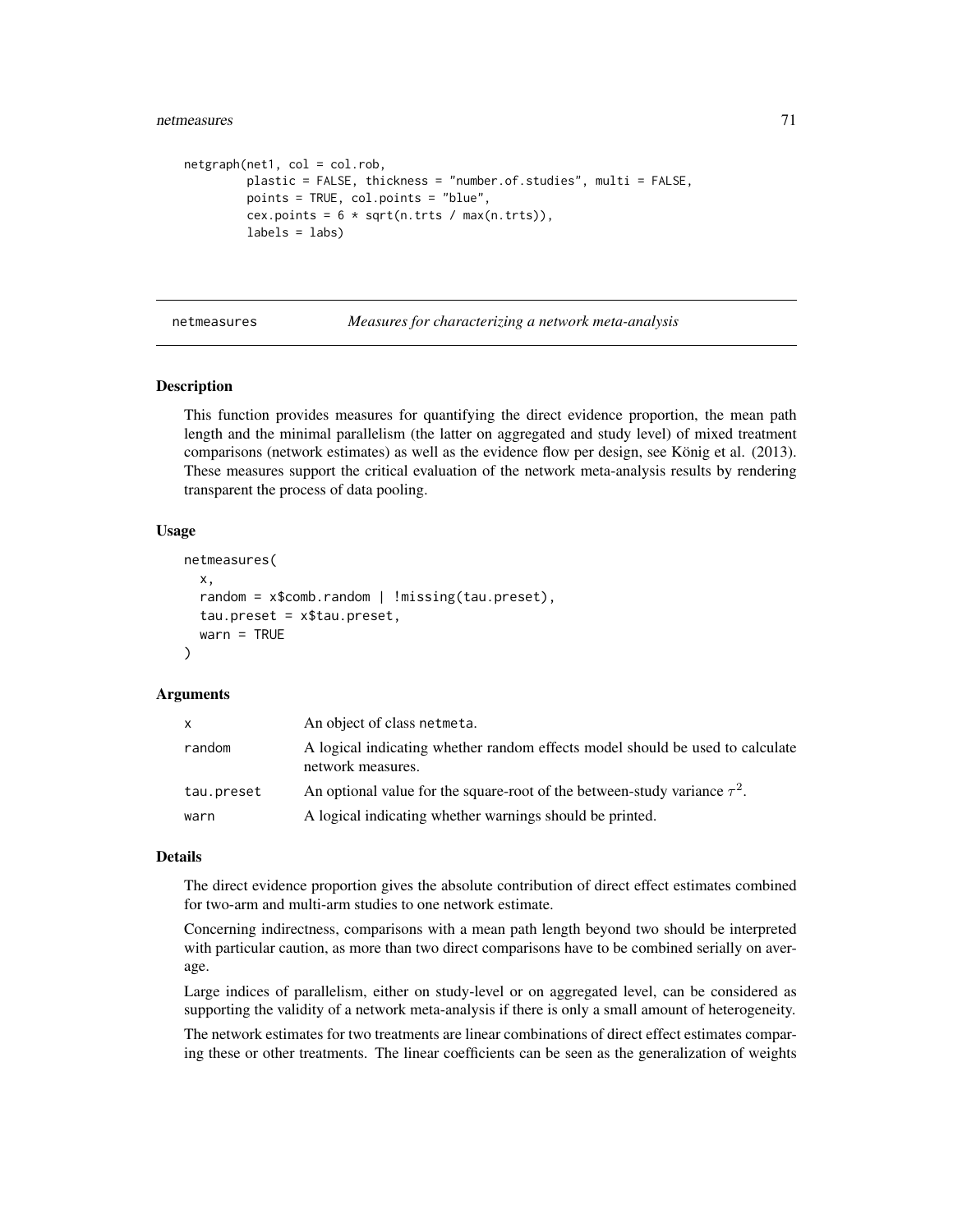known from classical meta-analysis. These coefficients are given in the projection matrix  $H$  of the underlying model. For multi-arm studies, the coefficients depend on the choice of the study-specific baseline treatment, but the absolute flow of evidence can be made explicit for each design as shown in König et al. (2013) and is given in H.tilde.

All measures are calculated based on the fixed effects meta-analysis by default. In the case that in function netmeta the argument comb.random = TRUE, all measures are calculated for a random effects model. The value of the square-root of the between-study variance  $\tau^2$  can also be prespecified by argument tau.preset in function netmeta.

## Value

A list containing the following components:

random, tau.preset

|              | As defined above.                                                                                                                                                                                                                        |
|--------------|------------------------------------------------------------------------------------------------------------------------------------------------------------------------------------------------------------------------------------------|
| proportion   | A named vector of the direct evidence proportion of each network estimate.                                                                                                                                                               |
| meanpath     | A named vector of the mean path length of each network estimate.                                                                                                                                                                         |
| minpar       | A named vector of the minimal parallelism on aggregated level of each network<br>estimate.                                                                                                                                               |
| minpar.study | A named vector of the minimal parallelism on study level of each network esti-<br>mate.                                                                                                                                                  |
| H.tilde      | Design-based hat matrix with information on absolute evidence flow per design.<br>The number of rows is equal to the number of possible pairwise treatment com-<br>parisons and the number of columns is equal to the number of designs. |

# Author(s)

Ulrike Krahn <ulrike.krahn@bayer.com>, Jochem König <koenigjo@uni-mainz.de>

# References

König J, Krahn U, Binder H (2013): Visualizing the flow of evidence in network meta-analysis and characterizing mixed treatment comparisons. *Statistics in Medicine*, 32, 5414–29

## See Also

[netmeta](#page-72-0)

```
data(Senn2013)
```

```
# Conduct fixed effects network meta-analysis with reference
# treatment 'plac', i.e. placebo
#
net1 <- netmeta(TE, seTE, treat1, treat2, studlab,
                data = Senn2013, sm = "MD", reference = "plac",
                comb.random = FALSE)
```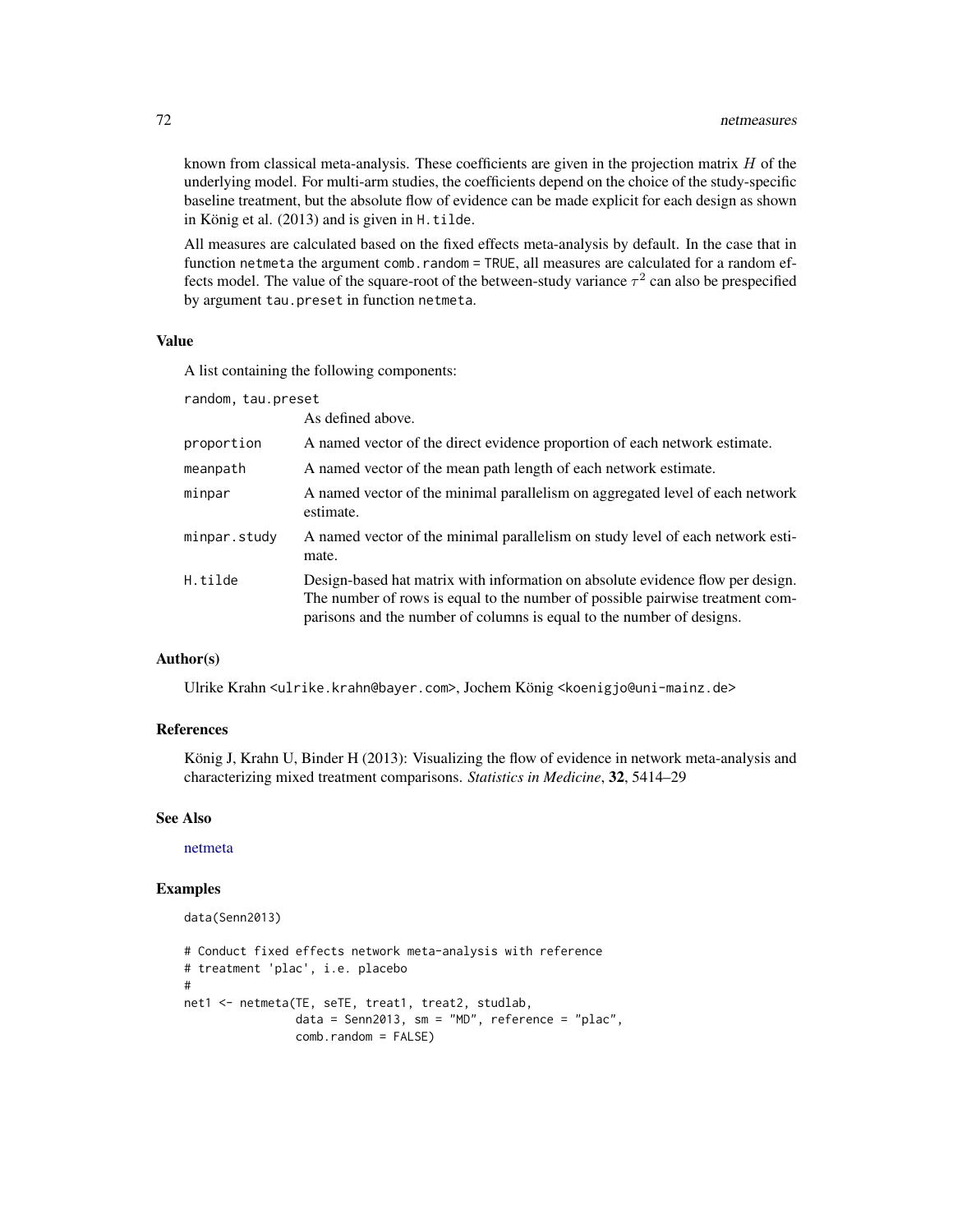```
# Calculate measures based on a fixed effects model
#
nm1 <- netmeasures(net1)
# Plot of minimal parallelism versus mean path length
#
plot(nm1$meanpath, nm1$minpar, pch = "",
     xlab = "Mean path length", ylab = "Minimal parallelism")
text(nm1$meanpath, nm1$minpar, names(nm1$meanpath), cex = 0.8)
## Not run:
# Conduct random effects network meta-analysis with reference
# treatment 'plac', i.e. placebo
#
net2 <- netmeta(TE, seTE, treat1, treat2, studlab,
                data = Senn2013, sm = "MD", reference = "plac",
                comb.fixed = FALSE)
# Calculate measures based on a random effects model
#
nm2 <- netmeasures(net2)
## End(Not run)
```
<span id="page-72-0"></span>

netmeta *Network meta-analysis using graph-theoretical method*

## Description

Network meta-analysis is a generalisation of pairwise meta-analysis that compares all pairs of treatments within a number of treatments for the same condition. The graph-theoretical approach for network meta-analysis uses methods that were originally developed in electrical network theory. It has been found to be equivalent to the frequentist approach to network meta-analysis which is based on weighted least squares regression (Rücker, 2012).

## Usage

```
netmeta(
  TE,
  seTE,
  treat1,
  treat2,
  studlab,
  data = NULL,subset = NULL,
  sm,
  level = gs("level"),level.comb = gs("level.comb"),
```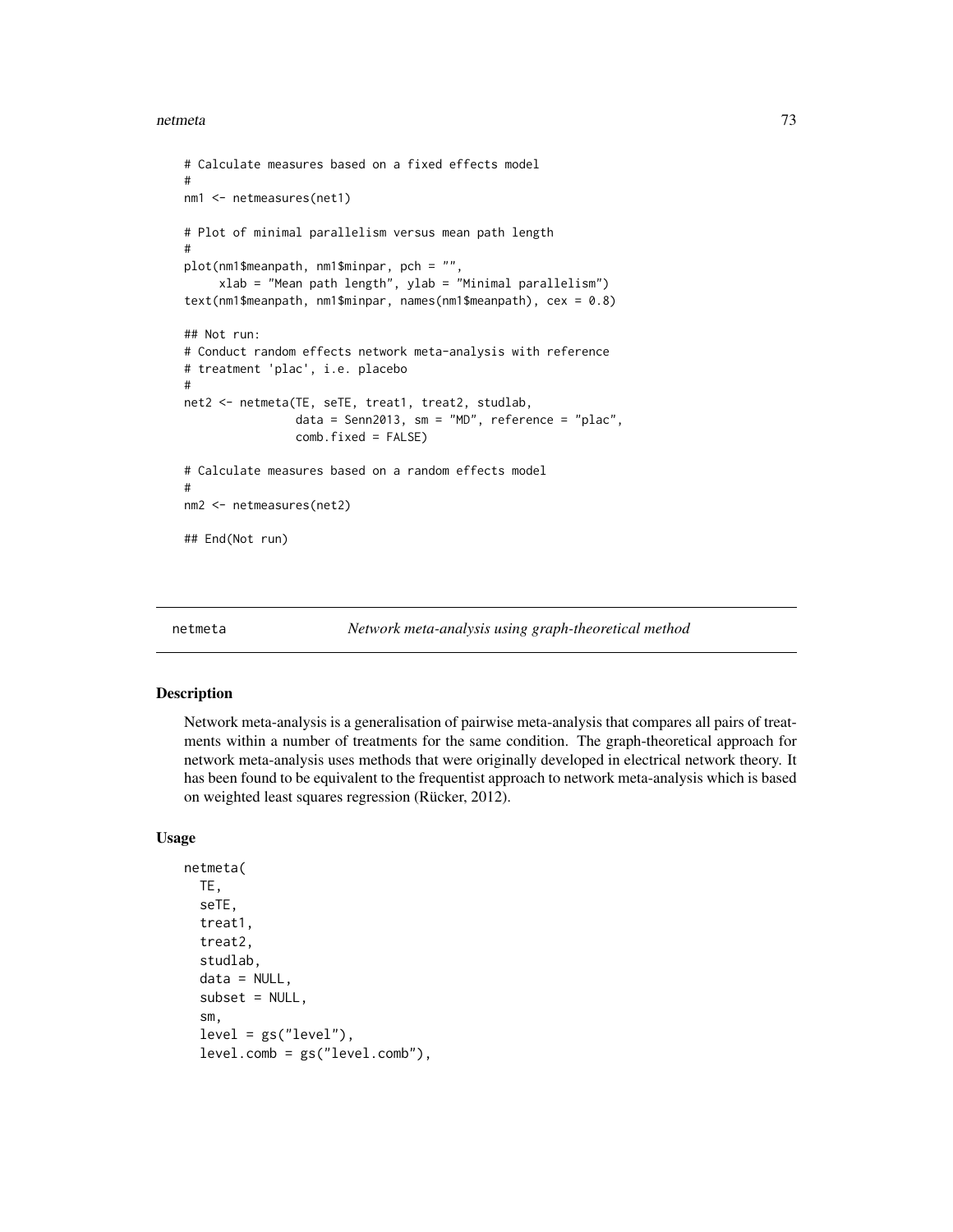```
comb.fixed = gs("comb.fixed"),
 comb.random = gs("comb.random") | !is.null(tau.preset),
 prediction = FALSE,
  level.predict = gs("level.predict"),
  reference.group = "",
 baseline.reference = TRUE,
 all.treatments = NULL,
  seq = NULL,tau.preset = NULL,
  tol.multiarm = 0.001,tol.multiarm.se = tol.multiarm,
  details.chkmultiarm = FALSE,
 sep. trts = ":"nchar.trts = 666,
 n1 = NULL,n2 = NULL,event1 = NULL,event2 = NULL,backtransf = gs("backtransf"),
 title = ",
 keepdata = gs("keepdata"),
 warn = TRUE
\mathcal{L}
```
# Arguments

| TE.           | Estimate of treatment effect, <i>i.e.</i> difference between first and second treatment<br>(e.g. log odds ratio, mean difference, or log hazard ratio). |
|---------------|---------------------------------------------------------------------------------------------------------------------------------------------------------|
| seTE          | Standard error of treatment estimate.                                                                                                                   |
| treat1        | Label/Number for first treatment.                                                                                                                       |
| treat2        | Label/Number for second treatment.                                                                                                                      |
| studlab       | An optional - but important! - vector with study labels (see Details).                                                                                  |
| data          | An optional data frame containing the study information.                                                                                                |
| subset        | An optional vector specifying a subset of studies to be used.                                                                                           |
| $\mathsf{sm}$ | A character string indicating underlying summary measure, e.g., "RD", "RR",<br>"OR", "ASD", "HR", "MD", "SMD", or "ROM".                                |
| level         | The level used to calculate confidence intervals for individual comparisons.                                                                            |
| level.comb    | The level used to calculate confidence intervals for pooled estimates.                                                                                  |
| comb.fixed    | A logical indicating whether a fixed effects (common effects) network meta-<br>analysis should be conducted.                                            |
| comb.random   | A logical indicating whether a random effects network meta-analysis should be<br>conducted.                                                             |
| prediction    | A logical indicating whether prediction intervals should be printed.                                                                                    |
| level.predict | The level used to calculate prediction intervals for a new study.                                                                                       |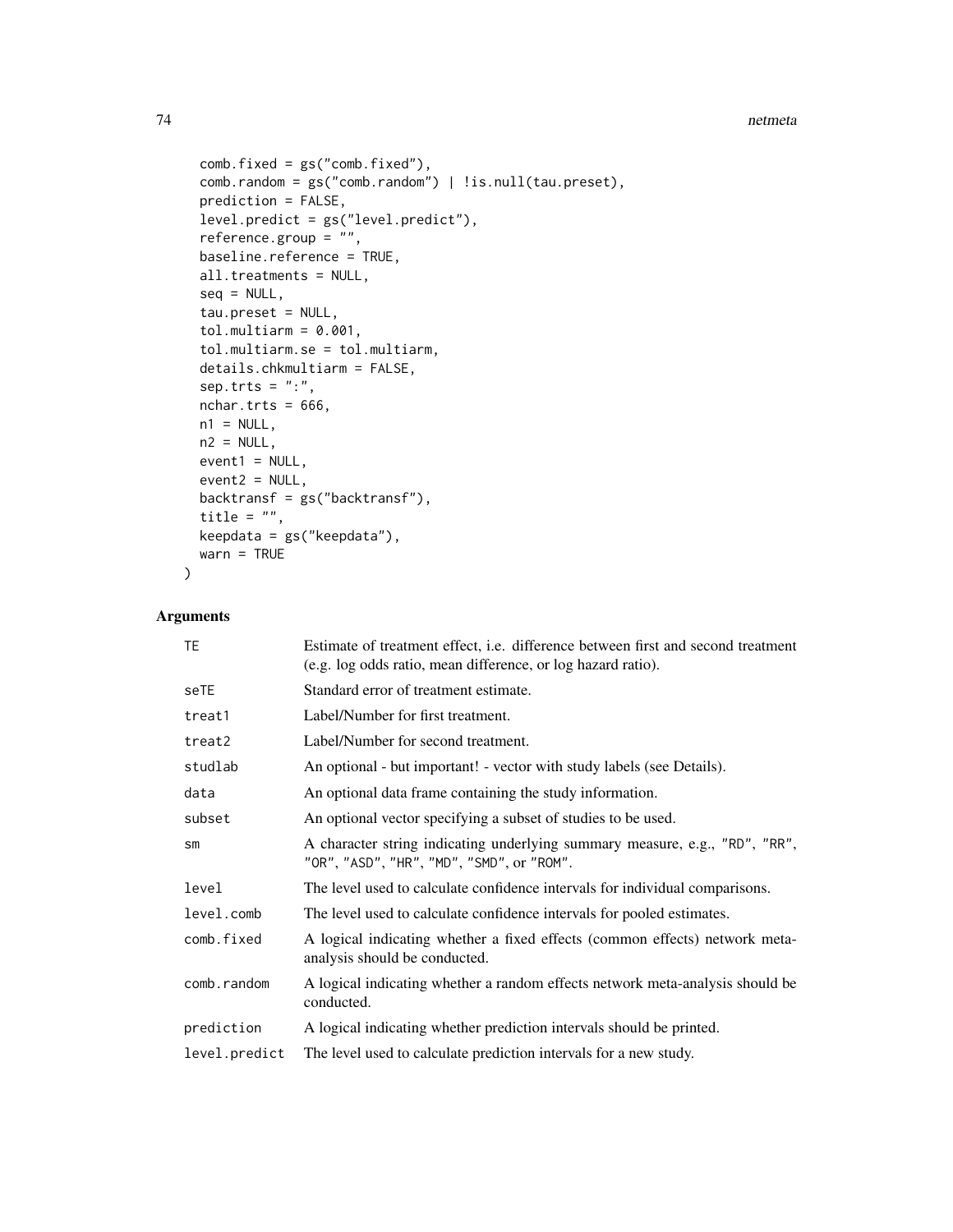| reference.group     |                                                                                                                                                                                                                                   |  |
|---------------------|-----------------------------------------------------------------------------------------------------------------------------------------------------------------------------------------------------------------------------------|--|
|                     | Reference treatment.                                                                                                                                                                                                              |  |
| baseline.reference  |                                                                                                                                                                                                                                   |  |
|                     | A logical indicating whether results should be expressed as comparisons of other<br>treatments versus the reference treatment (default) or vice versa. This argument<br>is only considered if reference.group has been specified. |  |
|                     | all.treatments A logical or "NULL". If TRUE, matrices with all treatment effects, and confidence<br>limits will be printed.                                                                                                       |  |
| seq                 | A character or numerical vector specifying the sequence of treatments in print-<br>outs.                                                                                                                                          |  |
| tau.preset          | An optional value for manually setting the square-root of the between-study<br>variance $\tau^2$ .                                                                                                                                |  |
| tol.multiarm        | A numeric for the tolerance for consistency of treatment estimates in multi-arm<br>studies which are consistent by design.                                                                                                        |  |
| tol.multiarm.se     |                                                                                                                                                                                                                                   |  |
|                     | A numeric for the tolerance for consistency of standard errors in multi-arm stud-<br>ies which are consistent by design.                                                                                                          |  |
| details.chkmultiarm |                                                                                                                                                                                                                                   |  |
|                     | A logical indicating whether treatment estimates and / or variances of multi-<br>arm studies with inconsistent results or negative multi-arm variances should be<br>printed.                                                      |  |
| sep.trts            | A character used in comparison names as separator between treatment labels.                                                                                                                                                       |  |
| nchar.trts          | A numeric defining the minimum number of characters used to create unique<br>treatment names (see Details).                                                                                                                       |  |
| n1                  | Number of observations in first treatment group.                                                                                                                                                                                  |  |
| n <sub>2</sub>      | Number of observations in second treatment group.                                                                                                                                                                                 |  |
| event1              | Number of events in first treatment group.                                                                                                                                                                                        |  |
| event2              | Number of events in second treatment group.                                                                                                                                                                                       |  |
| backtransf          | A logical indicating whether results should be back transformed in printouts and<br>forest plots. If backtransf = TRUE, results for sm = "OR" are presented as odds<br>ratios rather than log odds ratios, for example.           |  |
| title               | Title of meta-analysis / systematic review.                                                                                                                                                                                       |  |
| keepdata            | A logical indicating whether original data (set) should be kept in netmeta object.                                                                                                                                                |  |
| warn                | A logical indicating whether warnings should be printed (e.g., if studies are<br>excluded from meta-analysis due to zero standard errors).                                                                                        |  |

# Details

Network meta-analysis using R package netmeta is described in detail in Schwarzer et al. (2015), Chapter 8.

Let *n* be the number of different treatments (nodes, vertices) in a network and let *m* be the number of existing comparisons (edges) between the treatments. If there are only two-arm studies, *m* is the number of studies. Let TE and seTE be the vectors of observed effects and their standard errors. Let W be the *mxm* diagonal matrix that contains the inverse variance 1 / seTE^2.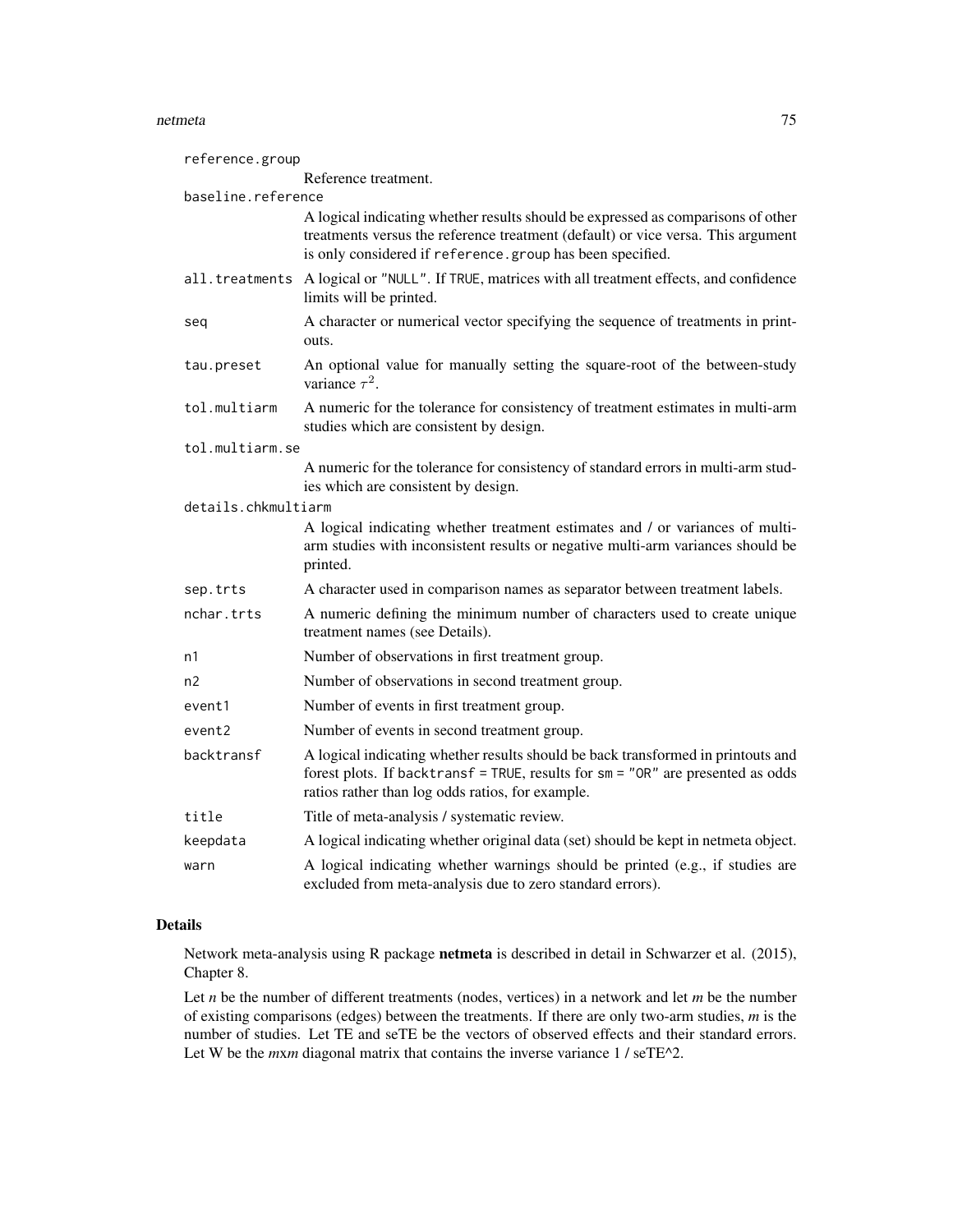The given comparisons define the network structure. Therefrom an *m*x*n* design matrix X (edgevertex incidence matrix) is formed; for more precise information, see Rücker (2012). Moreover, the *n*x*n* Laplacian matrix L and its Moore-Penrose pseudoinverse L+ are calculated (both matrices play an important role in graph theory and electrical network theory). Using these matrices, the variances based on both direct and indirect comparisons can be estimated. Moreover, the hat matrix H can be estimated by  $H = XL+X^tW = X(X^tW X)^+X^tW$  and finally consistent treatment effects can be estimated by applying the hat matrix to the observed (potentially inconsistent) effects. H is a projection matrix which maps the observed effects onto the consistent (n-1)-dimensional subspace. This is the Aitken estimator (Senn et al., 2013). As in pairwise meta-analysis, the Q statistic measures the deviation from consistency. Q can be separated into parts for each pairwise meta-analysis and a part for remaining inconsistency between comparisons.

Often multi-arm studies are included in a network meta-analysis. In multi-arm studies, the treatment effects on different comparisons are not independent, but correlated. This is accounted for by reweighting all comparisons of each multi-arm study. The method is described in Rücker (2012) and Rücker and Schwarzer (2014).

Comparisons belonging to multi-arm studies are identified by identical study labels (argument studlab). It is therefore important to use identical study labels for all comparisons belonging to the same multi-arm study, e.g., study label "Willms1999" for the three-arm study in the data example (Senn et al., 2013). The function netmeta then automatically accounts for within-study correlation by reweighting all comparisons of each multi-arm study.

Data entry for this function is in *contrast-based* format, that is, data are given as contrasts (differences) between two treatments (argument TE) with standard error (argument seTE). In principle, meta-analysis functions from R package meta, e.g. [metabin](#page-0-0) for binary outcomes or [metacont](#page-0-0) for continuous outcomes, can be used to calculate treatment effects separately for each treatment comparison which is a rather tedious enterprise. If data are provided in *arm-based* format, that is, data are given for each treatment arm separately (e.g. number of events and participants for binary outcomes), a much more convenient way to transform data into contrast-based form is available. Function [pairwise](#page-100-0) can automatically transform data with binary outcomes (using the [metabin](#page-0-0) function from R package meta), continuous outcomes ([metacont](#page-0-0) function), incidence rates ([metainc](#page-0-0) function), and generic outcomes ([metagen](#page-0-0) function). Additional arguments of these functions can be provided, e.g., to calculate Hedges' *g* or Cohen's *d* for continuous outcomes (see help page of function [pairwise](#page-100-0)).

Note, all pairwise comparisons must be provided for a multi-arm study. Consider a multi-arm study of *p* treatments with known variances. For this study, treatment effects and standard errors must be provided for each of  $p(p - 1) / 2$  possible comparisons. For instance, a three-arm study contributes three pairwise comparisons, a four-arm study even six pairwise comparisons. Function [pairwise](#page-100-0) automatically calculates all pairwise comparisons for multi-arm studies.

A simple random effects model assuming that a constant heterogeneity variance is added to each comparison of the network can be defined via a generalised methods of moments estimate of the between-studies variance  $\tau^2$  (Jackson et al., 2012). This is added to the observed sampling variance seTE^2 of each comparison in the network (before appropriate adjustment for multi-arm studies). Then, as in standard pairwise meta-analysis, the procedure is repeated with the resulting enlarged standard errors.

For the random-effects model, the direct treatment estimates are based on the common betweenstudy variance  $\tau^2$  from the network meta-analysis.

Internally, both fixed effects and random effects models are calculated regardless of values choosen for arguments comb. fixed and comb.random. Accordingly, the network estimates for the random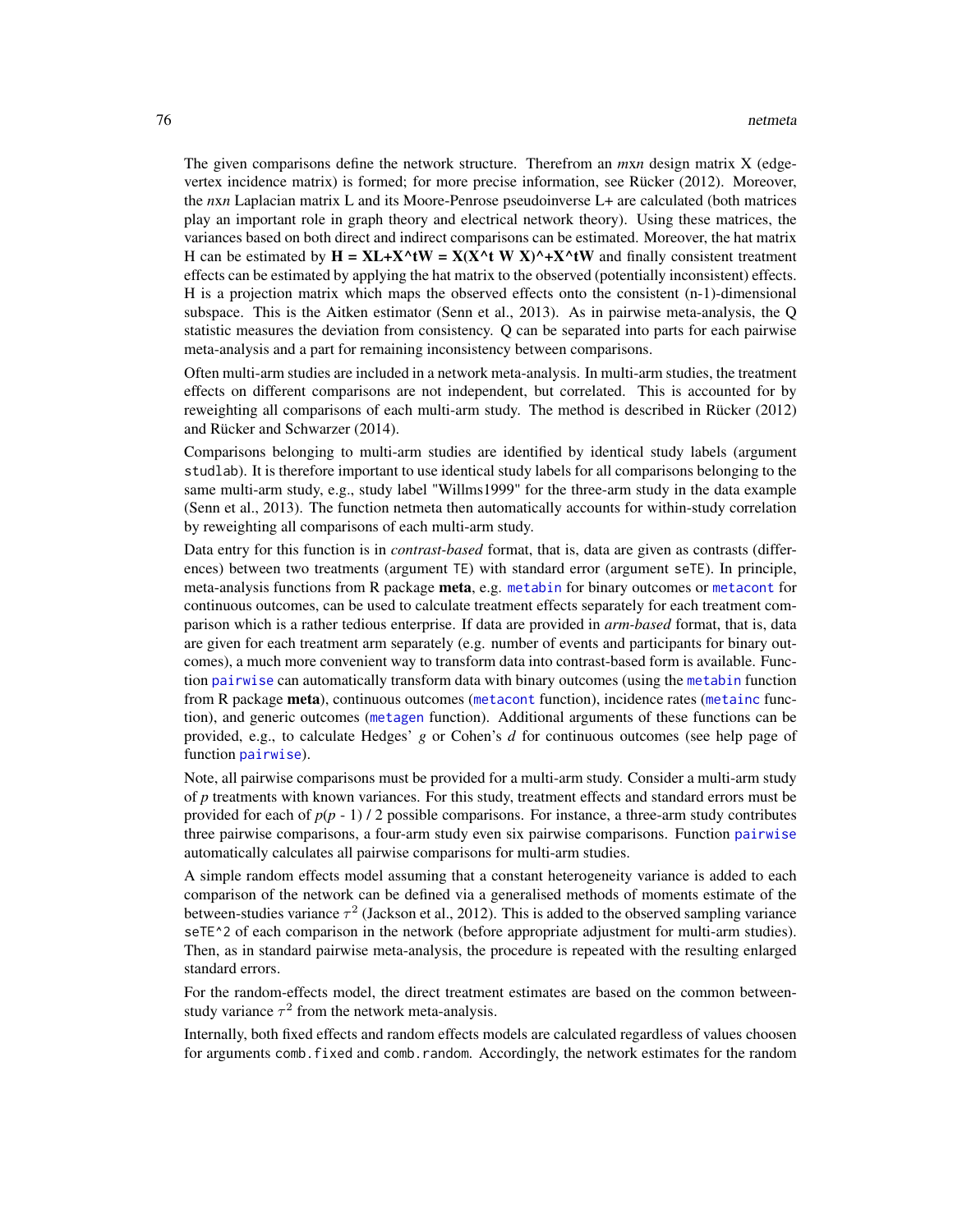effects model can be extracted from component TE.random of an object of class "netmeta" even if argument comb.random = FALSE. However, all functions in R package netmeta will adequately consider the values for comb.fixed and comb.random. E.g. function [print.summary.netmeta](#page-128-0) will not print results for the random effects model if comb.random = FALSE.

By default, treatment names are not abbreviated in printouts. However, in order to get more concise printouts, argument nchar.trts can be used to define the minimum number of characters for abbreviated treatment names (see [abbreviate](#page-0-0), argument minlength). R function [treats](#page-133-0) is utilised internally to create abbreviated treatment names.

Names of treatment comparisons are created by concatenating treatment labels of pairwise comparisons using sep.trts as separator (see [paste](#page-0-0)). These comparison names are used in the covariance matrices Cov.fixed and Cov.random and in some R functions, e.g, [decomp.design](#page-5-0). By default, a colon is used as the separator. If any treatment label contains a colon the following characters are used as separator (in consecutive order): "-", "\_", "/", "+", ".", "|", and " $*$ ". If all of these characters are used in treatment labels, a corresponding error message is printed asking the user to specify a different separator.

## Value

An object of class netmeta with corresponding print, summary, forest, and netrank functions. The object is a list containing the following components:

| studlab, treat1, treat2, TE, seTE |                                                                                                                              |  |
|-----------------------------------|------------------------------------------------------------------------------------------------------------------------------|--|
|                                   | As defined above.                                                                                                            |  |
| seTE.adj                          | Standard error of treatment estimate, adjusted for multi-arm studies.                                                        |  |
| n1, n2, event1, event2            |                                                                                                                              |  |
|                                   | As defined above.                                                                                                            |  |
| k                                 | Total number of studies.                                                                                                     |  |
| m                                 | Total number of pairwise comparisons.                                                                                        |  |
| n                                 | Total number of treatments.                                                                                                  |  |
| d                                 | Total number of designs (corresponding to the unique set of treatments com-<br>pared within studies).                        |  |
| trts                              | Treatments included in network meta-analysis.                                                                                |  |
| k.trts                            | Number of studies evaluating a treatment.                                                                                    |  |
| n.trts                            | Number of observations receiving a treatment (if arguments n1 and n2 are pro-<br>vided).                                     |  |
| events.trts                       | Number of events observed for a treatment (if arguments event1 and event2<br>are provided).                                  |  |
| multiarm                          | Logical vector to identify pairwise comparisons from multi-arm studies.                                                      |  |
| n.arms                            | Number of treatment arms in study providing pairwise comparison.                                                             |  |
| studies                           | Vector with unique study labels.                                                                                             |  |
| narms                             | Number of arms for each study.                                                                                               |  |
| designs                           | Vector with unique designs present in the network. A design corresponds to the<br>set of treatments compared within a study. |  |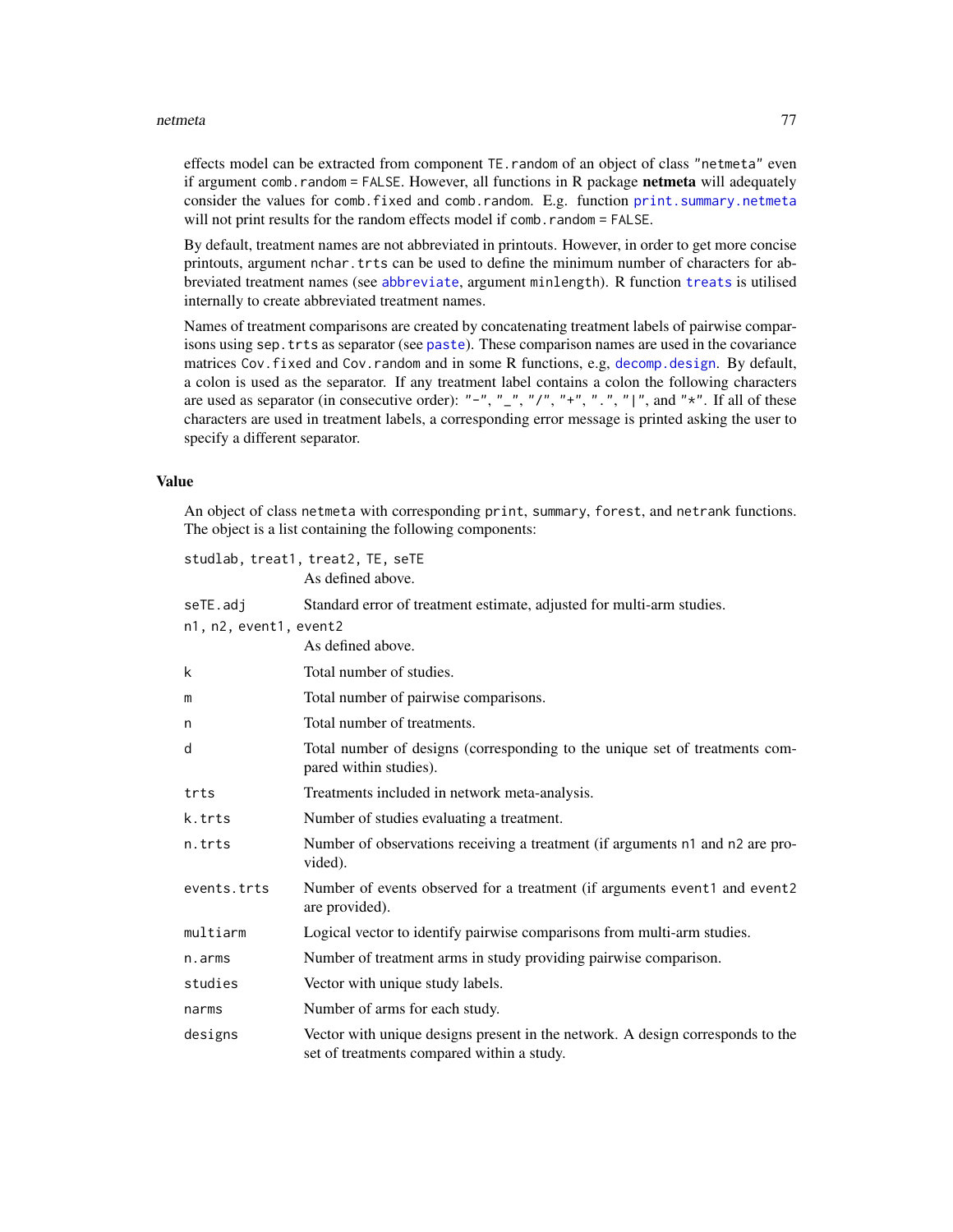| TE.nma.fixed, TE.nma.random           |                                                                                                                                                                                    |  |
|---------------------------------------|------------------------------------------------------------------------------------------------------------------------------------------------------------------------------------|--|
|                                       | A vector of length $m$ of consistent treatment effects estimated by network meta-<br>analysis (nma) (fixed effects / random effects model).                                        |  |
|                                       | seTE.nma.fixed, seTE.nma.random                                                                                                                                                    |  |
|                                       | A vector of length $m$ of effective standard errors estimated by network meta-<br>analysis (fixed effects / random effects model).                                                 |  |
|                                       | lower.nma.fixed, lower.nma.random                                                                                                                                                  |  |
|                                       | A vector of length $m$ of lower confidence interval limits for consistent treat-<br>ment effects estimated by network meta-analysis (fixed effects / random effects<br>model).     |  |
|                                       | upper.nma.fixed, upper.nma.random                                                                                                                                                  |  |
|                                       | A vector of length $m$ of upper confidence interval limits for the consistent treat-<br>ment effects estimated by network meta-analysis (fixed effects / random effects<br>model). |  |
|                                       | zval.nma.fixed, zval.nma.random                                                                                                                                                    |  |
|                                       | A vector of length m of z-values for test of treatment effect for individual com-<br>parisons (fixed effects / random effects model).                                              |  |
|                                       | pval.nma.fixed, pval.nma.random                                                                                                                                                    |  |
|                                       | A vector of length $m$ of p-values for test of treatment effect for individual com-<br>parisons (fixed effects / random effects model).                                            |  |
|                                       | leverage. fixed A vector of length m of leverages, interpretable as factors by which variances<br>are reduced using information from the whole network.                            |  |
| w.fixed, w.random                     |                                                                                                                                                                                    |  |
|                                       | A vector of length $m$ of weights of individual studies (fixed effects $/$ random<br>effects model).                                                                               |  |
| Q.fixed                               | A vector of length $m$ of contributions to total heterogeneity / inconsistency statis-<br>tic.                                                                                     |  |
| TE.fixed, TE.random                   |                                                                                                                                                                                    |  |
|                                       | nxn matrix with estimated overall treatment effects (fixed effects / random ef-<br>fects model).                                                                                   |  |
| seTE.fixed, seTE.random               |                                                                                                                                                                                    |  |
|                                       | nxn matrix with standard errors (fixed effects / random effects model).                                                                                                            |  |
|                                       | lower.fixed, upper.fixed, lower.random, upper.random<br>nxn matrices with lower and upper confidence interval limits (fixed effects /<br>random effects model).                    |  |
|                                       | zval.fixed, pval.fixed, zval.random, pval.random<br>nxn matrices with z-value and p-value for test of overall treatment effect (fixed<br>effects / random effects model).          |  |
| seTE.predict                          | nxn matrix with standard errors for prediction intervals.                                                                                                                          |  |
| lower.predict, upper.predict          |                                                                                                                                                                                    |  |
|                                       | nxn matrices with lower and upper prediction interval limits.                                                                                                                      |  |
| prop.direct.fixed, prop.direct.random |                                                                                                                                                                                    |  |
|                                       | A named vector of the direct evidence proportion of each network estimate.<br>(fixed effects / random effects model).                                                              |  |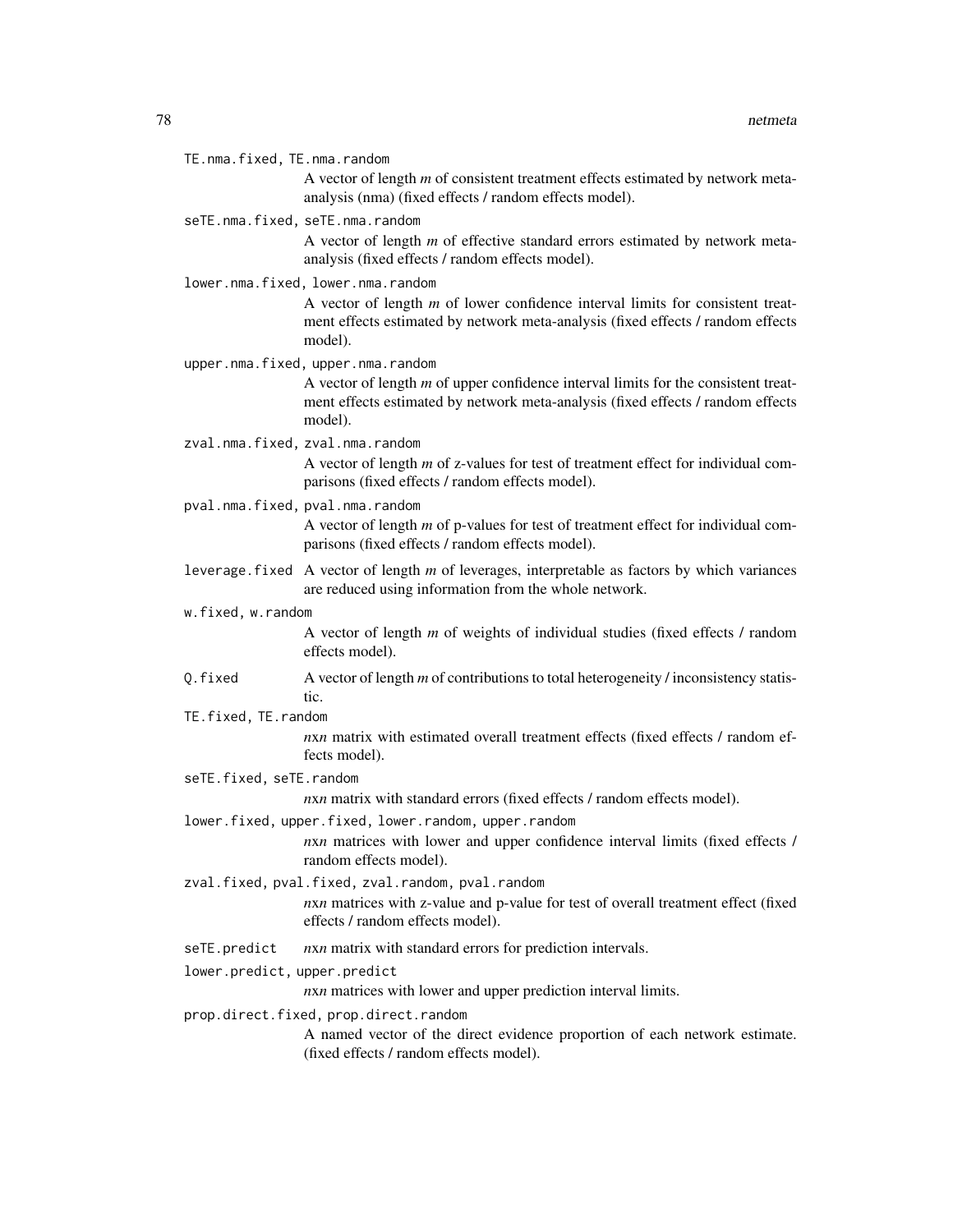TE.direct.fixed, TE.direct.random

*n*x*n* matrix with estimated treatment effects from direct evidence (fixed effects / random effects model).

seTE.direct.fixed, seTE.direct.random

*n*x*n* matrix with estimated standard errors from direct evidence (fixed effects / random effects model).

lower.direct.fixed, upper.direct.fixed, lower.direct.random,

*n*x*n* matrices with lower and upper confidence interval limits from direct evidence (fixed effects / random effects model).

upper.direct.random

*n*x*n* matrices with lower and upper confidence interval limits from direct evidence (fixed effects / random effects model).

zval.direct.fixed, pval.direct.fixed, zval.direct.random,

*nxn* matrices with z-value and p-value for test of overall treatment effect from direct evidence (fixed effects / random effects model).

pval.direct.random

*nxn* matrices with z-value and p-value for test of overall treatment effect from direct evidence (fixed effects / random effects model).

TE.indirect.fixed, TE.indirect.random

*n*x*n* matrix with estimated treatment effects from indirect evidence (fixed effects / random effects model).

- seTE.indirect.fixed, seTE.indirect.random *n*x*n* matrix with estimated standard errors from indirect evidence (fixed effects / random effects model).
- lower.indirect.fixed, upper.indirect.fixed, lower.indirect.random, *n*x*n* matrices with lower and upper confidence interval limits from indirect evidence (fixed effects / random effects model).

upper.indirect.random

*n*x*n* matrices with lower and upper confidence interval limits from indirect evidence (fixed effects / random effects model).

- zval.indirect.fixed, pval.indirect.fixed, zval.indirect.random, *n*x*n* matrices with z-value and p-value for test of overall treatment effect from indirect evidence (fixed effects / random effects model).
- pval.indirect.random

*n*x*n* matrices with z-value and p-value for test of overall treatment effect from indirect evidence (fixed effects / random effects model).

- Q Overall heterogeneity / inconsistency statistic.
- df.Q Degrees of freedom for test of heterogeneity / inconsistency.
- pval.Q P-value for test of heterogeneity / inconsistency.
- I2, lower.I2, upper.I2

I-squared, lower and upper confidence limits.

tau Square-root of between-study variance.

Q.heterogeneity

Overall heterogeneity statistic.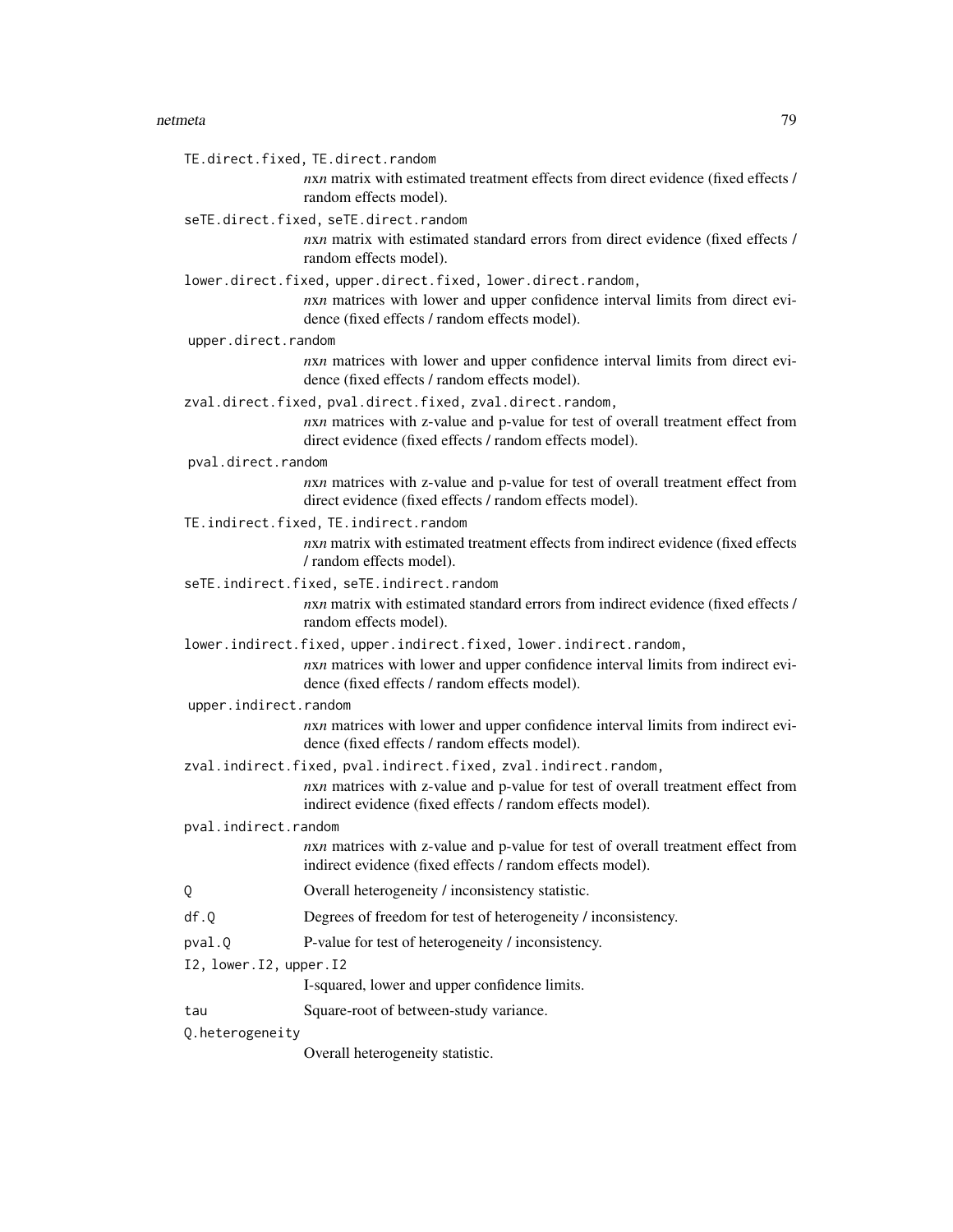| df.Q.heterogeneity        |                                                                                                                                                                  |
|---------------------------|------------------------------------------------------------------------------------------------------------------------------------------------------------------|
|                           | Degrees of freedom for test of overall heterogeneity.                                                                                                            |
| pval.Q.heterogeneity      |                                                                                                                                                                  |
|                           | P-value for test of overall heterogeneity.                                                                                                                       |
| Q.inconsistency           |                                                                                                                                                                  |
|                           | Overall inconsistency statistic.                                                                                                                                 |
| df.Q.inconsistency        |                                                                                                                                                                  |
|                           | Degrees of freedom for test of overall inconsistency.                                                                                                            |
| pval.Q.inconsistency      | P-value for test of overall inconsistency.                                                                                                                       |
|                           |                                                                                                                                                                  |
| Q.decomp                  | Data frame with columns 'treat1', 'treat2', 'Q', 'df' and 'pval.Q', providing<br>heterogeneity statistics for each pairwise meta-analysis of direct comparisons. |
| A.matrix                  | Adjacency matrix (nxn).                                                                                                                                          |
| X.matrix                  | Design matrix $(mxn)$ .                                                                                                                                          |
| B.matrix                  | Edge-vertex incidence matrix (mxn).                                                                                                                              |
| L.matrix                  | Laplacian matrix $(nxn)$ .                                                                                                                                       |
| Lplus.matrix              | Moore-Penrose pseudoinverse of the Laplacian matrix $(nxn)$ .                                                                                                    |
| Q.matrix                  | Matrix of heterogeneity statistics for pairwise meta-analyses, where direct com-<br>parisons exist $(nxn)$ .                                                     |
| G.matrix                  | Matrix with variances and covariances of comparisons $(mxm)$ . G is defined as<br>$BL + B^t$ .                                                                   |
| H.matrix                  | Hat matrix ( <i>mxm</i> ), defined as $H = GW = BL + B^{\wedge} tW$ .                                                                                            |
| n.matrix                  | nxn matrix with number of observations in direct comparisons (if arguments n1<br>and n2 are provided).                                                           |
| events.matrix             | $n x n$ matrix with number of events in direct comparisons (if arguments event1<br>and event2 are provided).                                                     |
| P.fixed, P.random         |                                                                                                                                                                  |
|                           | nxn matrix with direct evidence proportions (fixed effects / random effects model).                                                                              |
| Cov.fixed                 | Variance-covariance matrix (fixed effects model)                                                                                                                 |
| Cov.random                | Variance-covariance matrix (random effects model)                                                                                                                |
| sm, level, level.comb     |                                                                                                                                                                  |
| comb.fixed, comb.random   | As defined above.                                                                                                                                                |
|                           | As defined above.                                                                                                                                                |
| prediction, level.predict |                                                                                                                                                                  |
|                           | As defined above.<br>reference.group, baseline.reference, all.treatments                                                                                         |
|                           | As defined above.<br>seq, tau.preset, tol.multiarm, tol.multiarm.se<br>As defined above.                                                                         |
|                           | details.chkmultiarm, sep.trts, nchar.trts                                                                                                                        |
|                           | As defined above.                                                                                                                                                |
| backtransf, title, warn   |                                                                                                                                                                  |
|                           | As defined above.                                                                                                                                                |
| call                      | Function call.                                                                                                                                                   |
| version                   | Version of R package netmeta used to create object.                                                                                                              |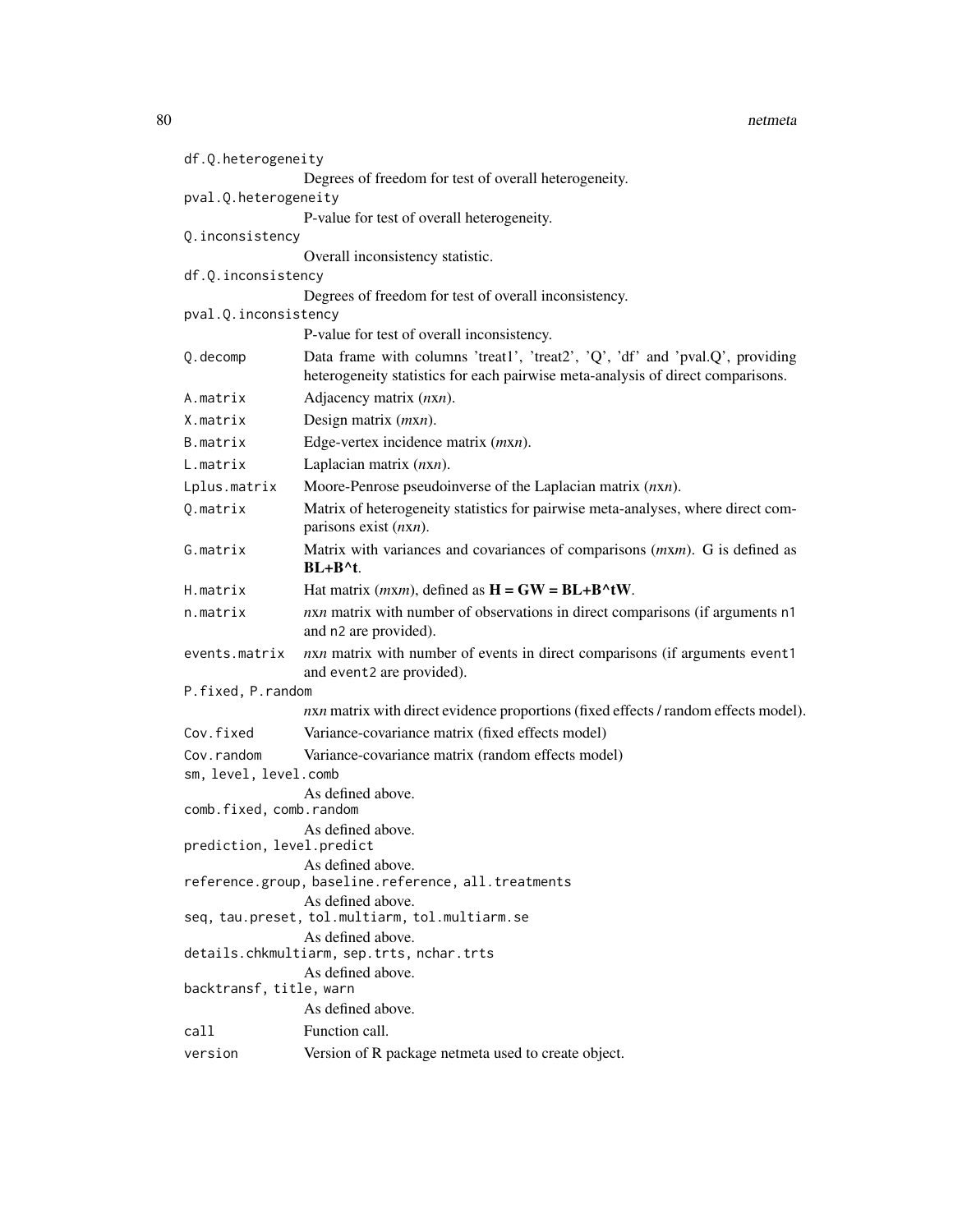#### Author(s)

Gerta Rücker <ruecker@imbi.uni-freiburg.de>, Guido Schwarzer <sc@imbi.uni-freiburg.de>

#### References

Jackson D, White IR, Riley RD (2012): Quantifying the impact of between-study heterogeneity in multivariate meta-analyses. *Statistics in Medicine*, 31, 3805–20

Rücker G (2012): Network meta-analysis, electrical networks and graph theory. *Research Synthesis Methods*, 3, 312–24

Rücker G, Schwarzer G (2014): Reduce dimension or reduce weights? Comparing two approaches to multi-arm studies in network meta-analysis. *Statistics in Medicine*, 33, 4353–69

Schwarzer G, Carpenter JR, Rücker G (2015): *Meta-Analysis with R (Use-R!)*. Springer International Publishing, Switzerland

Senn S, Gavini F, Magrez D, Scheen A (2013): Issues in performing a network meta-analysis. *Statistical Methods in Medical Research*, 22, 169–89

## See Also

[pairwise](#page-100-0), [forest.netmeta](#page-22-0), [netrank](#page-93-0), [metagen](#page-0-0)

```
data(Senn2013)
```

```
# Conduct fixed effects network meta-analysis
#
net1 <- netmeta(TE, seTE, treat1, treat2, studlab,
                data = Senn2013, sm = "MD",comb.random = FALSE)
net1
net1$Q.decomp
# Comparison with reference group
#
print(net1, reference = "plac")
## Not run:
# Conduct random effects network meta-analysis
#
net2 <- netmeta(TE, seTE, treat1, treat2, studlab,
                data = Senn2013, sm = "MD",comb.fixed = FALSE)
net2
# Change printing order of treatments with placebo last and use
# long treatment names
#
trts <- c("acar", "benf", "metf", "migl", "piog",
          "rosi", "sita", "sulf", "vild", "plac")
net3 <- netmeta(TE, seTE, treat1.long, treat2.long, studlab,
```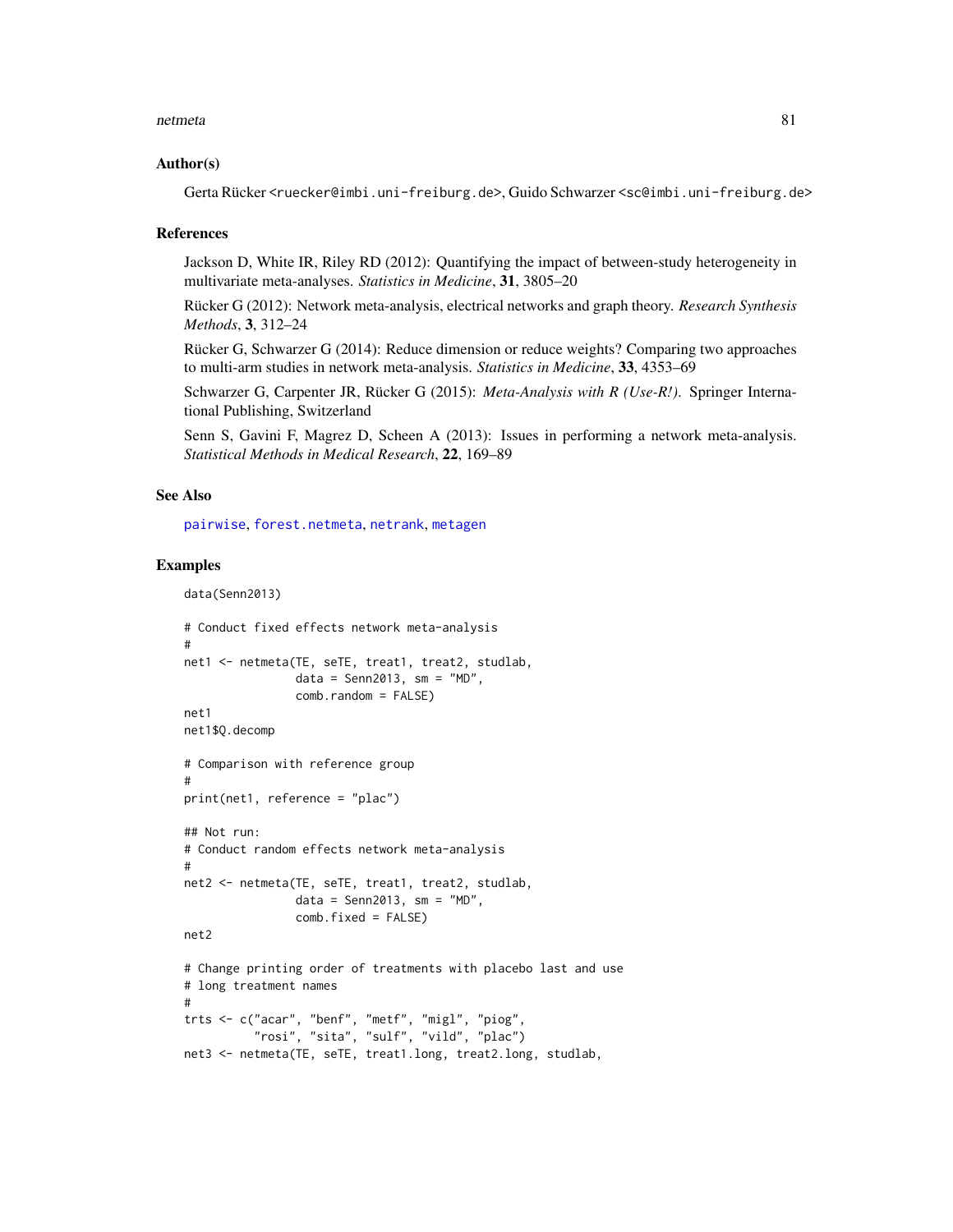82 netmetabin and the set of the set of the set of the set of the set of the set of the set of the set of the set of the set of the set of the set of the set of the set of the set of the set of the set of the set of the se

```
data = Senn2013, sm = "MD", comb.fixed = FALSE,
                seq = trts, reference = "Placebo")
print(summary(net3), digits = 2)
```
## End(Not run)

<span id="page-81-0"></span>netmetabin *Network meta-analysis of binary outcome data*

## Description

Provides three models for the network meta-analysis of binary data (Mantel-Haenszel method, based on the non-central hypergeometric distribution, and the inverse variance method).

#### Usage

```
netmetabin(
  event1,
  n1,
  event2,
  n2,
  treat1,
  treat2,
  studlab,
  data = NULL,
  subset = NULL,
  sm,
  method = "MH",cc.pooled = FALSE,
  incr = gs("incr"),allincr = gs("allincr"),
  addincr = gs("addincr"),
  allstudies = gs("allstudies"),
  level = gs("level"),
  level.comb = gs("level.comb"),
  comb.fixed = gs("comb.fixed"),
 comb.random = method == "Inverse" & (gs("comb.random") | !is.null(tau.preset)),
  prediction = FALSE,
  level.predict = gs("level.predict"),
  reference.group = "",
  baseline.reference = TRUE,
  all.treatments = NULL,
  sea = NULL,tau.preset = NULL,
  tol.multiarm = 0.001,tol.multiarm.se = tol.multiarm,
```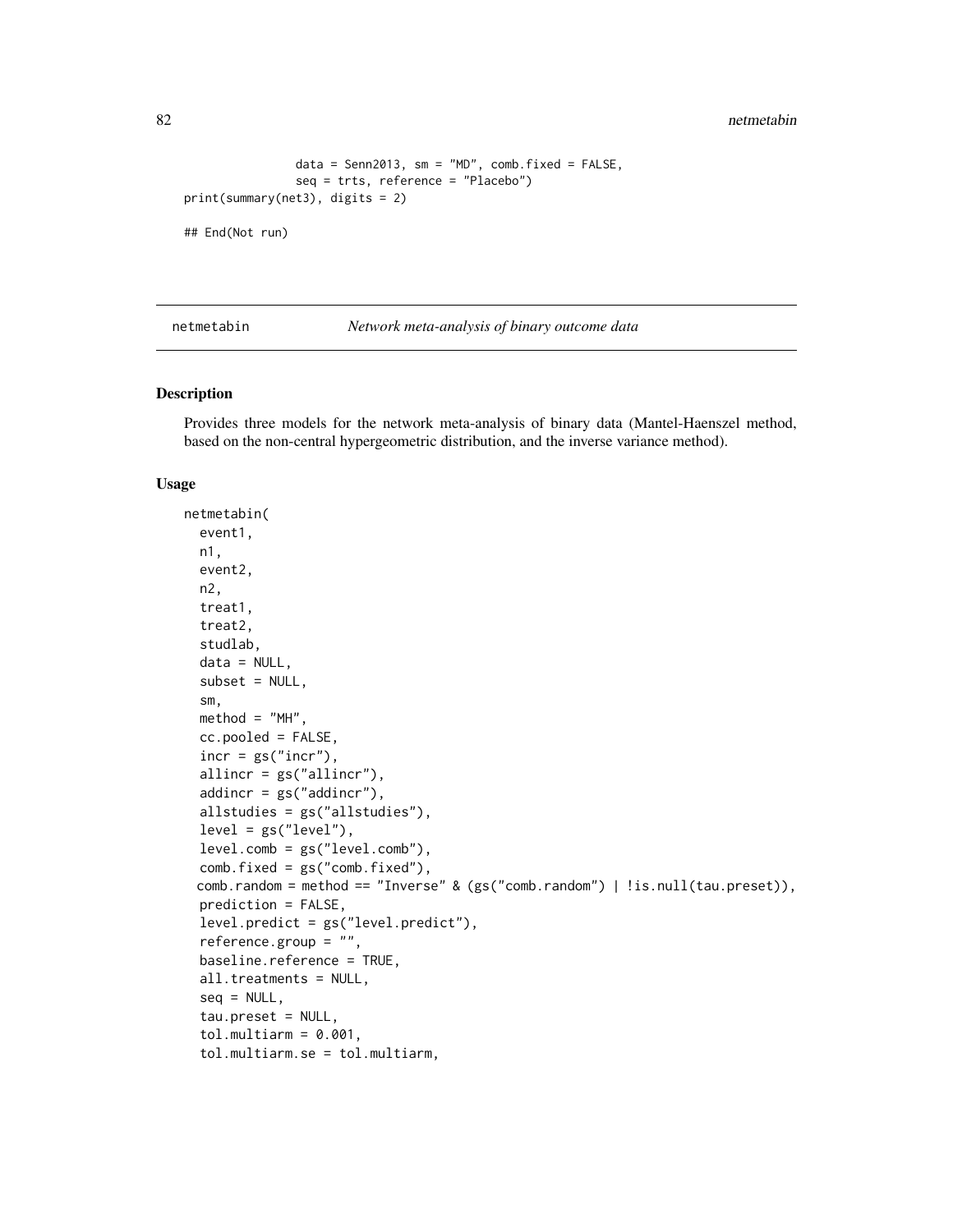# netmetabin 83

```
details.chkmultiarm = FALSE,
  sep.trts = ":",
  nchar.trts = 666,
 backtransf = gs("backtransf"),
  title = ",
 keepdata = gs("keepdata"),
  warn = TRUE\mathcal{L}
```
# Arguments

| event1     | Number of events (first treatment).                                                                                                                                                                                                                                                                                                                  |
|------------|------------------------------------------------------------------------------------------------------------------------------------------------------------------------------------------------------------------------------------------------------------------------------------------------------------------------------------------------------|
| n1         | Number of observations (first treatment).                                                                                                                                                                                                                                                                                                            |
| event2     | Number of events (second treatment).                                                                                                                                                                                                                                                                                                                 |
| n2         | Number of observations (second treatment)                                                                                                                                                                                                                                                                                                            |
| treat1     | Label/Number for first treatment.                                                                                                                                                                                                                                                                                                                    |
| treat2     | Label/Number for second treatment.                                                                                                                                                                                                                                                                                                                   |
| studlab    | An optional - but important! - vector with study labels (see Details).                                                                                                                                                                                                                                                                               |
| data       | An optional data frame containing the study information.                                                                                                                                                                                                                                                                                             |
| subset     | An optional vector specifying a subset of studies to be used.                                                                                                                                                                                                                                                                                        |
| SM         | A character string indicating underlying summary measure, i.e., "RD", "RR",<br>"OR", "ASD".                                                                                                                                                                                                                                                          |
| method     | A character string indicating which method is to be used for pooling of studies.<br>One of "Inverse", "MH", or "NCH", can be abbreviated.                                                                                                                                                                                                            |
| cc.pooled  | A logical indicating whether incr should be used as a continuity correction,<br>when calculating the network meta-analysis estimates.                                                                                                                                                                                                                |
| incr       | A numerical value which is added to each cell count, i.e., to the numbers of<br>events and non-events, of all treatment arms in studies with zero events or non-<br>events in any of the treatment arms ("continuity correction").                                                                                                                   |
| allincr    | A logical indicating whether incr should be added to each cell count of all stud-<br>ies if a continuity correction was used for at least one study (only considered if<br>method = "Inverse"). If FALSE (default), incr is used as continuity correc-<br>tion only for studies with zero events or zero non-events in any of the treatment<br>arms. |
| addincr    | A logical indicating whether incr should be added to each cell count of all stud-<br>ies, irrespective of zero cell counts (only considered if method = "Inverse").                                                                                                                                                                                  |
| allstudies | A logical indicating whether studies with zero events or non-events in all treat-<br>ment arms should be included in an inverse variance meta-analysis (applies only<br>if method = "Inverse" and sm is equal to either "RR" or "OR").                                                                                                               |
| level      | The level used to calculate confidence intervals for individual studies.                                                                                                                                                                                                                                                                             |
| level.comb | The level used to calculate confidence intervals for pooled estimates.                                                                                                                                                                                                                                                                               |
| comb.fixed | A logical indicating whether a fixed effects (common effects) network meta-<br>analysis should be conducted.                                                                                                                                                                                                                                         |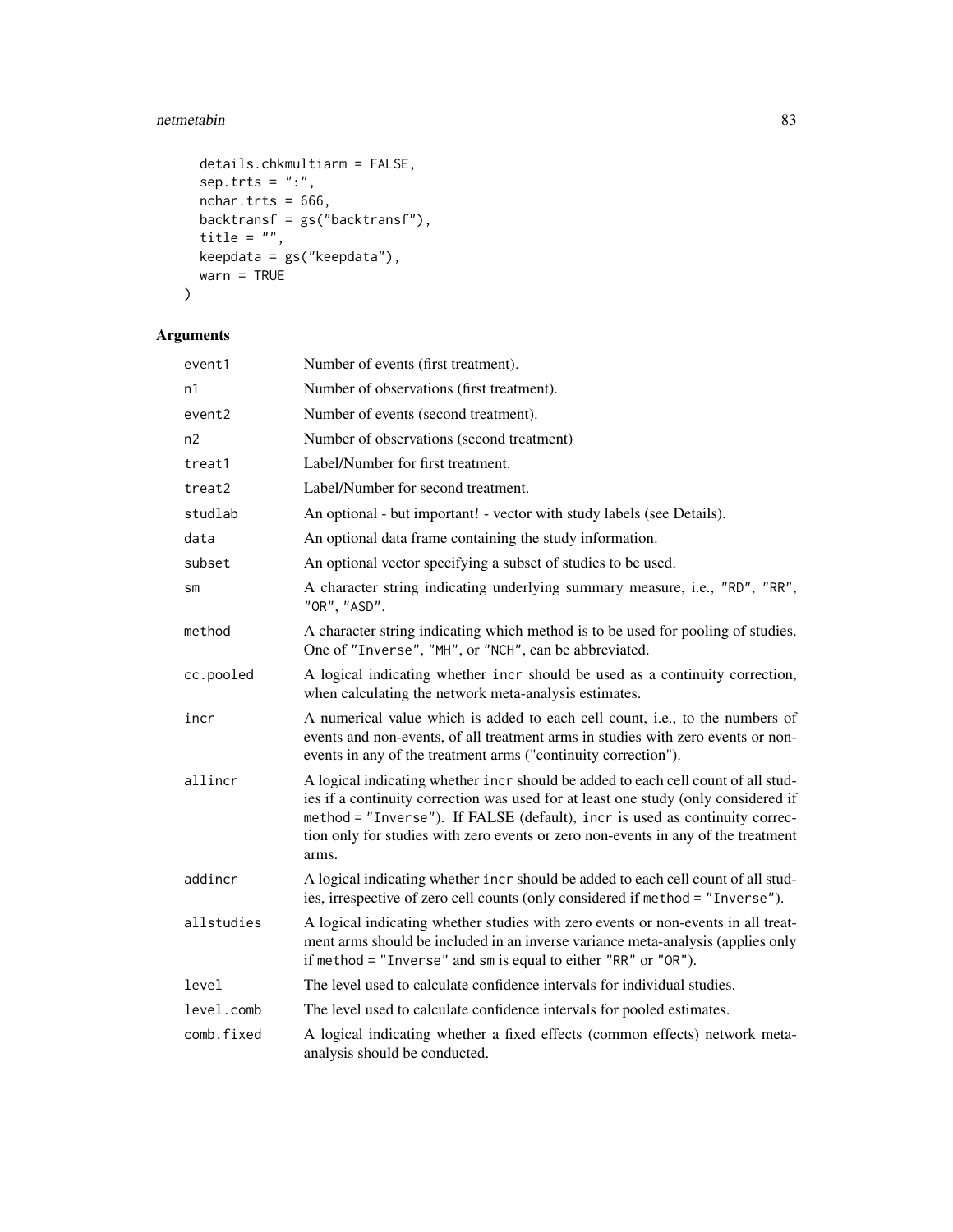| comb.random         | A logical indicating whether a random effects network meta-analysis should be<br>conducted.                                                                                                                                       |
|---------------------|-----------------------------------------------------------------------------------------------------------------------------------------------------------------------------------------------------------------------------------|
| prediction          | A logical indicating whether a prediction interval should be printed (only con-<br>sidered if method = "Inverse").                                                                                                                |
| level.predict       | The level used to calculate prediction interval for a new study (only considered<br>if method $=$ "Inverse").                                                                                                                     |
| reference.group     |                                                                                                                                                                                                                                   |
|                     | Reference treatment.                                                                                                                                                                                                              |
| baseline.reference  |                                                                                                                                                                                                                                   |
|                     | A logical indicating whether results should be expressed as comparisons of other<br>treatments versus the reference treatment (default) or vice versa. This argument<br>is only considered if reference.group has been specified. |
|                     | all.treatments A logical or "NULL". If TRUE, matrices with all treatment effects, and confidence<br>limits will be printed.                                                                                                       |
| seq                 | A character or numerical vector specifying the sequence of treatments in print-<br>outs.                                                                                                                                          |
| tau.preset          | An optional value for manually setting the square-root of the between-study<br>variance $\tau^2$ (only considered if method = "Inverse").                                                                                         |
| tol.multiarm        | A numeric for the tolerance for consistency of treatment estimates in multi-arm<br>studies which are consistent by design (only considered if method = "Inverse").                                                                |
| tol.multiarm.se     |                                                                                                                                                                                                                                   |
|                     | A numeric for the tolerance for consistency of standard errors in multi-arm stud-<br>ies which are consistent by design (only considered if method = "Inverse").                                                                  |
| details.chkmultiarm |                                                                                                                                                                                                                                   |
|                     | A logical indicating whether treatment estimates and / or variances of multi-<br>arm studies with inconsistent results or negative multi-arm variances should be<br>printed (only considered if method = "Inverse").              |
| sep.trts            | A character used in comparison names as separator between treatment labels.                                                                                                                                                       |
| nchar.trts          | A numeric defining the minimum number of characters used to create unique<br>treatment names (see Details).                                                                                                                       |
| backtransf          | A logical indicating whether results should be back transformed in printouts and<br>forest plots. If backtransf = TRUE, results for sm = "OR" are presented as odds<br>ratios rather than log odds ratios, for example.           |
| title               | Title of meta-analysis / systematic review.                                                                                                                                                                                       |
| keepdata            | A logical indicating whether original data (set) should be kept in netmeta object.                                                                                                                                                |
| warn                | A logical indicating whether warnings should be printed (e.g., if studies are<br>excluded from meta-analysis due to zero standard errors).                                                                                        |

# Details

This function implements three models for the network meta-analysis of binary data:

• The Mantel-Haenszel network meta-analysis model, as described in Efthimiou et al. (2019)  $(method = "MH");$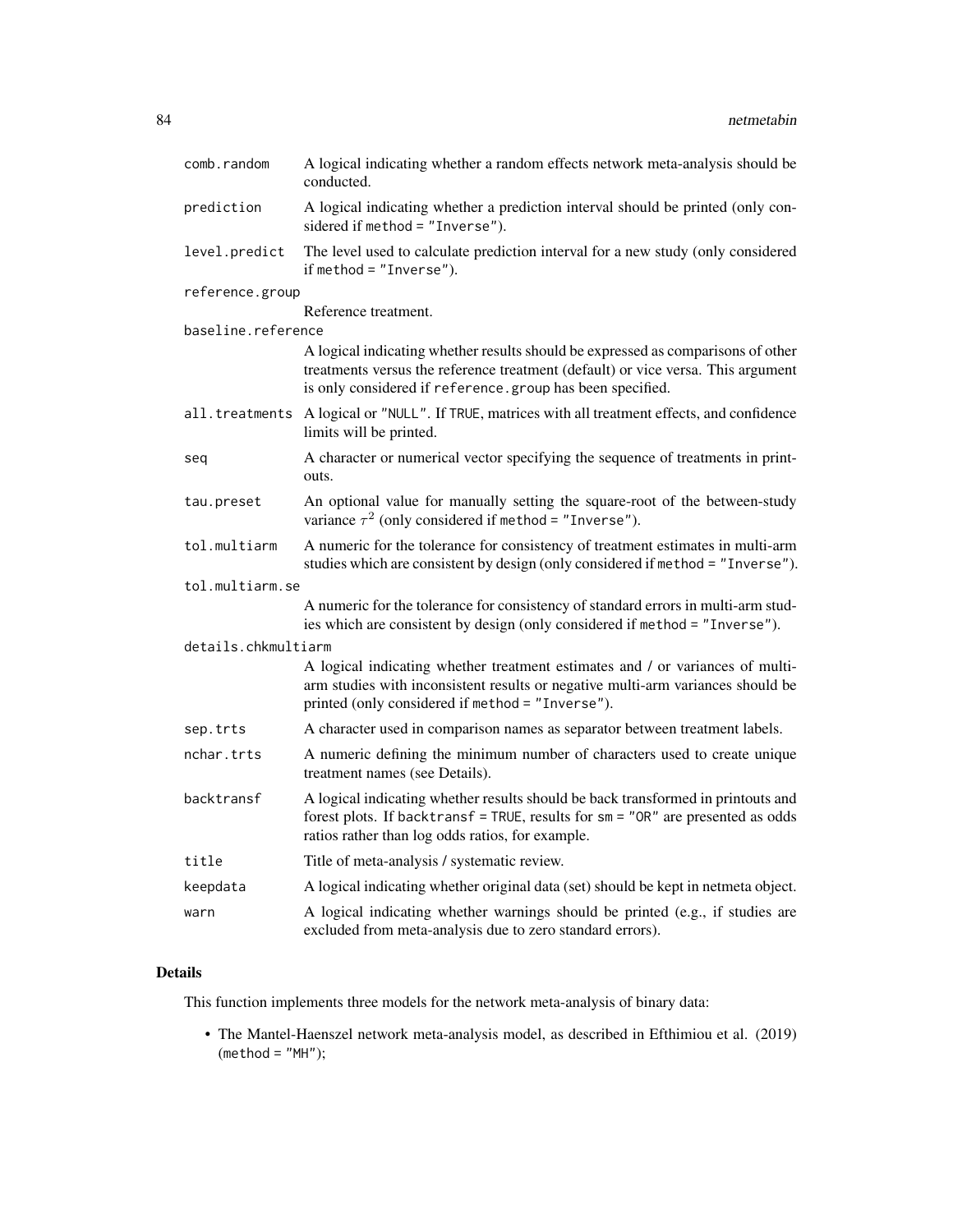#### netmetabin 85

- a network meta-analysis model using the non-central hypergeometric distribution with the Breslow approximation, as described in Stijnen et al. (2010) (method = "NCH");
- the inverse variance method for network meta-analysis (method = "Inverse"), also provided by [netmeta](#page-72-0).

Comparisons belonging to multi-arm studies are identified by identical study labels (argument studlab). It is therefore important to use identical study labels for all comparisons belonging to the same multi-arm study.

Data entry for this function is in *contrast-based* format, that is, each line of the data corresponds to a single pairwise comparison between two treatments (arguments treat1, treat2, event1, n1, event2, and n2). If data are provided in *arm-based* format, that is, number of events and participants are given for each treatment arm separately, function [pairwise](#page-100-0) can be used to transform the data to *contrast-based* format (see help page of function [pairwise](#page-100-0)).

Note, all pairwise comparisons must be provided for a multi-arm study. Consider a multi-arm study of *p* treatments with known variances. For this study, the number of events and observations must be provided for each treatment, for each of  $p(p - 1) / 2$  possible comparisons in separate lines in the data. For instance, a three-arm study contributes three pairwise comparisons, a four-arm study even six pairwise comparisons. Function [pairwise](#page-100-0) automatically calculates all pairwise comparisons for multi-arm studies.

For method = "Inverse", both fixed effects and random effects models are calculated regardless of values choosen for arguments comb.fixed and comb.random. Accordingly, the network estimates for the random effects model can be extracted from component TE.random of an object of class "netmeta" even if argument comb.random = FALSE. However, all functions in R package netmeta will adequately consider the values for comb.fixed and comb.random. E.g. function [print.summary.netmeta](#page-128-0) will not print results for the random effects model if comb.random = FALSE.

For the random-effects model, the direct treatment estimates are based on the common betweenstudy variance  $\tau^2$  from the network meta-analysis.

For method = "MH" and method = "NCH", only a fixed effects model is available.

By default, treatment names are not abbreviated in printouts. However, in order to get more concise printouts, argument nchar.trts can be used to define the minimum number of characters for abbreviated treatment names (see [abbreviate](#page-0-0), argument minlength). R function [treats](#page-133-0) is utilised internally to create abbreviated treatment names.

Names of treatment comparisons are created by concatenating treatment labels of pairwise comparisons using sep.trts as separator (see [paste](#page-0-0)). These comparison names are used in the covariance matrices Cov.fixed and Cov.random and in some R functions, e.g, [decomp.design](#page-5-0). By default, a colon is used as the separator. If any treatment label contains a colon the following characters are used as separator (in consecutive order): "-", "\_", "/", "+", ".", "|", and " $\star$ ". If all of these characters are used in treatment labels, a corresponding error message is printed asking the user to specify a different separator.

#### Value

An object of class netmetabin and netmeta with corresponding print, summary, forest, and netrank functions. The object is a list containing the following components:

studlab, treat1, treat2

As defined above.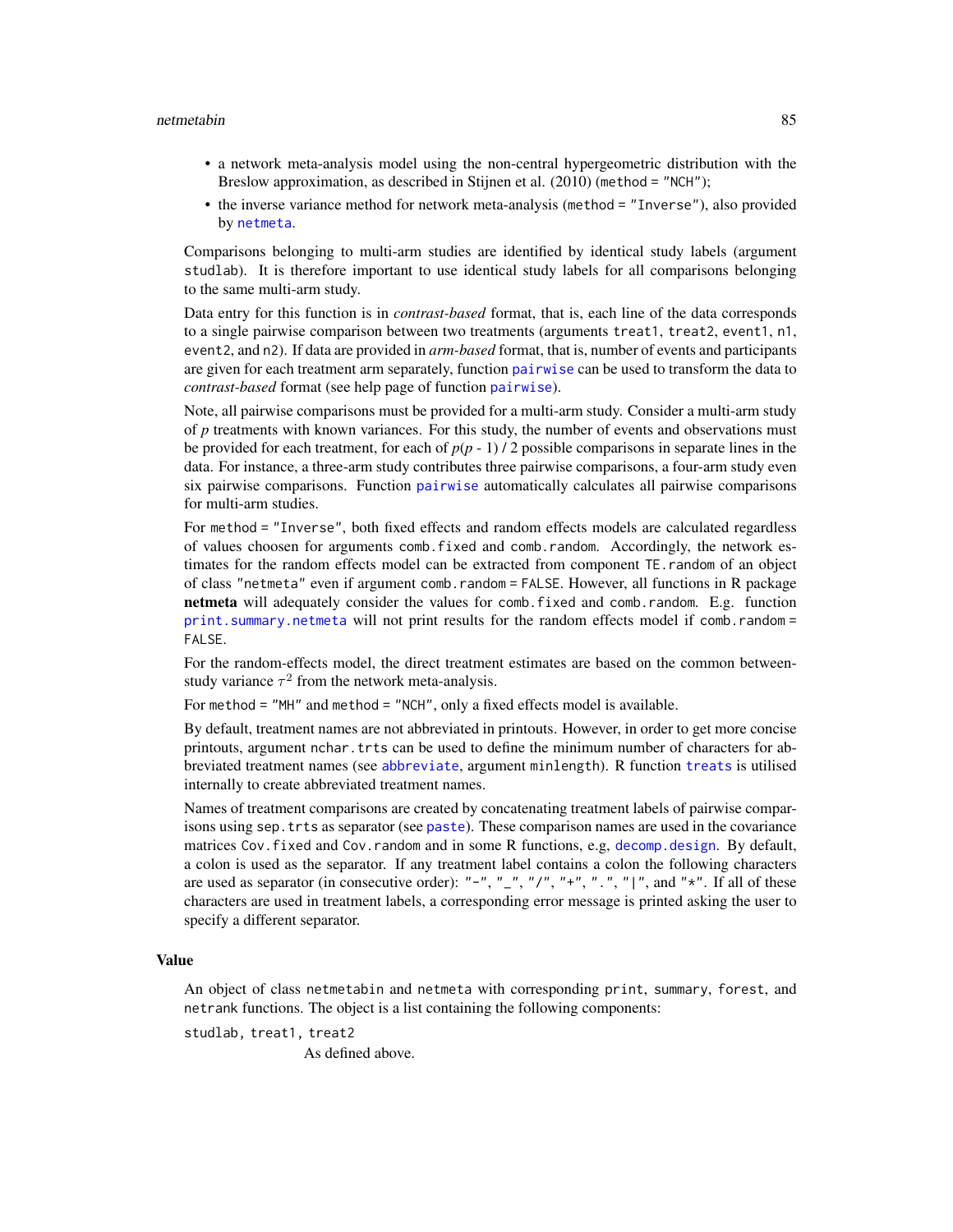| n1, n2, event1, event2               |                                                                                                                                                                |  |
|--------------------------------------|----------------------------------------------------------------------------------------------------------------------------------------------------------------|--|
|                                      | As defined above.                                                                                                                                              |  |
| TE.                                  | Estimate of treatment effect, i.e. difference between first and second treatment<br>(e.g. log odds ratio).                                                     |  |
| seTE                                 | Standard error of treatment estimate.                                                                                                                          |  |
| k                                    | Total number of studies.                                                                                                                                       |  |
| m                                    | Total number of pairwise comparisons.                                                                                                                          |  |
| n                                    | Total number of treatments.                                                                                                                                    |  |
| d                                    | Total number of designs (corresponding to the unique set of treatments com-<br>pared within studies).                                                          |  |
| trts                                 | Treatments included in network meta-analysis.                                                                                                                  |  |
| k.trts                               | Number of studies evaluating a treatment.                                                                                                                      |  |
| n.trts                               | Number of observations receiving a treatment.                                                                                                                  |  |
| events.trts                          | Number of events observed for a treatment.                                                                                                                     |  |
| studies                              | Study labels coerced into a factor with its levels sorted alphabetically.                                                                                      |  |
| narms                                | Number of arms for each study.                                                                                                                                 |  |
| designs                              | Unique list of designs present in the network. A design corresponds to the set of<br>treatments compared within a study.                                       |  |
| TE.fixed, seTE.fixed                 |                                                                                                                                                                |  |
|                                      | nxn matrix with estimated overall treatment effects and standard errors for fixed<br>effects model.                                                            |  |
| lower.fixed, upper.fixed             |                                                                                                                                                                |  |
|                                      | nxn matrices with lower and upper confidence interval limits for fixed effects<br>model.                                                                       |  |
| zval.fixed, pval.fixed               |                                                                                                                                                                |  |
|                                      | nxn matrices with z-value and p-value for test of overall treatment effect under<br>fixed effects model.                                                       |  |
| TE.random, seTE.random               |                                                                                                                                                                |  |
|                                      | nxn matrix with estimated overall treatment effects and standard errors for ran-<br>dom effects model (only available if method = "Inverse").                  |  |
| lower.random, upper.random           |                                                                                                                                                                |  |
|                                      | nxn matrices with lower and upper confidence interval limits for random effects<br>model (only available if method = "Inverse").                               |  |
| zval.random, pval.random             |                                                                                                                                                                |  |
|                                      | nxn matrices with z-value and p-value for test of overall treatment effect under<br>random effects model (only available if method = "Inverse").               |  |
|                                      | TE.direct.fixed, seTE.direct.fixed                                                                                                                             |  |
|                                      | nxn matrix with estimated treatment effects and standard errors from direct evi-<br>dence under fixed effects model.<br>lower.direct.fixed, upper.direct.fixed |  |
|                                      | nxn matrices with lower and upper confidence interval limits from direct evi-                                                                                  |  |
|                                      | dence under fixed effects model.                                                                                                                               |  |
| zval.direct.fixed, pval.direct.fixed |                                                                                                                                                                |  |
|                                      | nxn matrices with z-value and p-value for test of overall treatment effect from<br>direct evidence under fixed effects model.                                  |  |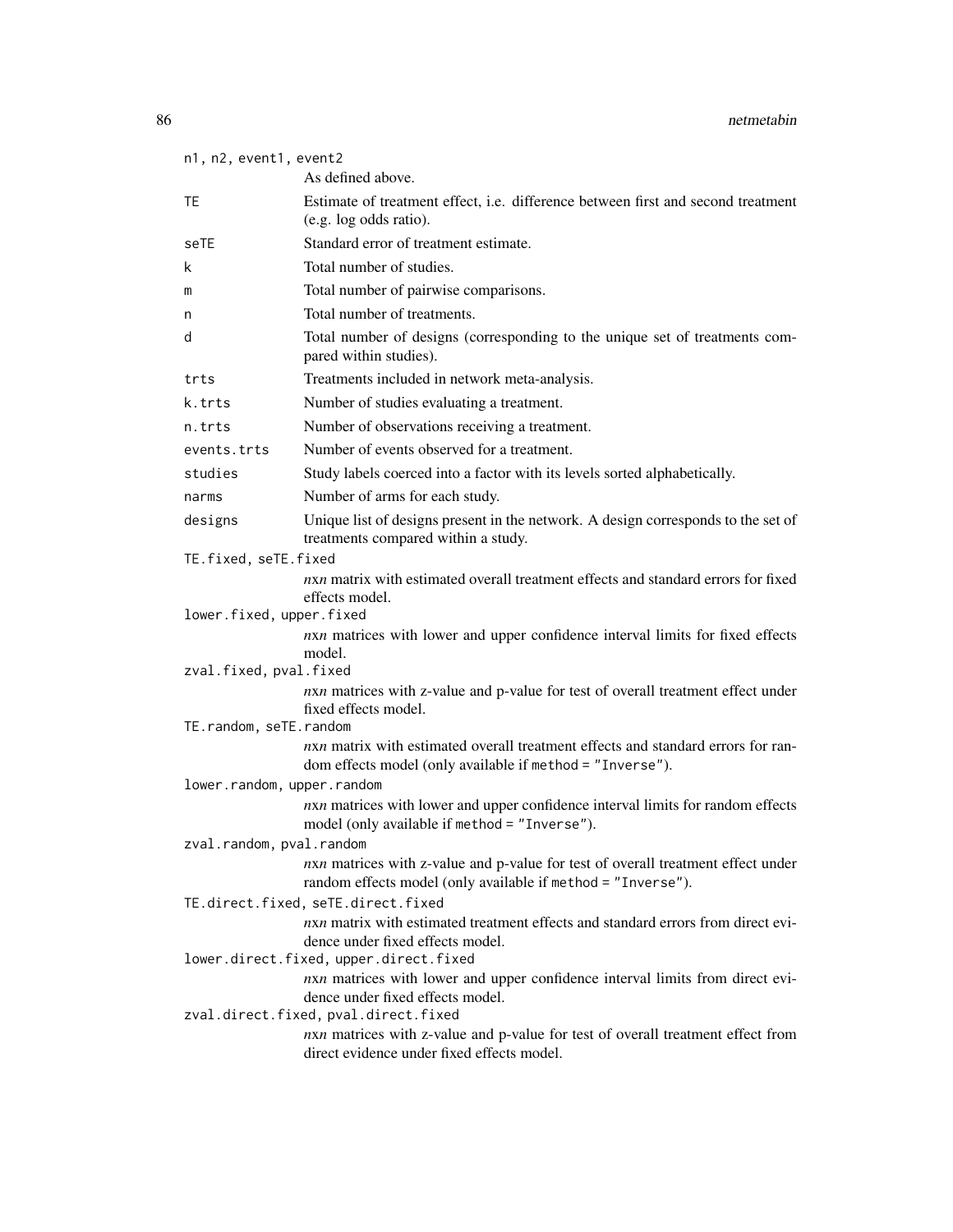# netmetabin 87

|                               | TE.direct.random, seTE.direct.random                                                                                                                                    |
|-------------------------------|-------------------------------------------------------------------------------------------------------------------------------------------------------------------------|
|                               | nxn matrix with estimated treatment effects and standard errors from direct evi-<br>dence under random effects model (only available if method = "Inverse").            |
|                               | lower.direct.random, upper.direct.random                                                                                                                                |
|                               | nxn matrices with lower and upper confidence interval limits from direct evi-<br>dence under random effects model (only available if method = "Inverse").               |
|                               | zval.direct.random, pval.direct.random                                                                                                                                  |
|                               | nxn matrices with z-value and p-value for test of overall treatment effect from di-<br>rect evidence under random effects model (only available if method = "Inverse"). |
| Q                             | Overall heterogeneity / inconsistency statistic.                                                                                                                        |
| df.Q                          | Degrees of freedom for test of heterogeneity / inconsistency.                                                                                                           |
| pval.Q                        | P-value for test of heterogeneity / inconsistency.                                                                                                                      |
| I2, lower. I2, upper. I2      |                                                                                                                                                                         |
|                               | I-squared, lower and upper confidence limits (only available if method = "Inverse").                                                                                    |
| tau                           | Square-root of between-study variance (only available if method = "Inverse").                                                                                           |
| A.matrix                      | Adjacency matrix $(nxn)$ .                                                                                                                                              |
| H.matrix                      | Hat matrix ( <i>mxm</i> )                                                                                                                                               |
| n.matrix                      | nxn matrix with number of observations in direct comparisons.                                                                                                           |
| events.matrix                 | nxn matrix with number of events in direct comparisons.                                                                                                                 |
| sm, method, level, level.comb |                                                                                                                                                                         |
|                               | As defined above.                                                                                                                                                       |
|                               | incr, allincr, addincr, allstudies, cc.pooled                                                                                                                           |
| comb.fixed, comb.random       | As defined above.                                                                                                                                                       |
|                               | As defined above.                                                                                                                                                       |
| prediction, level.predict     |                                                                                                                                                                         |
|                               | As defined above.                                                                                                                                                       |
|                               | reference.group, baseline.reference, all.treatments                                                                                                                     |
|                               | As defined above.                                                                                                                                                       |
|                               | seq, tau.preset, tol.multiarm, tol.multiarm.se<br>As defined above.                                                                                                     |
|                               | details.chkmultiarm, sep.trts, nchar.trts                                                                                                                               |
|                               | As defined above.                                                                                                                                                       |
| backtransf, title, warn       |                                                                                                                                                                         |
|                               | As defined above.                                                                                                                                                       |
| data                          | Data set (in contrast-based format).                                                                                                                                    |
| data.design                   | List with data in arm-based format (each list element corresponds to a single<br>design).                                                                               |
| call                          | Function call.                                                                                                                                                          |
| version                       | Version of R package netmeta used to create object.                                                                                                                     |

# Author(s)

Orestis Efthimiou <oremiou@gmail.com>, Guido Schwarzer <sc@imbi.uni-freiburg.de>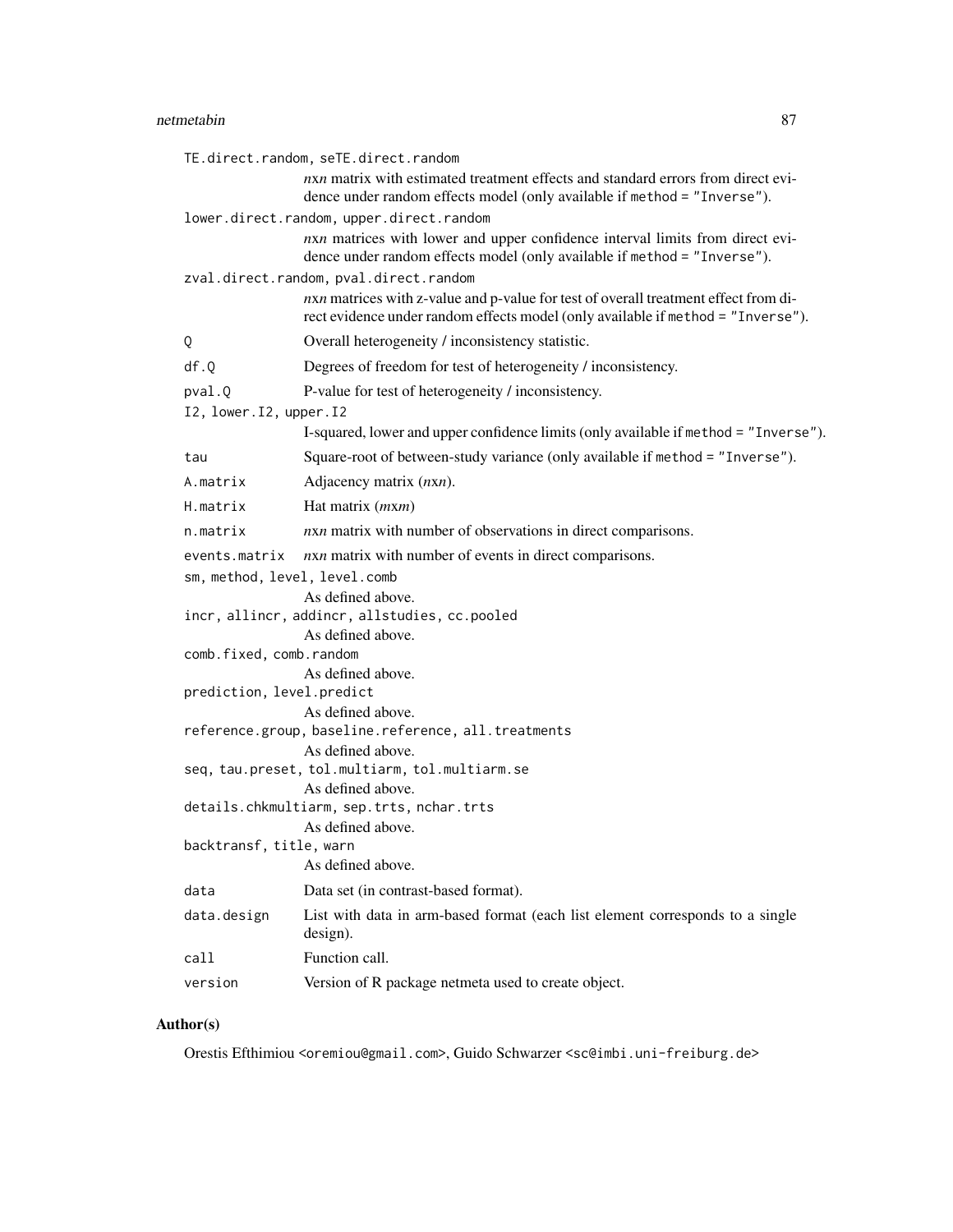## References

Efthimiou O, Rücker G, Schwarzer G, Higgins J, Egger M, Salanti G (2019): A Mantel-Haenszel model for network meta-analysis of rare events. *Statistics in Medicine*, 1–21, https://doi.org/10.1002/sim.8158

Senn S, Gavini F, Magrez D, Scheen A (2013): Issues in performing a network meta-analysis. *Statistical Methods in Medical Research*, 22, 169–89

Stijnen T, Hamza TH, Ozdemir P (2010): Random effects meta-analysis of event outcome in the framework of the generalized linear mixed model with applications in sparse data. *Statistics in Medicine*, 29, 3046–67

## See Also

[pairwise](#page-100-0), [netmeta](#page-72-0)

```
data(Dong2013)
# Only consider first ten studies (to reduce runtime of example)
#
first10 \le subset(Dong2013, id \le 10)
# Transform data from long arm-based format to contrast-based
# format. Argument 'sm' has to be used for odds ratio as summary
# measure; by default the risk ratio is used in the metabin
# function called internally.
#
p1 <- pairwise(treatment, death, randomized, studlab = id,
               data = first10, sm = "OR")# Conduct Mantel-Haenszel network meta-analysis (without continuity
# correction)
#
nb1 < - netmetabin(p1, ref = "p1ac")
nb1
# Obtain the league table
#
netleague(nb1)
## Not run:
# Conduct Mantel-Haenszel network meta-analysis for the whole
# dataset
#
p2 <- pairwise(treatment, death, randomized, studlab = id,
               data = Dong2013, sm = "OR")
netmetabin(p2, ref = "plac")
# Conduct network meta-analysis using the non-central
# hypergeometric model (without continuity correction)
#
netmetabin(p2, ref = "plac", method = "NCH")
```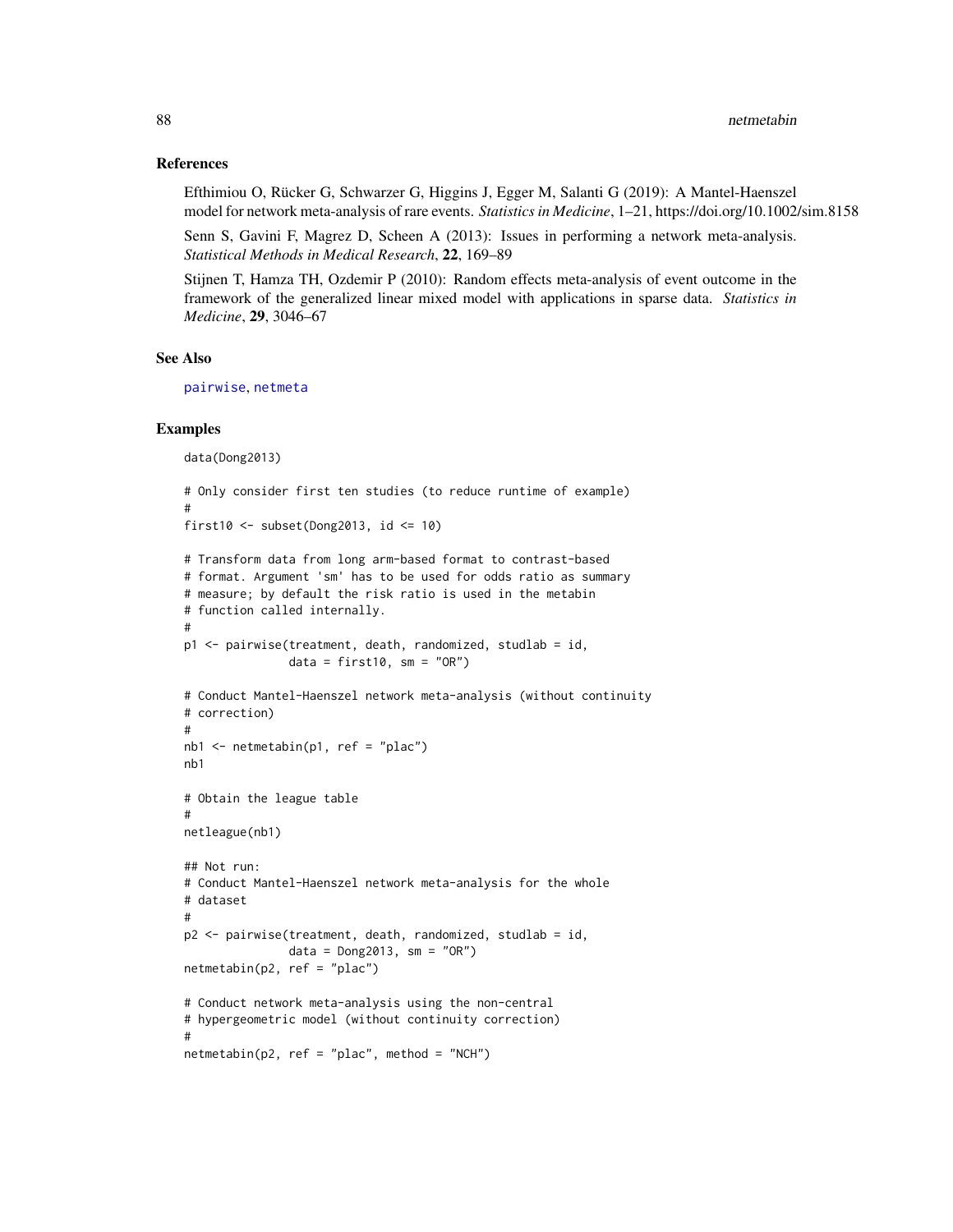```
# Conduct Mantel-Haenszel network meta-analysis (with continuity
# correction of 0.5; include all studies)
#
netmetabin(p2, ref = "plac", cc.pooled = TRUE)
data(Gurusamy2011)
p3 <- pairwise(treatment, death, n, studlab = study,
               data = Gurusamy2011, sm = "OR")# Conduct Mantel-Haenszel network meta-analysis (without continuity
# correction)
#
netmetabin(p3, ref = "cont")## End(Not run)
```
netposet *Partial order of treatments in network meta-analysis*

## Description

Partial order of treatments in network meta-analysis. The set of treatments in a network is called a partially ordered set (in short, a *poset*), if different outcomes provide different treatment ranking lists.

## Usage

```
netposet(..., outcomes, treatments, small.values, comb.fixed, comb.random)
## S3 method for class 'netposet'
print(x, pooled = ifelse(x$comb.random, "random", "fixed"), ...)
```
#### Arguments

| $\cdot$      | See details.                                                                                                                                       |
|--------------|----------------------------------------------------------------------------------------------------------------------------------------------------|
| outcomes     | A character vector with outcome names.                                                                                                             |
| treatments   | A character vector with treatment names.                                                                                                           |
| small.values | See details.                                                                                                                                       |
| comb.fixed   | A logical indicating whether to show results for the fixed effects (common ef-<br>fects) model.                                                    |
| comb.random  | A logical indicating whether to show results for the random effects model.                                                                         |
| X            | An object of class netposet.                                                                                                                       |
| pooled       | A character string indicating whether Hasse diagram should be drawn for fixed<br>("fixed") or random effects model ("random"). Can be abbreviated. |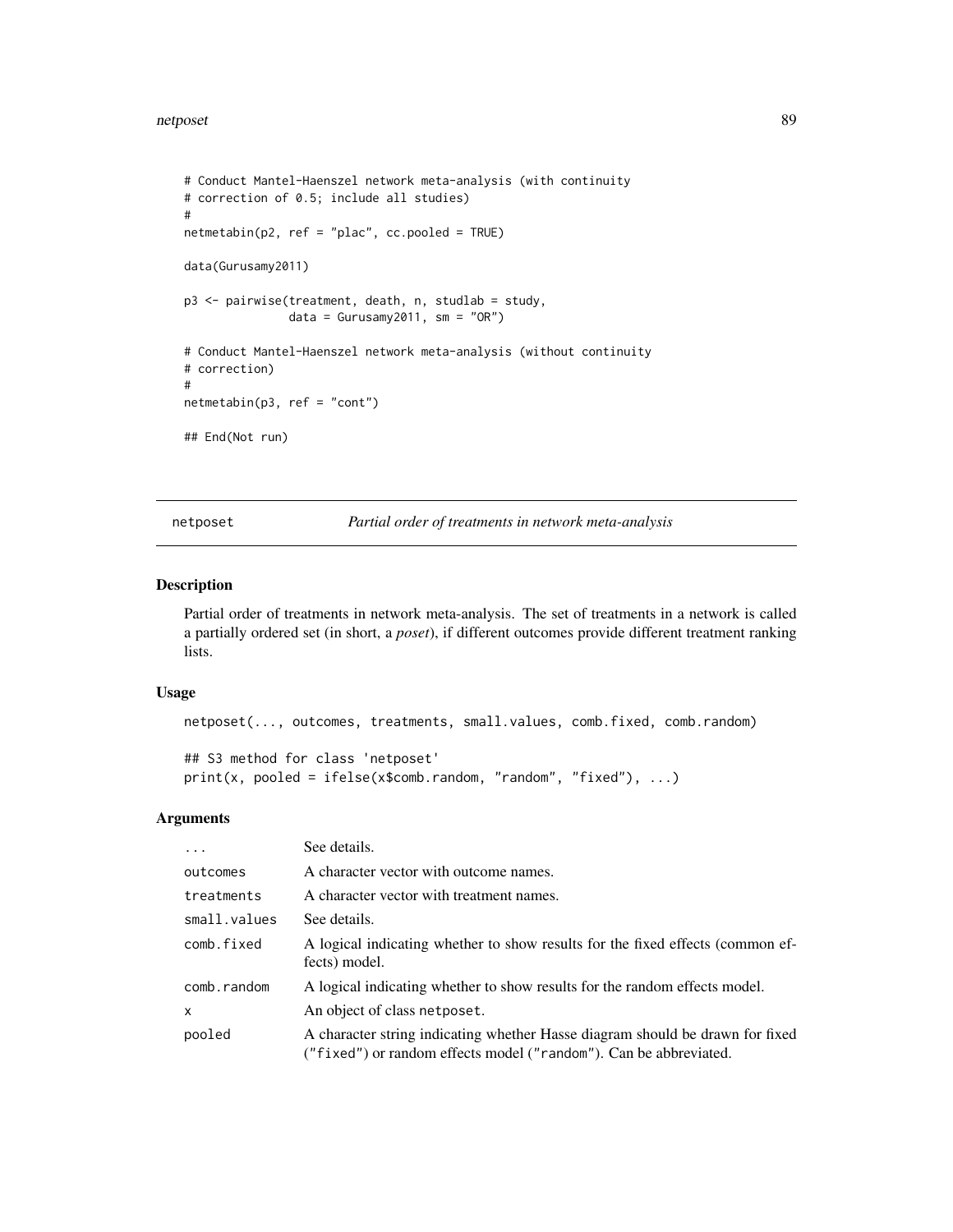#### Details

In network meta-analysis, frequently different outcomes are considered which may each provide a different ordering of treatments. The concept of a partially ordered set (in short, a *poset*, Carlsen & Bruggemann, 2014) of treatments can be used to gain further insights in situations with apparently conflicting orderings. This implementation for rankings in network meta-analyis is described in Rücker & Schwarzer (2017).

In function netposet, argument ...{} can be any of the following:

- arbitrary number of netrank objects providing P-scores;
- arbitrary number of netmeta objects;
- single ranking matrix with each column providing P-scores (Rücker & Schwarzer 2015) or SUCRA values (Salanti et al. 2011) for an outcome and rows corresponding to treatments.

Note, albeit in general a ranking matrix is not constrained to have values between 0 and 1, netposet stops with an error in this case as this function expects a matrix with P-scores or SUCRA values.

Argument outcomes can be used to label outcomes. If argument outcomes is missing,

- column names of the ranking matrix are used as outcome labels (if first argument is a ranking matrix and column names are available);
- capital letters 'A', 'B', . . . are used as outcome labels and a corresponding warning is printed.

Argument treatments can be used to provide treatment labels if the first argument is a ranking matrix. If argument treatment is missing,

- row names of the ranking matrix are used as treatment labels (if available);
- letters 'a', 'b', . . . are used as treatment labels and a corresponding warning is printed.

If argument ...{} consists of netmeta objects, netrank is called internally to calculate P-scores. In this case, argument small.values can be used to specify for each outcome whether small values are good or bad; see [netrank](#page-93-0). This argument is ignored for a ranking matrix and netrank objects.

Arguments comb.fixed and comb.random can be used to define whether results should be printed and plotted for fixed and / or random effects model. If netmeta and netrank objects are provided in argument  $\dots$  { }, values for comb. fixed and comb. random within these objects are considered; if these values are not unique, argument comb. fixed and / or comb. random are set to TRUE.

In function print.netposet, argument ...{} is passed on to the printing function.

## Value

An object of class netposet with corresponding print, plot, and hasse functions. The object is a list containing the following components:

| P.fixed  | Ranking matrix with rows corresponding to treatments and columns correspond-<br>ing to outcomes (fixed effects model). |
|----------|------------------------------------------------------------------------------------------------------------------------|
| M0.fixed | Hasse matrix skipping unnecessary paths (fixed effects model).                                                         |
| M.fixed  | "Full" Hasse matrix (fixed effects model).                                                                             |
| 0.fixed  | Matrix with information about partial ordering (fixed effects model).                                                  |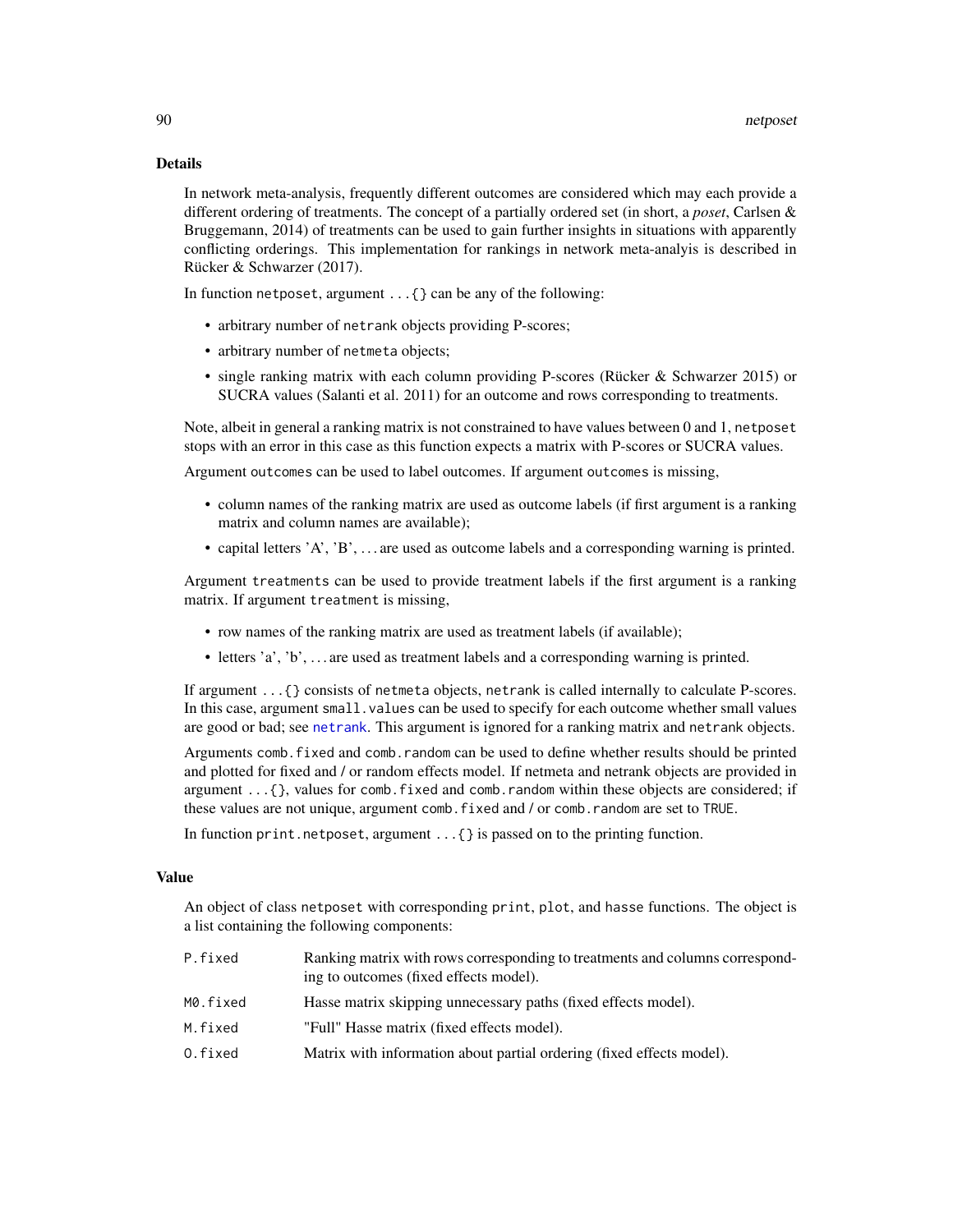#### netposet 91

| P.random                              | Ranking matrix with rows corresponding to treatments and columns correspond-<br>ing to outcomes (random effects model). |  |
|---------------------------------------|-------------------------------------------------------------------------------------------------------------------------|--|
| M0.random                             | Hasse matrix skipping unnecessary paths (random effects model).                                                         |  |
| M.random                              | "Full" Hasse matrix (random effects model).                                                                             |  |
| O.random                              | Matrix with information about partial ordering (random effects model).                                                  |  |
| small.values, comb.fixed, comb.random |                                                                                                                         |  |
|                                       | As defined above.                                                                                                       |  |
| call                                  | Function call.                                                                                                          |  |
| version                               | Version of R package netmeta used to create object.                                                                     |  |

## Author(s)

Gerta Rücker <ruecker@imbi.uni-freiburg.de>, Guido Schwarzer <sc@imbi.uni-freiburg.de>

## References

Carlsen L, Bruggemann R (2014): Partial order methodology: a valuable tool in chemometrics. *Journal of Chemometrics*, 28, 226–34

Rücker G, Schwarzer G (2015): Ranking treatments in frequentist network meta-analysis works without resampling methods. *BMC Medical Research Methodology*, 15, 58

Rücker G, Schwarzer G (2017): Resolve conflicting rankings of outcomes in network meta-analysis: Partial ordering of treatments. *Research Synthesis Methods*, 8, 526–36

Salanti G, Ades AE, Ioannidis JP (2011): Graphical methods and numerical summaries for presenting results from multiple-treatment meta-analysis: an overview and tutorial. *Journal of Clinical Epidemiology*, 64, 163–71

## See Also

[netmeta](#page-72-0), [netrank](#page-93-0), [plot.netrank](#page-111-0), [hasse](#page-34-0), [plot.netposet](#page-107-0)

```
## Not run:
# Use depression dataset
#
data(Linde2015)
# Define order of treatments
#
trts <- c("TCA", "SSRI", "SNRI", "NRI",
          "Low-dose SARI", "NaSSa", "rMAO-A", "Hypericum",
          "Placebo")
# Outcome labels
#
outcomes <- c("Early response", "Early remission")
# (1) Early response
```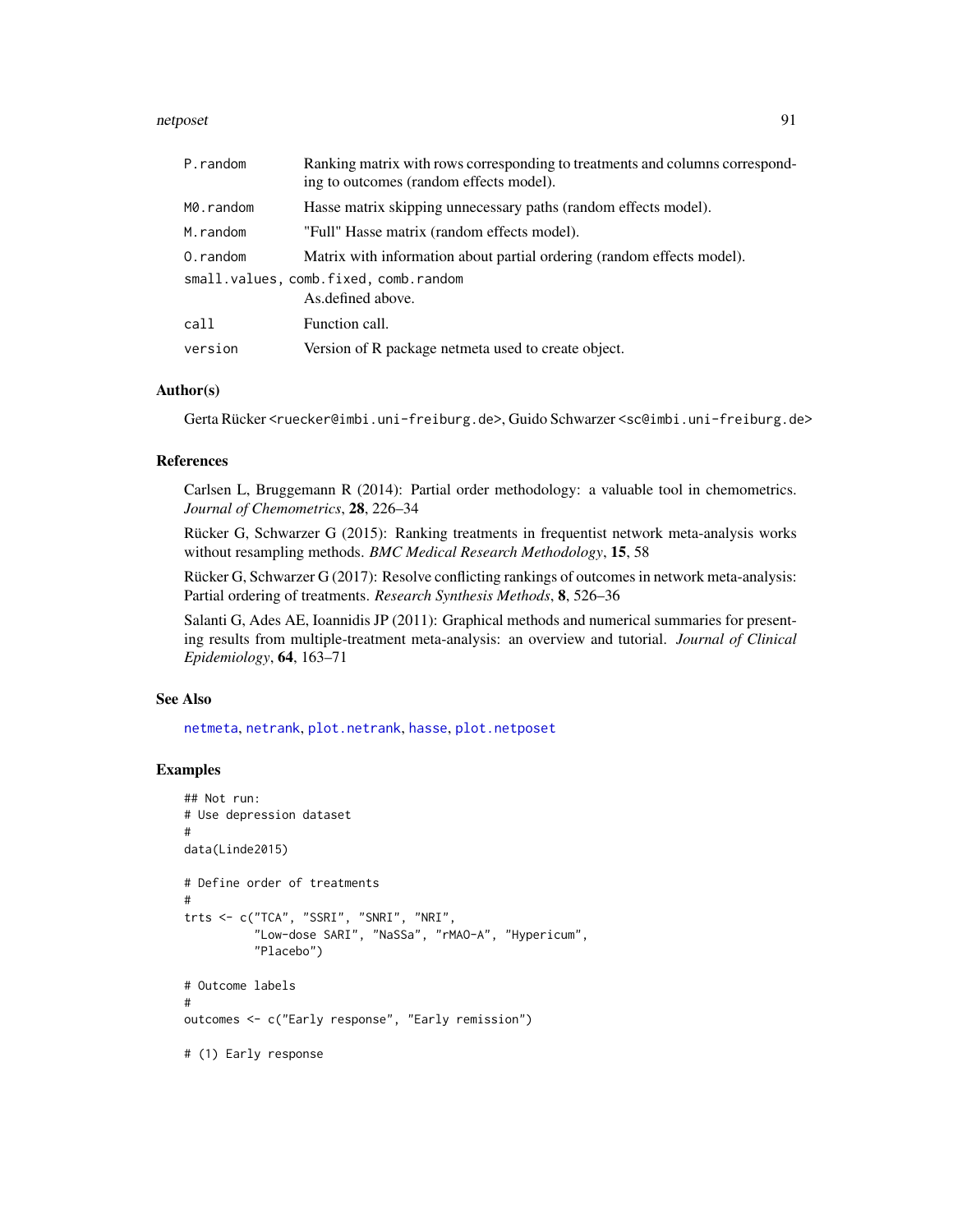```
#
p1 <- pairwise(treat = list(treatment1, treatment2, treatment3),
               event = list(resp1, resp2, resp3),
               n = list(n1, n2, n3),
               studlab = id, data = Linde2015, sm = "OR")
#
net1 <- netmeta(p1, comb.fixed = FALSE,
                seq = trts, ref = "Placebo")
# (2) Early remission
#
p2 <- pairwise(treat = list(treatment1, treatment2, treatment3),
               event = list(remi1, remi2, remi3),
               n = list(n1, n2, n3),
               studlab = id, data = Linde2015, sm = "OR")
#
net2 <- netmeta(p2, comb.fixed = FALSE,
                seq = trts, ref = "Placebo")# Partial order of treatment rankings (two outcomes)
#
po <- netposet(netrank(net1, small.values = "bad"),
               netrank(net2, small.values = "bad"),
               outcomes = outcomes)
# Hasse diagram
#
hasse(po)
#
# Outcome labels
#
outcomes <- c("Early response", "Early remission",
              "Lost to follow-up", "Lost to follow-up due to AEs",
              "Adverse events (AEs)")
# (3) Loss to follow-up
#
p3 <- pairwise(treat = list(treatment1, treatment2, treatment3),
               event = list(loss1, loss2, loss3),
               n = list(n1, n2, n3),
               studlab = id, data = Linde2015, sm = "OR")
#
net3 <- netmeta(p3, comb.fixed = FALSE,
                seq = trts, ref = "Placebo")
# (4) Loss to follow-up due to adverse events
#
p4 <- pairwise(treat = list(treatment1, treatment2, treatment3),
               event = list(loss.ae1, loss.ae2, loss.ae3),
               n = list(n1, n2, n3),studlab = id, data = subset(Linde2015, id != 55),
```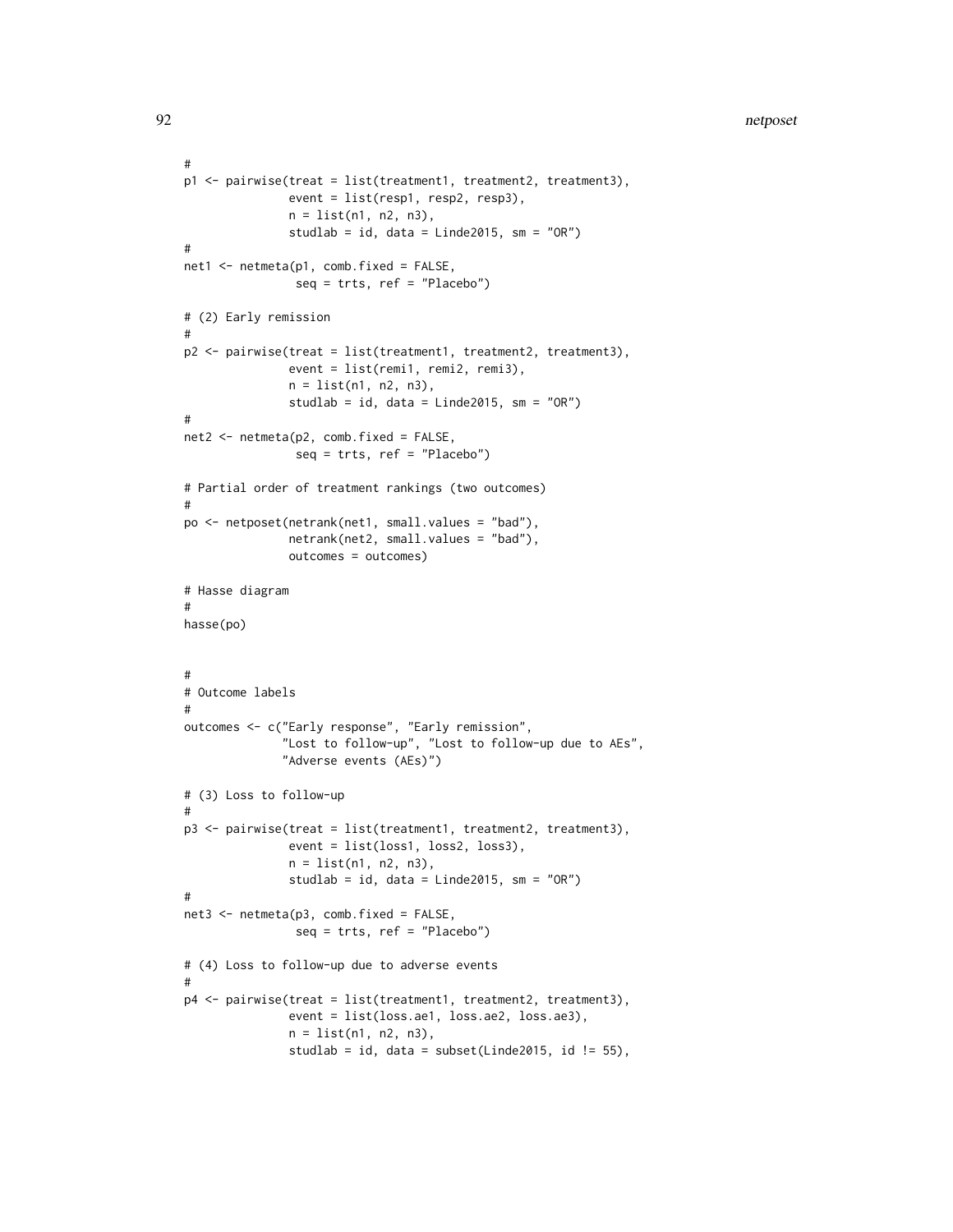```
sm = "OR")#
net4 <- netmeta(p4, comb.fixed = FALSE,
                seq = trts, ref = "Placebo")
# (5) Adverse events
#
p5 <- pairwise(treat = list(treatment1, treatment2, treatment3),
               event = list(ae1, ae2, ae3),
               n = list(n1, n2, n3),studlab = id, data = Linde2015, sm = "OR")
#
net5 <- netmeta(p5, comb.fixed = FALSE,
                seq = trts, ref = "Placebo")
# Partial order of treatment rankings (all five outcomes)
#
po.ranks <- netposet(netrank(net1, small.values = "bad"),
                     netrank(net2, small.values = "bad"),
                     netrank(net3, small.values = "good"),
                     netrank(net4, small.values = "good"),
                     netrank(net5, small.values = "good"),
                     outcomes = outcomes)
# Same result
#
po.nets <- netposet(net1, net2, net3, net4, net5,
                    small.values = c("bad", "bad", "good", "good", "good"),
                    outcomes = outcomes)
#
all.equal(po.ranks, po.nets)
# Print matrix with P-scores (random effects model)
#
po.nets$P.random
# Hasse diagram for all outcomes (random effects model)
#
hasse(po.ranks)
# Hasse diagram for outcomes early response and early remission
#
po12 <- netposet(netrank(net1, small.values = "bad"),
                 netrank(net2, small.values = "bad"),
                 outcomes = outcomes[1:2])
hasse(po12)
# Scatter plot
#
oldpar \leq par(pty = "s")
plot(po12)
par(oldpar)
```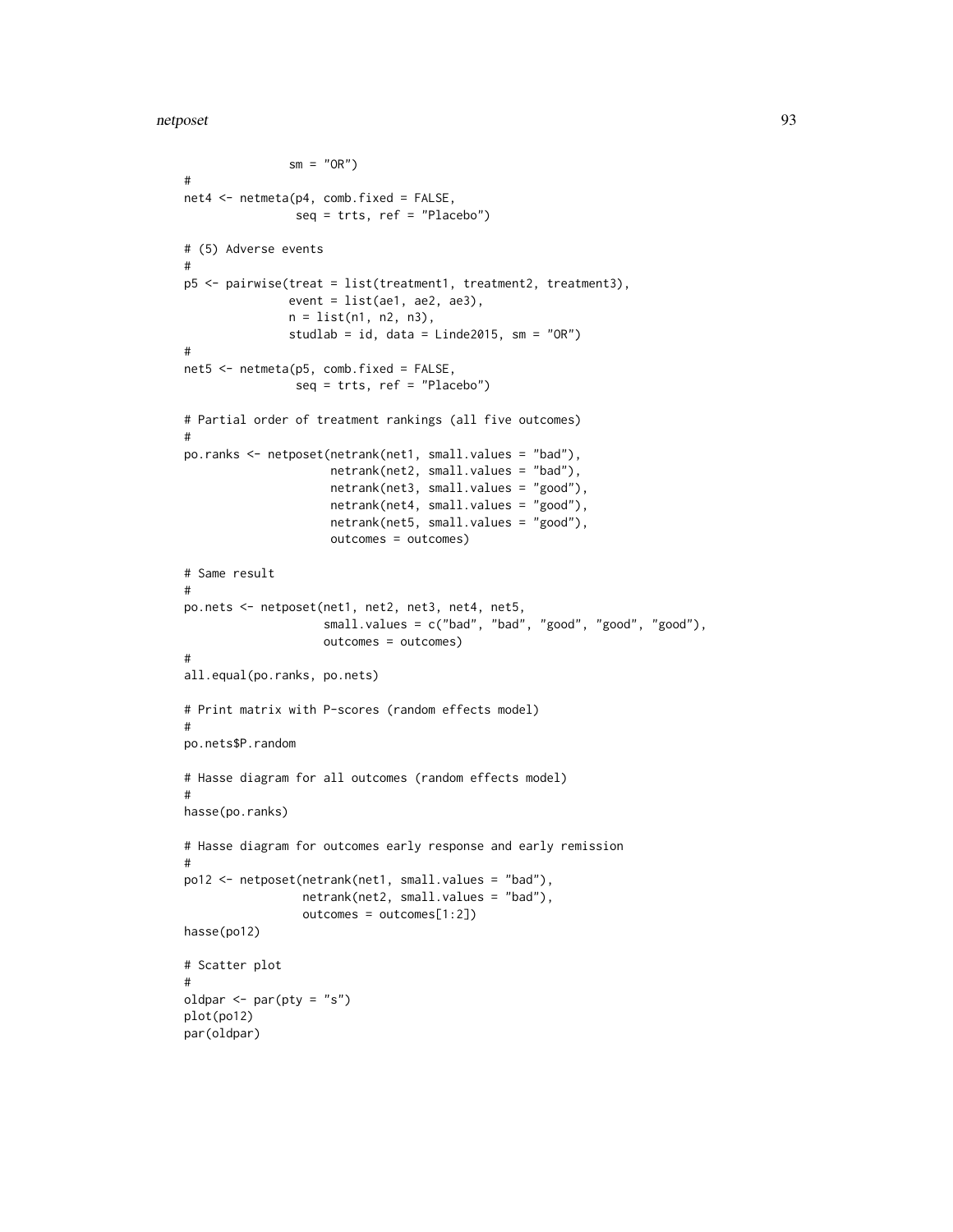94 netrank

```
## End(Not run)
# Example using ranking matrix with P-scores
#
# Ribassin-Majed L, Marguet S, Lee A.W., et al. (2017):
# What is the best treatment of locally advanced nasopharyngeal
# carcinoma? An individual patient data network meta-analysis.
# Journal of Clinical Oncology, 35, 498-505
#
outcomes <- c("OS", "PFS", "LC", "DC")
treatments <- c("RT", "IC-RT", "IC-CRT", "CRT",
                "CRT-AC", "RT-AC", "IC-RT-AC")
#
# P-scores (from Table 1)
#
pscore.os <- c(15, 33, 63, 70, 96, 28, 45) / 100
pscore.pfs <- c( 4, 46, 79, 52, 94, 36, 39) / 100
pscore.lc <- c( 9, 27, 47, 37, 82, 58, 90) / 100
pscore.dc <- c(16, 76, 95, 48, 72, 32, 10) / 100
#
pscore.matrix <- data.frame(pscore.os, pscore.pfs, pscore.lc, pscore.dc)
rownames(pscore.matrix) <- treatments
colnames(pscore.matrix) <- outcomes
pscore.matrix
#
po <- netposet(pscore.matrix)
po12 <- netposet(pscore.matrix[, 1:2])
po
po12
#
hasse(po)
hasse(po12)
#
oldpar <- par(pty = "s")
plot(po12)
par(oldpar)
```
<span id="page-93-0"></span>netrank *Frequentist method to rank treatments in network*

## Description

Ranking treatments in frequentist network meta-analysis without resampling methods.

#### Usage

 $network(x, small.values = "good")$ ## S3 method for class 'netrank'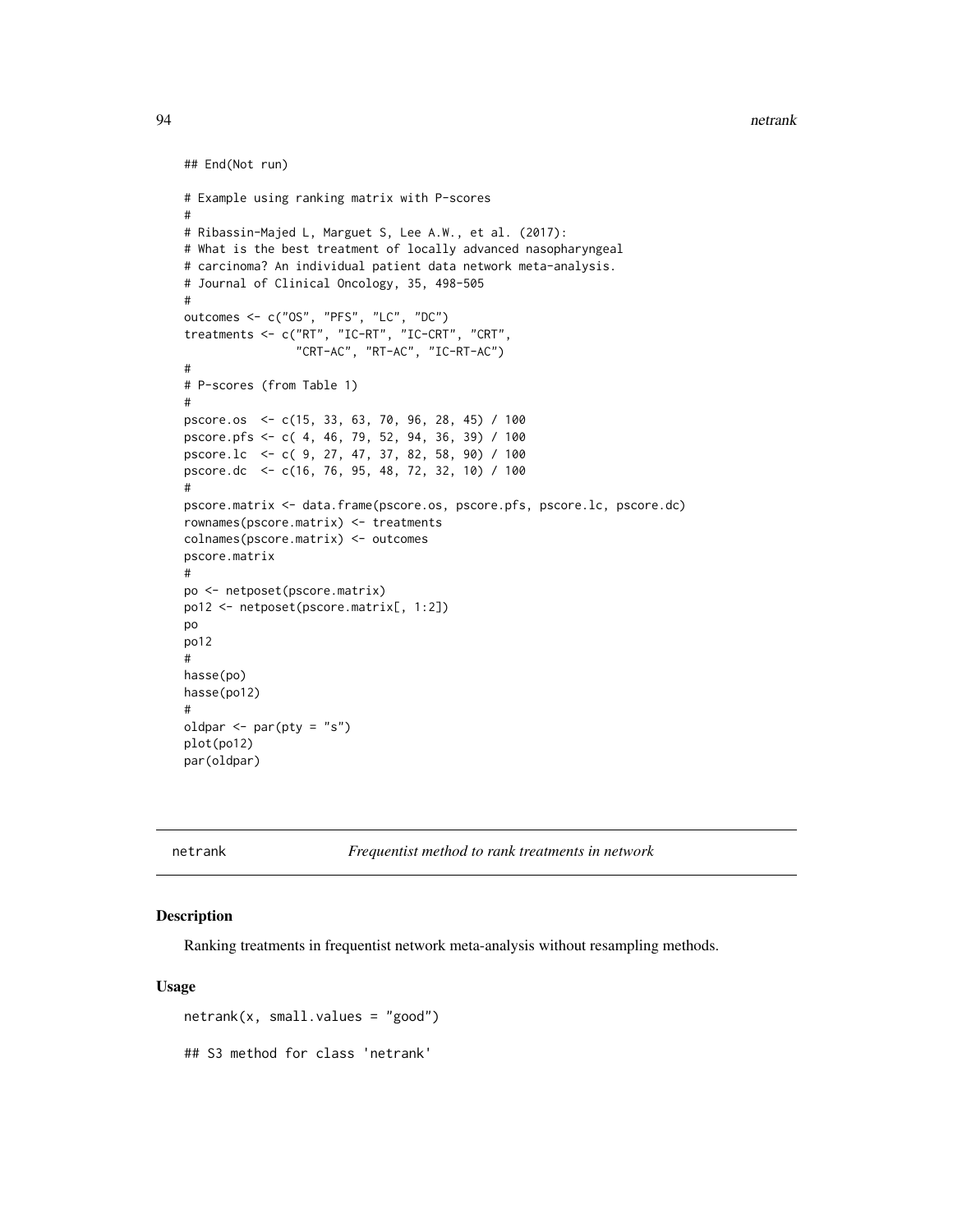#### netrank 95

```
print(
  x,
  comb.fixed = x$x$comb.fixed,
  comb.random = x$x$comb.random,
  sort = TRUE,digits = max(4, .0ptions$digits - 3),...
)
```
#### Arguments

| X            | An object of class netmeta (netrank function) or netrank (print function).                                                                       |
|--------------|--------------------------------------------------------------------------------------------------------------------------------------------------|
| small.values | A character string specifying whether small treatment effects indicate a benefi-<br>cial ("good") or harmful ("bad") effect, can be abbreviated. |
| comb.fixed   | A logical indicating whether to print P-scores for the fixed effects (common<br>effects) model.                                                  |
| comb.random  | A logical indicating whether to print P-scores for the random effects model.                                                                     |
| sort         | A logical indicating whether printout should be sorted by decreasing P-score.                                                                    |
| digits       | Minimal number of significant digits, see print. default.                                                                                        |
| $\ddotsc$    | Additional arguments passed on to print.data.frame function (used inter-<br>nally).                                                              |

#### Details

Treatments are ranked based on a network meta-analysis. Ranking is performed by P-scores. Pscores are based solely on the point estimates and standard errors of the network estimates. They measure the extent of certainty that a treatment is better than another treatment, averaged over all competing treatments (Rücker and Schwarzer 2015).

The P-score of treatment *i* is defined as the mean of all  $1 - P[j]$  where  $P[j]$  denotes the one-sided P-value of accepting the alternative hypothesis that treatment *i* is better than one of the competing treatments *j*. Thus, if treatment *i* is better than many other treatments, many of these P-values will be small and the P-score will be large. Vice versa, if treatment *i* is worse than most other treatments, the P-score is small.

The P-score of treatment *i* can be interpreted as the mean extent of certainty that treatment *i* is better than another treatment. This interpretation is comparable to that of the Surface Under the Cumulative RAnking curve (SUCRA) which is the rank of treatment *i* within the range of treatments, measured on a scale from 0 (worst) to 1 (best) (Salanti et al. 2011).

## Value

An object of class netrank with corresponding print function. The object is a list containing the following components:

| Pscore fixed A named numeric vector with P-scores for fixed effects model.                  |
|---------------------------------------------------------------------------------------------|
| Pmatrix. fixed Numeric matrix based on pairwise one-sided p-values for fixed effects model. |
| Pscore, random A named numeric vector with P-scores for random effects model.               |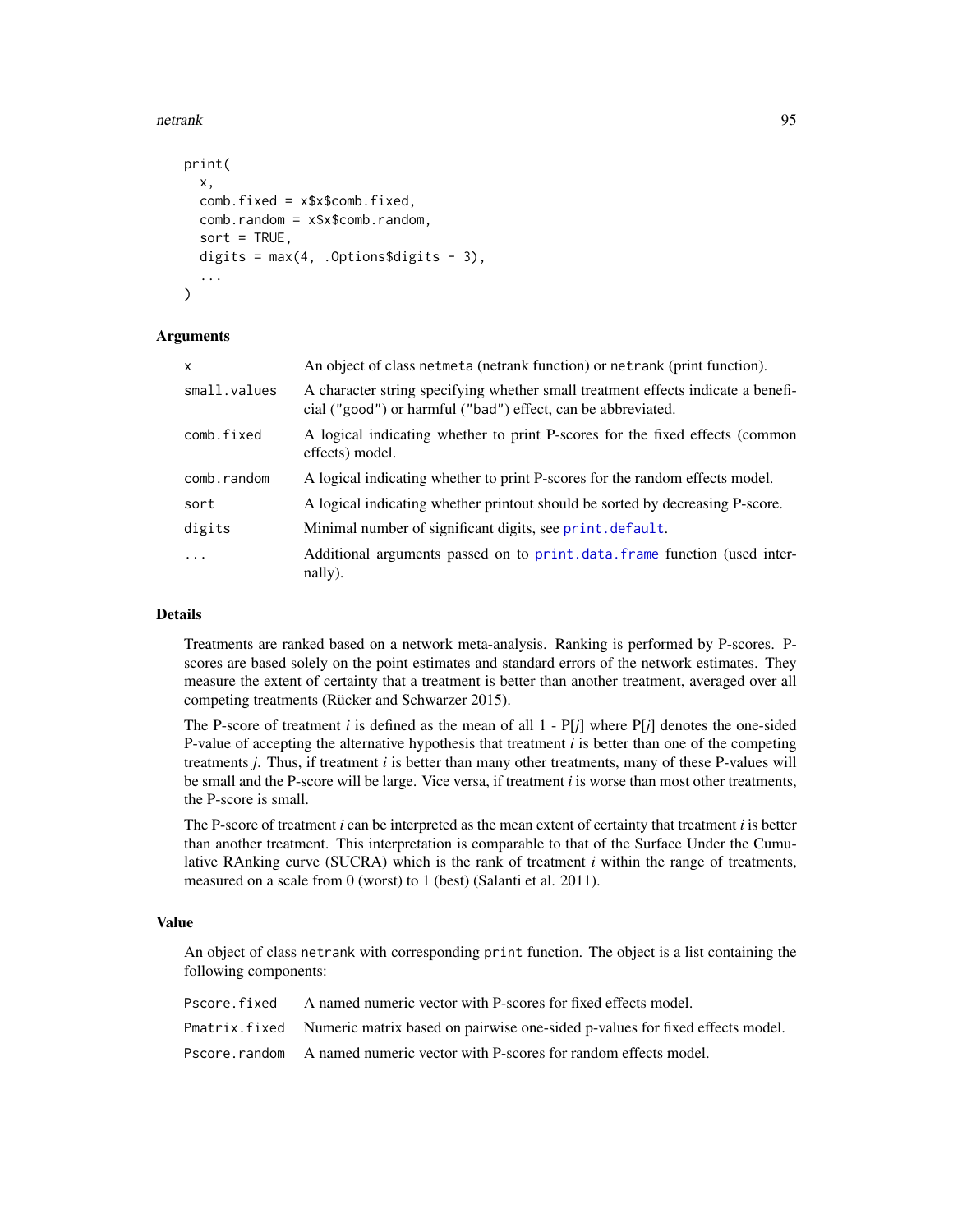96 netrank

|                 | Pmatrix.random Numeric matrix based on pairwise one-sided p-values of random effects model. |
|-----------------|---------------------------------------------------------------------------------------------|
| small.values, x |                                                                                             |
|                 | As defined above.                                                                           |
| version         | Version of R package netmeta used to create object.                                         |

## Author(s)

Gerta Rücker <ruecker@imbi.uni-freiburg.de>, Guido Schwarzer <sc@imbi.uni-freiburg.de>

## References

Rücker G, Schwarzer G (2017): Resolve conflicting rankings of outcomes in network meta-analysis: Partial ordering of treatments. *Research Synthesis Methods*, 8, 526–36

Salanti G, Ades AE, Ioannidis JP (2011): Graphical methods and numerical summaries for presenting results from multiple-treatment meta-analysis: an overview and tutorial. *Journal of Clinical Epidemiology*, 64, 163–71

#### See Also

[netmeta](#page-72-0)

```
data(Senn2013)
net1 <- netmeta(TE, seTE, treat1, treat2, studlab,
                data = Senn2013, sm = "MD",comb.random = FALSE)
nr1 <- netrank(net1)
nr1
print(nr1, sort = FALSE)
## Not run:
net2 <- netmeta(TE, seTE, treat1, treat2, studlab,
               data = Senn2013, sm = "MD")nr2 <- netrank(net2)
nr2
print(nr2, sort = "fixed")
print(nr2, sort = FALSE)
## End(Not run)
```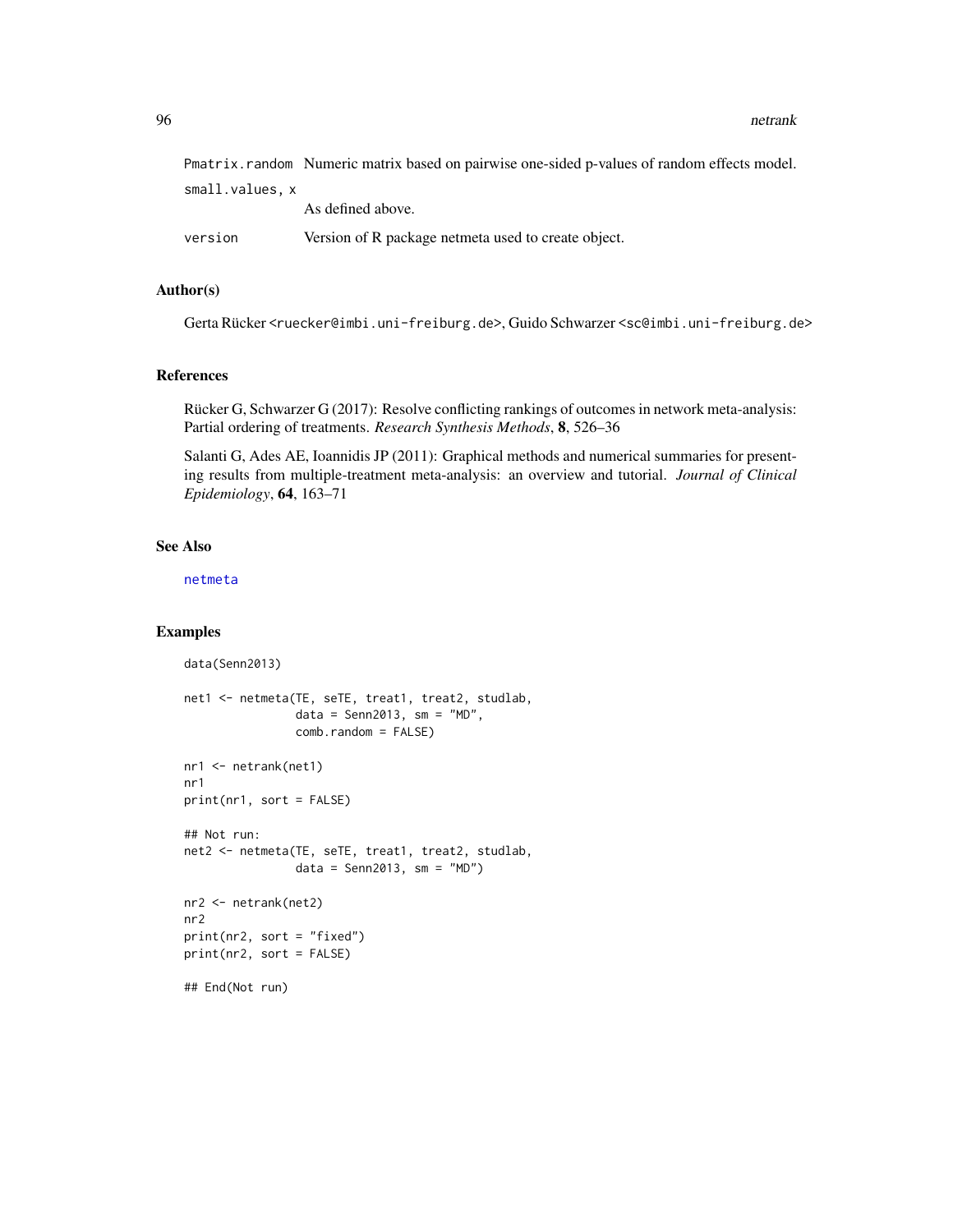## Description

Methods to split network estimates into the contribution of direct and indirect evidence and to test for local inconsistency in network meta-analysis.

#### Usage

```
netsplit(
 x,
 method,
 upper = TRUE,reference.group = x$reference.group,
 baseline.reference = x$baseline.reference,
 sep.trts = x$sep.trts,
 quote.trts = ",
 tol.direct = 5e-04.
 wan = FALSE)
## S3 method for class 'netsplit'
print(
 x,
 comb.fixed = x$comb.fixed,
 comb.random = x$comb.random,
 show = "all",overall = TRUE,
 ci = FALSE,test = show %in% c("all", "with.direct", "both"),
 digits = gs("digits"),
 digits.zval = gs("digits.zval"),
 digits.pval = gs("digits.pval"),
 digits.prop = max(gs("digits.pval") - 2, 2),text. NA = "."backtransf = x$backtransf,
  scientific.pval = gs("scientific.pval"),
 big.mark = gs("big.mark"),
  legend = TRUE,...
```
)

## Arguments

x An object of class netmeta or netsplit.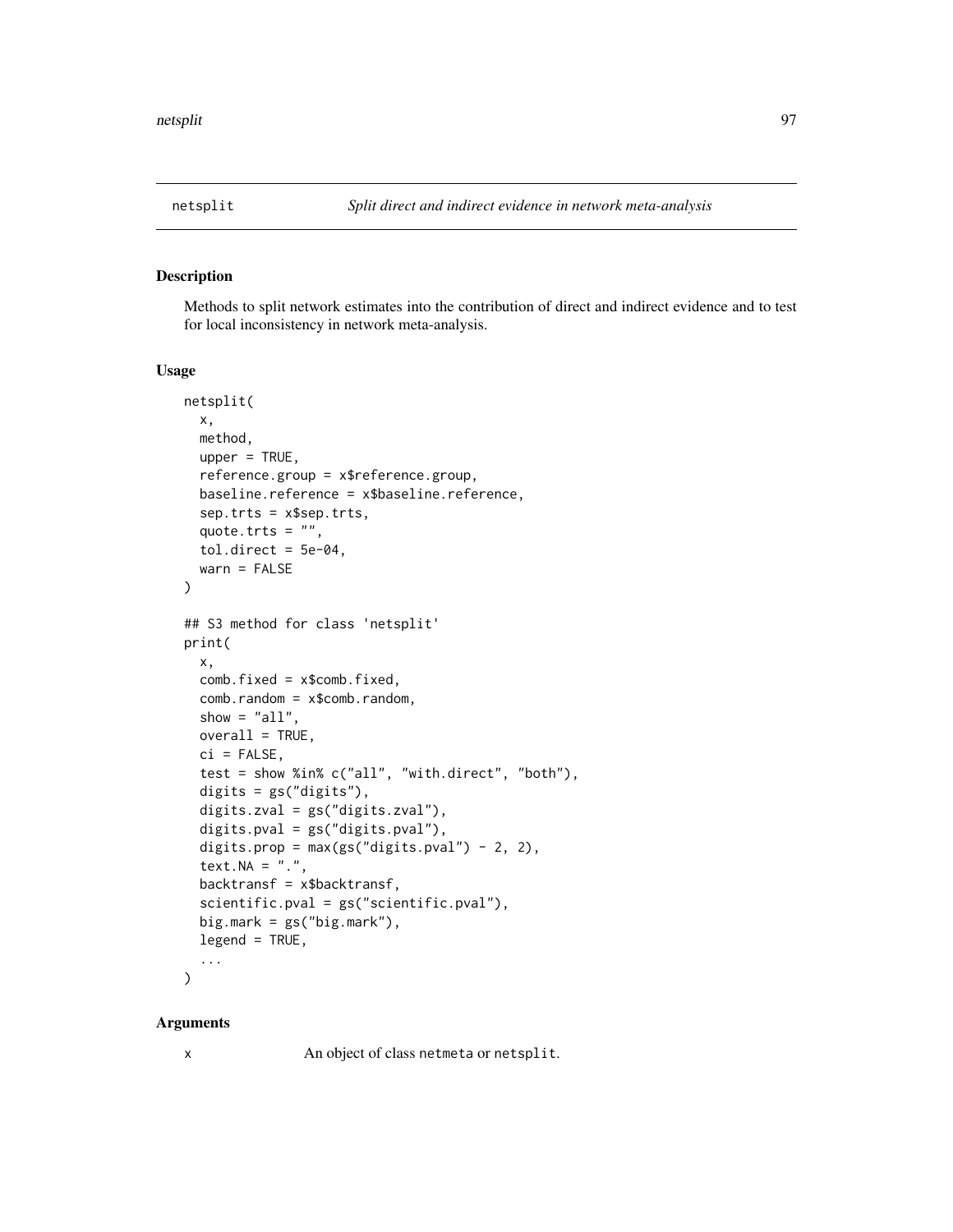| method             | A character string indicating which method to split direct and indirect evidence<br>is to be used. Either "Back-calculation" or "SIDDE", can be abbreviated. See<br>Details.                                            |  |
|--------------------|-------------------------------------------------------------------------------------------------------------------------------------------------------------------------------------------------------------------------|--|
| upper              | A logical indicating whether treatment comparisons should be selected from<br>the lower or upper triangle of the treatment effect matrices (see list elements<br>TE. fixed and TE. random in the netmeta object).       |  |
| reference.group    |                                                                                                                                                                                                                         |  |
| baseline.reference | Reference treatment.                                                                                                                                                                                                    |  |
|                    | A logical indicating whether results should be expressed as comparisons of other<br>treatments versus the reference treatment or vice versa. This argument is only<br>considered if reference.group is not equal to "". |  |
| sep.trts           | A character string used in comparison names as separator between treatment<br>labels, e.g., " vs ".                                                                                                                     |  |
| quote.trts         | A character used to print around treatment labels.                                                                                                                                                                      |  |
| tol.direct         | A numeric defining the maximum deviation of the direct evidence proportion<br>from 0 or 1 to classify a comparison as providing only indirect or direct evi-<br>dence, respectively.                                    |  |
| warn               | A logical indicating whether warnings should be printed.                                                                                                                                                                |  |
| comb.fixed         | A logical indicating whether results for the fixed effects (common effects) net-<br>work meta-analysis should be printed.                                                                                               |  |
| comb.random        | A logical indicating whether results for the random effects network meta-analysis<br>should be printed.                                                                                                                 |  |
| show               | A character string indicating which comparisons should be printed (see Details).                                                                                                                                        |  |
| overall            | A logical indicating whether estimates from network meta-analyis should be<br>printed in addition to direct and indirect estimates.                                                                                     |  |
| сi                 | A logical indicating whether confidence intervals should be printed in addition<br>to treatment estimates.                                                                                                              |  |
| test               | A logical indicating whether results of a test comparing direct and indirect esti-<br>mates should be printed.                                                                                                          |  |
| digits             | Minimal number of significant digits, see print.default.                                                                                                                                                                |  |
| digits.zval        | Minimal number of significant digits for z-value of test of agreement between<br>direct and indirect evidence, see print.default.                                                                                       |  |
| digits.pval        | Minimal number of significant digits for p-value of test of agreement between<br>direct and indirect evidence, see print.default.                                                                                       |  |
| digits.prop        | Minimal number of significant digits for direct evidence proportions, see print. default.                                                                                                                               |  |
| text.NA            | A character string specifying text printed for missing values.                                                                                                                                                          |  |
| backtransf         | A logical indicating whether printed results should be back transformed. For<br>example, if backtransf = TRUE, results for $sm = "OR"$ are printed as odds ratios<br>rather than log odds ratios.                       |  |
| scientific.pval    |                                                                                                                                                                                                                         |  |
|                    | A logical specifying whether p-values should be printed in scientific notation,<br>e.g., 1.2345e-01 instead of 0.12345.                                                                                                 |  |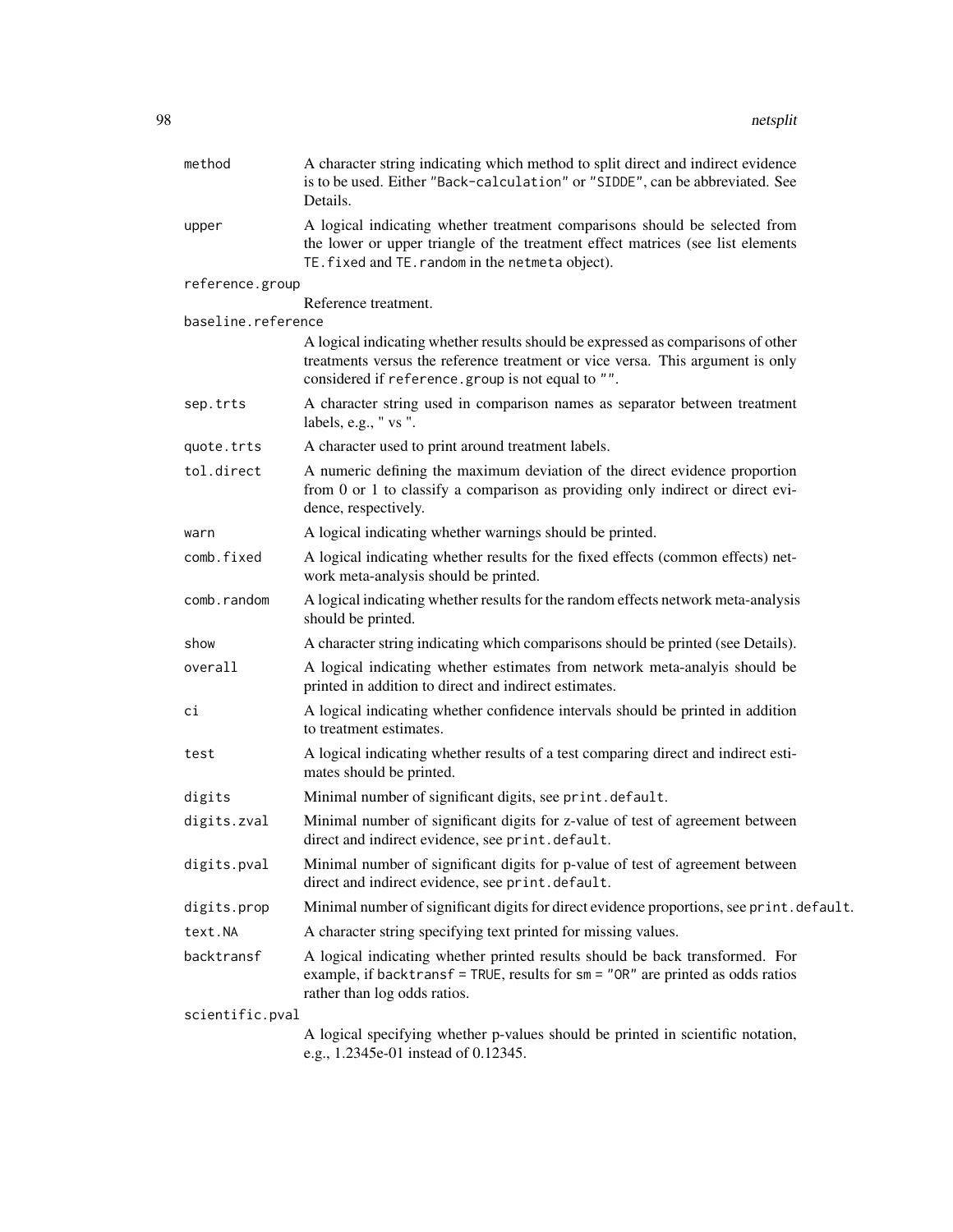| big.mark | A character used as thousands separator.               |
|----------|--------------------------------------------------------|
| legend   | A logical indicating whether a legend show be printed. |
| $\cdot$  | Additional arguments (ignored at the moment)           |

### Details

A comparison of direct and indirect treatment estimates can serve as check for consistency of network meta-analysis (Dias et al., 2010).

This function provides two methods to derive indirect estimates:

- Separate Indirect from Direct Evidence (SIDE) using a back-calculation method. The *direct evidence proportion* as described in König et al. (2013) is used in the calculation of the indirect evidence;
- Separate Indirect from Direct Design Evidence (SIDDE) as described in Efthimiou et al. (2019).

Note, for the back-calculation method, indirect treatment estimates are already calculated in [netmeta](#page-72-0) and this function combines and prints these estimates in a user-friendly way. Furthermore, this method is not available for the Mantel-Haenszel and non-central hypergeometric distribution approach implemented in [netmetabin](#page-81-0).

For the random-effects model, the direct treatment estimates are based on the common betweenstudy variance  $\tau^2$  from the network meta-analysis, i.e. the square of list element x\$tau.

Argument show determines which comparisons are printed:

| "all"           | All comparisons                                                 |
|-----------------|-----------------------------------------------------------------|
| "both"          | Only comparisons contributing both direct and indirect evidence |
| "with.direct"   | Comparisons providing direct evidence                           |
| "direct.only"   | Comparisons providing only direct evidence                      |
| "indirect.only" | Comparisons providing only indirect evidence                    |

## Value

An object of class netsplit with corresponding print and forest functions. The object is a list containing the following components:

| comb.fixed, comb.random     | As defined above.                                                                                                                                                         |
|-----------------------------|---------------------------------------------------------------------------------------------------------------------------------------------------------------------------|
| comparison                  | A vector with treatment comparisons.                                                                                                                                      |
| prop.fixed, prop.random     | A vector with direct evidence proportions (fixed / random effects model).                                                                                                 |
| fixed, random               | Results of network meta-analysis (fixed / random effects model), i.e., data frame<br>with columns comparison, TE, seTE, lower, upper, z, and p.                           |
| direct.fixed, direct.random | Network meta-analysis results based on direct evidence (fixed / random effects)<br>model), i.e., data frame with columns comparison, TE, seTE, lower, upper, z,<br>and p. |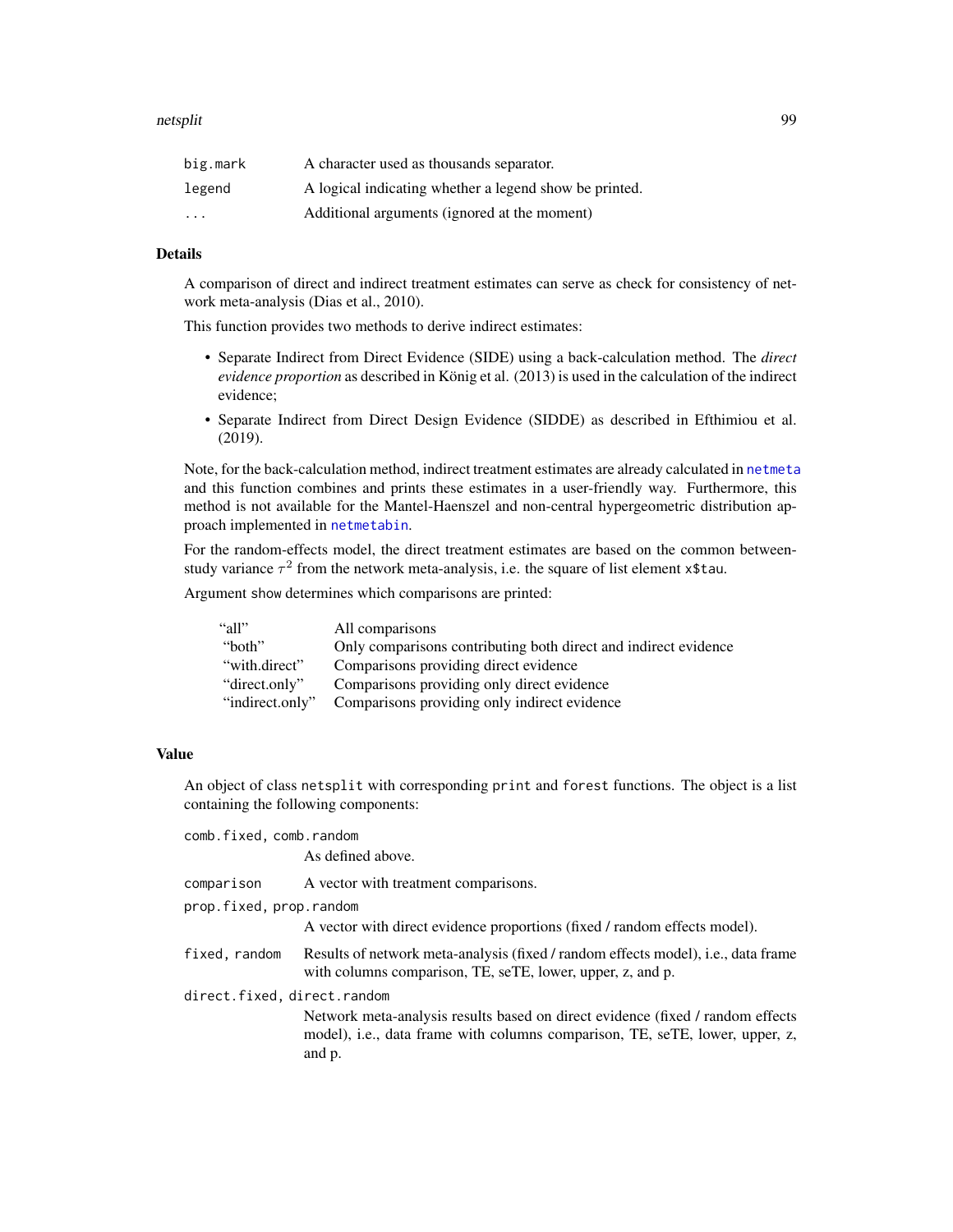|               | indirect.fixed, indirect.random<br>Network meta-analysis results based on indirect evidence (fixed / random effects<br>model), i.e., data frame with columns comparison, TE, seTE, lower, upper, z,<br>and p.          |  |
|---------------|------------------------------------------------------------------------------------------------------------------------------------------------------------------------------------------------------------------------|--|
|               | compare.fixed, compare.random<br>Comparison of direct and indirect evidence in network meta-analysis (fixed /<br>random effects model), i.e., data frame with columns comparison, TE, seTE,<br>lower, upper, z, and p. |  |
| $\mathsf{sm}$ | A character string indicating underlying summary measure                                                                                                                                                               |  |
| level.comb    | The level used to calculate confidence intervals for pooled estimates.                                                                                                                                                 |  |
| version       | Version of R package netmeta used to create object.                                                                                                                                                                    |  |

#### Author(s)

Guido Schwarzer <sc@imbi.uni-freiburg.de>, Gerta Rücker <ruecker@imbi.uni-freiburg.de>, Orestis Efthimiou <oremiou@gmail.com>

## References

Dias S, Welton NJ, Caldwell DM, Ades AE (2010): Checking consistency in mixed treatment comparison meta-analysis. *Statistics in Medicine*, 29, 932–44

Efthimiou O, Rücker G, Schwarzer G, Higgins J, Egger M, Salanti G (2019): A Mantel-Haenszel model for network meta-analysis of rare events. *Statistics in Medicine*, 1–21, https://doi.org/10.1002/sim.8158

König J, Krahn U, Binder H (2013): Visualizing the flow of evidence in network meta-analysis and characterizing mixed treatment comparisons. *Statistics in Medicine*, 32, 5414–29

Puhan MA, Schünemann HJ, Murad MH, et al. (2014): A GRADE working group approach for rating the quality of treatment effect estimates from network meta-analysis. *British Medical Journal*, 349, g5630

### See Also

[forest.netsplit](#page-26-0), [netmeta](#page-72-0), [netmetabin](#page-81-0), [netmeasures](#page-70-0)

```
data(Woods2010)
#
p1 \leq - pairwise(treatment, event = r, n = N,
               studlab = author, data = Woods2010, sm = "OR")
#
net1 <- netmeta(p1)
#
print(netsplit(net1), digits = 2)
print(netsplit(net1), digits = 2,
      backtransf = FALSE, comb.fixed = FALSE)
data(Senn2013)
#
net2 <- netmeta(TE, seTE, treat1.long, treat2.long,
```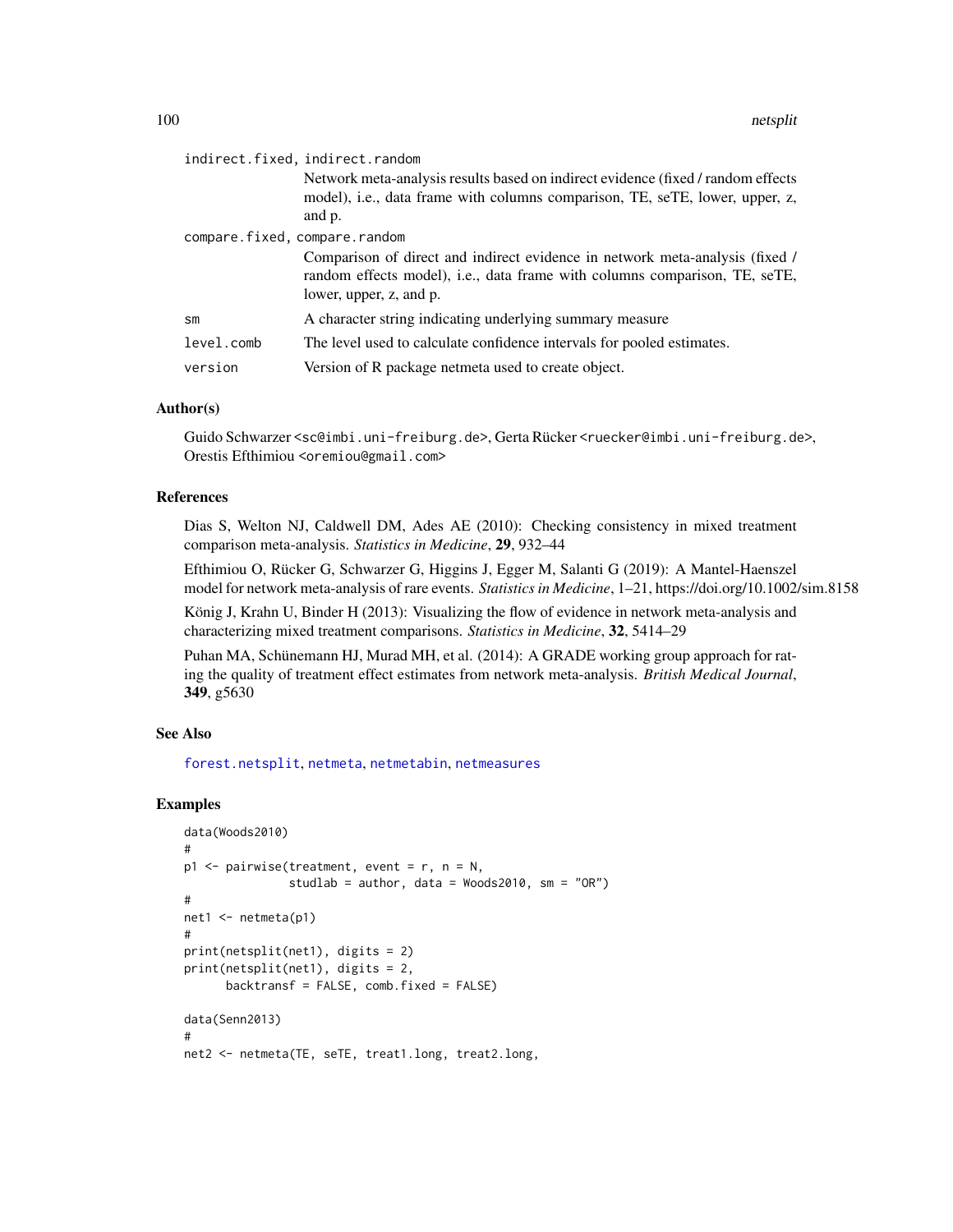#### pairwise the contract of the contract of the contract of the contract of the contract of the contract of the contract of the contract of the contract of the contract of the contract of the contract of the contract of the c

```
studlab, data = Senn2013)
#
print(netsplit(net2), digits = 2)
# Layout of Puhan et al. (2014), Table 1
print(netsplit(net2), digits = 2, ci = TRUE, test = FALSE)
## Not run:
data(Dong2013)
p3 <- pairwise(treatment, death, randomized, studlab = id,
               data = Dong2013, sm = "OR")
net3 <- netmetabin(p3)
netsplit(net3)
## End(Not run)
```
<span id="page-100-0"></span>pairwise *Transform meta-analysis data from two arm-based formats into contrast-based format*

## Description

This function transforms data that are given in wide or long arm-based format (e.g. input format for WinBUGS) to a contrast-based format that is needed as input to R function [netmeta](#page-72-0). The function can transform data with binary, continuous, or generic outcomes as well as incidence rates from arm-based to contrast-based format.

#### Usage

```
pairwise(
  treat,
  event,
  n,
 mean,
  sd,
  TE,
  seTE,
  time,
  data = NULL,
  studlab,
  incr = 0.5,
  allincr = FALSE,
  addincr = FALSE,
  allstudies = FALSE,
 warn = FALSE,
  ...
)
```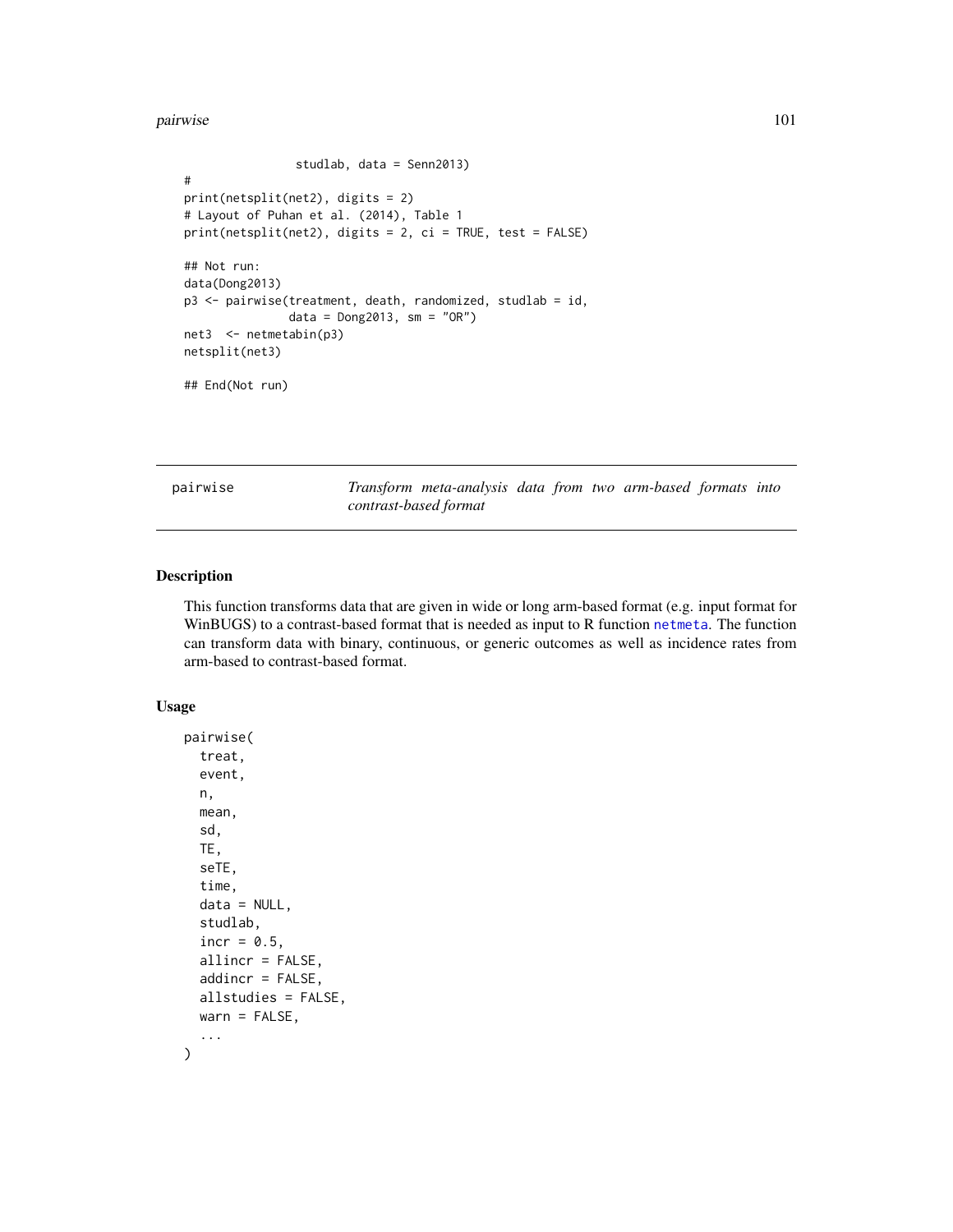## Arguments

| treat      | A list or vector with treatment information for individual treatment arms (see<br>Details).                                                                                                                                     |
|------------|---------------------------------------------------------------------------------------------------------------------------------------------------------------------------------------------------------------------------------|
| event      | A list or vector with information on number of events for individual treatment<br>arms (see Details).                                                                                                                           |
| n          | A list or vector with information on number of observations for individual treat-<br>ment arms (see Details).                                                                                                                   |
| mean       | A list or vector with estimated means for individual treatment arms (see Details).                                                                                                                                              |
| sd         | A list or vector with information on the standard deviation for individual treat-<br>ment arms (see Details).                                                                                                                   |
| <b>TE</b>  | A list or vector with estimated treatment effects for individual treatment arms<br>(see Details).                                                                                                                               |
| seTE       | A list or vector with standard errors of estimated treatment effect for individual<br>treatment arms (see Details).                                                                                                             |
| time       | A list or vector with information on person time at risk for individual treatment<br>arms (see Details).                                                                                                                        |
| data       | An optional data frame containing the study information.                                                                                                                                                                        |
| studlab    | A vector with study labels (optional).                                                                                                                                                                                          |
| incr       | A numerical value which is added to each cell frequency for studies with a zero<br>cell count.                                                                                                                                  |
| allincr    | A logical indicating if incr is added to each cell frequency of all studies if at<br>least one study has a zero cell count. If FALSE (default), incr is added only to<br>each cell frequency of studies with a zero cell count. |
| addincr    | A logical indicating if incr is added to each cell frequency of all studies irre-<br>spective of zero cell counts.                                                                                                              |
| allstudies | A logical indicating if studies with zero or all events in two treatment arms are<br>to be included in the meta-analysis (applies only if sm is equal to "RR" or "OR").                                                         |
| warn       | A logical indicating whether warnings should be printed (e.g., if studies are<br>excluded due to only providing a single treatment arm).                                                                                        |
| $\cdots$   | Additional arguments passed-through to the functions to calculate effects.                                                                                                                                                      |

## Details

R function [netmeta](#page-72-0) expects data in a contrast-based format, where each row corresponds to a comparison of two treatments and contains a measure of the treatment effect comparing two treatments with standard error, labels for the two treatments and an optional study label. In contrastbased format, a three-arm study contributes three rows with treatment comparison and corresponding standard error for pairwise comparison *A* vs *B*, *A* vs *C*, and *B* vs *C* whereas a four-arm study contributes six rows / pairwise comparisons: *A* vs *B*, *A* vs *C*, . . . , *C* vs *D*.

Other programs for network meta-analysis in WinBUGS and Stata require data in an *arm-based* format, i.e. treatment estimate for each treatment arm instead of a difference of two treatments. A common (wide) arm-based format consists of one data row per study, containing treatment and other necessary information for all study arms. For example, a four-arm study contributes one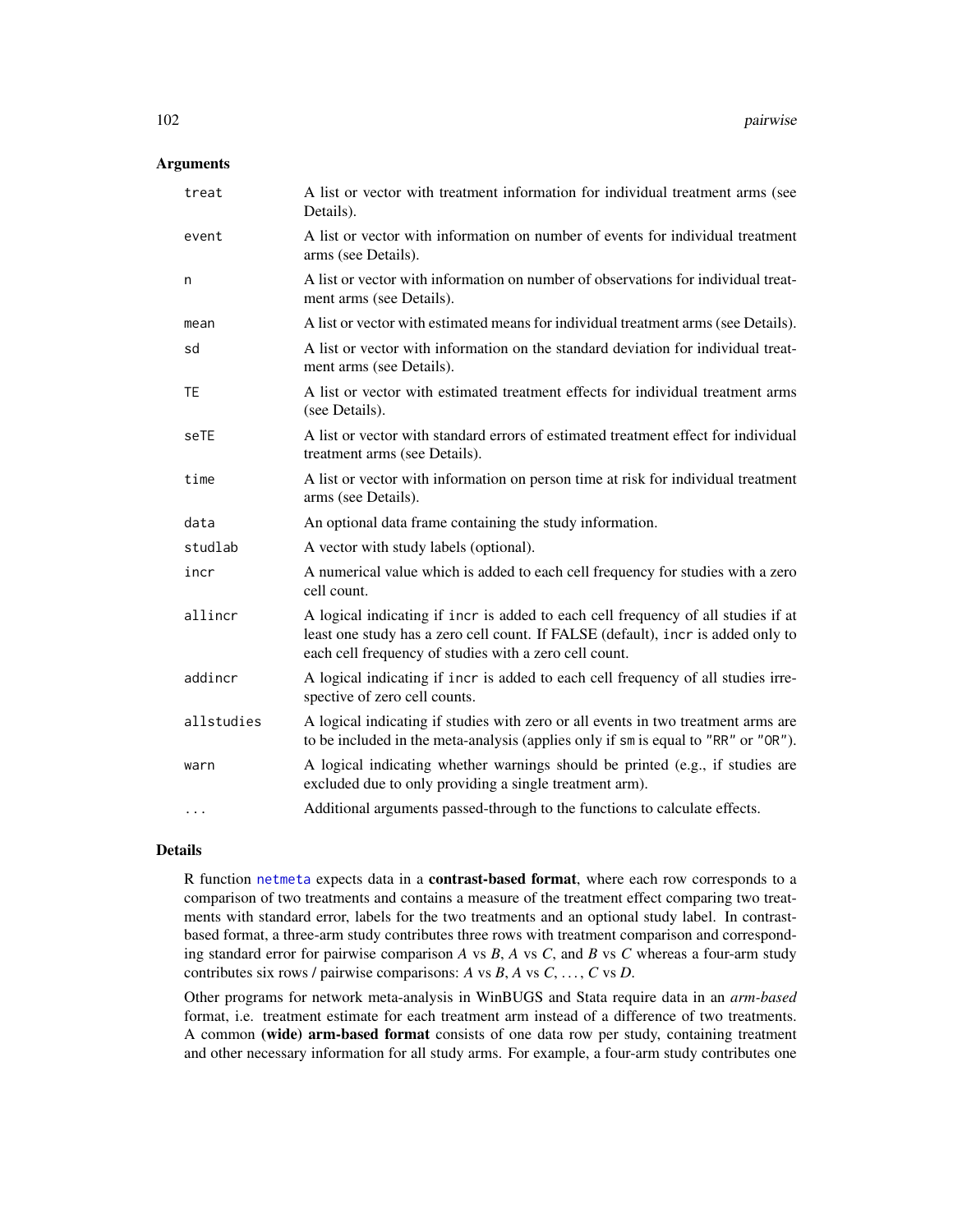#### pairwise the contract of the contract of the contract of the contract of the contract of the contract of the contract of the contract of the contract of the contract of the contract of the contract of the contract of the c

row with four treatment estimates and corresponding standard errors for treatments *A*, *B*, *C*, and *D*. Another possible arm-based format is a long format where each row corresponds to a single study arm. Accordingly, in the **long arm-based format** a study contributes as many rows as treatments considered in the study.

The pairwise function transforms data given in (wide or long) arm-based format into the contrastbased format which consists of *pairwise* comparisons and is needed as input to the [netmeta](#page-72-0) function.

The pairwise function can transform data with binary outcomes (using the [metabin](#page-0-0) function from R package meta), continuous outcomes ([metacont](#page-0-0) function), incidence rates ([metainc](#page-0-0) function), and generic outcomes ([metagen](#page-0-0) function). Depending on the outcome, the following arguments are mandatory:

- treat, event, n (see [metabin](#page-0-0));
- treat, n, mean, sd (see [metacont](#page-0-0));
- treat, event, time (see [metainc](#page-0-0));
- treat, TE, seTE (see [metagen](#page-0-0)).

Argument treat is mandatory to identify the individual treatments. The other arguments contain outcome specific data. These arguments must be either lists (wide arm-based format, i.e., one row per study) or vectors (long arm-based format, i.e., multiple rows per study) of the same length.

For the wide arm-based format, each list consists of as many vectors of the same length as the multi-arm study with the largest number of treatments. If a single multi-arm study has five arms, five vectors have to be provided for each lists. Two-arm studies have entries with NA for the third and subsequent vectors. Each list entry is a vector with information for each individual study; i.e., the length of this vector corresponds to the total number of studies incorporated in the network metaanalysis. Typically, list elements are part of a data frame (argument data, optional); see Examples. An optional vector with study labels can be provided which can be part of the data frame.

In the long arm-based format, argument studlab is mandatory to identify rows contributing to individual studies.

Additional arguments for meta-analysis functions can be provided using argument '...'. The following is a list of some important arguments:

| Description                          | R function                              |
|--------------------------------------|-----------------------------------------|
| Summary measure                      | metabin, metacont, metainc, metagen     |
| Meta-analysis method                 | metabin, metainc                        |
| Estimation of between-study variance | metabin, metacont, metainc, metagen     |
|                                      | metacont                                |
|                                      | method.smd Standardised mean difference |

More information on these as well as other arguments is given in the help pages of R functions [metabin](#page-0-0), [metacont](#page-0-0), [metainc](#page-0-0), and [metagen](#page-0-0), respectively.

The value of pairwise is a data frame with as many rows as there are pairwise comparisons. For each study with *p* treatments,  $p^*(p-1)/2$  contrasts are generated. Each row contains the treatment effect (TE), its standard error (seTE), the treatments compared ((treat1), (treat2)) and the study label ((studlab)). Further columns are added according to type of data.

All variables from the original dataset are also part of the output dataset. If data are provided in the long arm-based format, the value of a variable can differ between treatment arms; for example, the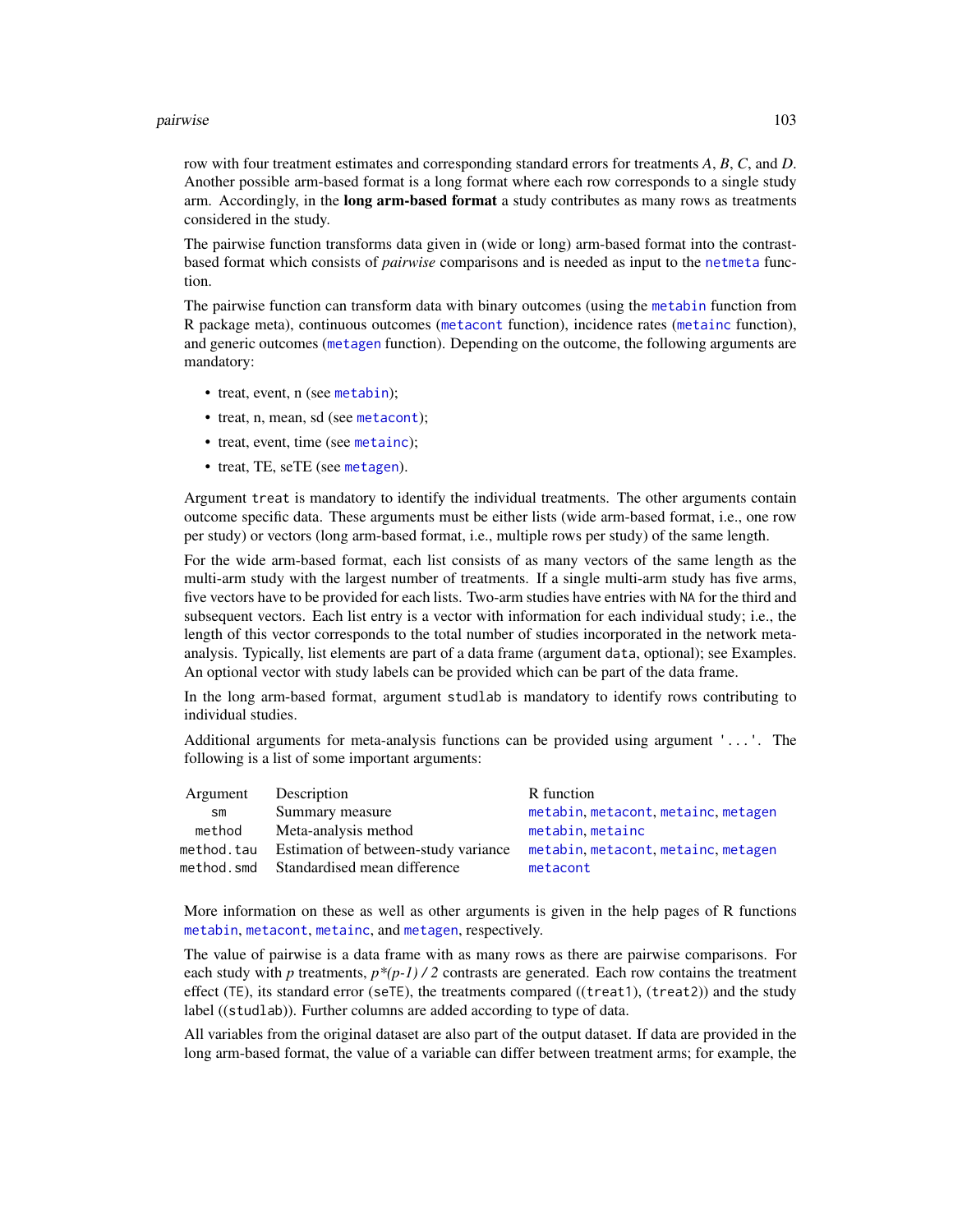mean age or percentage of women in the treatment arm. In this situation, two variables instead of one variable will be included in the output dataset. The values "1" and "2" are added to the names for these variables, e.g. "mean.age1" and "mean.age2" for the mean age.

In general, any variable names in the original dataset that are identical to the main variable names (i.e., "TE", "seTE", ...) will be renamed to variable names with ending ".orig".

## Value

A data frame with the following columns:

| TΕ              | Treatment estimate comparing treatment 'treat1' and 'treat2'.                             |
|-----------------|-------------------------------------------------------------------------------------------|
| seTE            | Standard error of treatment estimate.                                                     |
| studlab         | Study labels.                                                                             |
| treat1          | First treatment in comparison.                                                            |
| treat2          | Second treatment in comparison.                                                           |
| event1          | Number of events for first treatment arm (for metabin and metainc).                       |
| event2          | Number of events for second treatment arm (for metabin and metainc).                      |
| n1              | Number of observations for first treatment arm (for metabin and metacont).                |
| n2              | Number of observations for second treatment arm (for metabin and metacont).               |
| mean1           | Estimated mean for first treatment arm (for metacont).                                    |
| mean2           | Estimated mean for second treatment arm (for metacont).                                   |
| sd1             | Standard deviation for first treatment arm (for metacont).                                |
| sd2             | Standard deviation for second treatment arm (for metacont).                               |
| TE <sub>1</sub> | Estimated treatment effect for first treatment arm (for metagen).                         |
| TE <sub>2</sub> | Estimated treatment effect for second treatment arm (for metagen).                        |
| seTE1           | Standard error of estimated treatment effect for first treatment arm (for meta-<br>gen).  |
| seTE2           | Standard error of estimated treatment effect for second treatment arm (for meta-<br>gen). |
| time1           | Person time at risk for first treatment arm (for metainc).                                |
| time2           | Person time at risk for second treatment arm (for metainc).                               |
|                 |                                                                                           |

All variables from the original dataset are also part of the output dataset; see Details.

### Author(s)

Gerta Rücker<ruecker@imbi.uni-freiburg.de>, Guido Schwarzer <sc@imbi.uni-freiburg.de>

### See Also

[netmeta](#page-72-0), [metacont](#page-0-0), [metagen](#page-0-0), [metabin](#page-0-0), [metainc](#page-0-0), [netgraph.netmeta](#page-53-0)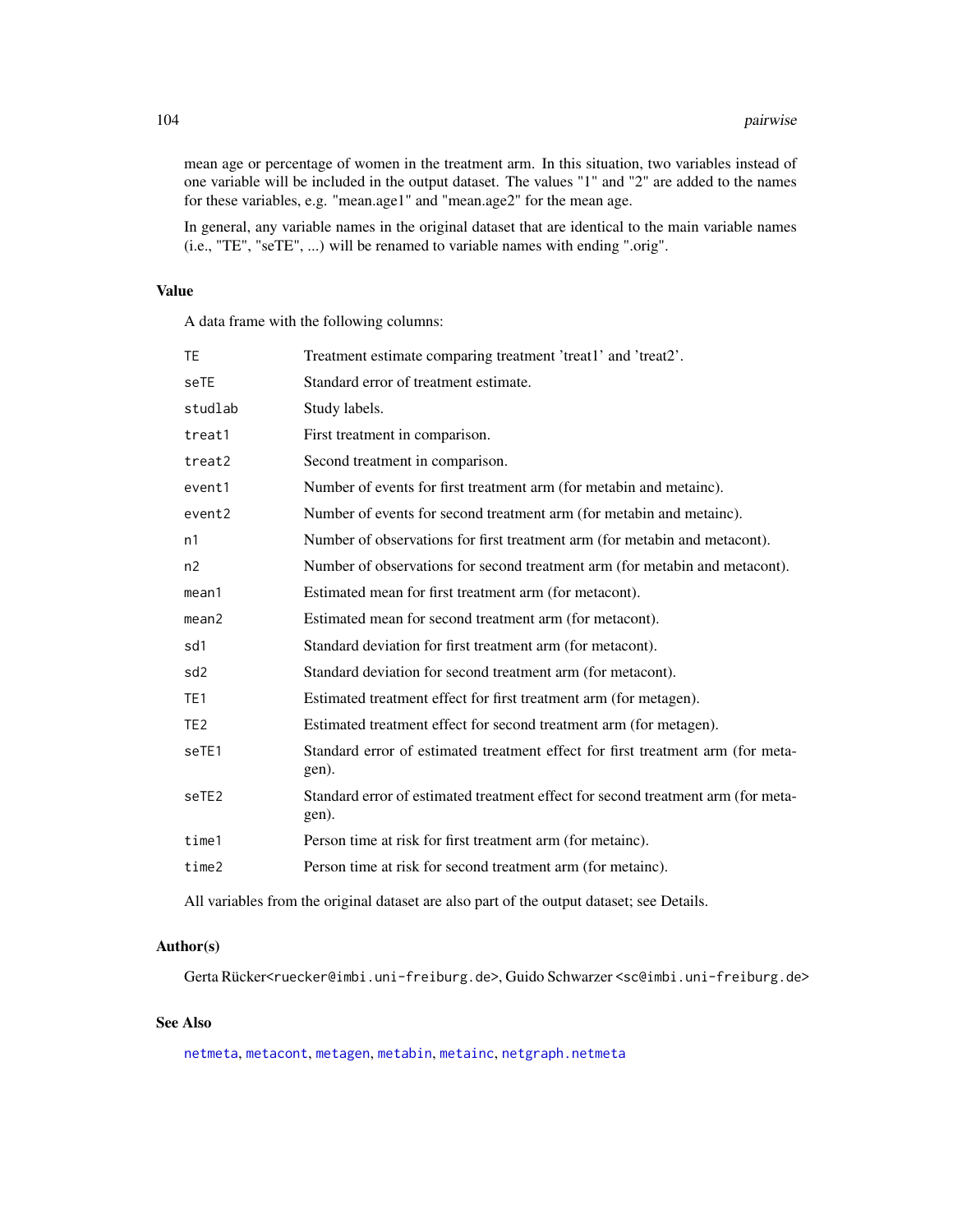#### pairwise the contract of the contract of the contract of the contract of the contract of the contract of the contract of the contract of the contract of the contract of the contract of the contract of the contract of the c

```
# Example using continuous outcomes (internal call of function
# metacont)
#
data(parkinson)
# Transform data from arm-based format to contrast-based format
p1 <- pairwise(list(Treatment1, Treatment2, Treatment3),
               n = list(n1, n2, n3),
               mean = list(y1, y2, y3),sd = list(sd1, sd2, sd3),
               data = parkinson, studlab = Study)p1
# Conduct network meta-analysis
#
net1 <- netmeta(p1)
net1
# Draw network graphs
#
netgraph(net1, points = TRUE, cex.points = 3, cex = 1.5,
         thickness = "se.fixed")
netgraph(net1, points = TRUE, cex.points = 3, cex = 1.5,plastic = TRUE, thickness = "se.fixed",
         iterate = TRUE)
netgraph(net1, points = TRUE, cex.points = 3, cex = 1.5,
        plastic = TRUE, thickness = "se.fixed",
        iterate = TRUE, start = "eigen")
# Example using generic outcomes (internal call of function
# metagen)
#
# Calculate standard error for means y1, y2, y3
parkinson$se1 <- with(parkinson, sqrt(sd1^2 / n1))
parkinson$se2 <- with(parkinson, sqrt(sd2^2 / n2))
parkinson$se3 <- with(parkinson, sqrt(sd3^2 / n3))
# Transform data from arm-based format to contrast-based format
# using means and standard errors (note, argument 'sm' has to be
# used to specify that argument 'TE' is a mean difference)
p2 <- pairwise(list(Treatment1, Treatment2, Treatment3),
               TE = list(y1, y2, y3),self = list(self, se2, se3),n = list(n1, n2, n3),
               data = parkinson, studlab = Study,sm = "MD")p2
# Compare pairwise objects p1 (based on continuous outcomes) and p2
# (based on generic outcomes)
#
all.equal(p1[, c("TE", "seTE", "studlab", "treat1", "treat2")],
          p2[, c("TE", "seTE", "studlab", "treat1", "treat2")])
```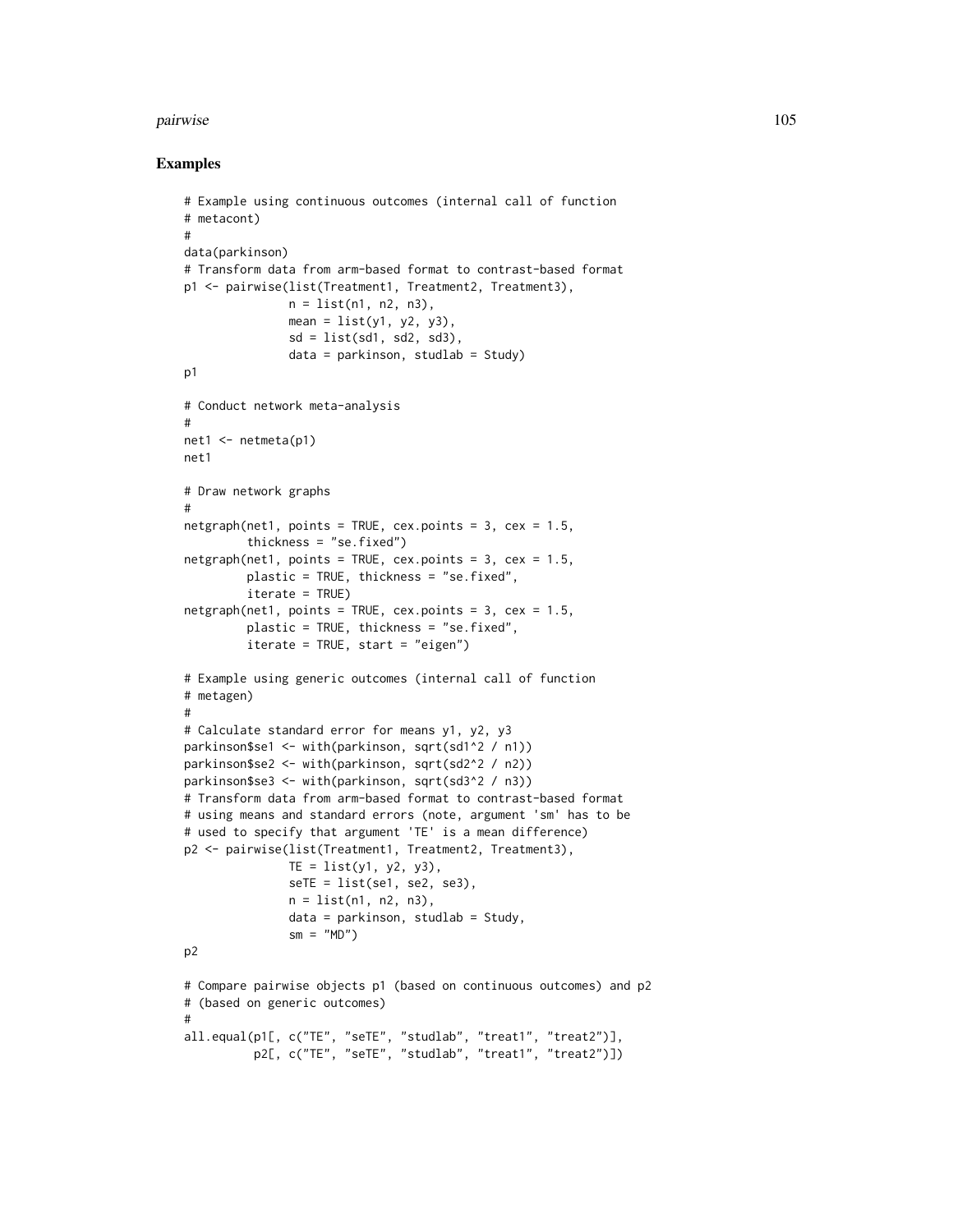```
## Not run:
# Same result as network meta-analysis based on continuous outcomes
# (object net1)
net2 <- netmeta(p2)
net2
## End(Not run)
# Example with binary data
#
data(smokingcessation)
# Transform data from arm-based format to contrast-based format
# (interal call of metabin function). Argument 'sm' has to be used
# for odds ratio as risk ratio (sm = "RR") is default of metabin
# function.
#
p3 <- pairwise(list(treat1, treat2, treat3),
               list(event1, event2, event3),
               list(n1, n2, n3),
               data = smokingcessation,
               sm = "OR")p3
# Conduct network meta-analysis
#
net3 <- netmeta(p3)
net3
# Example with incidence rates
#
data(dietaryfat)
# Transform data from arm-based format to contrast-based format
#
p4 <- pairwise(list(treat1, treat2, treat3),
               list(d1, d2, d3),
               time = list(years1, years2, years3),
               studlab = ID,
               data = dietaryfat)
p4
# Conduct network meta-analysis using incidence rate ratios (sm =
# "IRR"). Note, the argument 'sm' is not necessary as this is the
# default in R function metainc called internally.
#
net4 \leftarrow netmeta(p4, sm = "IRR")summary(net4)
# Example with long data format
#
data(Woods2010)
```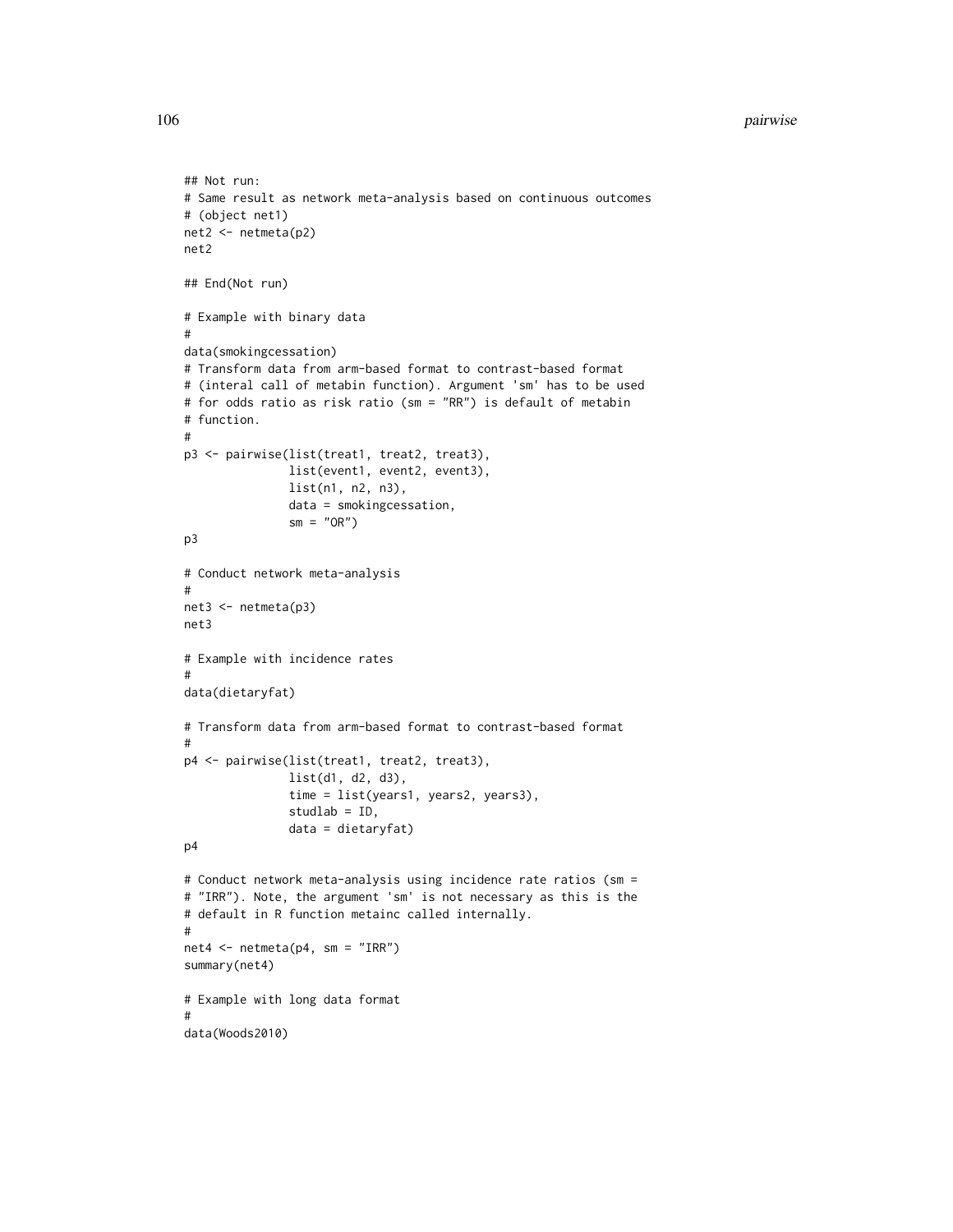#### parkinson 107

```
# Transform data from long arm-based format to contrast-based
# format Argument 'sm' has to be used for odds ratio as summary
# measure; by default the risk ratio is used in the metabin
# function called internally.
#
p5 <- pairwise(treatment, event = r, n = N,
               studlab = author, data = Woods2010, sm = "OR")
p5
# Conduct network meta-analysis
net5 <- netmeta(p5)
net5
```
parkinson *Network meta-analysis of treatments for Parkinson's disease*

# Description

Network meta-analysis comparing the effects of a number of treatments for Parkinson's disease.

The data are the mean lost work-time reduction in patients given dopamine agonists as adjunct therapy in Parkinson's disease. The data are given as sample size, mean and standard deviation in each trial arm. Treatments are placebo, coded 1, and four active drugs coded 2 to 5. These data are used as an example in the supplemental material of Dias et al. (2013).

## Format

A data frame with the following columns:

| <b>Study</b>      | study label              |
|-------------------|--------------------------|
| <b>Treatment1</b> | treatment 1              |
| νI                | treatment effect arm 1   |
| sd1               | Standard deviation arm 1 |
| n 1               | Sample size arm 1        |
| Treatment2        | treatment 2              |
| v2                | treatment effect arm 2   |
| sd <sub>2</sub>   | Standard deviation arm 2 |
| n2                | Sample size arm 2        |
| <b>Treatment3</b> | treatment 3              |
| v3                | treatment effect arm 3   |
| sd3               | Standard deviation arm 3 |
| п3                | Sample size arm 3        |

## Source

Dias S, Sutton AJ, Ades AE and Welton NJ (2013): Evidence synthesis for decision making 2: A generalized linear modeling framework for pairwise and network meta-analysis of randomized controlled trials. *Medical Decision Making*, 33, 607–17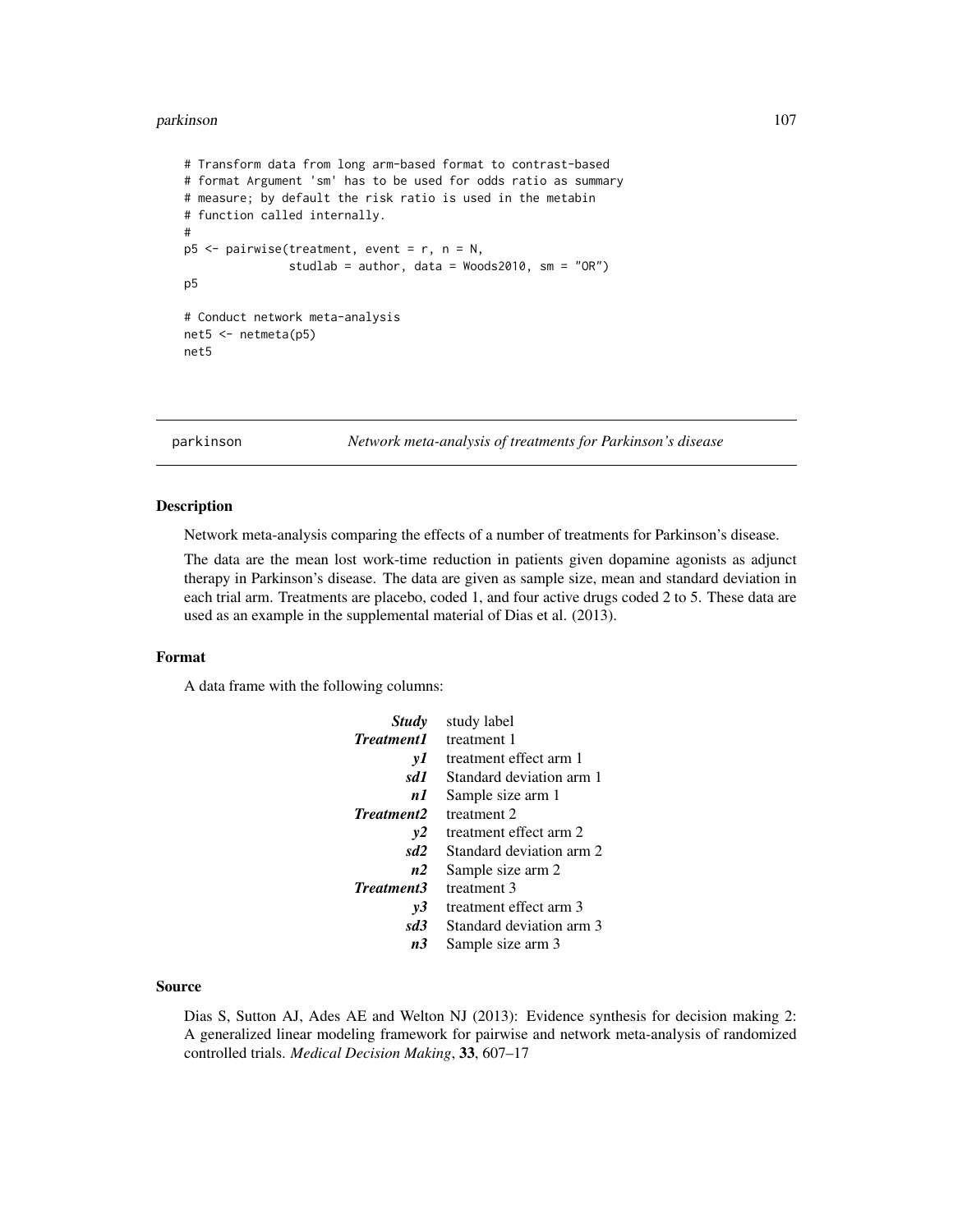## See Also

[pairwise](#page-100-0), [metacont](#page-0-0), [netmeta](#page-72-0), [netgraph.netmeta](#page-53-0)

#### Examples

```
data(parkinson)
# Transform data from arm-based format to contrast-based format
#
p1 <- pairwise(list(Treatment1, Treatment2, Treatment3),
               n = list(n1, n2, n3),
               mean = list(y1, y2, y3),
               sd = list(sd1, sd2, sd3),
               data = parkinson, studlab = Study)p1
# Conduct network meta-analysis
net1 <- netmeta(p1)
net1
# Draw network graphs
netgraph(net1, points = TRUE, cex.points = 3, cex = 1.5,thickness = "se.fixed")
netgraph(net1, points = TRUE, cex.points = 3, cex = 1.5,plastic = TRUE, thickness = "se.fixed",
        iterate = TRUE)
netgraph(net1, points = TRUE, cex.points = 3, cex = 1.5,
        plastic = TRUE, thickness = "se.fixed",
         iterate = TRUE, start = "eigen")
```
<span id="page-107-0"></span>plot.netposet *Scatter plot or biplot showing partially order of treatment ranks*

#### Description

This function generates a scatter plot or biplot of P-scores with an overlay describing partial order of treatment ranks.

## Usage

```
## S3 method for class 'netposet'
plot(
  x,
 plottype = "scatter",
 pooled = ifelse(x$comb.random, "random", "fixed"),
 dim = "2d".sel.x = 1,sel.y = 2,sel.z = 3,
```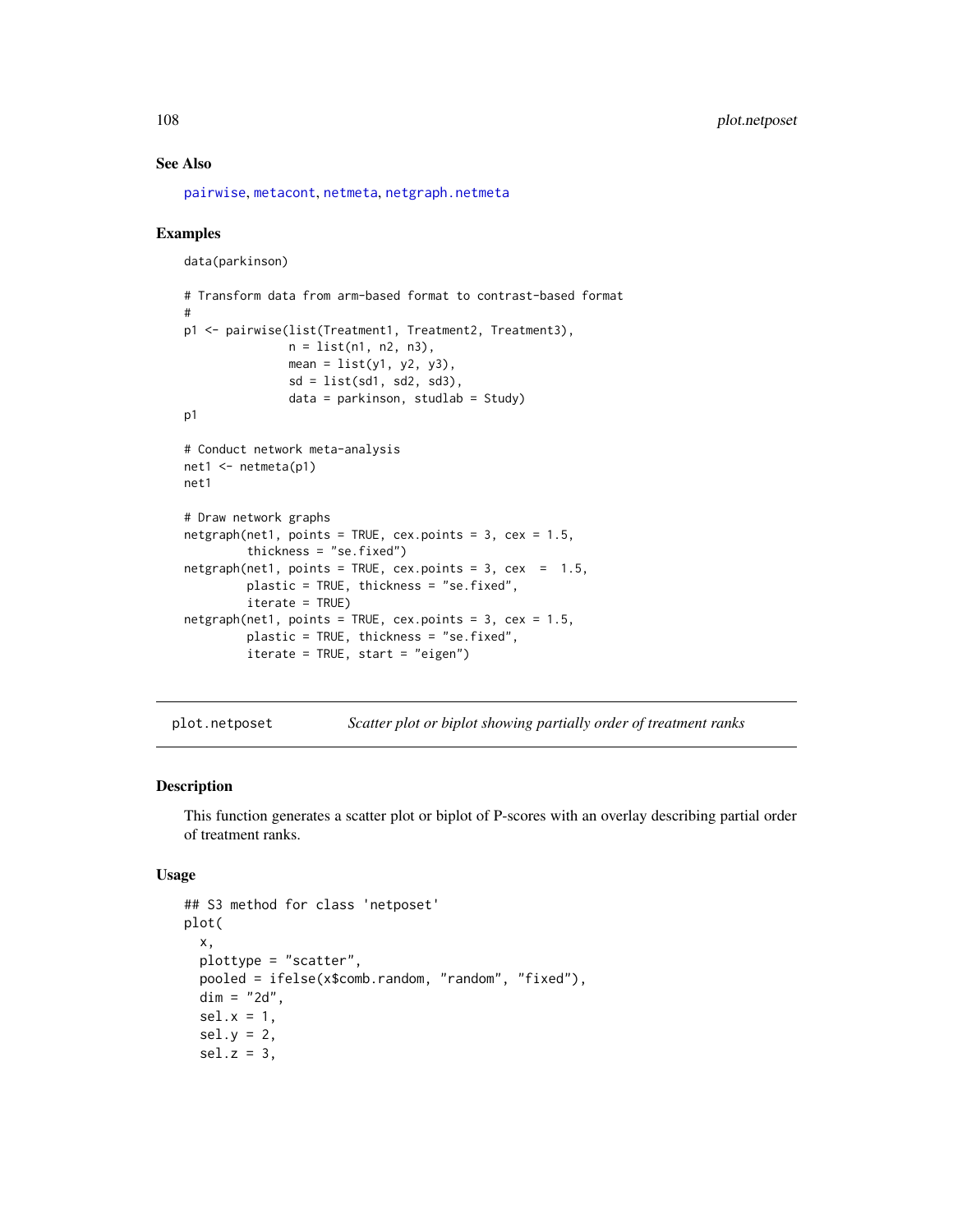# <span id="page-108-0"></span>plot.netposet 109

```
cex = 1,
col = "black",cex.text = cex,col.text = col,
adj.x = 0,adj.y = 1,offset.x = 0.005,offset.y = -0.005,pch = NULL,
cex.points = cex,
col.points = col,
col.lines = "black",
lty.lines = 1,
lwd.lines = 1,
arrows = FALSE,
length = 0.05,grid = TRUE,col.grid = "gray",lty.grid = 2,
1wd.grid = 1,
...
```
# Arguments

 $\mathcal{L}$ 

| X        | An object of class netmeta (mandatory).                                                                                                           |
|----------|---------------------------------------------------------------------------------------------------------------------------------------------------|
| plottype | A character string indicating whether a scatter plot or biplot should be produced,<br>either "scatter" or "biplot". Can be abbreviated.           |
| pooled   | A character string indicating whether scatter plot should be drawn for fixed<br>("fixed") or random effects model ("random"). Can be abbreviated. |
| dim      | A character string indicating whether a 2- or 3-dimensional plot should be pro-<br>duced, either "2d" or "3d". Can be abbreviated.                |
| sel.x    | A numeric specifying number of outcome to use for the x-axis in a scatterplot<br>(argument is not considered for a biplot).                       |
| sel.y    | A numeric specifying number of outcome to use for the y-axis in a scatterplot<br>(argument is not considered for a biplot).                       |
| sel.z    | A numeric specifying number of outcome to use for the z-axis in a scatterplot<br>(argument is not considered for a biplot).                       |
| cex      | The magnification to be used for treatment labels and points.                                                                                     |
| col      | Colour(s) of treatment labels and points.                                                                                                         |
| cex.text | The magnification to be used for treatment labels.                                                                                                |
| col.text | Colour(s) of treatment labels.                                                                                                                    |
| adj.x    | Value(s) in $[0, 1]$ to specify adjustment of treatment labels on x-axis (only con-<br>sidered in 2-D plots); see text.                           |
| adj.y    | Value(s) in $[0, 1]$ to specify adjustment of treatment labels on y-axis (only con-<br>sidered in 2-D plots); see text.                           |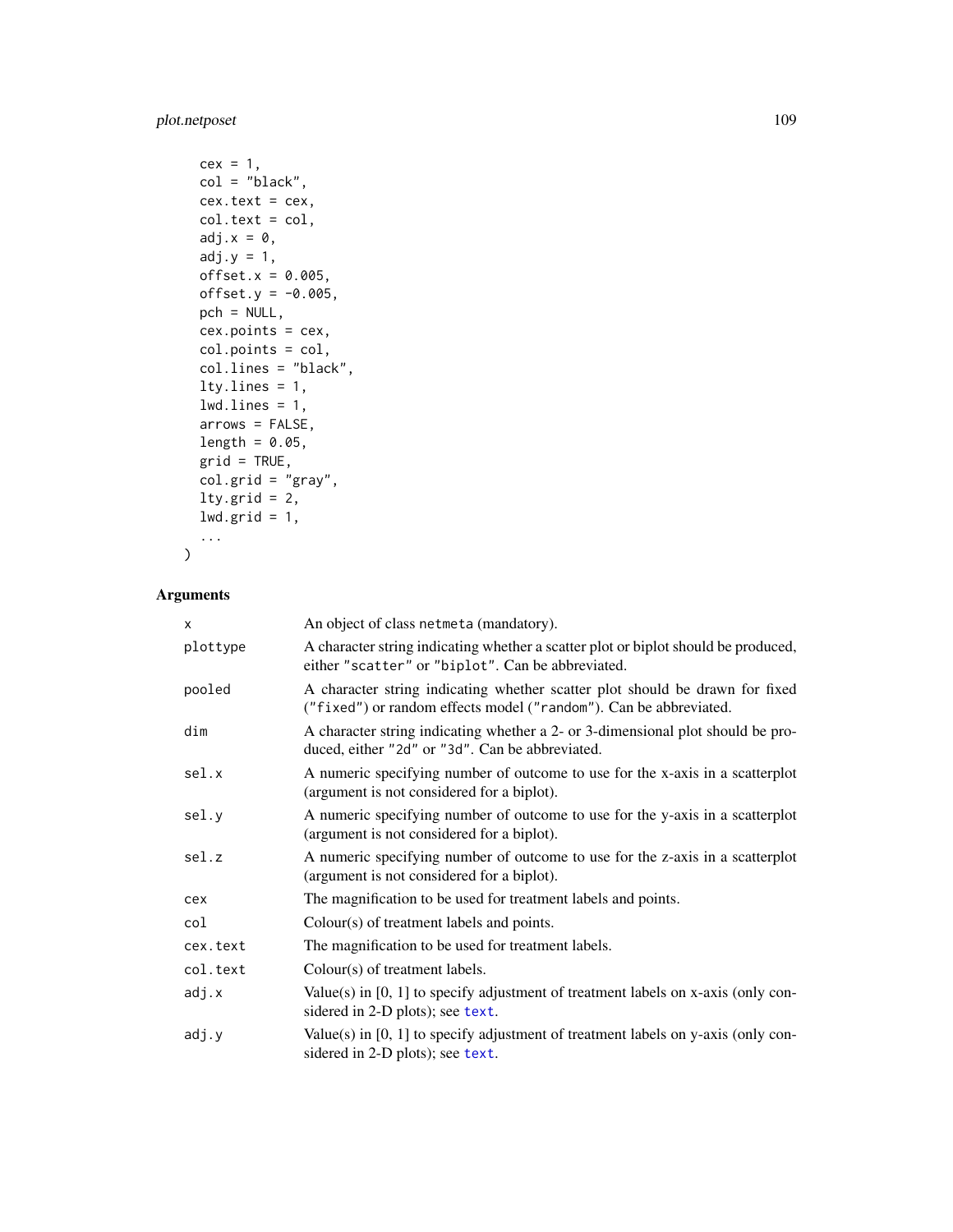<span id="page-109-0"></span>

| Offset(s) of treatment labels on x-axis (only considered in 2-D plots).                   |
|-------------------------------------------------------------------------------------------|
| Offset(s) of treatment labels on y-axis (only considered in 2-D plots).                   |
| Plot symbol(s) for points; no points printed if equal to NULL.                            |
| $Magnification(s)$ to be used for points.                                                 |
| Colour(s) of points.                                                                      |
| Line colour.                                                                              |
| Line type.                                                                                |
| Line width.                                                                               |
| A logical indicating whether arrows should be printed (only considered in 2-D)<br>plots). |
| Length of arrows; see <b>arrows</b> .                                                     |
| A logical indicating whether grid lines should be added to plot.                          |
| Colour of grid lines.                                                                     |
| Line type of grid lines.                                                                  |
| Line width of grid lines.                                                                 |
| Additional graphical arguments.                                                           |
|                                                                                           |

# Details

By default (arguments plottype = "scatter" and dim = "2d"), a scatter plot is created showing P-scores (see [netrank](#page-93-0)) for the first two outcomes considered in the generation of a partially ordered set of treatment ranks (using [netposet](#page-88-0)). In addition to the P-scores, the partially order of treatment ranks is shown as lines connecting treatments which is analogous to a Hasse diagram. If argument dim = "3d"), a 3-D scatter plot is generated showing P-scores for the first three outcomes.

To overcome the restriction of two or three dimension, a biplot (Gabriel, 1971) can be generated using argument plottype = "biplot". This is essentially a scatter plot using the first two (dim = "2d") or three (dim = "3d") components in a principal components analysis (using [prcomp](#page-0-0)). Note, if only two / three outcomes are considered in a netposet object, a 2-D / 3-D scatter plot is generated instead of a biplot as a principal component analysis is superfluous in such a situation.

Arguments sel.x and sel.y can be used to select different outcomes to show on x- and y-axis in a 2-D scatter plot; argument sel.z can be used accordingly in a 3-D scatter plot. These arguments are ignored for a biplot.

Note, in order to generate 3-D plots (argument dim = "3d"), R package rgl is necessary. Note, under macOS the X.Org X Window System must be available (see <https://www.xquartz.org>).

# Author(s)

Gerta Rücker <ruecker@imbi.uni-freiburg.de>, Guido Schwarzer <sc@imbi.uni-freiburg.de>

#### References

Carlsen L, Bruggemann R (2014): Partial order methodology: a valuable tool in chemometrics. *Journal of Chemometrics*, 28, 226–34

Gabriel KR (1971): The biplot graphic display of matrices with application to principal component analysis. *Biometrika*, 58, 453–67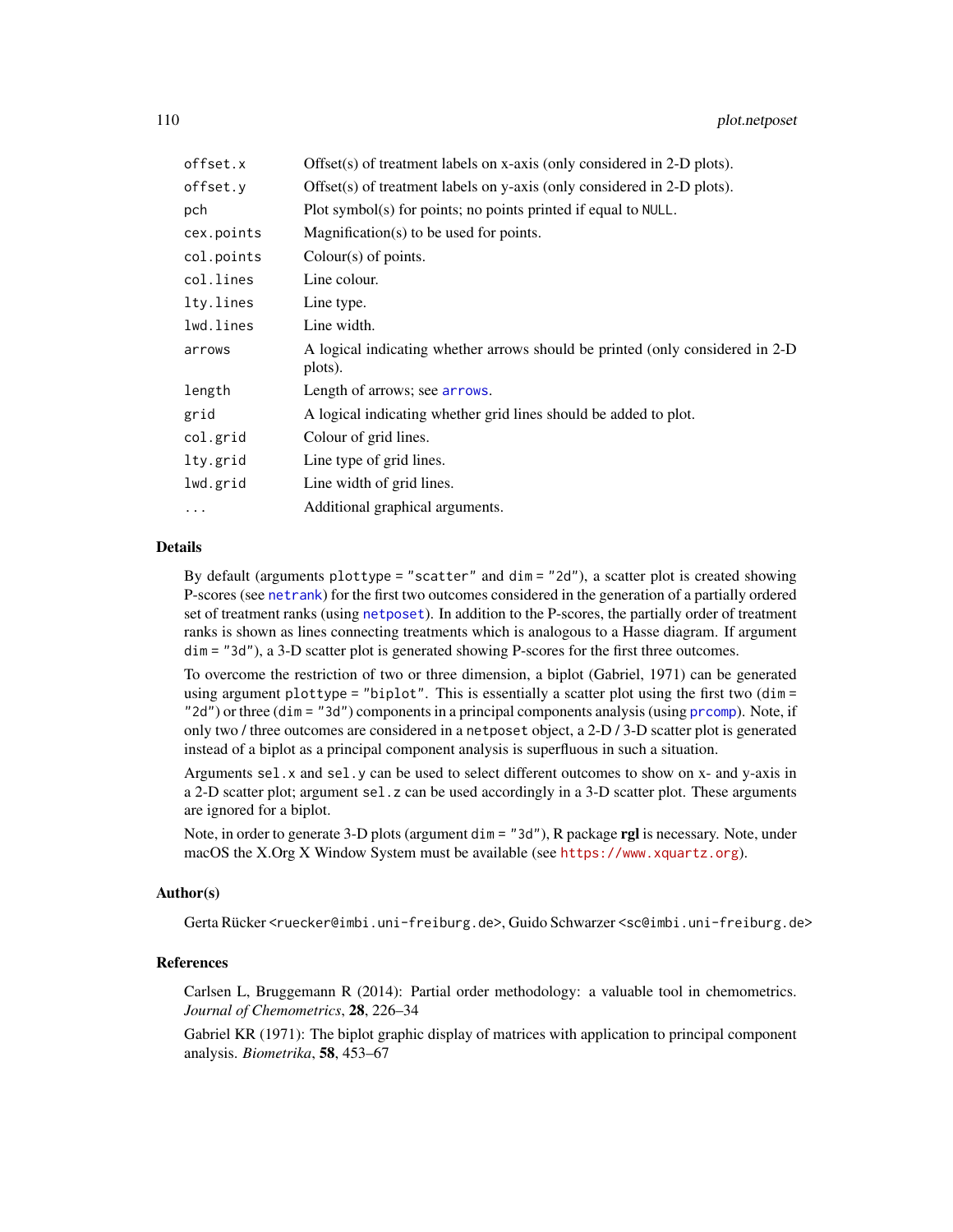# <span id="page-110-0"></span>plot.netposet 111

#### See Also

[netposet](#page-88-0), [hasse](#page-34-0), [netrank](#page-93-0), [netmeta](#page-72-0)

```
## Not run:
data(Linde2015)
# Define order of treatments
#
trts <- c("TCA", "SSRI", "SNRI", "NRI",
          "Low-dose SARI", "NaSSa", "rMAO-A", "Hypericum",
          "Placebo")
#
# Outcome labels
#
outcomes <- c("Early response", "Early remission")
# (1) Early response
#
p1 <- pairwise(treat = list(treatment1, treatment2, treatment3),
               event = list(resp1, resp2, resp3),
               n = list(n1, n2, n3),
               studlab = id, data = Linde2015, sm = "OR")#
net1 < - netmeta(p1, comb.fixed = FALSE,
                seq = trts, ref = "Placebo")
# (2) Early remission
#
p2 <- pairwise(treat = list(treatment1, treatment2, treatment3),
               event = list(remi1, remi2, remi3),
               n = list(n1, n2, n3),
               studlab = id, data = Linde2015, sm = "OR")
#
net2 \le -netmeta(p2, comb.fixed = FALSE,seq = trts, ref = "Placebo")
# Partial order of treatment rankings
#
po2 <- netposet(netrank(net1, small.values = "bad"),
                netrank(net2, small.values = "bad"),
                outcomes = outcomes)
# Scatter plot
#
plot(po2)
# Same scatter plot as only two outcomes considered in netposet()
#
plot(po2, "biplot")
```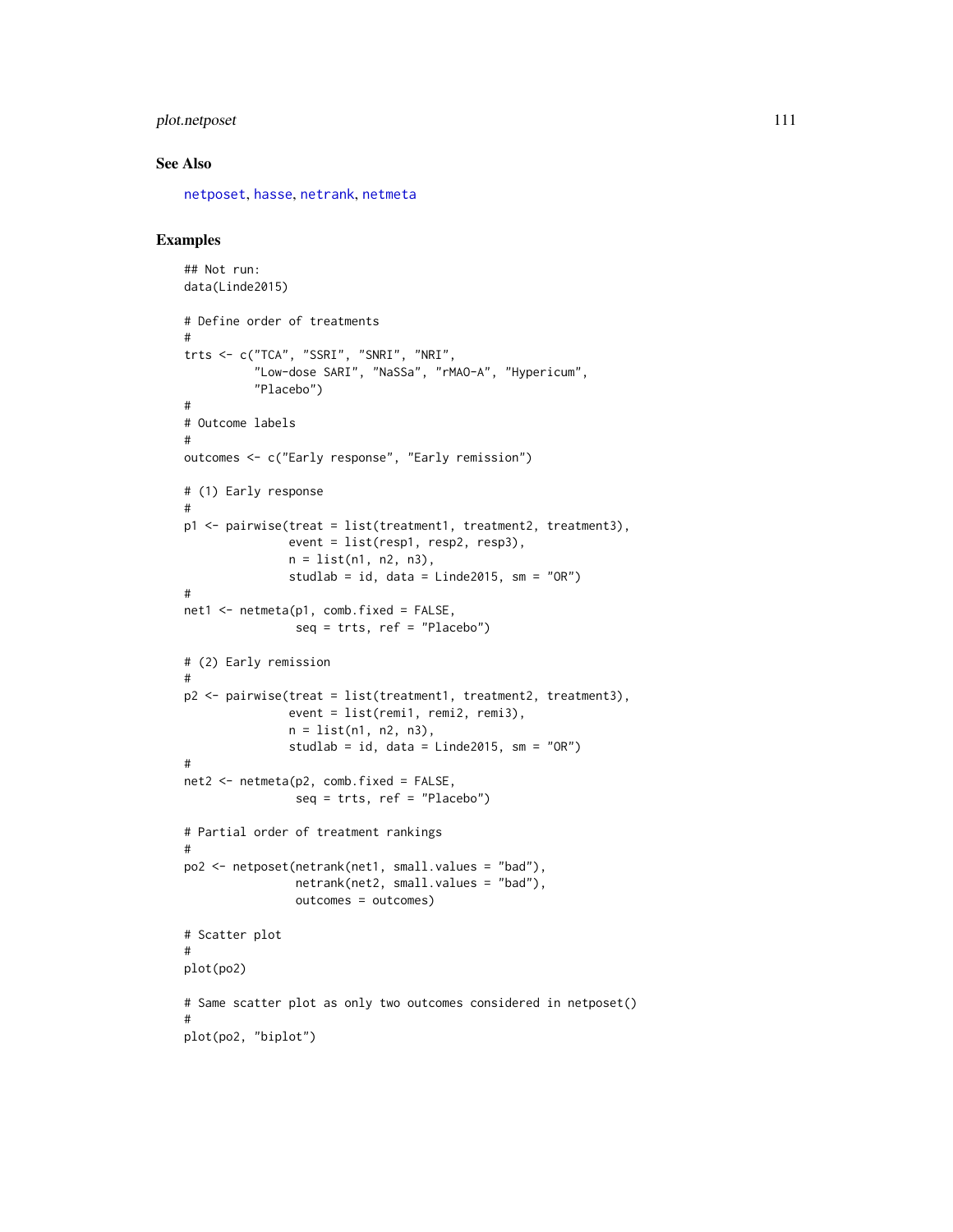```
# Consider three outcomes
#
# Outcome labels
#
outcomes <- c("Early response", "Early remission", "Lost to follow-up")
# (3) Loss to follow-up
#
p3 <- pairwise(treat = list(treatment1, treatment2, treatment3),
               event = list(loss1, loss2, loss3),
               n = list(n1, n2, n3),
               studlab = id, data = Linde2015, sm = "OR")#
net3 <- netmeta(p3, comb.fixed = FALSE,
                seq = trts, ref = "Placebo")
# Partial order of treatment rankings (with three outcomes)
#
po3 <- netposet(netrank(net1, small.values = "bad"),
                netrank(net2, small.values = "bad"),
                netrank(net3, small.values = "good"),
                outcomes = outcomes)
# Hasse diagram
#
hasse(po3)
# Scatter plot
#
plot(po3)
# Biplot (reverse limits of y-axis as biplot is upside down)
#
plot(po3, "bi", xlim = c(-1, 1.7), ylim = c(2.5, -2.5))
## End(Not run)
```

| plot.netrank |  | Plot treatment ranking(s) of network meta-analyses |  |
|--------------|--|----------------------------------------------------|--|
|--------------|--|----------------------------------------------------|--|

# Description

Produce an image plot of treatment ranking(s) generated with R function netrank.

#### Usage

## S3 method for class 'netrank' plot(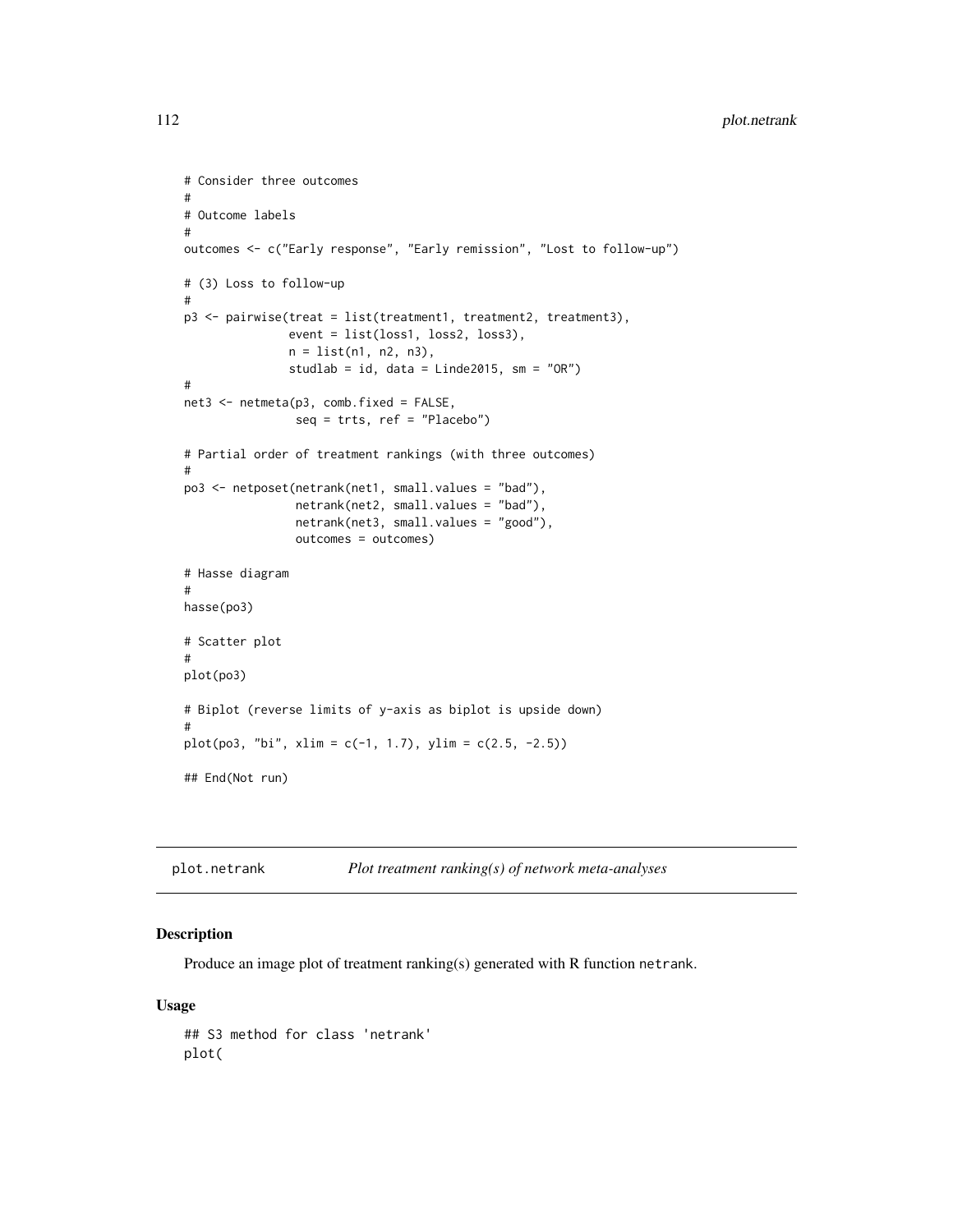<span id="page-112-0"></span>plot.netrank 113

```
...,
name,
comb.fixed,
comb.random,
seq,
low = "red",mid = "yellow",
high = "green",
col = "black",main,
main.size = 14,
main,col = col,main.face = "bold",
legend = TRUE,axis.size = 12,
axis.col = col,
axis.face = "plain",
na.value = "grey50",
angle = 45,
hjust.x = 1,
vjust.x = 1,hjust.y = 1,
vjust.y = \theta,
nchar.trts,
digits = 3
```
# Arguments

)

| $\ddots$ .  | A single netrank object or a list of netrank objects.                                                   |
|-------------|---------------------------------------------------------------------------------------------------------|
| name        | An optional character vector providing descriptive names for the network meta-<br>analysis objects.     |
| comb.fixed  | A logical indicating whether results for the fixed effects (common effects) model<br>should be plotted. |
| comb.random | A logical indicating whether results for the random effects model should be<br>plotted.                 |
| seq         | A character or numerical vector specifying the sequence of treatments on the<br>x-axis.                 |
| low         | A character string defining the colour for a P-score of 0, see scale_fill_gradient2.                    |
| mid         | A character string defining the colour for a P-score of 0.5, see scale_fill_gradient2.                  |
| high        | A character string defining the colour for a P-score of 1, see scale_fill_gradient2.                    |
| col         | Colour of text.                                                                                         |
| main        | Title.                                                                                                  |
| main.size   | Font size of title, see element_text.                                                                   |
| main.col    | Colour of title, see element_text.                                                                      |
|             |                                                                                                         |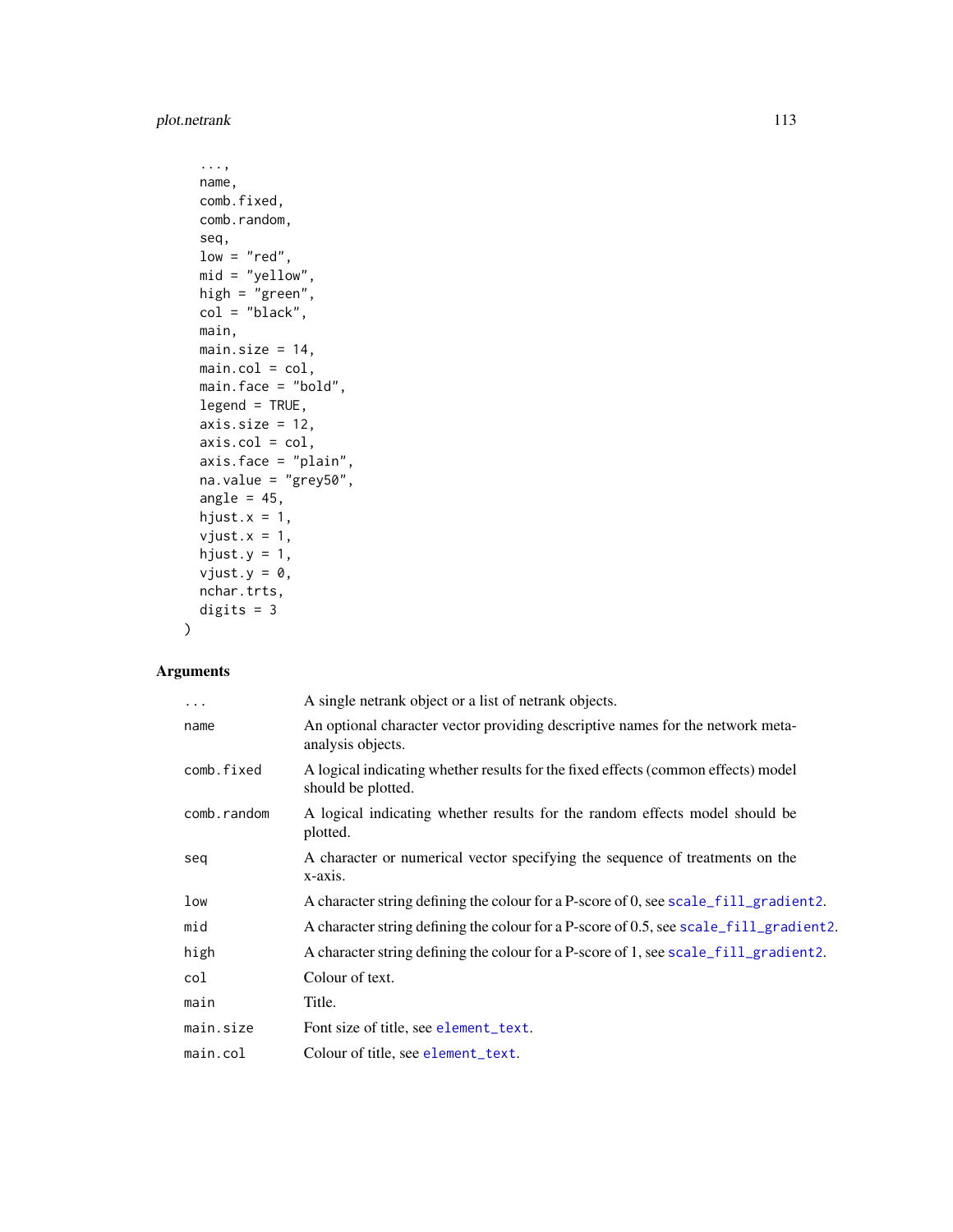<span id="page-113-0"></span>

| Font face of title, see element_text.                                                           |
|-------------------------------------------------------------------------------------------------|
| A logical indicating whether a legend should be printed.                                        |
| Font size of axis text, see element_text.                                                       |
| Colour of axis text, see element_text.                                                          |
| Font face of axis text, see element_text.                                                       |
| Colour for missing values, see scale_fill_gradient2.                                            |
| Angle for text on x-axis, see element_text.                                                     |
| A numeric between 0 and 1 with horizontal justification of text on x-axis, see<br>element_text. |
| A numeric between 0 and 1 with vertical justification of text on x-axis, see<br>element_text.   |
| A numeric between 0 and 1 with horizontal justification of text on y-axis, see<br>element_text. |
| A numeric between 0 and 1 with vertical justification of text on y-axis, see<br>element_text.   |
| A numeric defining the minimum number of characters used to create unique<br>treatment names.   |
| Minimal number of significant digits, see print.default.                                        |
|                                                                                                 |

#### Details

This function produces an image plot of network rankings (Palpacuer et al., 2018, Figure 4). Note, a scatter plot of two network rankings can be generated with [plot.netposet](#page-107-0).

By default, treatments are ordered by decreasing P-scores of the first network meta-analysis object. Argument seq can be used to specify a differenct treatment order.

#### Value

A ggplot2 object.

# Author(s)

Guido Schwarzer <sc@imbi.uni-freiburg.de>, Clément Palpacuer <clementpalpacuer@gmail.com>

## References

Palpacuer C, Duprez R, Huneau A, Locher C, Boussageon R, Laviolle B, et al. (2018): Pharmacologically controlled drinking in the treatment of alcohol dependence or alcohol use disorders: a systematic review with direct and network meta-analyses on nalmefene, naltrexone, acamprosate, baclofen and topiramate. *Addiction*, 113, 220–37

# See Also

[netrank](#page-93-0), [netmeta](#page-72-0), [netposet](#page-88-0), [hasse](#page-34-0)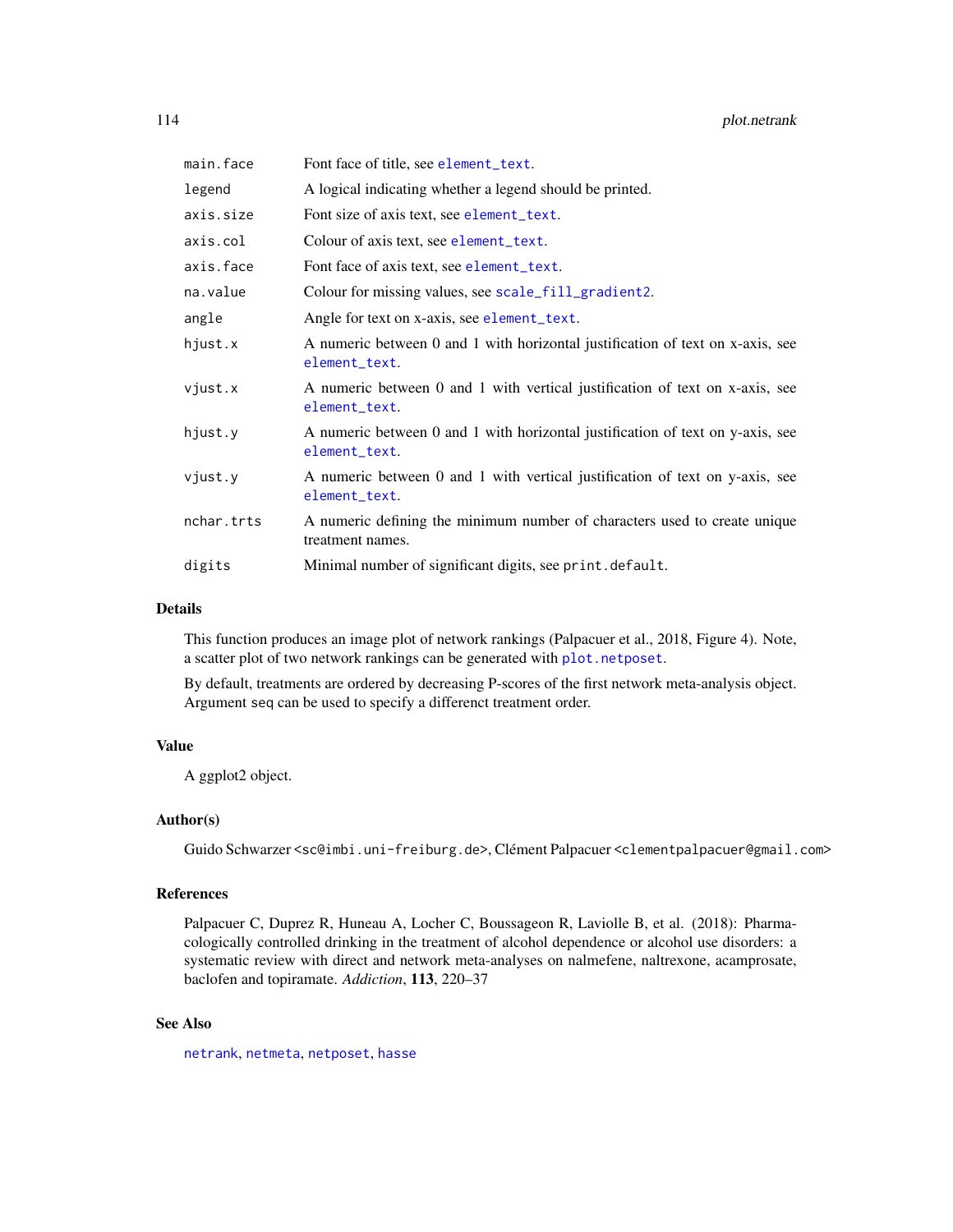# plot.netrank 115

```
## Not run:
# Use depression dataset
#
data(Linde2015)
# Define order of treatments
#
trts <- c("TCA", "SSRI", "SNRI", "NRI",
          "Low-dose SARI", "NaSSa", "rMAO-A", "Hypericum",
          "Placebo")
# Outcome labels
#
outcomes <- c("Early response", "Early remission")
# (1) Early response
#
p1 <- pairwise(treat = list(treatment1, treatment2, treatment3),
               event = list(resp1, resp2, resp3),
               n = list(n1, n2, n3),
               studlab = id, data = Linde2015, sm = "OR")#
net1 < - netmeta(p1, comb.fixed = FALSE,
                seq = trts, ref = "Placebo")
# (2) Early remission
#
p2 \leq pairwise(treat = list(treatment1, treatment2, treatment3),
               event = list(remi1, remi2, remi3),
               n = list(n1, n2, n3),studlab = id, data = Linde2015, sm = "OR")
#
net2 <- netmeta(p2, comb.fixed = FALSE,
                seq = trts, ref = "Placebo")
# Image plot of treatment rankings (two outcomes)
#
plot(netrank(net1, small.values = "bad"),
     netrank(net2, small.values = "bad"),
     name = outcomes, digits = 2)
# Outcome labels
#
outcomes <- c("Early response", "Early remission",
              "Lost to follow-up", "Lost to follow-up due to AEs",
              "Adverse events (AEs)")
# (3) Loss to follow-up
#
p3 <- pairwise(treat = list(treatment1, treatment2, treatment3),
```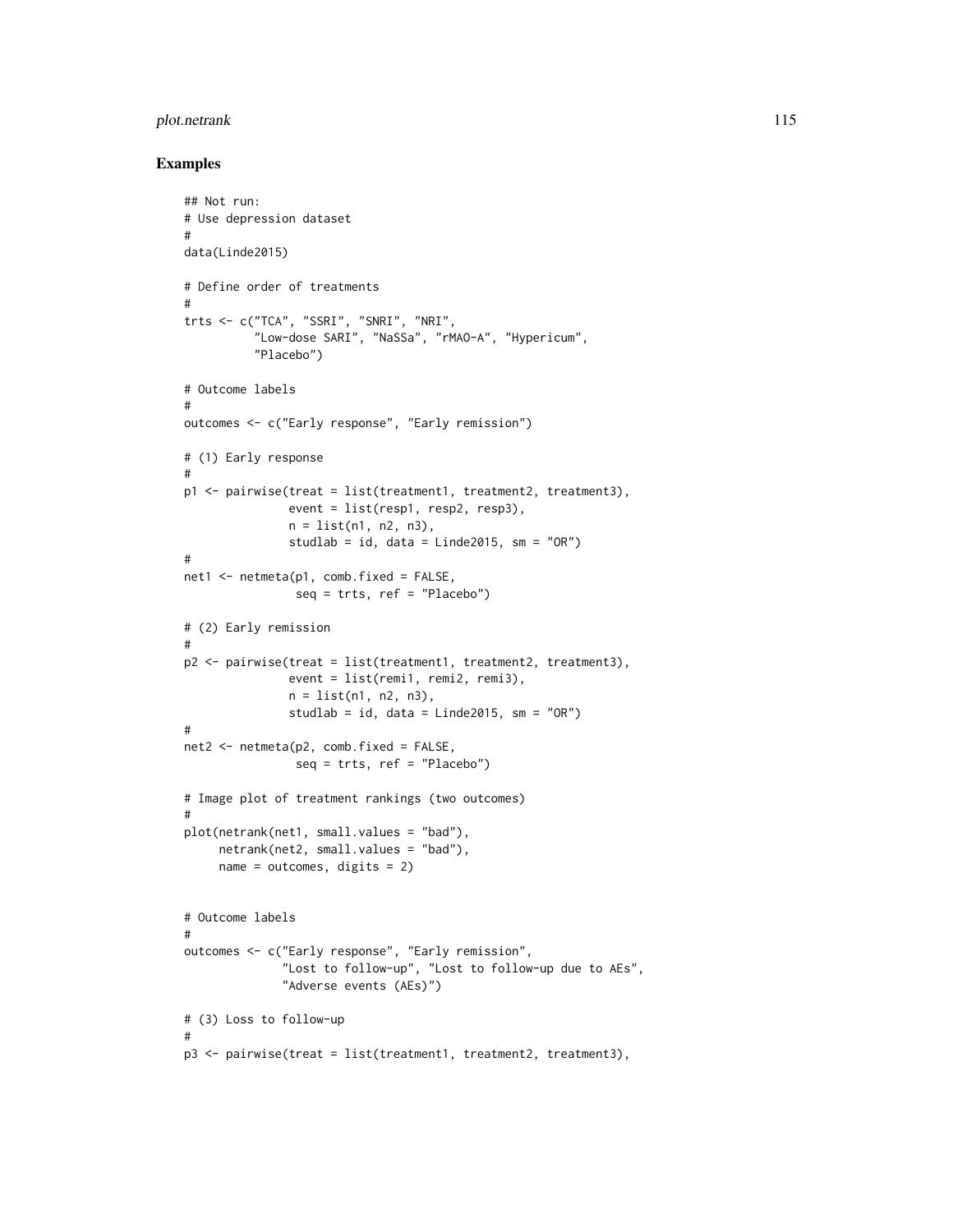```
event = list(loss1, loss2, loss3),
               n = list(n1, n2, n3),
               studlab = id, data = Linde2015, sm = "OR")#
net3 <- netmeta(p3, comb.fixed = FALSE,
                seq = trts, ref = "Placebo")
# (4) Loss to follow-up due to adverse events
#
p4 <- pairwise(treat = list(treatment1, treatment2, treatment3),
               event = list(loss.ae1, loss.ae2, loss.ae3),
               n = list(n1, n2, n3),
               studlab = id, data = subset(Linde2015, id != 55),
               sm = "OR")#
net4 <- netmeta(p4, comb.fixed = FALSE,
                seq = trts, ref = "Placebo")
# (5) Adverse events
#
p5 <- pairwise(treat = list(treatment1, treatment2, treatment3),
               event = list(ae1, ae2, ae3),
               n = list(n1, n2, n3),
               studlab = id, data = Linde2015, sm = "OR")#
net5 <- netmeta(p5, comb.fixed = FALSE,
                seq = trts, ref = "Placebo")
# Image plot of treatment rankings (two outcomes)
#
plot(netrank(net1, small.values = "bad"),
     netrank(net2, small.values = "bad"),
     netrank(net3, small.values = "good"),
     netrank(net4, small.values = "good"),
     netrank(net5, small.values = "good"),
     name = outcomes, digits = 2)
## End(Not run)
```
print.decomp.design *Print method for objects of class decomp.design*

#### Description

Print method for objects of class decomp.design.

#### Usage

## S3 method for class 'decomp.design'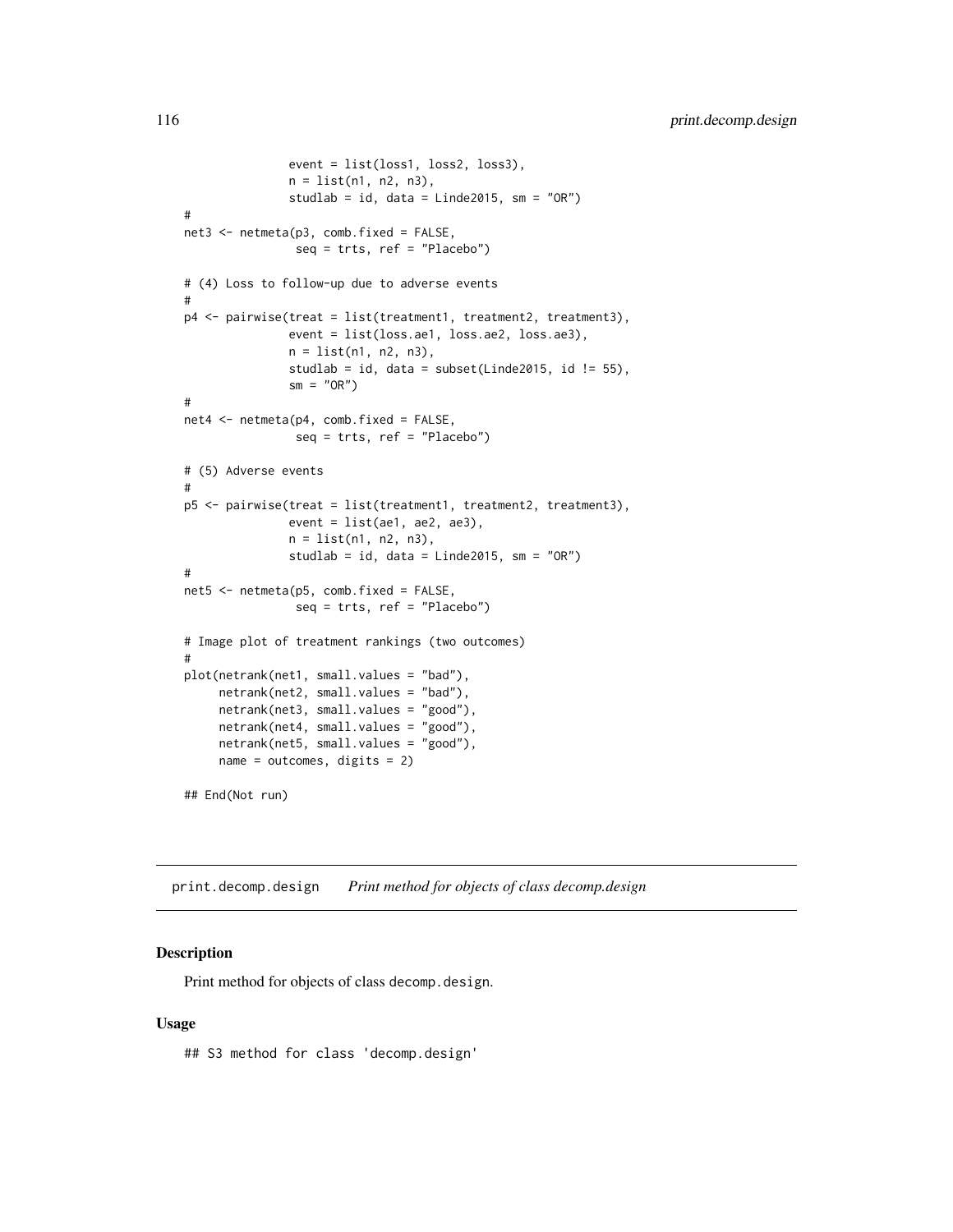# <span id="page-116-0"></span>print.decomp.design 117

```
print(
  x,
  digits.Q = gs("digits.Q"),showall = FALSE,digits.pval.Q = gs("digits.pval.Q"),
  digits.tau2 = gs("digits.tau2"),
  scientific.pval = gs("scientific.pval"),
 big.mark = gs("big.mark"),
  ...
\mathcal{L}
```
# Arguments

| x               | An object of class decomp. design.                                                                                                        |  |
|-----------------|-------------------------------------------------------------------------------------------------------------------------------------------|--|
| digits.Q        | Minimal number of significant digits for Q statistics, see print. default.                                                                |  |
| showall         | A logical indicating whether results should be shown for all designs or only<br>designs contributing to chi-squared statistics (default). |  |
| digits.pval.O   | Minimal number of significant digits for p-value of heterogeneity tests, see<br>print.default.                                            |  |
| digits.tau2     | Minimal number of significant digits for between-study variance, see print. default.                                                      |  |
| scientific.pval |                                                                                                                                           |  |
|                 | A logical specifying whether p-values should be printed in scientific notation,<br>e.g., 1.2345e-01 instead of 0.12345.                   |  |
| big.mark        | A character used as thousands separator.                                                                                                  |  |
| $\cdots$        | Additional arguments (ignored at the moment).                                                                                             |  |
|                 |                                                                                                                                           |  |

# Author(s)

Guido Schwarzer <sc@imbi.uni-freiburg.de>, Ulrike Krahn <ulrike.krahn@bayer.com>

# See Also

[decomp.design](#page-5-0)

```
data(Senn2013)
```

```
net1 <- netmeta(TE, seTE, treat1, treat2, studlab,
               data = Senn2013, sm = "MD")
print(decomp.design(net1))
```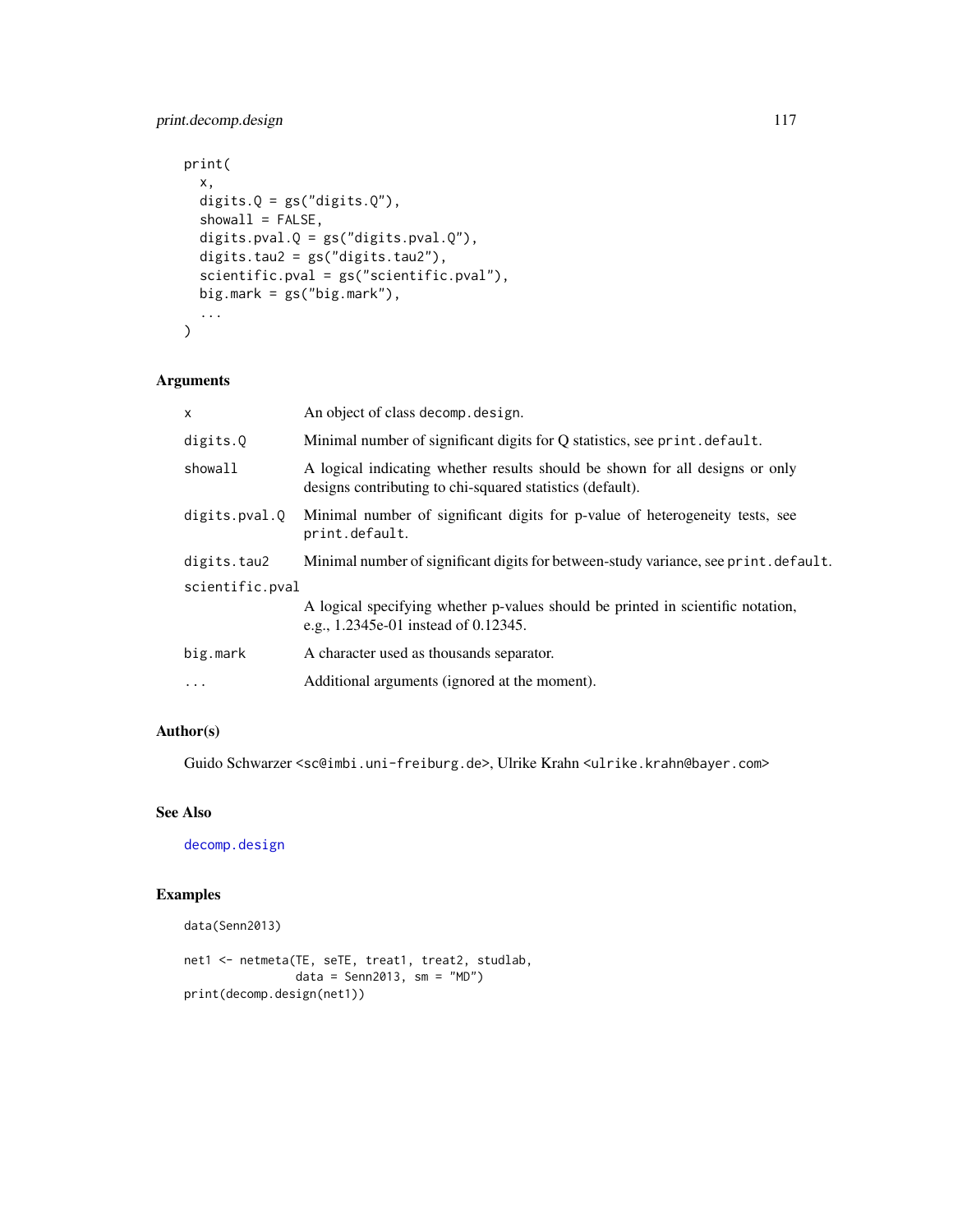<span id="page-117-0"></span>

## Description

Print method for objects of class netbind.

#### Usage

```
## S3 method for class 'netbind'
print(x, comb.fixed = x$comb.fixed, comb.random = x$comb.random, ...)
```
### Arguments

| X                       | An object of class netbind or summary, netbind.                                                         |
|-------------------------|---------------------------------------------------------------------------------------------------------|
| comb.fixed              | A logical indicating whether results for the fixed effects (common effects) model<br>should be printed. |
| comb.random             | A logical indicating whether results for the random effects model should be<br>printed.                 |
| $\cdot$ $\cdot$ $\cdot$ | Additional arguments (ignored).                                                                         |

#### Author(s)

Guido Schwarzer <sc@imbi.uni-freiburg.de>

#### See Also

[netbind](#page-38-0)

# Examples

data(Linde2016)

```
# Only consider studies including Face-to-face PST (to reduce
# runtime of example)
#
face <- subset(Linde2016, id %in% c(16, 24, 49, 118))
# Standard random effects NMA model (with placebo as reference
# treatment)
#
net1 <- netmeta(lnOR, selnOR, treat1, treat2, id,
                data = face, reference.group = "placebo",
                sm = "OR", comb.fixed = FALSE)# Additive CNMA model with placebo as inactive component and
# reference
#
```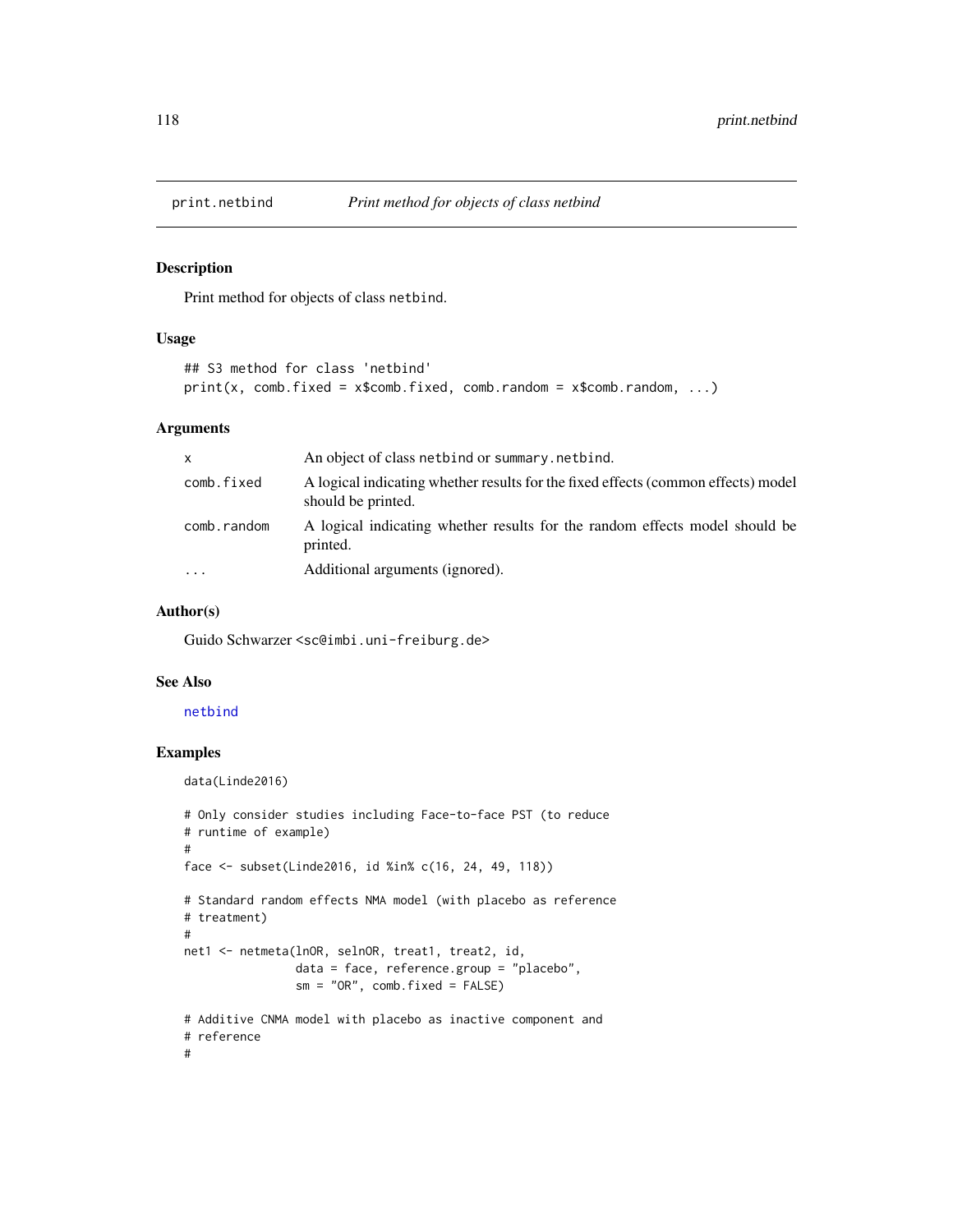# <span id="page-118-0"></span>print.netcomb 119

```
nc1 <- netcomb(net1, inactive = "placebo")
# Combine results of standard NMA and CNMA
#
nb1 <- netbind(nc1, net1,
               name = c("Additive CNMA", "Standard NMA"),
               col. study = c("red", "black"),col.square = c("red", "black"))
nb1
print(nb1, comb.fixed = TRUE)
```
print.netcomb *Print objects of class netcomb*

# Description

Print method for objects of class netcomb.

#### Usage

```
## S3 method for class 'netcomb'
print(
  x,
  comb.fixed = x$comb.fixed,
  comb.random = x$comb.random,
 backtransf = x$backtransf,
  nchar.trts = x$nchar.trts,
  digits = gs("digits"),
  digits.zval = gs("digits.zval"),
  digits.pval = gs("digits.pval"),
  digits.pval.Q = max(gs("digits.pval.Q"), 2),
  digits.Q = gs("digits.Q"),scientific.pval = gs("scientific.pval"),
 big.mark = gs("big.mark"),
  ...
\mathcal{L}
```
#### Arguments

|             | An object of class net comb                                                                             |
|-------------|---------------------------------------------------------------------------------------------------------|
| comb.fixed  | A logical indicating whether results for the fixed effects (common effects) model<br>should be printed. |
| comb.random | A logical indicating whether results for the random effects model should be<br>printed.                 |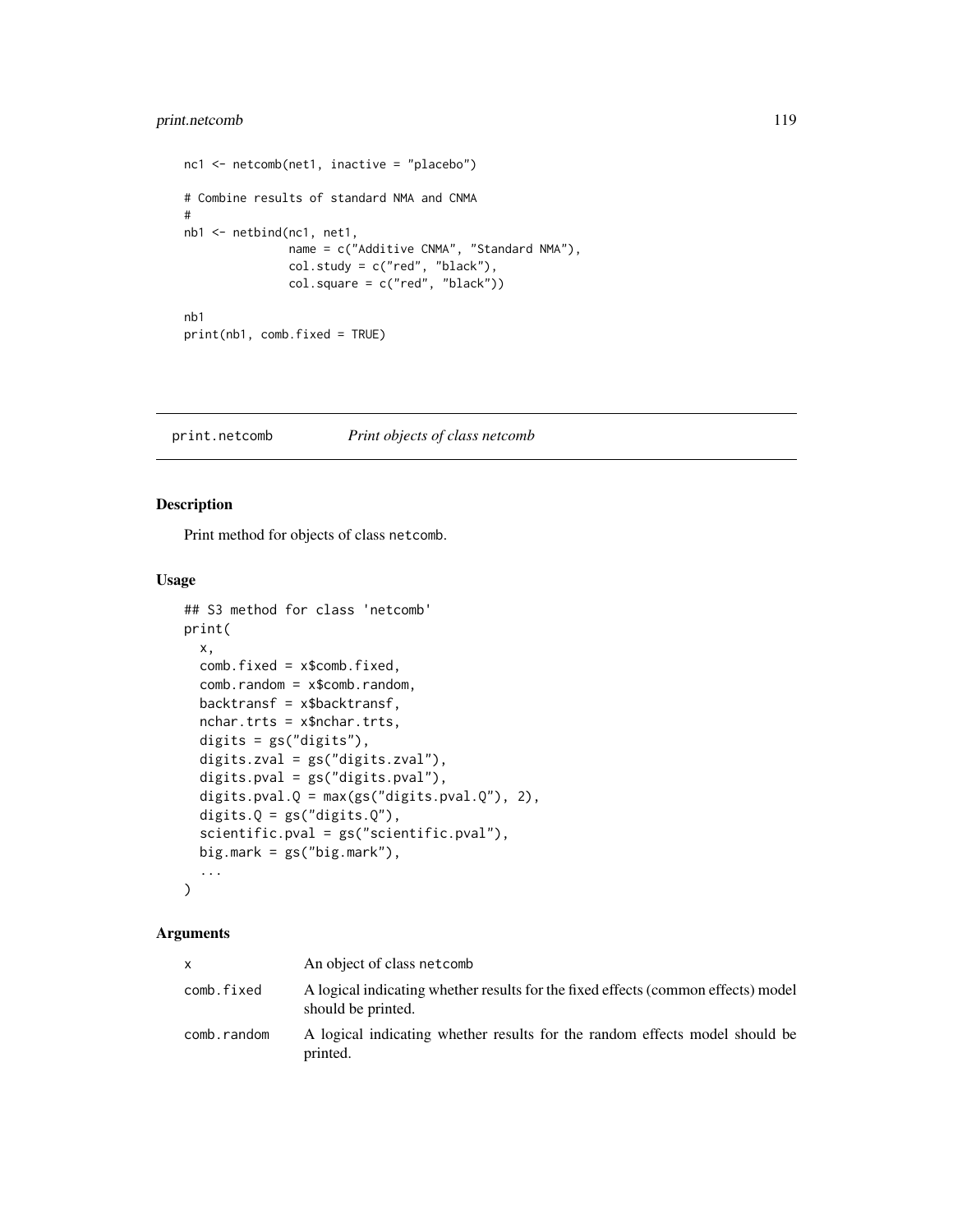<span id="page-119-0"></span>

| backtransf      | A logical indicating whether results should be back transformed in printouts and<br>forest plots. If backtransf=TRUE, results for sm="OR" are presented as odds<br>ratios rather than log odds ratios, for example. |
|-----------------|---------------------------------------------------------------------------------------------------------------------------------------------------------------------------------------------------------------------|
| nchar.trts      | A numeric defining the minimum number of characters used to create unique<br>treatment names (see Details).                                                                                                         |
| digits          | Minimal number of significant digits, see print. default.                                                                                                                                                           |
| digits.zval     | Minimal number of significant digits for z- or t-value, see print.default.                                                                                                                                          |
| digits.pval     | Minimal number of significant digits for p-value of overall treatment effect, see<br>print.default.                                                                                                                 |
| digits.pval.Q   | Minimal number of significant digits for p-value of heterogeneity tests, see<br>print.default.                                                                                                                      |
| digits.Q        | Minimal number of significant digits for heterogeneity statistics, see print. default.                                                                                                                              |
| scientific.pval |                                                                                                                                                                                                                     |
|                 | A logical specifying whether p-values should be printed in scientific notation,<br>e.g., 1.2345e-01 instead of 0.12345.                                                                                             |
| big.mark        | A character used as thousands separator.                                                                                                                                                                            |
| $\ddots$        | Additional arguments.                                                                                                                                                                                               |
|                 |                                                                                                                                                                                                                     |

# Author(s)

Guido Schwarzer <sc@imbi.uni-freiburg.de>

# See Also

[netcomb](#page-41-0), [discomb](#page-9-0), [summary.netcomb](#page-126-0)

```
data(Linde2016)
# Only consider studies including Face-to-face PST (to reduce
# runtime of example)
#
face <- subset(Linde2016, id %in% c(16, 24, 49, 118))
# Conduct random effects network meta-analysis
#
net1 <- netmeta(lnOR, selnOR, treat1, treat2, id,
                data = face, reference.group = "placebo",
                sm = "OR", comb.fixed = FALSE)
# Additive model for treatment components
#
nc1 <- netcomb(net1)
print(nc1, digits = 2)
```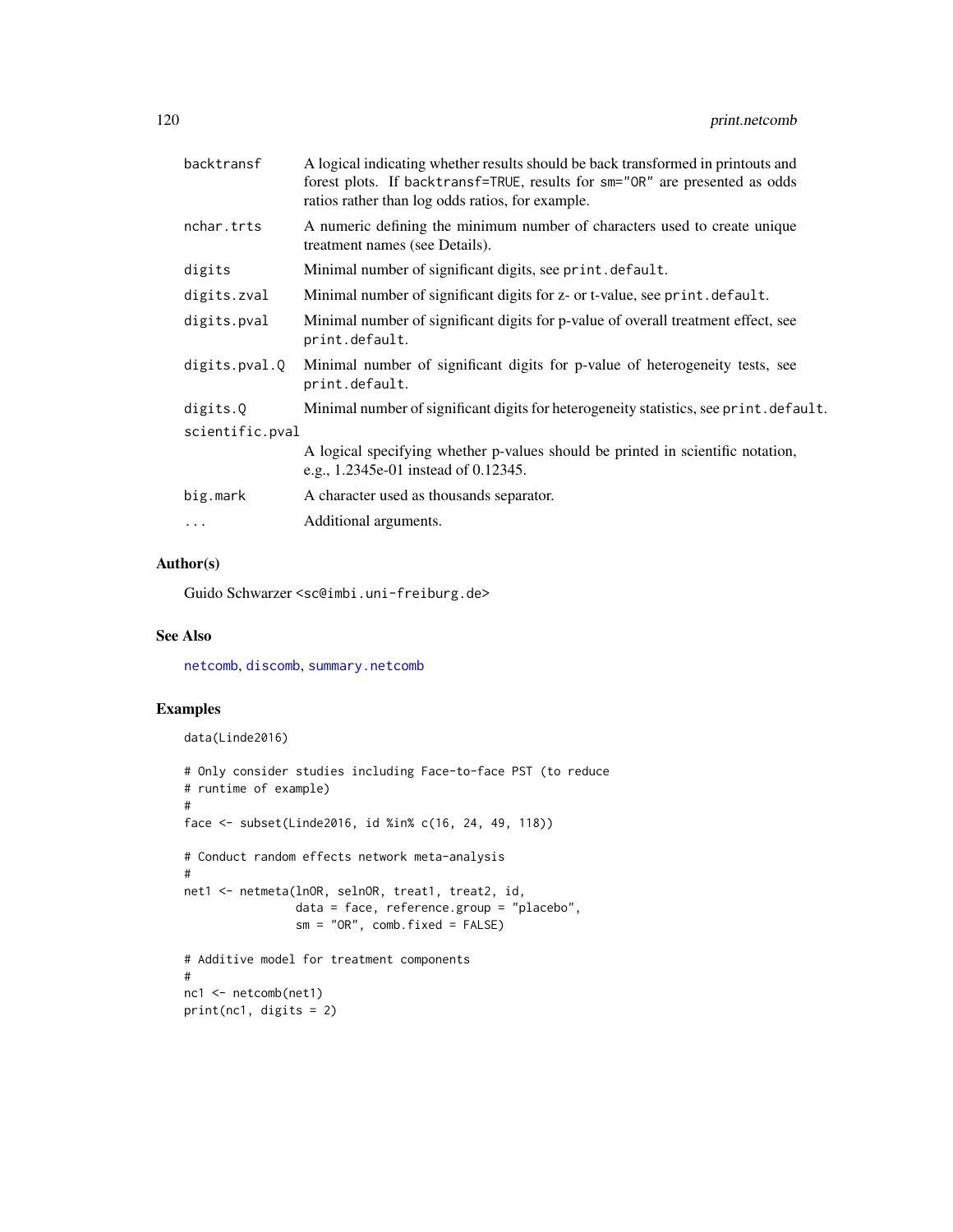<span id="page-120-0"></span>

# Description

Print method for objects of class netimpact.

# Usage

```
## S3 method for class 'netimpact'
print(
 x,
 comb.fixed = x$x$comb.fixed,
  comb.random = x$x$comb.random,
 digits = gs("digits.prop"),
  ...
)
```
# Arguments

| x           | An object of class netimpact.                                                                           |
|-------------|---------------------------------------------------------------------------------------------------------|
| comb.fixed  | A logical indicating whether results for the fixed effects (common effects) model<br>should be printed. |
| comb.random | A logical indicating whether results for the random effects model should be<br>printed.                 |
| digits      | Minimal number of significant digits.                                                                   |
| $\ddotsc$   | Additional arguments (ignored).                                                                         |
|             |                                                                                                         |

#### Author(s)

Guido Schwarzer <sc@imbi.uni-freiburg.de>

# See Also

[netimpact](#page-62-0)

```
data(parkinson)
```

```
# Only consider first four studies (to reduce runtime of example)
#
p1 <- pairwise(list(Treatment1, Treatment2, Treatment3),
               n = list(n1, n2, n3),
               mean = list(y1, y2, y3),
               sd = list(sd1, sd2, sd3),
               data = subset(parkinson, Study < 5),
```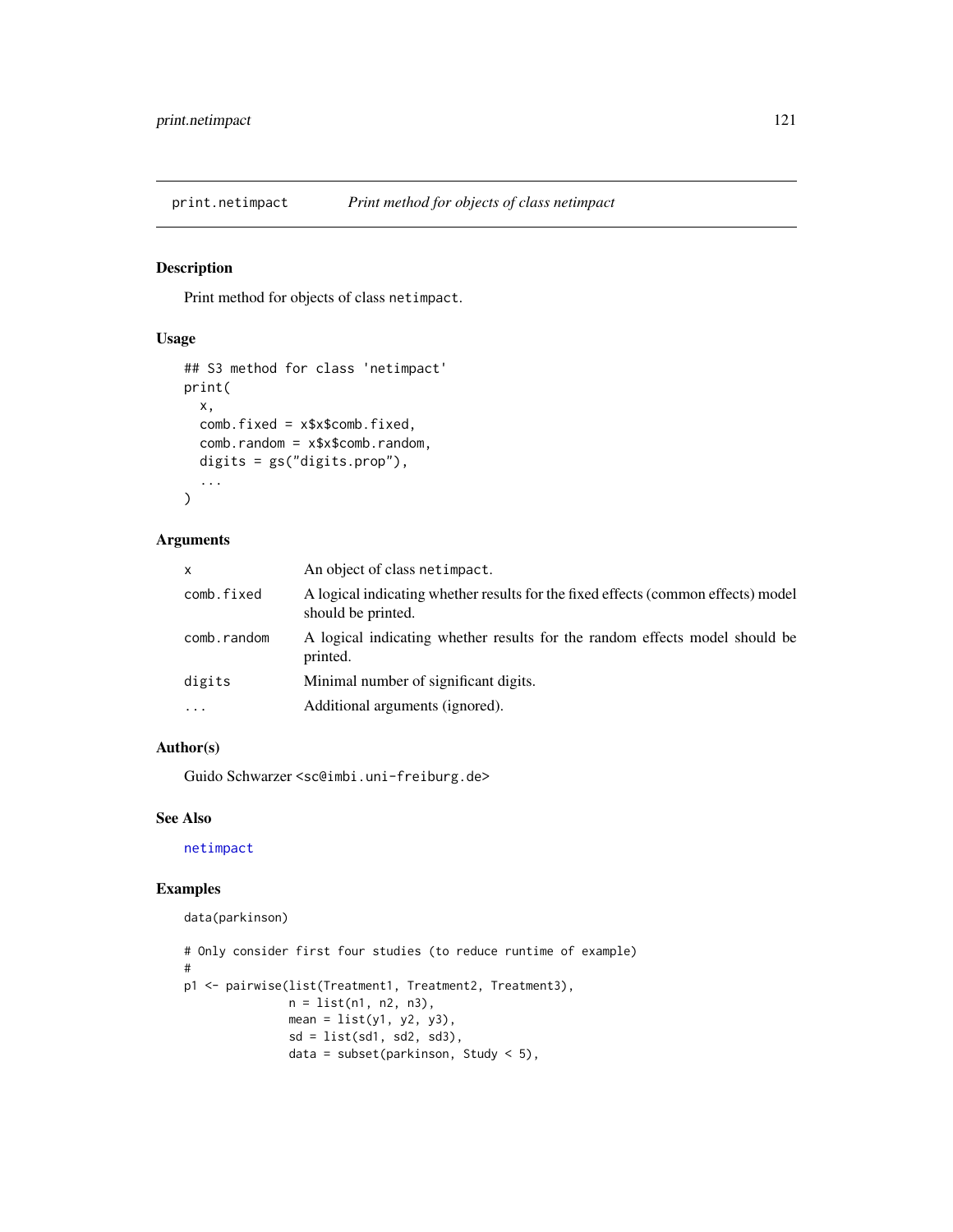```
studlab = Study)
```

```
net1 <- netmeta(p1)
ni <- netimpact(net1, verbose = TRUE)
ni
```
<span id="page-121-0"></span>print.netmeta *Print results of network meta-analysis*

# Description

Print method for objects of class netmeta.

# Usage

```
## S3 method for class 'netmeta'
print(
 x,
  sortvar,
 comb.fixed = x$comb.fixed,
  comb.random = x$comb.random,prediction = x$prediction,
  reference.group = x$reference.group,
 baseline.reference = x$baseline.reference,
  all.treatments = x$all.treatments,
 details = TRUE,ma = TRUE,backtransf = x$backtransf,
 nchar.trts = x$nchar.trts,
  digits = gs("digits"),
  digits.se = gs("digits.se"),
  digits.pval.Q = max(gs("digits.pval.Q"), 2),
  digits.Q = gs("digits.Q"),digits.tau2 = gs("digits.tau2"),
 digits.I2 = gs("digits.I2"),
  scientific.pval = gs("scientific.pval"),
 big.mark = gs("big.mark"),
  ...
```

```
)
```
# Arguments

|         | An object of class netmeta.                                                                |
|---------|--------------------------------------------------------------------------------------------|
| sortvar | An optional vector used to sort individual studies (must be of same length as<br>$x$TE$ ). |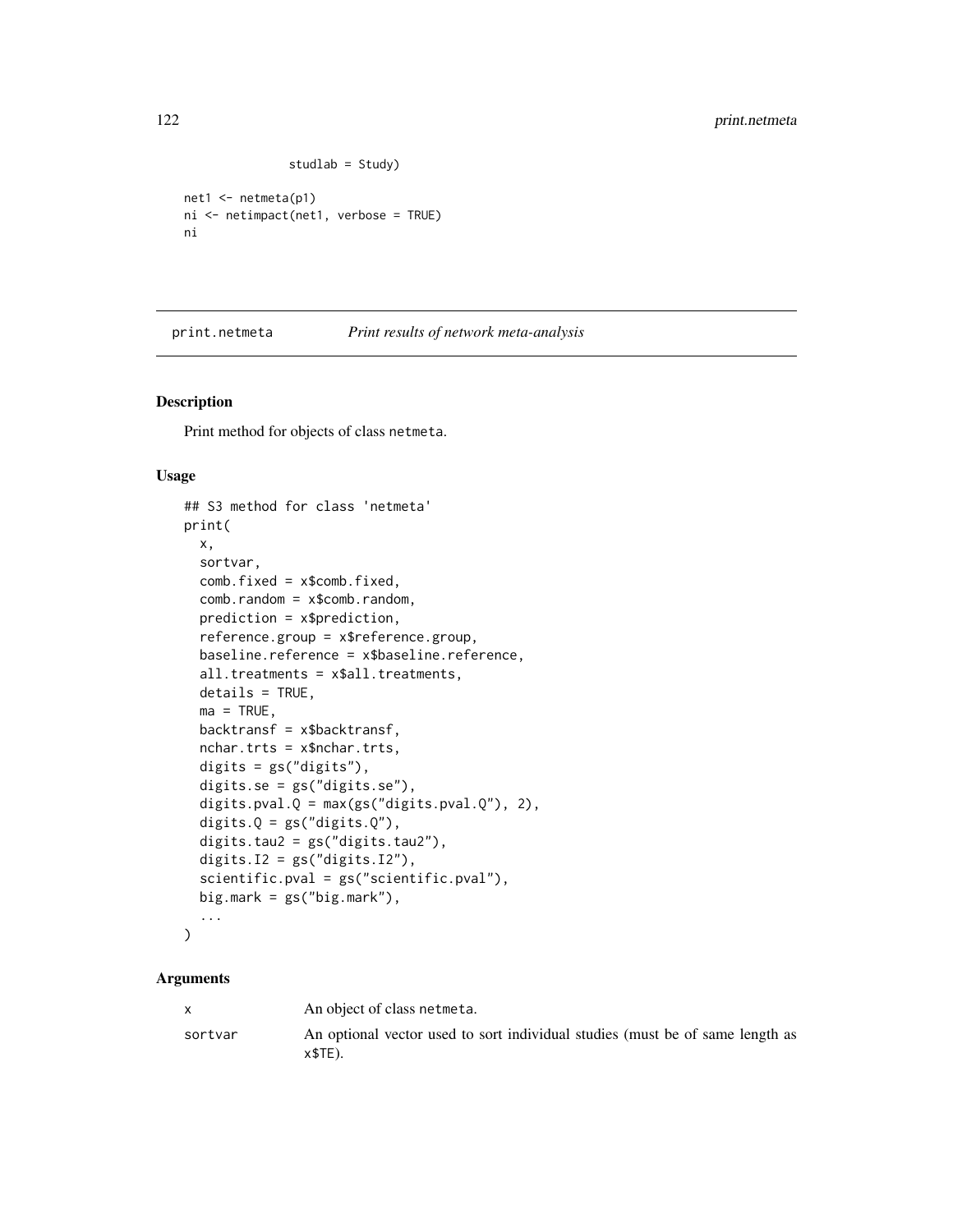# <span id="page-122-0"></span>print.netmeta 123

| comb.fixed         | A logical indicating whether results for the fixed effects (common effects) model<br>should be printed.                                                                                                                           |
|--------------------|-----------------------------------------------------------------------------------------------------------------------------------------------------------------------------------------------------------------------------------|
| comb.random        | A logical indicating whether results for the random effects model should be<br>printed.                                                                                                                                           |
| prediction         | A logical indicating whether prediction intervals should be printed.                                                                                                                                                              |
| reference.group    |                                                                                                                                                                                                                                   |
|                    | Reference treatment.                                                                                                                                                                                                              |
| baseline.reference |                                                                                                                                                                                                                                   |
|                    | A logical indicating whether results should be expressed as comparisons of other<br>treatments versus the reference treatment (default) or vice versa. This argument<br>is only considered if reference.group has been specified. |
|                    | all.treatments A logical or "NULL". If TRUE, matrices with all treatment effects, and confidence<br>limits will be printed.                                                                                                       |
| details            | A logical indicating whether further details for individual studies should be<br>printed.                                                                                                                                         |
| ma                 | A logical indicating whether summary results of meta-analysis should be printed.                                                                                                                                                  |
| backtransf         | A logical indicating whether results should be back transformed in printouts and<br>forest plots. If backtransf = TRUE, results for sm = "OR" are presented as odds<br>ratios rather than log odds ratios, for example.           |
| nchar.trts         | A numeric defining the minimum number of characters used to create unique<br>treatment names.                                                                                                                                     |
| digits             | Minimal number of significant digits, see print.default.                                                                                                                                                                          |
| digits.se          | Minimal number of significant digits for standard deviations and standard errors,<br>see print.default.                                                                                                                           |
| digits.pval.Q      | Minimal number of significant digits for p-value of heterogeneity tests, see<br>print.default.                                                                                                                                    |
| digits.Q           | Minimal number of significant digits for heterogeneity statistics, see print.default.                                                                                                                                             |
| digits.tau2        | Minimal number of significant digits for between-study variance, see print.default.                                                                                                                                               |
| digits.I2          | Minimal number of significant digits for I-squared statistic, see print.default.                                                                                                                                                  |
| scientific.pval    |                                                                                                                                                                                                                                   |
|                    | A logical specifying whether p-values should be printed in scientific notation,<br>e.g., 1.2345e-01 instead of 0.12345.                                                                                                           |
| big.mark           | A character used as thousands separator.                                                                                                                                                                                          |
| $\cdots$           | Additional arguments.                                                                                                                                                                                                             |

# Author(s)

Guido Schwarzer <sc@imbi.uni-freiburg.de>

# See Also

[netmeta](#page-72-0)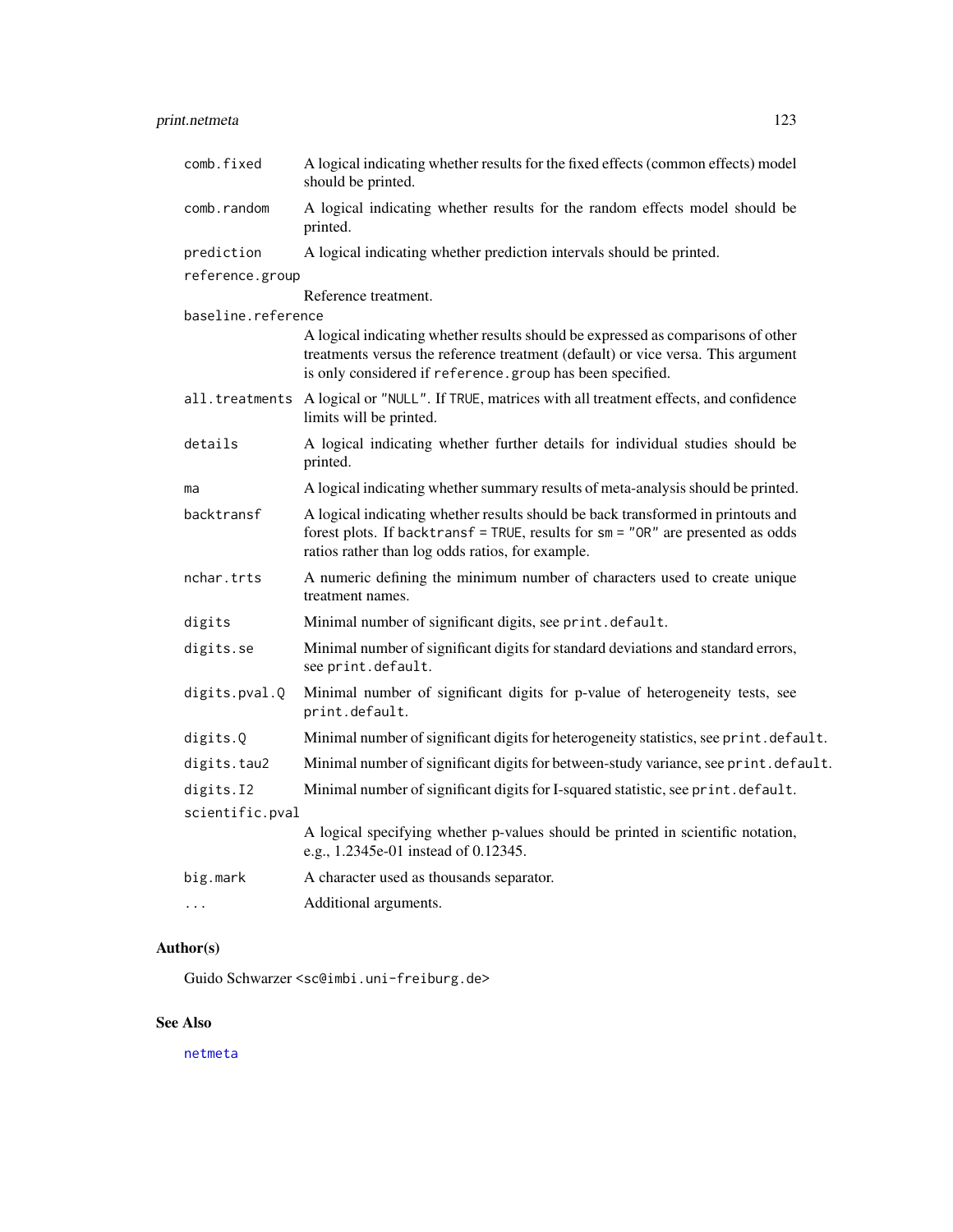### Examples

data(Senn2013)

```
# Conduct fixed effects network meta-analysis
#
net1 <- netmeta(TE, seTE, treat1, treat2, studlab,
                data = Senn2013, sm = "MD",comb.random = FALSE)
print(net1, ref = "place", digits = 3)## Not run:
# Conduct random effects network meta-analysis
#
net2 <- netmeta(TE, seTE, treat1, treat2, studlab,
                data = Senn2013, sm = "MD",comb.fixed = FALSE)
print(net2, ref = "plac", digits = 3)
## End(Not run)
```
Senn2013 *Network meta-analysis in diabetes*

#### Description

Network meta-analysis in diabetes comparing effects of a number of drugs on the HbA1c value.

These data are used as an example in Senn et al. (2013) and have been preprocessed for use in R package netmeta.

#### Format

A data frame with the following columns:

| TE 1 | treatment effect                                      |
|------|-------------------------------------------------------|
| seTE | standard error of treatment effect                    |
|      | <i>treat1</i> treatment 1                             |
|      | <i>treat2</i> treatment 2                             |
|      | <i>treat1.long</i> treatment 1 (full treatment names) |
|      | <i>treat2.long</i> treatment 2 (full treatment names) |
|      | studlab Study label                                   |

#### Details

Treatment labels provided by columns treat1 and treat2 have been abbreviated:

- $\bullet$  acar = Acarbose
- benf = Benfluorex

<span id="page-123-0"></span>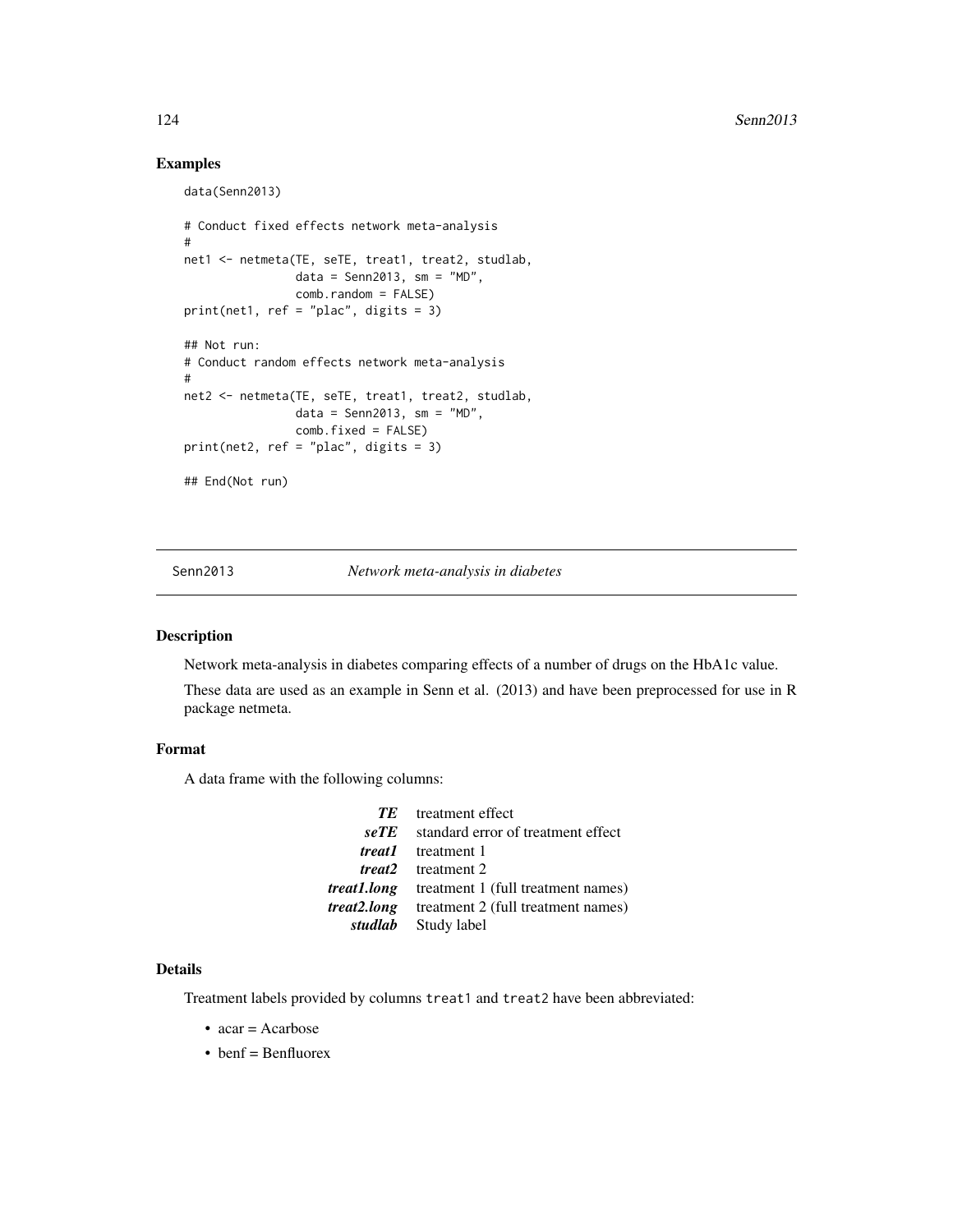#### <span id="page-124-0"></span>Senn2013 125

- metf = Metformin
- $\bullet$  migl = Miglitol
- piog = Pioglitazone
- $\bullet$  plac = Placebo
- $\bullet$  rosi = Rosiglitazone
- $sita = Stagliptin$
- sulf = Sulfonylurea
- $\bullet$  vild = Vildagliptin

Full treatment names are available in columns treat1.long and treat2.long.

# Source

Senn S, Gavini F, Magrez D, Scheen A (2013): Issues in performing a network meta-analysis. *Statistical Methods in Medical Research*, 22, 169–89

#### See Also

[netmeta](#page-72-0)

```
data(Senn2013)
# Fixed effects model
#
net1 <- netmeta(TE, seTE, treat1, treat2,
                studlab, data = Senn2013,
                comb.random = FALSE)
net1
net1$Q.decomp
# Forest plot
#
forest(net1, ref = "plac")
## Not run:
# Comparison with reference group
#
netmeta(TE, seTE, treat1.long, treat2.long,
        studlab, data = Senn2013,
        reference = "plac")
# Random effects model
#
net2 <- netmeta(TE, seTE, treat1, treat2, studlab, data = Senn2013,
                comb.fixed = FALSE)
net2
forest(net2, ref = "plac")
## End(Not run)
```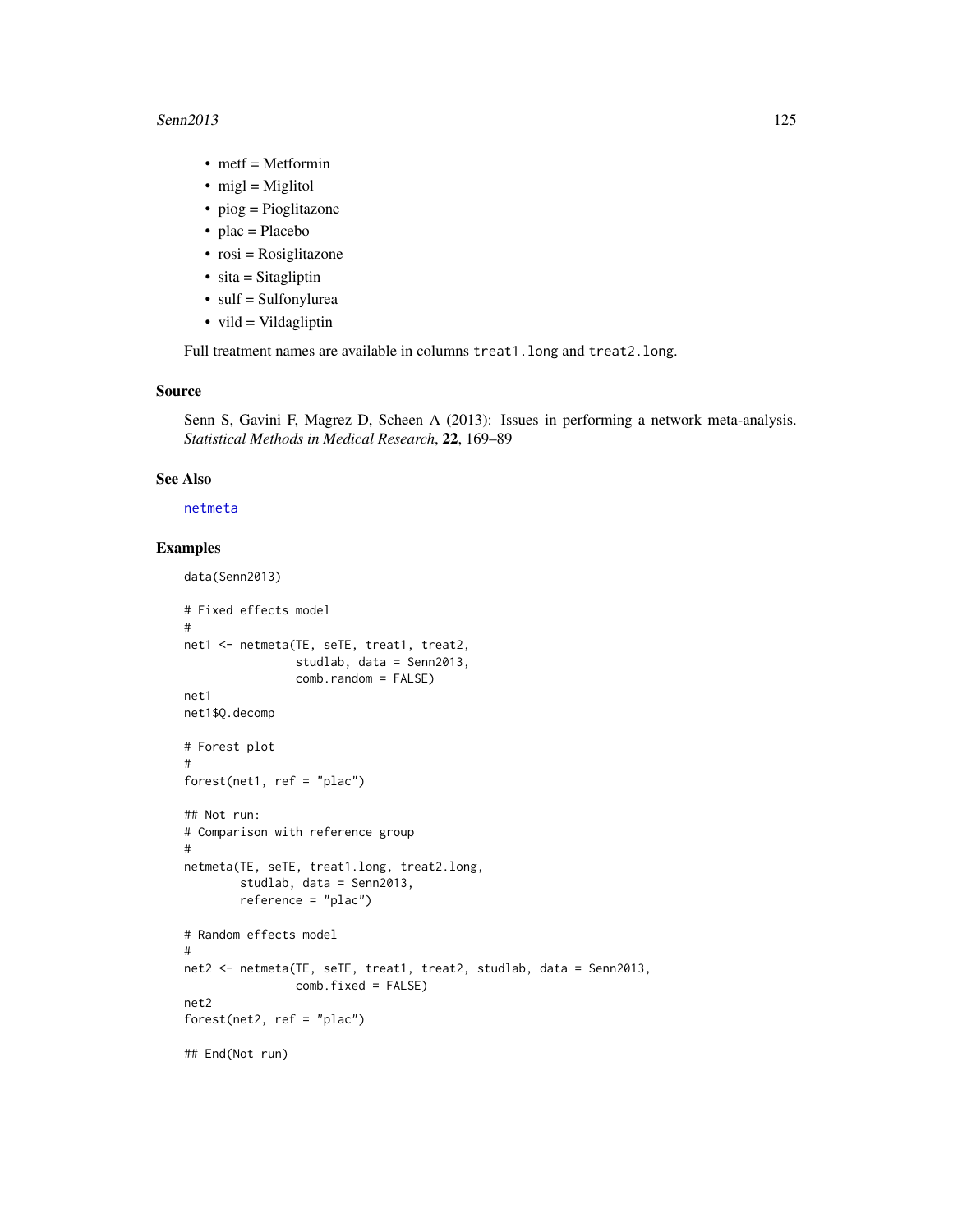<span id="page-125-0"></span>

#### Description

Network meta-analysis comparing the effects of a number of interventions for smoking cessation. These data are used as an example in Dias et al. (2013), page 651.

#### Format

A data frame with the following columns:

|             | <b>event1</b> number of individuals with successful smoking cessation in arm 1 |
|-------------|--------------------------------------------------------------------------------|
| nI          | number of individuals in arm 1                                                 |
| event2      | number of individuals with successful smoking cessation in arm 2               |
| n2          | number of individuals in arm 2                                                 |
| event3      | number of individuals with successful smoking cessation in arm 3               |
| <i>n</i> .3 | number of individuals in arm 3                                                 |
|             | <i>treat1</i> treatment 1                                                      |
|             | <i>treat2</i> treatment 2                                                      |
| treat3      | treatment 3                                                                    |

#### Source

Dias S, Welton NJ, Sutton AJ, Caldwell DM, Lu G and Ades AE (2013): Evidence Synthesis for Decision Making 4: Inconsistency in networks of evidence based on randomized controlled trials. *Medical Decision Making*, 33, 641–56

#### See Also

[pairwise](#page-100-0), [metabin](#page-0-0), [netmeta](#page-72-0), [netgraph.netmeta](#page-53-0)

```
data(smokingcessation)
```

```
# Transform data from arm-based format to contrast-based format
# Argument 'sm' has to be used for odds ratio as summary measure;
# by default the risk ratio is used in the metabin function called
# internally.
#
p1 <- pairwise(list(treat1, treat2, treat3),
               event = list(event1, event2, event3),
               n = list(n1, n2, n3),
               data = smokingcessation,
               sm = "OR")p1
```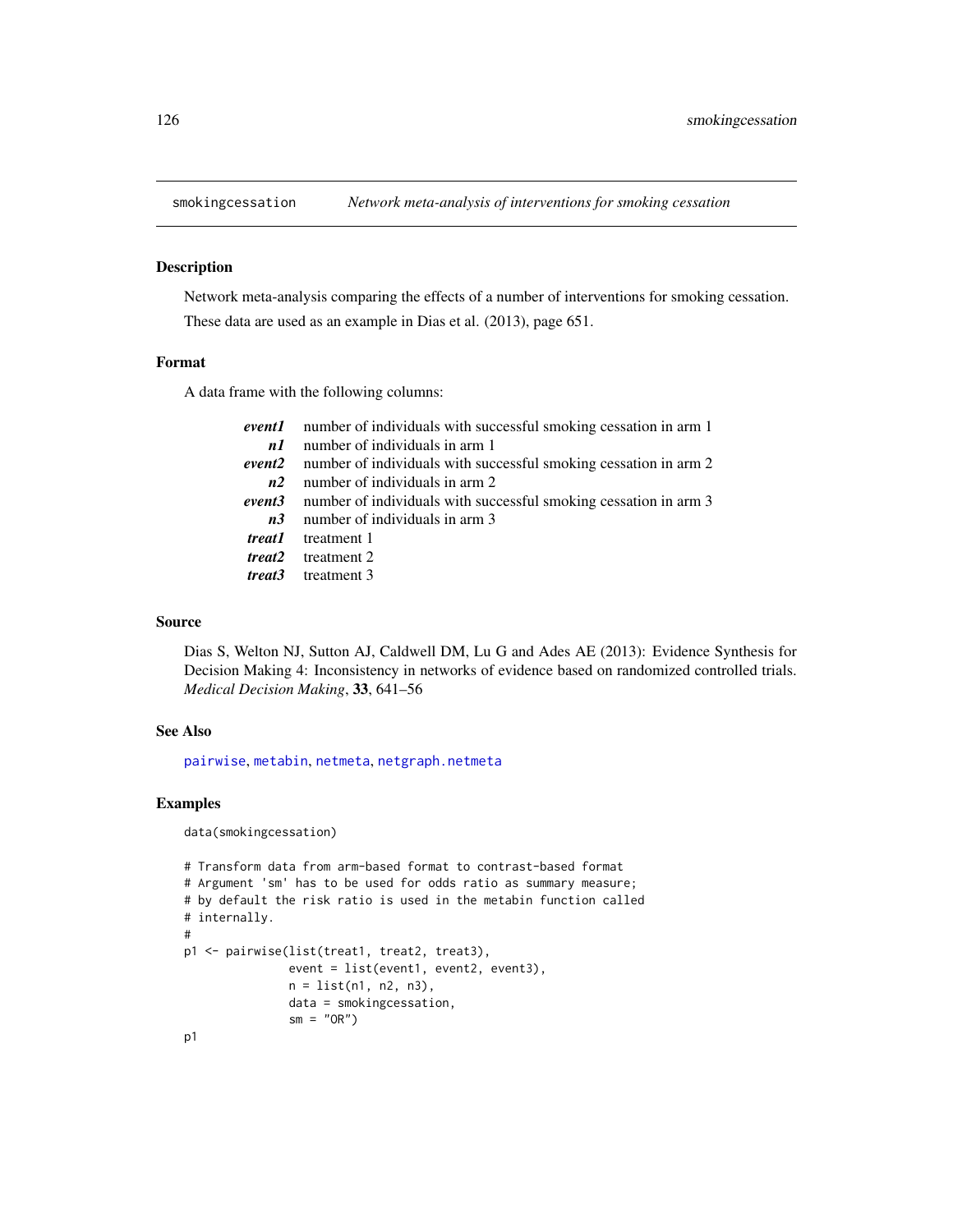# <span id="page-126-1"></span>summary.netcomb 127

```
# Conduct network meta-analysis
#
net1 <- netmeta(p1)
net1
# Draw network graph
#
netgraph(net1, points = TRUE, cex.points = 3, cex = 1.25)
tname <- c("No intervention", "Self-help",
           "Individual counselling", "Group counselling")
netgraph(net1, points = TRUE, cex.points = 3, cex = 1.25, labels = tname)
```
<span id="page-126-0"></span>summary.netcomb *Summary method for objects of class netcomb*

# Description

Summary method for objects of class netcomb.

# Usage

```
## S3 method for class 'netcomb'
summary(
 object,
 comb.fixed = object$comb.fixed,
 comb.random = object$comb.random,
  ...
\lambda## S3 method for class 'summary.netcomb'
print(
  x,
  comb.fixed = x$comb.fixed,
  comb.random = x$comb.random,
  backtransf = x$backtransf,
  nchar.trts = x$nchar.trts,
  digits = gs("digits"),
  digits.zval = gs("digits.zval"),
  digits.pval = gs("digits.pval"),
  digits.pval.Q = max(gs("digits.pval.Q"), 2),
  digits.Q = gs("digits.Q"),digits.tau2 = gs("digits.tau2"),
  digits.tau = gs("digits.tau"),
  digits.I2 = gs("digits.I2"),
  scientific.pval = gs("scientific.pval"),
  big.mark = gs("big.mark"),
  text.tau2 = gs("text.tau2"),text.tau = gs("text.tau"),
```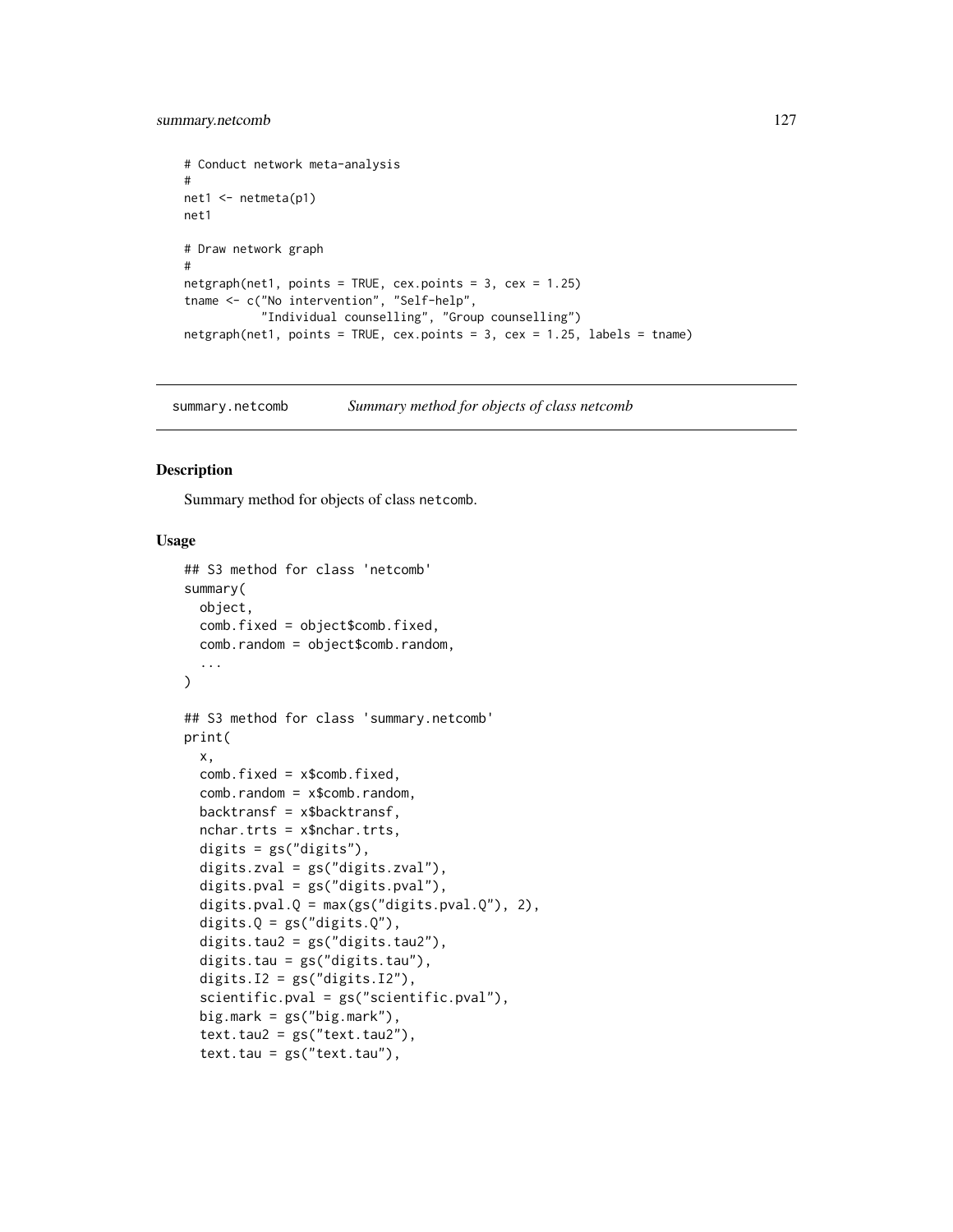```
text.I2 = gs("text.I2"),...
\overline{)}
```
# Arguments

| object          | An object of class netcomb.                                                                                                                                                                                             |
|-----------------|-------------------------------------------------------------------------------------------------------------------------------------------------------------------------------------------------------------------------|
| comb.fixed      | A logical indicating whether results for the fixed effects (common effects) model<br>should be printed.                                                                                                                 |
| comb.random     | A logical indicating whether results for the random effects model should be<br>printed.                                                                                                                                 |
| $\ddots$        | Additional arguments.                                                                                                                                                                                                   |
| x               | An object of class netcomb or summary.netcomb.                                                                                                                                                                          |
| backtransf      | A logical indicating whether results should be back transformed in printouts and<br>forest plots. If backtransf = TRUE, results for sm = "OR" are presented as odds<br>ratios rather than log odds ratios, for example. |
| nchar.trts      | A numeric defining the minimum number of characters used to create unique<br>treatment names (see Details).                                                                                                             |
| digits          | Minimal number of significant digits, see print.default.                                                                                                                                                                |
| digits.zval     | Minimal number of significant digits for z- or t-value, see print.default.                                                                                                                                              |
| digits.pval     | Minimal number of significant digits for p-value of overall treatment effect, see<br>print.default.                                                                                                                     |
| digits.pval.Q   | Minimal number of significant digits for p-value of heterogeneity tests, see<br>print.default.                                                                                                                          |
| digits.Q        | Minimal number of significant digits for heterogeneity statistics, see print.default.                                                                                                                                   |
| digits.tau2     | Minimal number of significant digits for between-study variance, see print.default.                                                                                                                                     |
| digits.tau      | Minimal number of significant digits for square root of between-study variance,<br>see print.default.                                                                                                                   |
| digits.I2       | Minimal number of significant digits for I-squared statistic, see print.default.                                                                                                                                        |
| scientific.pval |                                                                                                                                                                                                                         |
|                 | A logical specifying whether p-values should be printed in scientific notation,<br>e.g., 1.2345e-01 instead of 0.12345.                                                                                                 |
| big.mark        | A character used as thousands separator.                                                                                                                                                                                |
| text.tau2       | Text printed to identify between-study variance $\tau^2$ .                                                                                                                                                              |
| text.tau        | Text printed to identify $\tau$ , the square root of the between-study variance $\tau^2$ .                                                                                                                              |
| text.I2         | Text printed to identify heterogeneity statistic $I^2$ .                                                                                                                                                                |

# Value

A list is returned with the same elements as a [netcomb](#page-41-0) object.

# Author(s)

Guido Schwarzer <sc@imbi.uni-freiburg.de>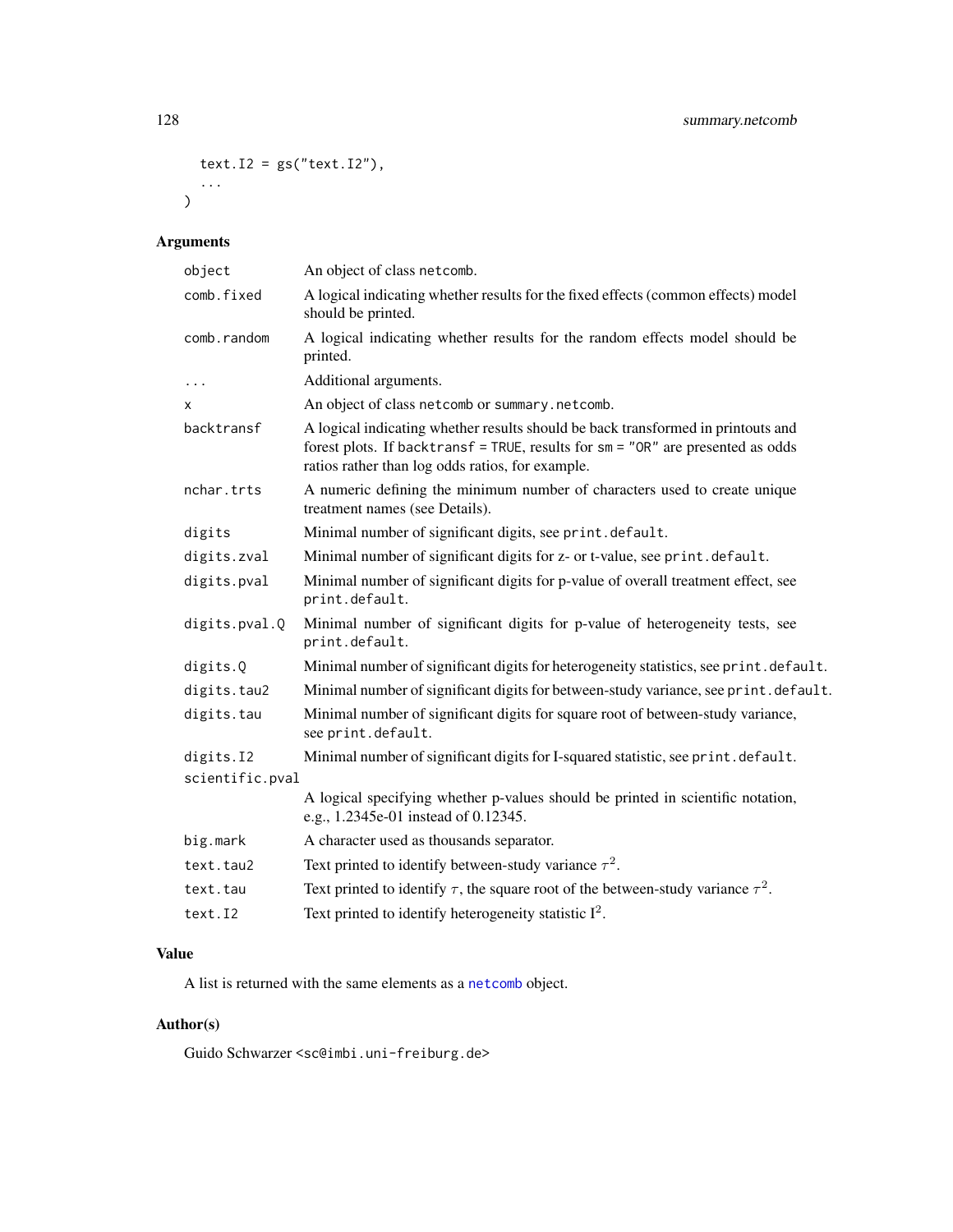<span id="page-128-1"></span>summary.netmeta 129

#### See Also

[netcomb](#page-41-0), [discomb](#page-9-0)

#### Examples

```
data(Linde2016)
# Only consider studies including Face-to-face PST (to reduce
# runtime of example)
#
face <- subset(Linde2016, id %in% c(16, 24, 49, 118))
# Conduct random effects network meta-analysis
#
net1 <- netmeta(lnOR, selnOR, treat1, treat2, id,
                data = face, reference.group = "placebo",
                sm = "OR", comb.fixed = FALSE)
# Additive model for treatment components
#
nc1 <- netcomb(net1)
summary(nc1)
print(summary(nc1), digits = 2, digits.zval = 3)
## Not run:
# Conduct random effects network meta-analysis
#
net2 <- netmeta(lnOR, selnOR, treat1, treat2, id,
                data = Linde2016, reference.group = "placebo",
                sm = "OR", comb.fixed = FALSE)# Additive model for treatment components
#
nc2 <- netcomb(net2)
summary(nc2)
print(summary(nc2), digits = 2, digits.zval = 3)
## End(Not run)
```
summary.netmeta *Print and summary method for objects of class netmeta*

#### <span id="page-128-0"></span>Description

Print and summary method for objects of class netmeta.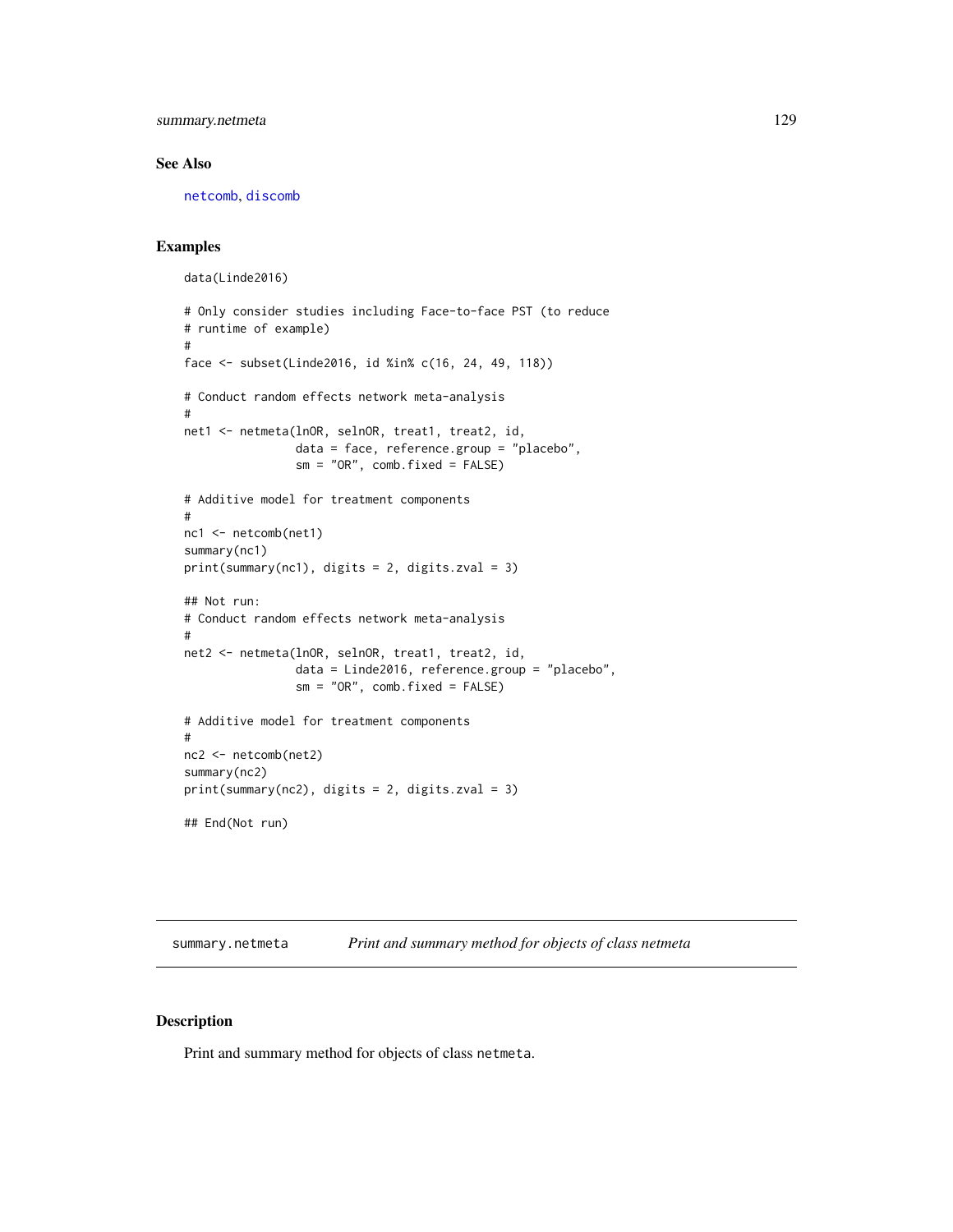# Usage

```
## S3 method for class 'netmeta'
summary(
 object,
  comb.fixed = object$comb.fixed,
 comb.random = object$comb.random,
 prediction = object$prediction,
  reference.group = object$reference.group,
 baseline.reference = object$baseline.reference,
 all.treatments = object$all.treatments,
  ...
\mathcal{L}## S3 method for class 'summary.netmeta'
print(
 x,
 comb.fixed = x$comb.fixed,
 comb.random = x$comb.random,prediction = x$prediction,
  reference.group = x$reference.group,
 baseline.reference = x$baseline.reference,
  all.treatments = x$all.treatments,
 backtransf = x$backtransf,
 nchar.trts = x$nchar.trts,
 header = TRUE,
  digits = gs("digits"),
  digits.pval.Q = max(gs("digits.pval.Q"), 2),
  digits.Q = gs("digits.Q"),digits.tau2 = gs("digits.tau2"),
  digits.tau = gs("digits.tau"),
  digits.I2 = gs("digits.I2"),scientific.pval = gs("scientific.pval"),
 big.mark = gs("big.mark"),
  text.tau2 = gs("text.tau2"),text.tau = gs("text.tau"),text.I2 = gs("text.I2"),...
\lambda
```
#### Arguments

| object      | An object of class netmeta.                                                                             |
|-------------|---------------------------------------------------------------------------------------------------------|
| comb.fixed  | A logical indicating whether results for the fixed effects (common effects) model<br>should be printed. |
| comb.random | A logical indicating whether results for the random effects model should be<br>printed.                 |
| prediction  | A logical indicating whether prediction intervals should be printed.                                    |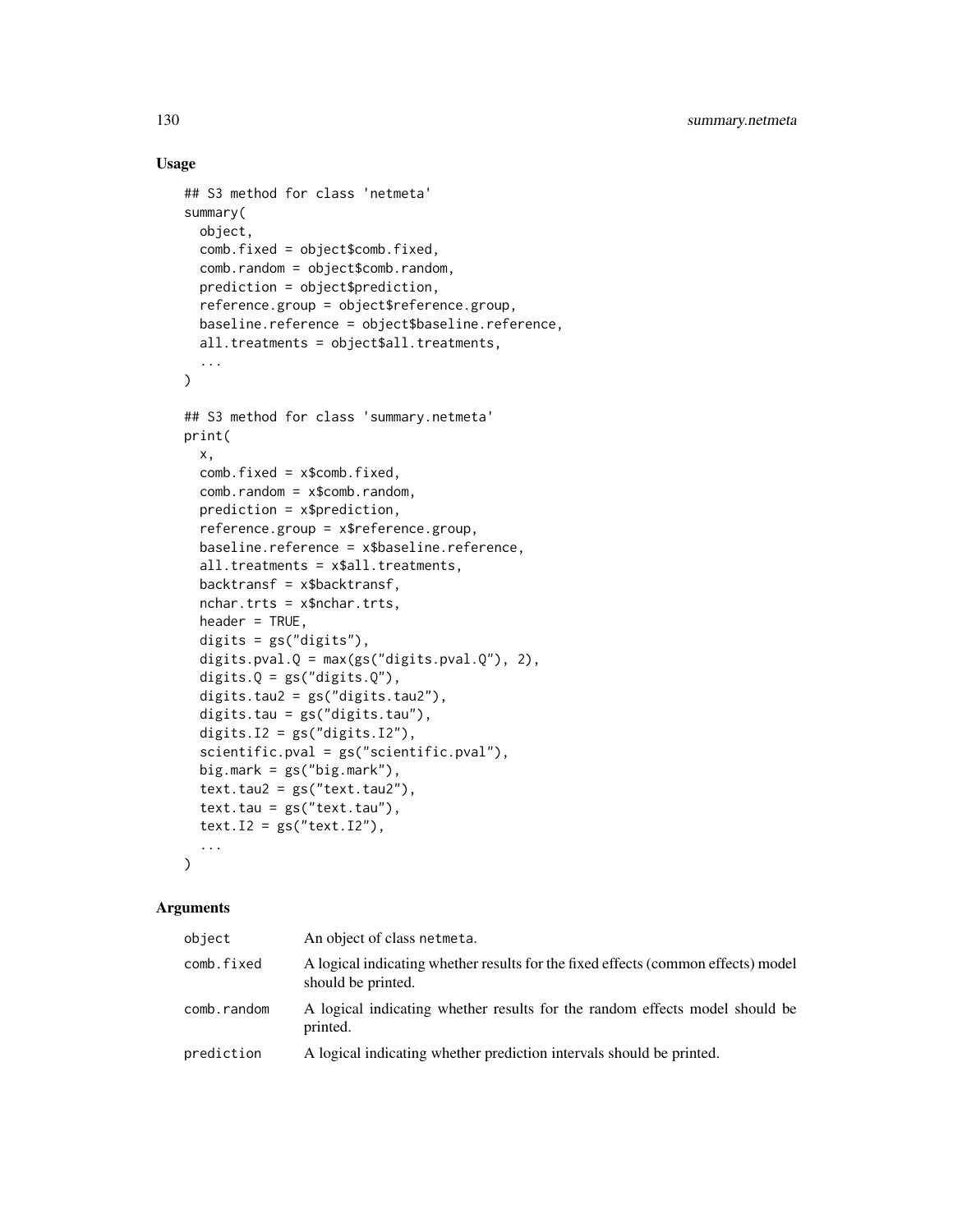| reference.group    |                                                                                                                                                                                                                                   |
|--------------------|-----------------------------------------------------------------------------------------------------------------------------------------------------------------------------------------------------------------------------------|
|                    | Reference treatment.                                                                                                                                                                                                              |
| baseline.reference |                                                                                                                                                                                                                                   |
|                    | A logical indicating whether results should be expressed as comparisons of other<br>treatments versus the reference treatment (default) or vice versa. This argument<br>is only considered if reference.group has been specified. |
|                    | all. treatments A logical or "NULL". If TRUE, matrices with all treatment effects, and confidence<br>limits will be printed.                                                                                                      |
| .                  | Additional arguments.                                                                                                                                                                                                             |
| x                  | An object of class summary.netmeta.                                                                                                                                                                                               |
| backtransf         | A logical indicating whether results should be back transformed in printouts and<br>forest plots. If backtransf = TRUE, results for sm = "OR" are presented as odds<br>ratios rather than log odds ratios, for example.           |
| nchar.trts         | A numeric defining the minimum number of characters used to create unique<br>treatment names.                                                                                                                                     |
| header             | A logical indicating whether information on title of meta-analysis, comparison<br>and outcome should be printed at the beginning of the printout.                                                                                 |
| digits             | Minimal number of significant digits, see print.default.                                                                                                                                                                          |
| digits.pval.Q      | Minimal number of significant digits for p-value of heterogeneity tests, see<br>print.default.                                                                                                                                    |
| digits.Q           | Minimal number of significant digits for heterogeneity statistics, see print. default.                                                                                                                                            |
| digits.tau2        | Minimal number of significant digits for between-study variance, see print.default.                                                                                                                                               |
| digits.tau         | Minimal number of significant digits for square root of between-study variance,<br>see print.default.                                                                                                                             |
| digits.I2          | Minimal number of significant digits for I-squared statistic, see print.default.                                                                                                                                                  |
| scientific.pval    |                                                                                                                                                                                                                                   |
|                    | A logical specifying whether p-values should be printed in scientific notation,<br>e.g., 1.2345e-01 instead of 0.12345.                                                                                                           |
| big.mark           | A character used as thousands separator.                                                                                                                                                                                          |
| text.tau2          | Text printed to identify between-study variance $\tau^2$ .                                                                                                                                                                        |
| text.tau           | Text printed to identify $\tau$ , the square root of the between-study variance $\tau^2$ .                                                                                                                                        |
| text.I2            | Text printed to identify heterogeneity statistic $I^2$ .                                                                                                                                                                          |

# Value

A list is returned with the following elements:

| comparison           | Results for pairwise comparisons (data frame with columns studiab, treat1, treat2,<br>TE, seTE, lower, upper, z, p).                                        |
|----------------------|-------------------------------------------------------------------------------------------------------------------------------------------------------------|
| comparison.nma.fixed |                                                                                                                                                             |
|                      | Results for pairwise comparisons based on fixed effects model (data frame with<br>columns studiab, treat1, treat2, TE, seTE, lower, upper, z, p, leverage). |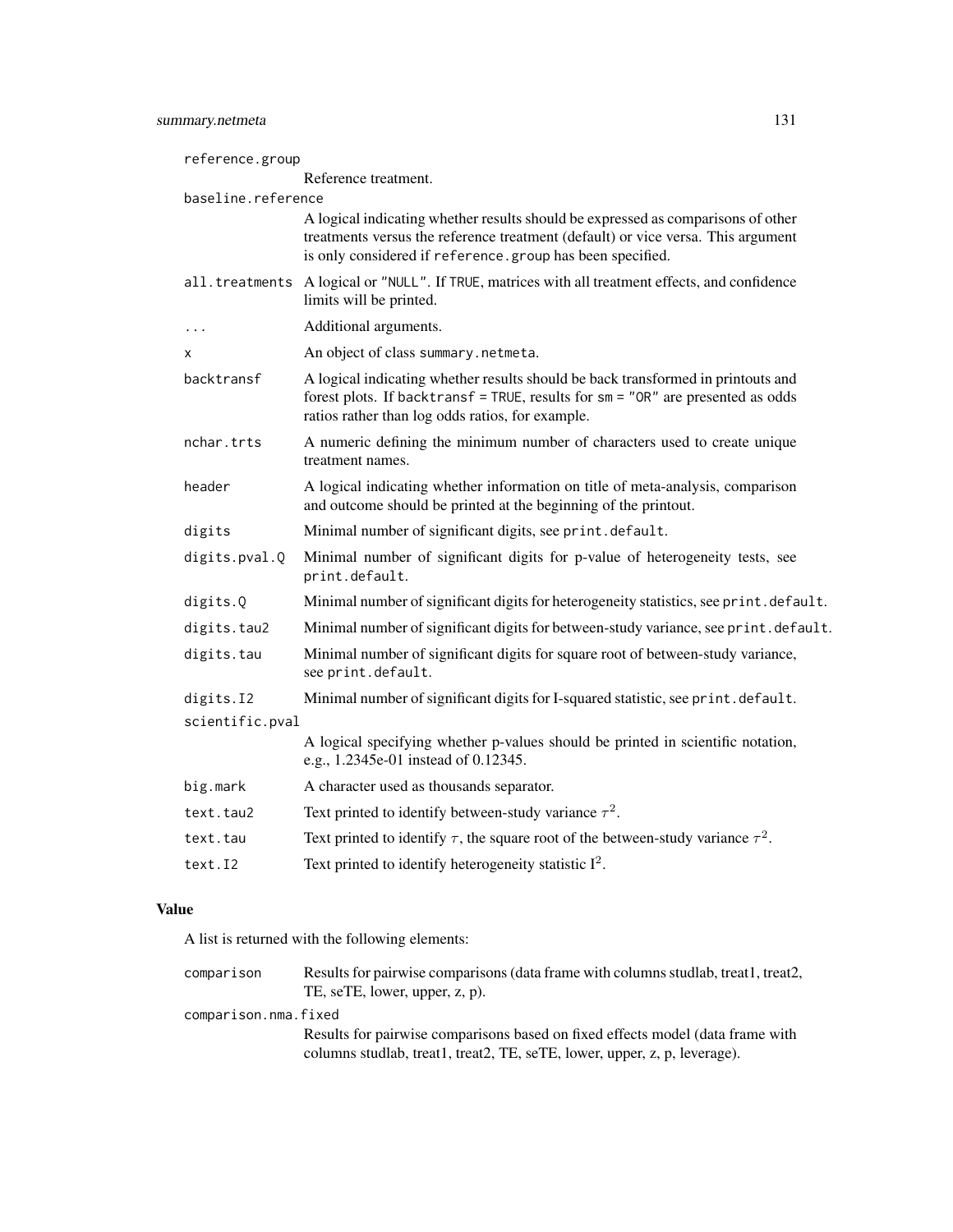| comparison.nma.random                          |                                                                                                                                                    |
|------------------------------------------------|----------------------------------------------------------------------------------------------------------------------------------------------------|
|                                                | Results for pairwise comparisons based on random effects model (data frame<br>with columns studlab, treat1, treat2, TE, seTE, lower, upper, z, p). |
| fixed                                          | Results for fixed effects model (a list with elements TE, seTE, lower, upper, z,<br>$p$ ).                                                         |
| random                                         | Results for random effects model (a list with elements TE, seTE, lower, upper,<br>$(z, p)$ .                                                       |
| predict                                        | Prediction intervals (a list with elements seTE, lower, upper).                                                                                    |
| studies                                        | Study labels coerced into a factor with its levels sorted alphabetically.                                                                          |
| narms                                          | Number of arms for each study.                                                                                                                     |
| k                                              | Total number of studies.                                                                                                                           |
| m                                              | Total number of pairwise comparisons.                                                                                                              |
| n                                              | Total number of treatments.                                                                                                                        |
| d                                              | Total number of designs (corresponding to the unique set of treatments com-<br>pared within studies).                                              |
| Q                                              | Overall heterogeneity / inconsistency statistic.                                                                                                   |
| df.Q                                           | Degrees of freedom for test of heterogeneity / inconsistency.                                                                                      |
| pval.Q                                         | P-value for test of heterogeneity / inconsistency.                                                                                                 |
| I2, lower. I2, upper. I2                       |                                                                                                                                                    |
|                                                | I-squared, lower and upper confidence limits.                                                                                                      |
| tau                                            | Square-root of between-study variance.                                                                                                             |
| Q.heterogeneity                                |                                                                                                                                                    |
|                                                | Overall heterogeneity statistic.                                                                                                                   |
| df.Q.heterogeneity                             | Degrees of freedom for test of overall heterogeneity.                                                                                              |
| pval.Q.heterogeneity                           |                                                                                                                                                    |
|                                                | P-value for test of overall heterogeneity.                                                                                                         |
| Q.inconsistency                                |                                                                                                                                                    |
|                                                | Overall inconsistency statistic.                                                                                                                   |
| df.Q.inconsistency                             |                                                                                                                                                    |
|                                                | Degrees of freedom for test of overall inconsistency.                                                                                              |
| pval.Q.inconsistency                           | P-value for test of overall inconsistency.                                                                                                         |
| SM                                             | A character string indicating underlying summary measure.                                                                                          |
| method                                         | A character string indicating which method is to be used for pooling of studies.                                                                   |
| level                                          | The level used to calculate confidence intervals for individual studies.                                                                           |
| level.comb                                     | The level used to calculate confidence intervals for pooled estimates.                                                                             |
| comb.fixed, comb.random                        |                                                                                                                                                    |
| As defined above.<br>prediction, level.predict |                                                                                                                                                    |
|                                                | As defined above.                                                                                                                                  |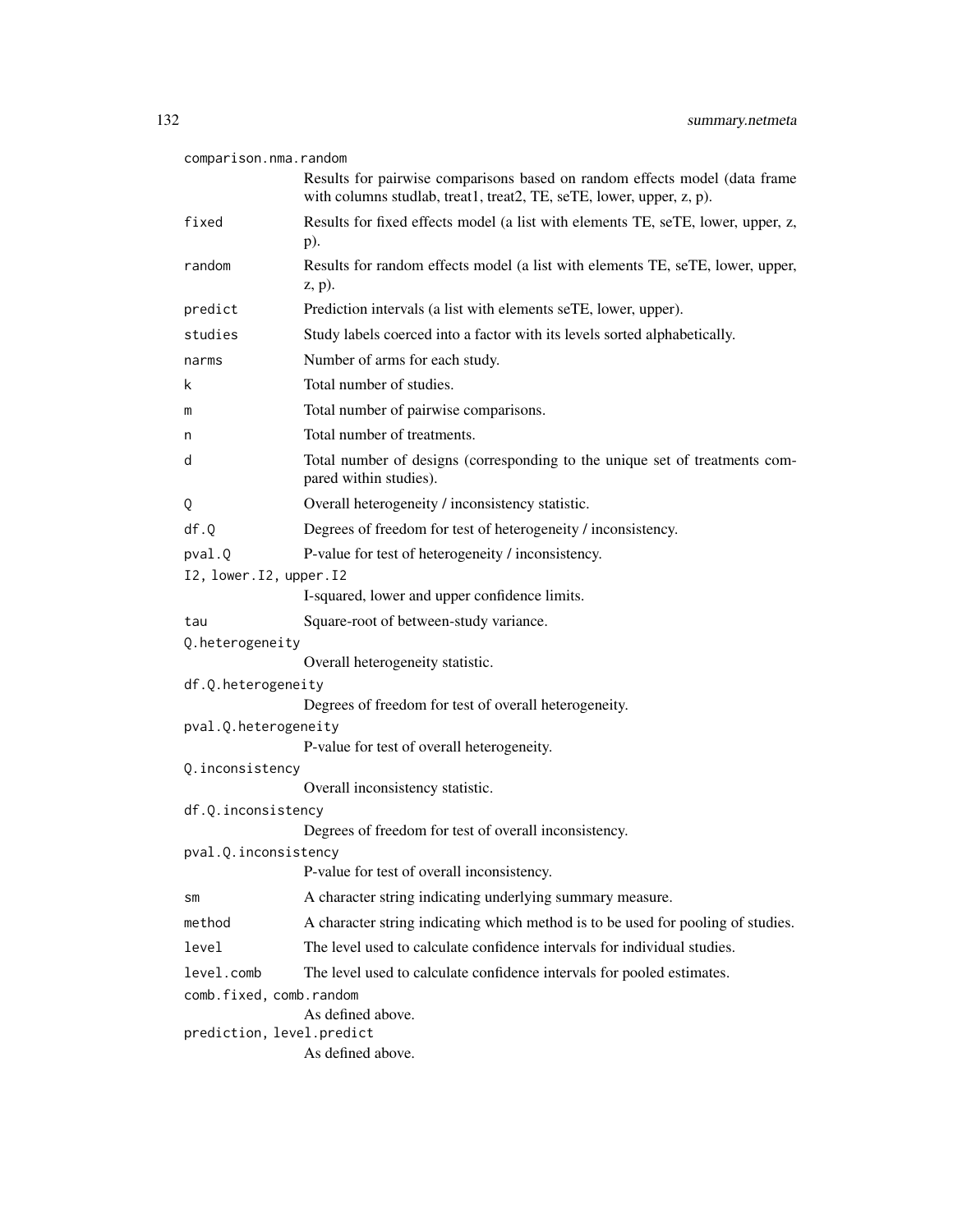<span id="page-132-0"></span>

|                            | reference.group, baseline.reference                                                           |
|----------------------------|-----------------------------------------------------------------------------------------------|
|                            | As defined above.                                                                             |
| all.treatments, backtransf |                                                                                               |
|                            | As defined above.                                                                             |
| ci.lab                     | Label for confidence interval.                                                                |
| seq                        | A character specifying the sequence of treatments.                                            |
| tau.preset                 | An optional value for the square-root of the between-study variance $\tau^2$ .                |
| sep.trts                   | A character used in comparison names as separator between treatment labels.                   |
| nchar.trts                 | A numeric defining the minimum number of characters used to create unique<br>treatment names. |
| title                      | Title of meta-analysis / systematic review.                                                   |
| call                       | Function call.                                                                                |
| version                    | Version of R package netmeta used to create object.                                           |

# Author(s)

Guido Schwarzer <sc@imbi.uni-freiburg.de>

# See Also

[netmeta](#page-72-0)

# Examples

```
data(Senn2013)
# Conduct fixed effects network meta-analysis
#
net1 <- netmeta(TE, seTE, treat1, treat2, studlab,
               data = Senn2013, sm = "MD",comb.random = FALSE)
print(net1, ref = "plac", digits = 3)
summary(net1)
## Not run:
# Conduct random effects network meta-analysis
#
net2 <- netmeta(TE, seTE, treat1, treat2, studlab,
               data = Senn2013, sm = "MD",comb.fixed = FALSE)
print(net2, ref = "plac", digits = 3)
summary(net2)
```
## End(Not run)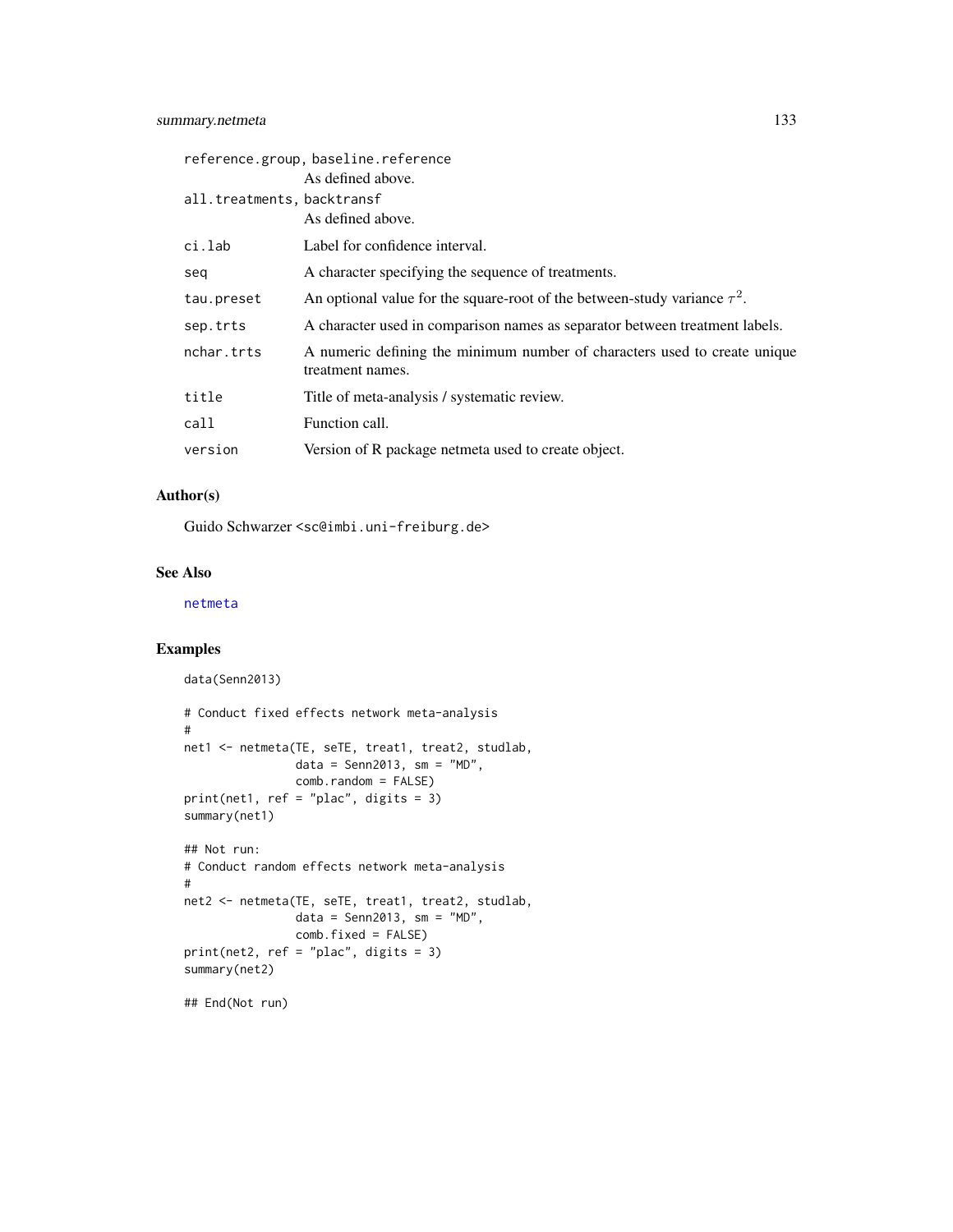<span id="page-133-0"></span>

# Description

Auxiliary function to create uniquely abbreviated treatment names.

# Usage

 $treats(x, nchar.trts = 8, row = TRUE)$ 

#### Arguments

| $\mathsf{x}$ | A vector with treatment names or a matrix with treatment names as row and / or<br>column names.                   |
|--------------|-------------------------------------------------------------------------------------------------------------------|
| nchar.trts   | A numeric defining the minimum number of characters used to create unique<br>treatment names.                     |
| row          | A logical indicating whether row or column names should be used (only consid-<br>ered if argument x is a matrix). |

#### Details

This auxiliary function can be used to create uniquely abbreviated treatment names (and is used internally in several R functions for this purpose).

Initially, to construct uniquely abbreviated treatment names, [substring](#page-0-0) is used to extract the first nchar.trts characters. If these abbreviated treatment names are not unique, [abbreviate](#page-0-0) with argument minlength = nchar.trts is used.

#### Author(s)

Guido Schwarzer <sc@imbi.uni-freiburg.de>

# See Also

[netmeta](#page-72-0), [print.netmeta](#page-121-0), [print.summary.netmeta](#page-128-0)

```
data(Senn2013)
#
net1 <- netmeta(TE, seTE, treat1, treat2,
                studlab, data = Senn2013)
# Use matrix with fixed effects estimates to create unique
# treatment names (with four characters)
#
treats(net1$TE.fixed, nchar.trts = 4)
```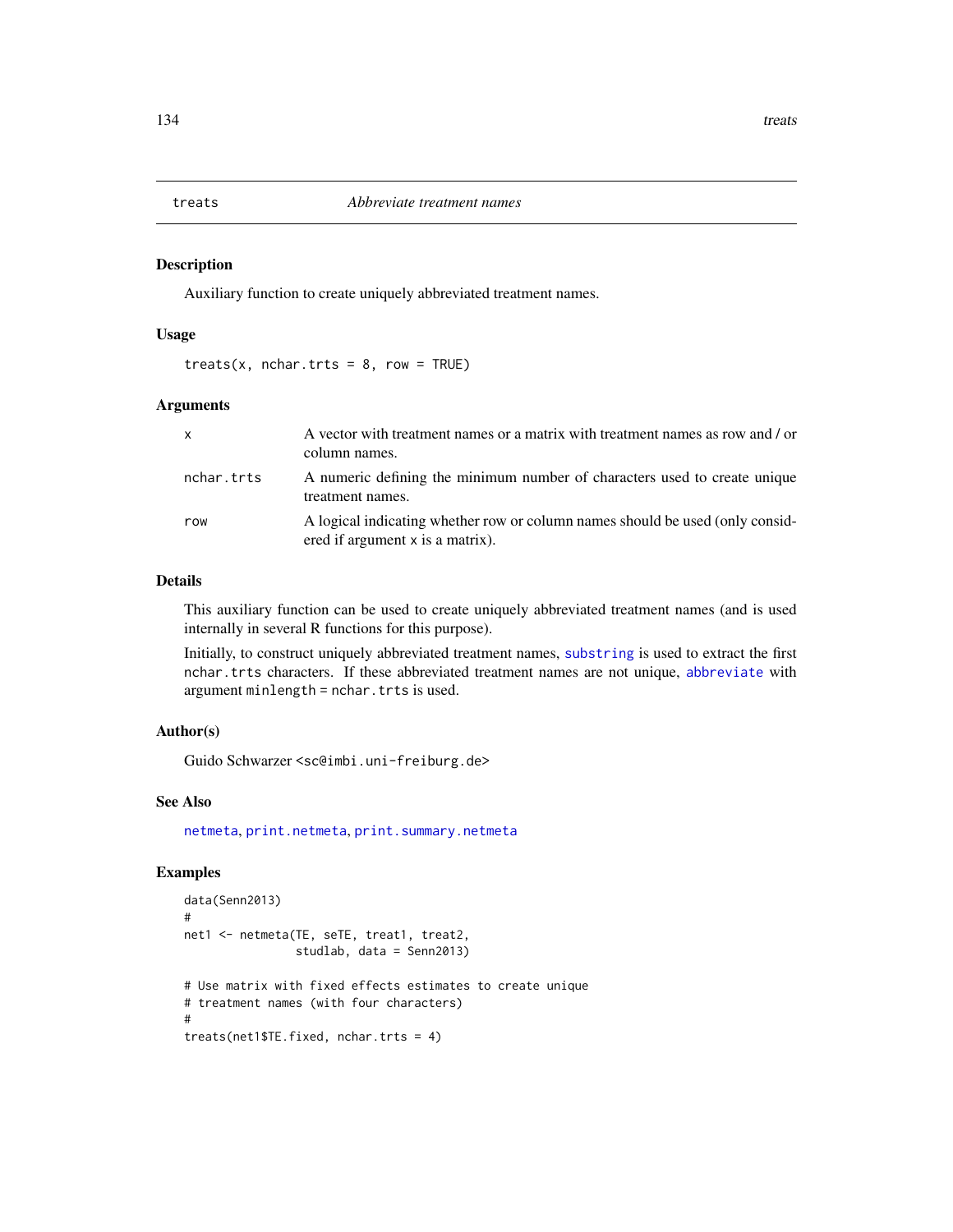#### <span id="page-134-0"></span> $\text{Woods2010}$  135

```
# With two characters
#
treats(net1$TE.fixed, nchar.trts = 2)
# With one character
#
treats(net1$TE.fixed, nchar.trts = 1)
```
Woods2010 *Count statistics of survival data*

# Description

Count mortality statistics in randomised controlled trials of treatments for chronic obstructive pulmonary disease (Woods et al. (2010), Table 1).

#### Format

A data frame with the following columns:

|                 | <b><i>author</i></b> first author / study name |
|-----------------|------------------------------------------------|
|                 | <i>treatment</i> treatment                     |
|                 | number of deaths in treatment arm              |
| $N_{\parallel}$ | number of patients in treatment arm            |

#### Source

Woods BS, Hawkins N, Scott DA (2010): Network meta-analysis on the log-hazard scale, combining count and hazard ratio statistics accounting for multi-arm trials: A tutorial. *BMC Medical Research Methodology*, 10, 54

#### See Also

[pairwise](#page-100-0), [metabin](#page-0-0), [netmeta](#page-72-0)

# Examples

data(Woods2010)

```
# Transform data from long arm-based format to contrast-based
# format Argument 'sm' has to be used for odds ratio as summary
# measure; by default the risk ratio is used in the metabin
# function called internally.
#
p1 <- pairwise(treatment, event = r, n = N,
               studlab = author, data = Woods2010, sm = "OR")
p1
```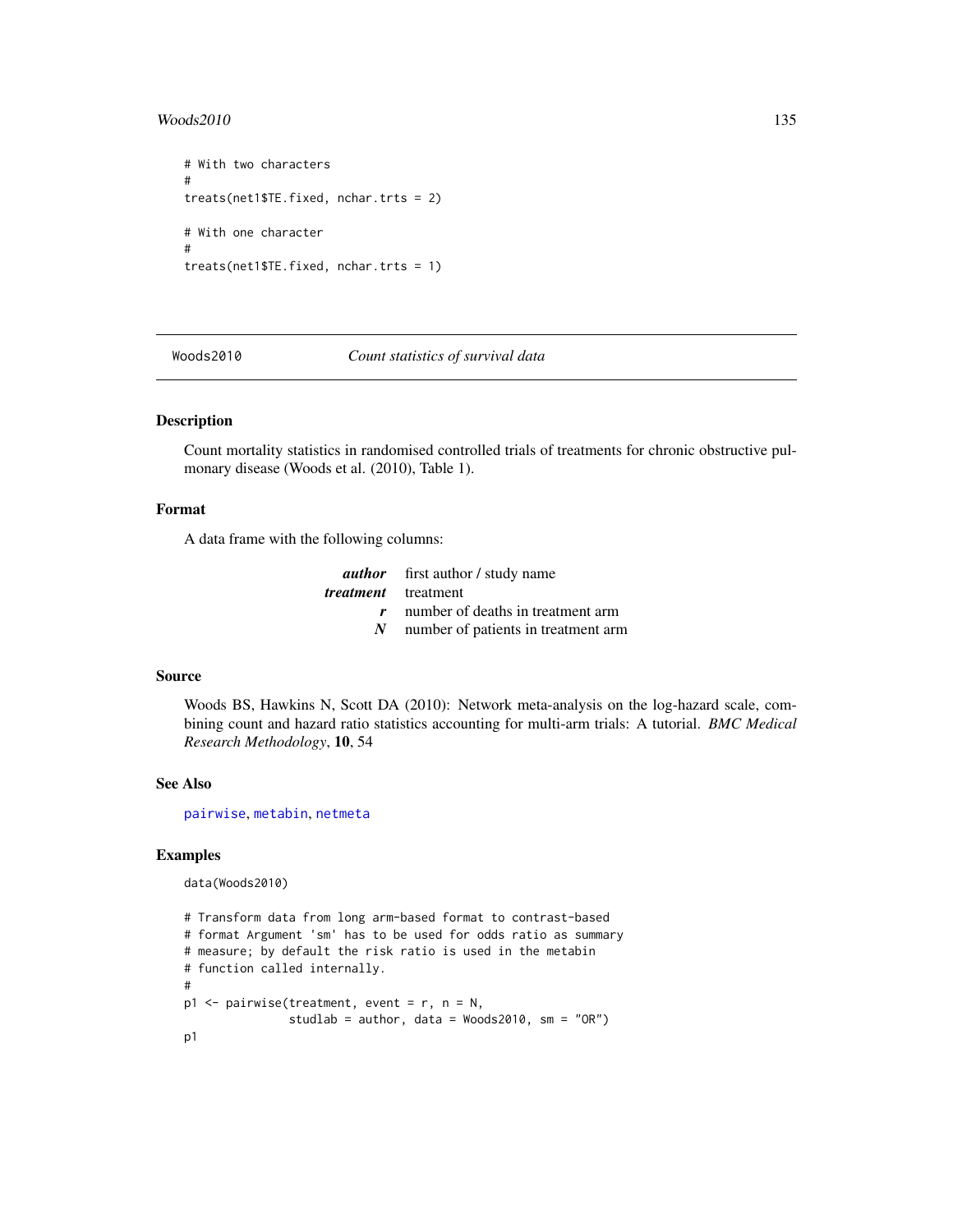```
# Conduct network meta-analysis
#
net1 <- netmeta(p1)
net1
## Not run:
# Show forest plot
#
forest(net1, ref = "Placebo", drop = TRUE,
      leftlabs = "Contrast to Placebo")
```
## End(Not run)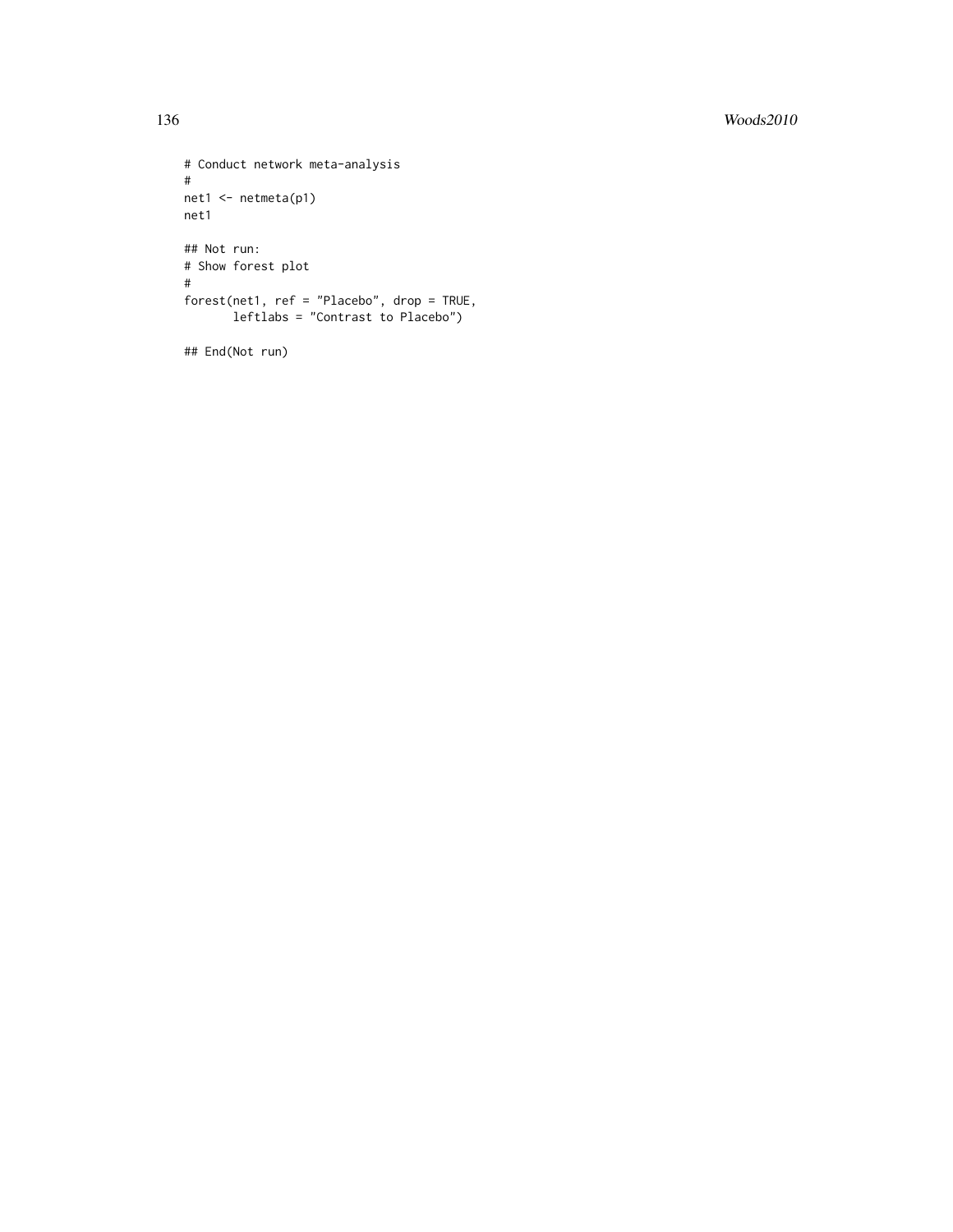# **Index**

∗Topic datagen pairwise, [101](#page-100-1) ∗Topic datasets dietaryfat, [8](#page-7-0) Dong2013, [17](#page-16-0) Gurusamy2011, [34](#page-33-0) Linde2015, [37](#page-36-0) Linde2016, [38](#page-37-0) parkinson, [107](#page-106-0) Senn2013, [124](#page-123-0) smokingcessation, [126](#page-125-0) Woods2010, [135](#page-134-0) ∗Topic hplot forest.netbind, [18](#page-17-0) forest.netcomb, [20](#page-19-0) forest.netmeta, [23](#page-22-0) forest.netsplit, [27](#page-26-0) funnel.netmeta, [30](#page-29-0) netgraph, [52](#page-51-0) netgraph.netimpact, [53](#page-52-0) netgraph.netmeta, [54](#page-53-1) netheat, [61](#page-60-0) plot.netposet, [108](#page-107-1) plot.netrank, [112](#page-111-0) ∗Topic package netmeta-package, [3](#page-2-0) ∗Topic plot hasse, [35](#page-34-1) ∗Topic print netleague, [65](#page-64-0) print.decomp.design, [116](#page-115-0) print.netbind, [118](#page-117-0) print.netcomb, [119](#page-118-0) print.netimpact, [121](#page-120-0) print.netmeta, [122](#page-121-1) summary.netcomb, [127](#page-126-1) summary.netmeta, [129](#page-128-1) abbreviate, *[77](#page-76-0)*, *[85](#page-84-0)*, *[134](#page-133-0)*

arrows, *[110](#page-109-0)*

as.data.frame.netmeta, [5](#page-4-0) colours, *[53](#page-52-0)* decomp.design, *[3](#page-2-0)*, [6,](#page-5-1) *[77](#page-76-0)*, *[85](#page-84-0)*, *[117](#page-116-0)* dietaryfat, [8](#page-7-0) discomb, *[3](#page-2-0)*, [10,](#page-9-1) *[22](#page-21-0)*, *[41](#page-40-0)*, *[47,](#page-46-0) [48](#page-47-0)*, *[50](#page-49-0)*, *[120](#page-119-0)*, *[129](#page-128-1)* Dong2013, [17](#page-16-0) eigen, *[57](#page-56-0)* element\_text, *[113,](#page-112-0) [114](#page-113-0)* factor, *[69](#page-68-0)* forest.meta, *[19](#page-18-0)*, *[21,](#page-20-0) [22](#page-21-0)*, *[25,](#page-24-0) [26](#page-25-0)*, *[29,](#page-28-0) [30](#page-29-0)* forest.netbind, [18,](#page-17-0) *[41](#page-40-0)* forest.netcomb, *[16](#page-15-0)*, [20,](#page-19-0) *[47](#page-46-0)* forest.netmeta, [23,](#page-22-0) *[81](#page-80-0)* forest.netsplit, [27,](#page-26-0) *[100](#page-99-0)* funnel.meta, *[32,](#page-31-0) [33](#page-32-0)* funnel.netmeta, *[4](#page-3-0)*, [30](#page-29-0) Gurusamy2011, [34](#page-33-0) hasse, *[3](#page-2-0)*, *[35](#page-34-1)*, [35,](#page-34-1) *[91](#page-90-0)*, *[111](#page-110-0)*, *[114](#page-113-0)* Linde2015, [37](#page-36-0) Linde2016, [38](#page-37-0) metabias, *[33](#page-32-0)* metabin, *[17](#page-16-0)*, *[34](#page-33-0)*, *[38](#page-37-0)*, *[76](#page-75-0)*, *[103,](#page-102-0) [104](#page-103-0)*, *[126](#page-125-0)*, *[135](#page-134-0)* metacont, *[76](#page-75-0)*, *[103,](#page-102-0) [104](#page-103-0)*, *[108](#page-107-1)* metagen, *[76](#page-75-0)*, *[81](#page-80-0)*, *[103,](#page-102-0) [104](#page-103-0)* metainc, *[9](#page-8-0)*, *[76](#page-75-0)*, *[103,](#page-102-0) [104](#page-103-0)* netbind, *[4](#page-3-0)*, *[19](#page-18-0)*, [39,](#page-38-1) *[118](#page-117-0)* netcomb, *[3](#page-2-0)*, *[12](#page-11-0)*, *[16](#page-15-0)*, *[19](#page-18-0)*, *[22](#page-21-0)*, *[39](#page-38-1)*, *[41](#page-40-0)*, [42,](#page-41-1) *[120](#page-119-0)*, *[128,](#page-127-0) [129](#page-128-1)* netconnection, *[16](#page-15-0)*, [48,](#page-47-0) *[51](#page-50-0)* netdistance, *[50](#page-49-0)*, [51](#page-50-0) netgraph, [52](#page-51-0) netgraph.netimpact, *[52](#page-51-0)*, [53,](#page-52-0) *[64](#page-63-0)*